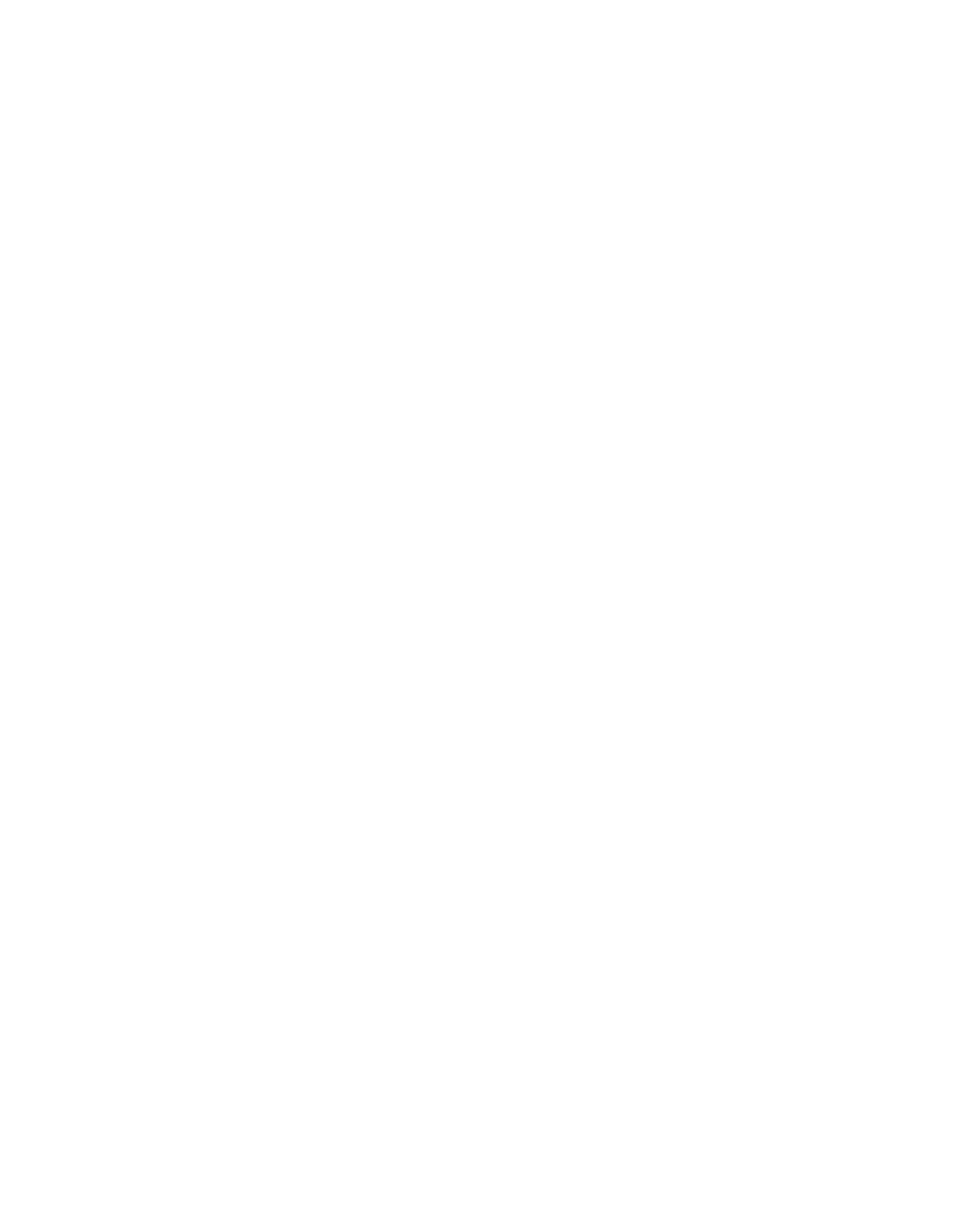# **PRIVATE PILOT AIRPLANE**

**Practical Test Standards** 

**2002** 

**FLIGHT STANDARDS SERVICE Washington, DC 20591**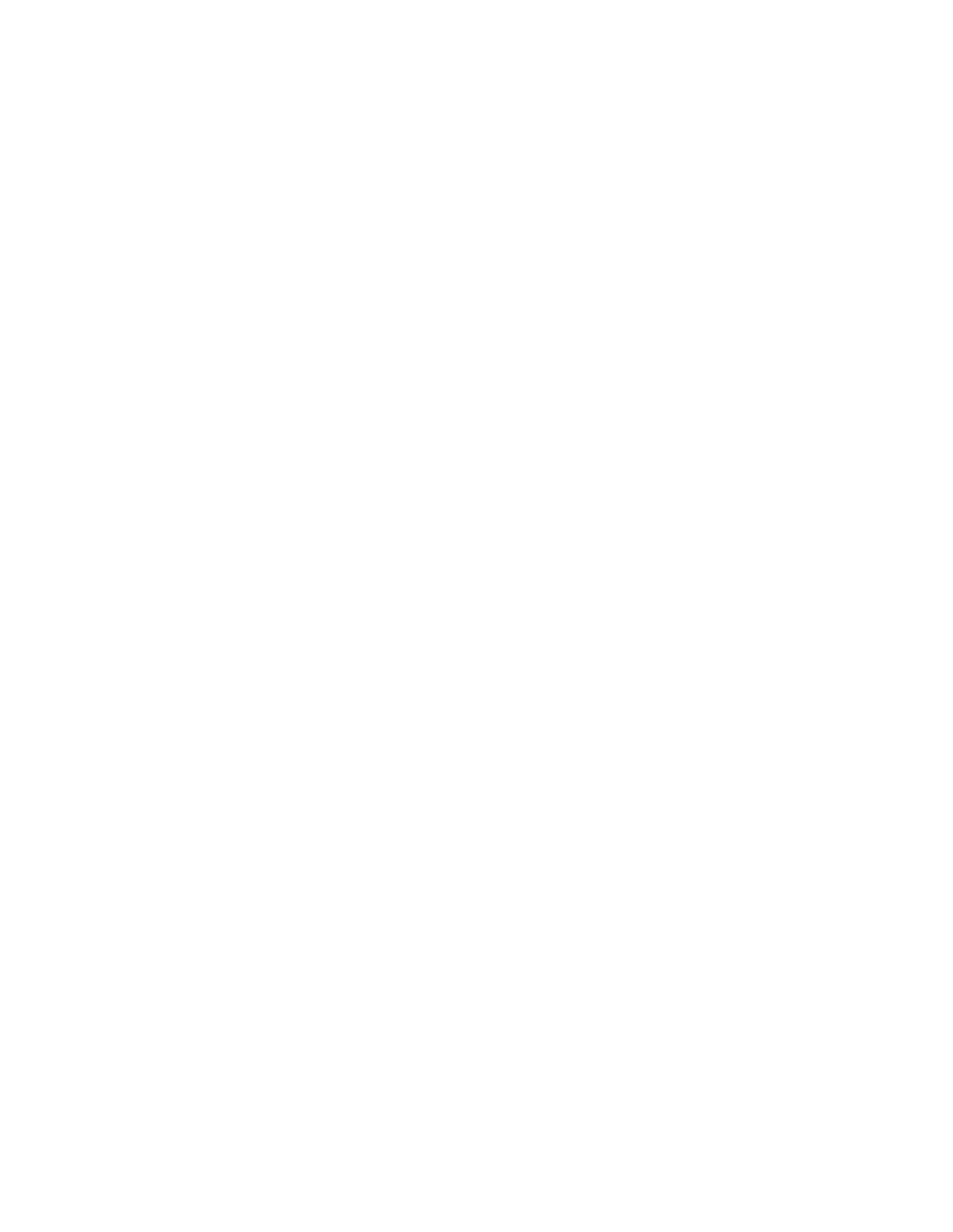### **NOTE**

Material in FAA-S-8081-14A will be effective August 1, 2002. All previous editions of the Private Pilot—Airplane Practical Test Standards will be obsolete as of this date.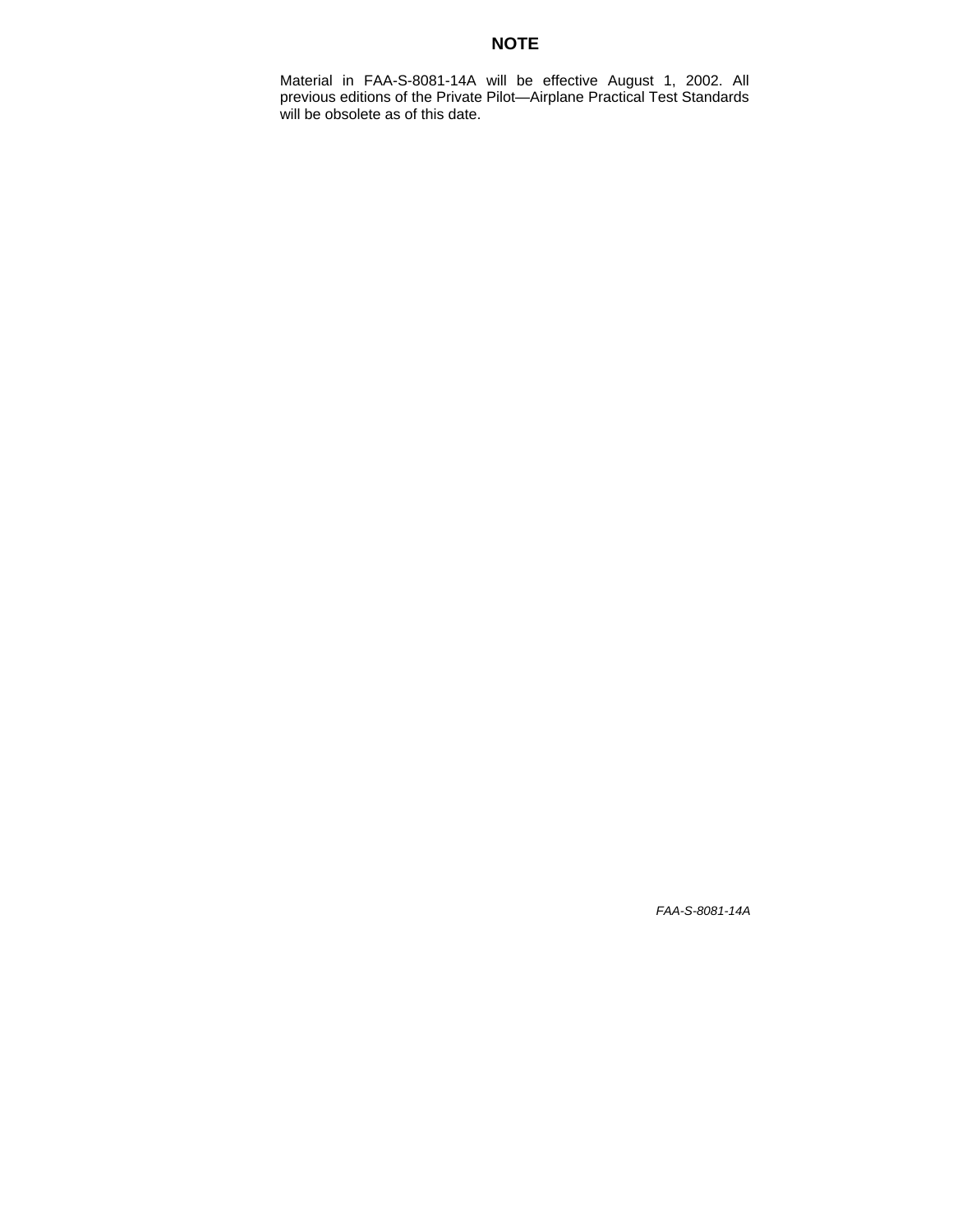### **Change 1 dated 2/22/08**

Introduction

• Page 8, changed to reflect 400' instead of 200' as the minimum altitude for simulated engine failures.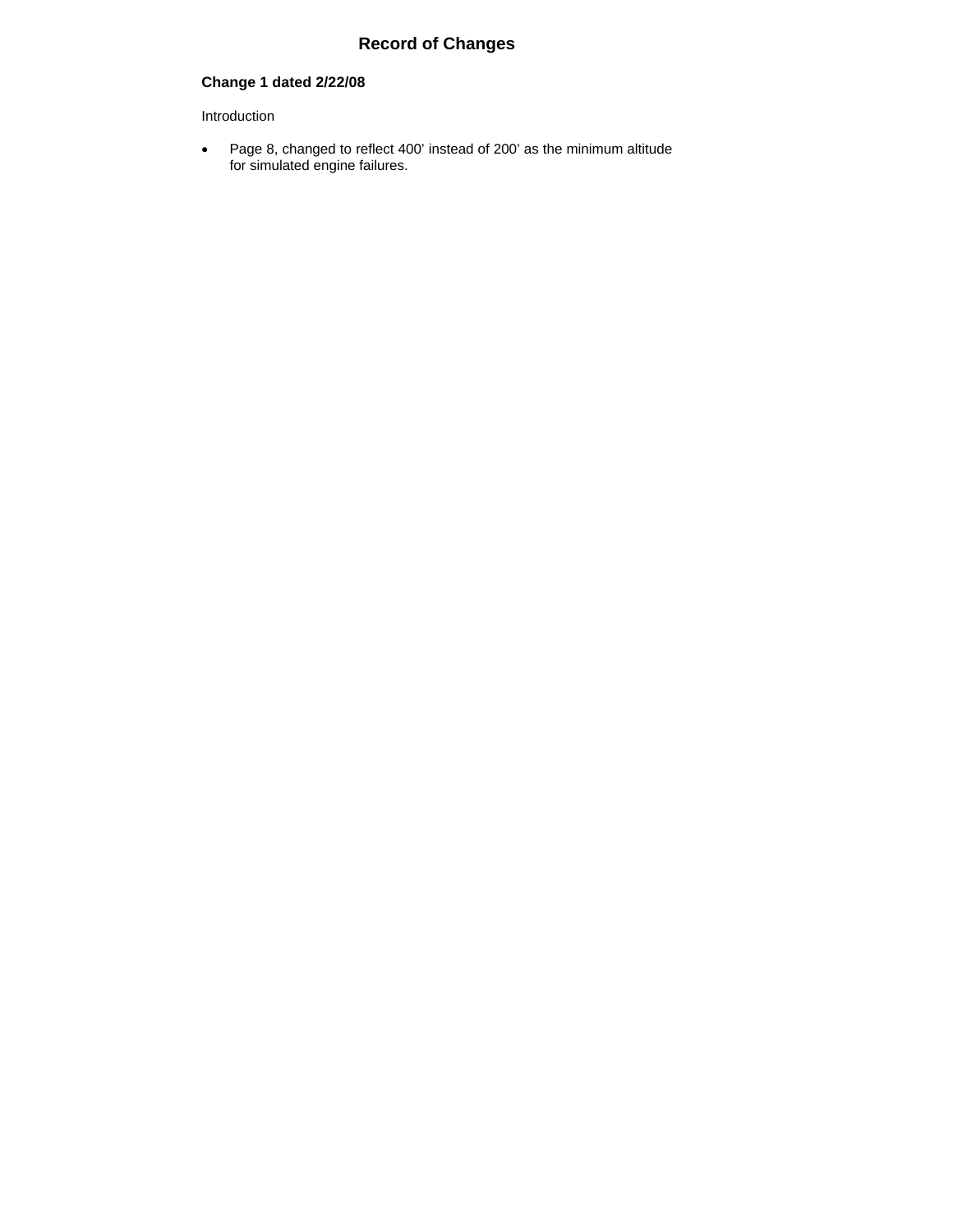### **FOREWORD**

The Private Pilot—Airplane Practical Test Standards (PTS) book has been published by the Federal Aviation Administration (FAA) to establish the standards for private pilot certification practical tests for the airplane category, single-engine land and sea; and multiengine land and sea classes. FAA inspectors and designated pilot examiners shall conduct practical tests in compliance with these standards. Flight instructors and applicants should find these standards helpful during training and when preparing for the practical test.

/s/ 4/23/2002

Joseph K. Tintera, Manager Regulatory Support Division Flight Standards Service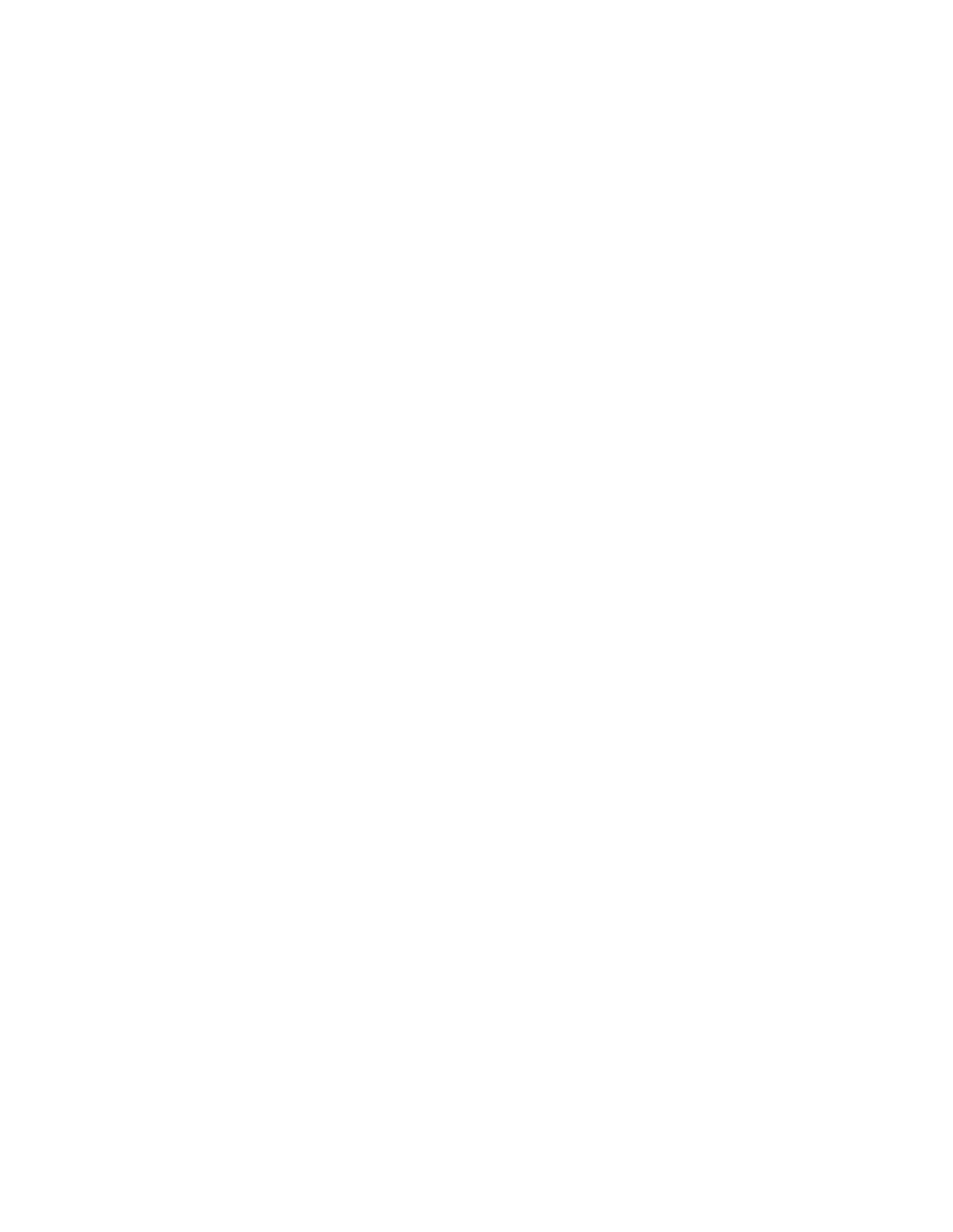### **CONTENTS**

|--|

| Removal of the "Airplane Multiengine VFR Only" Limitation 5 |  |
|-------------------------------------------------------------|--|
| Removal of the "Limited to Center Thrust" Limitation6       |  |
| Private Pilot-Airplane Practical Test Prerequisites 6       |  |
| Aircraft and Equipment Required for the Practical Test7     |  |
|                                                             |  |
|                                                             |  |
|                                                             |  |
|                                                             |  |
|                                                             |  |
|                                                             |  |
|                                                             |  |
|                                                             |  |
|                                                             |  |
|                                                             |  |

### **SECTION 1: PRIVATE PILOT AIRPLANE—SINGLE-ENGINE LAND AND SINGLE-ENGINE SEA**

| ADDITIONAL RATING TASK TABLE: AIRPLANE    |  |
|-------------------------------------------|--|
|                                           |  |
| ADDITIONAL RATING TASK TABLE: AIRPLANE    |  |
|                                           |  |
| APPLICANT'S PRACTICAL TEST CHECKLIST 1-ix |  |
| EXAMINER'S PRACTICAL TEST CHECKLIST1-xi   |  |

### **AREAS OF OPERATION:**

| diamo          |                                           |  |
|----------------|-------------------------------------------|--|
| $\mathbf{H}$ . |                                           |  |
| HI.            | AIRPORT AND SEAPLANE BASE OPERATIONS  1-9 |  |
| IV.            | TAKEOFFS, LANDINGS, AND GO-AROUNDS 1-10   |  |
| $V_{\cdot}$    |                                           |  |
| VI.            | GROUND REFERENCE MANEUVERS  1-22          |  |
| VII.           |                                           |  |
| VIII.          |                                           |  |
| IX.            |                                           |  |
| $\times$       |                                           |  |
| XI.            |                                           |  |
| XII.           |                                           |  |
|                |                                           |  |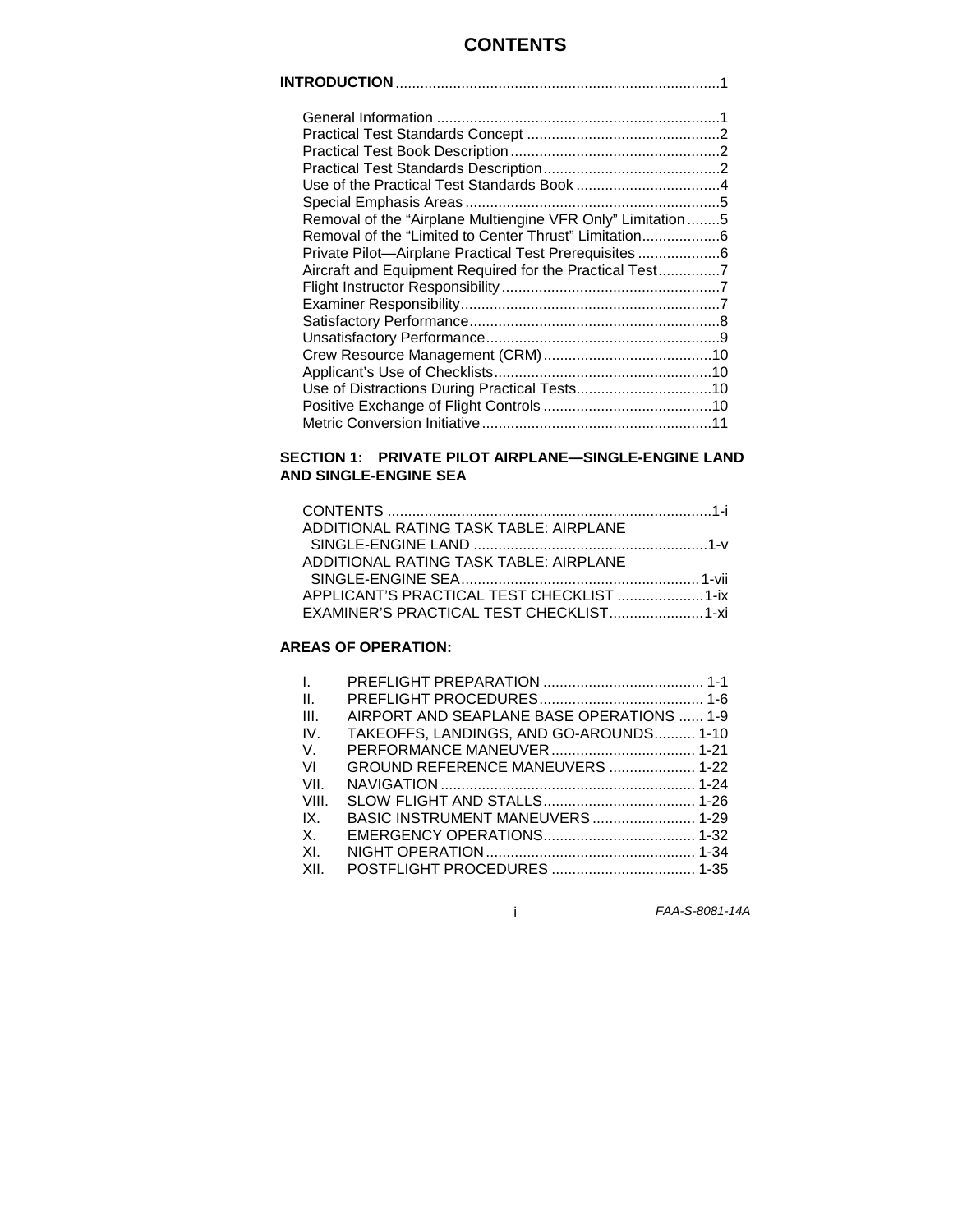### **SECTION 2: PRIVATE PILOT AIRPLANE — MULTIENGINE LAND AND MULTIENGINE SEA**

| ADDITIONAL RATING TASK TABLE: AIRPLANE    |  |
|-------------------------------------------|--|
|                                           |  |
| ADDITIONAL RATING TASK TABLE: AIRPLANE    |  |
|                                           |  |
| APPLICANT'S PRACTICAL TEST CHECKLIST 2-ix |  |
|                                           |  |

### **AREAS OF OPERATION:**

| T.             |                                           |  |
|----------------|-------------------------------------------|--|
| $\mathbf{H}$ . |                                           |  |
| HI.            | AIRPORT AND SEAPLANE BASE OPERATIONS 2-10 |  |
| IV.            | TAKEOFFS, LANDINGS, AND GO-AROUNDS 2-11   |  |
| V.             |                                           |  |
| VI.            | GROUND REFERENCE MANEUVERS  2-20          |  |
| VII.           |                                           |  |
| VIII.          |                                           |  |
| IX.            | BASIC INSTRUMENT MANEUVERS  2-26          |  |
| X.             |                                           |  |
| XL             |                                           |  |
| XII.           |                                           |  |
| XIII.          |                                           |  |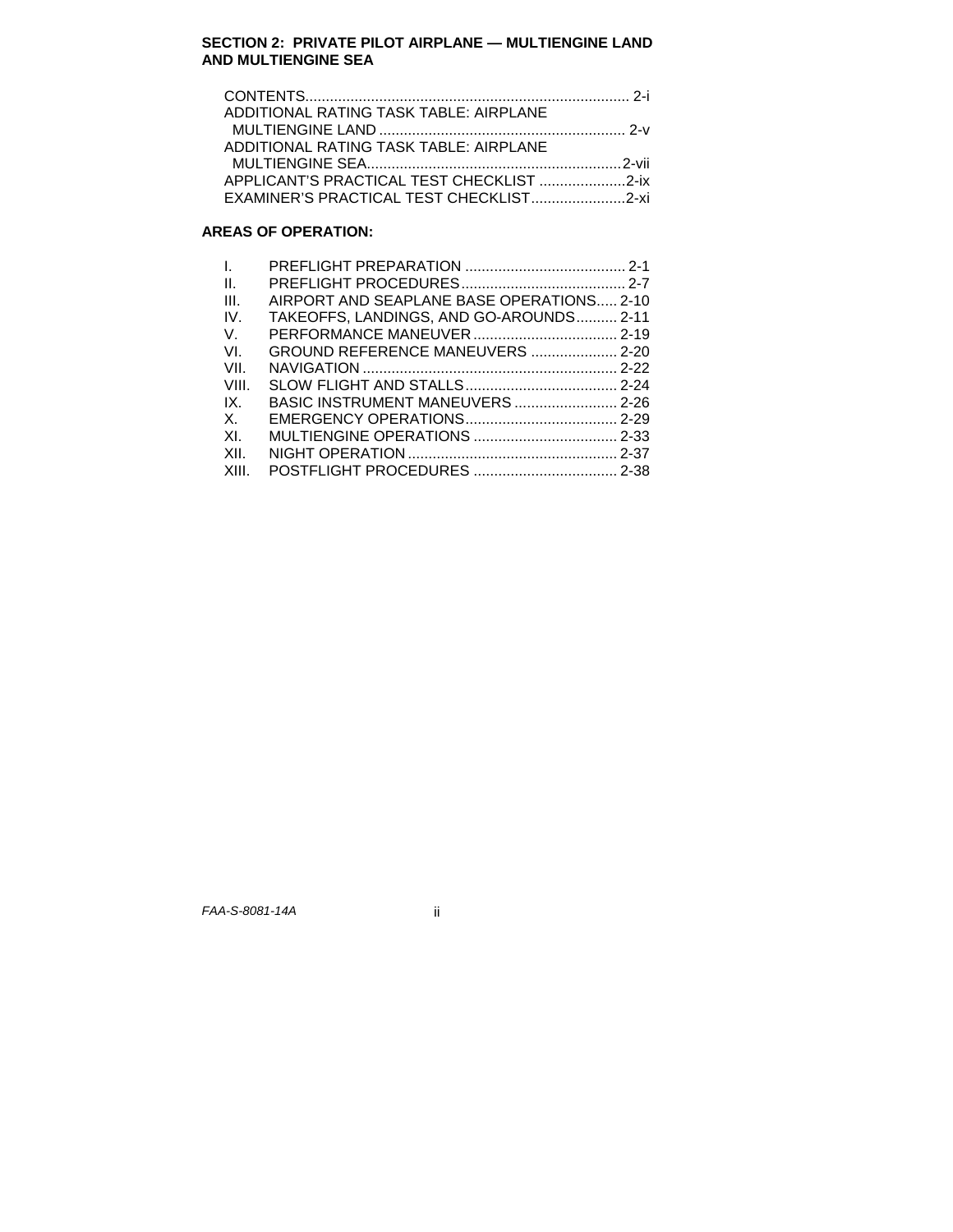### **INTRODUCTION**

#### **General Information**

The Flight Standards Service of the Federal Aviation Administration (FAA) has developed this practical test book as the standard that shall be used by FAA inspectors and designated pilot examiners when conducting private pilot—airplane practical tests. Flight instructors are expected to use this book when preparing applicants for practical tests. Applicants should be familiar with this book and refer to these standards during their training.

Information considered directive in nature is described in this practical test book in terms, such as "shall" and "must" indicating the actions are mandatory. Guidance information is described in terms, such as "should" and "may" indicating the actions are desirable or permissive, but not mandatory.

The FAA gratefully acknowledges the valuable assistance provided by many individuals and organizations throughout the aviation community who contributed their time and talent in assisting with the revision of these practical test standards.

This practical test standard may be downloaded from the Regulatory Support Division's, AFS-600, web site at [http://afs600.faa.gov.](http://afs600.faa.gov/) Subsequent changes to this standard, in accordance with AC 60-27, Announcement of Availability: Changes to Practical Test Standards, will also be available on AFS-600's web site and then later incorporated into a printed revision.

This publication can be purchased from the Superintendent of Documents, U.S. Government Printing Office, Washington, DC 20402.

Comments regarding this publication should be sent to:

 U.S. Department of Transportation Federal Aviation Administration Flight Standards Service Airman Testing Standards Branch, AFS-630 P.O. Box 25082 Oklahoma City, OK 73125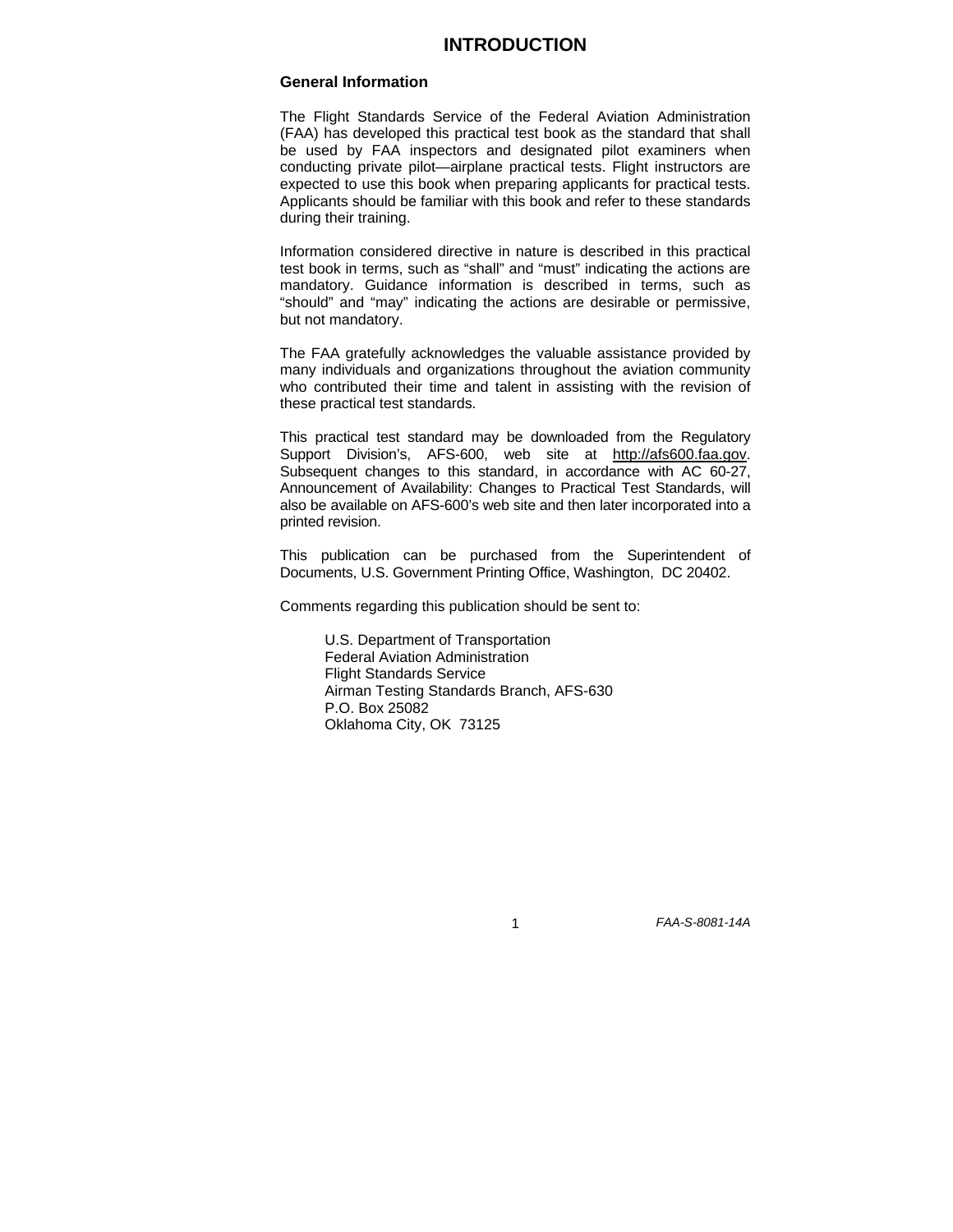### **Practical Test Standards Concept**

Title 14 of the Code of Federal Regulations (14 CFR) part 61 specifies the AREAS OF OPERATION in which knowledge and skill must be demonstrated by the applicant before the issuance of a private pilot certificate or rating. The CFRs provide the flexibility to permit the FAA to publish practical test standards containing the AREAS OF OPERATION and specific TASKs in which pilot competency shall be demonstrated. The FAA shall revise this book whenever it is determined that changes are needed in the interest of safety. *Adherence to the provisions of the regulations and the practical test standards is mandatory for the evaluation of private pilot applicants.*

#### **Practical Test Book Description**

This test book contains the following Private Pilot—Airplane Practical Test Standards:

**Section 1** Airplane—Single-Engine Land and Sea

 **Section 2** Airplane—Multiengine Land and Sea

The Private Pilot—Airplane Practical Test Standards includes the AREAS OF OPERATION and TASKs for the issuance of an initial private pilot certificate and for the addition of category ratings and/or class ratings to that certificate.

### **Practical Test Standards Description**

AREAS OF OPERATION are phases of the practical test arranged in a logical sequence within each standard. They begin with Preflight Preparation and end with Postflight Procedures. The examiner, however, may conduct the practical test in any sequence that will result in a complete and efficient test; *however, the ground portion of the practical test shall be accomplished before the flight portion.*

TASKs are titles of knowledge areas, flight procedures, or maneuvers appropriate to an AREA OF OPERATION. The abbreviation(s) within parentheses immediately following a TASK refer to the category and/or class aircraft appropriate to that TASK. The meaning of each abbreviation is as follows.

- **ASEL** Airplane—Single-Engine Land
- **AMEL** Airplane—Multiengine Land
- **ASES** Airplane—Single-Engine Sea
- **AMES** Airplane—Multiengine Sea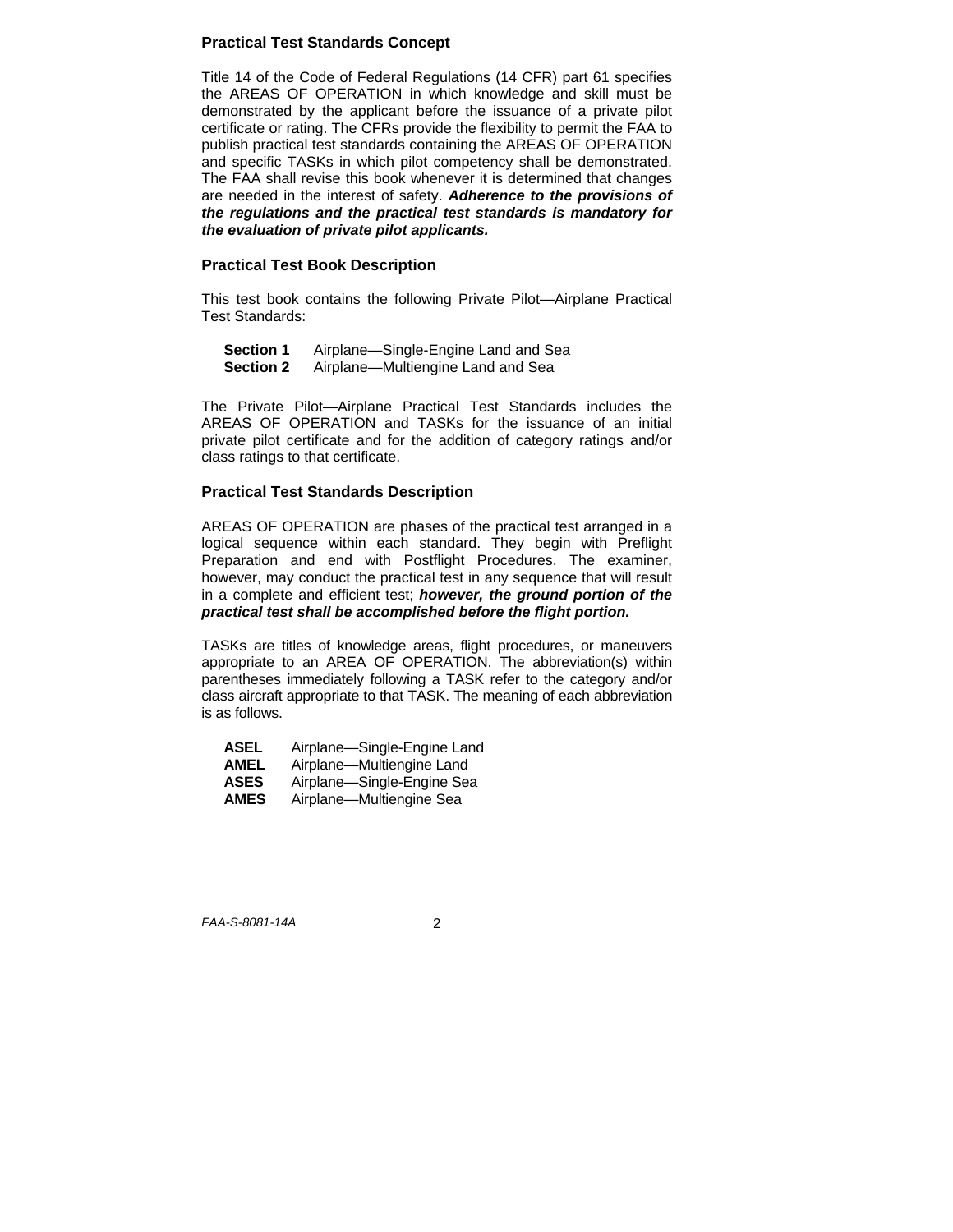**NOTE:** When administering a test based on sections 1 and 2 of this PTS, the TASKs appropriate to the class airplane (ASEL, ASES, AMEL, or AMES) used for the test shall be included in the plan of action. The absence of a class indicates the TASK is for all classes.

NOTE is used to emphasize special considerations required in the AREA OF OPERATION or TASK.

REFERENCE identifies the publication(s) that describe(s) the TASK. Descriptions of TASKs are not included in these standards because this information can be found in the current issue of the listed reference. Publications other than those listed may be used for references if their content conveys substantially the same meaning as the referenced publications.

These practical test standards are based on the following references.

| Maintenance, Preventive Maintenance,             |
|--------------------------------------------------|
|                                                  |
| Certification: Pilots, Flight Instructors, and   |
|                                                  |
|                                                  |
|                                                  |
|                                                  |
|                                                  |
| Pilot's Handbook of Aeronautical Knowledge       |
| Certification: Pilots and Flight Instructors     |
|                                                  |
|                                                  |
|                                                  |
| Recommended Standard Traffic Patterns and        |
| Practices for Aeronautical Operations At         |
| <b>Airports Without Operating Control Towers</b> |
| Seaplane Safety for FAR Part 91 Operations       |
|                                                  |
| Aircraft Weight and Balance Handbook             |
|                                                  |
|                                                  |
|                                                  |
|                                                  |
|                                                  |
|                                                  |
|                                                  |
|                                                  |
|                                                  |
|                                                  |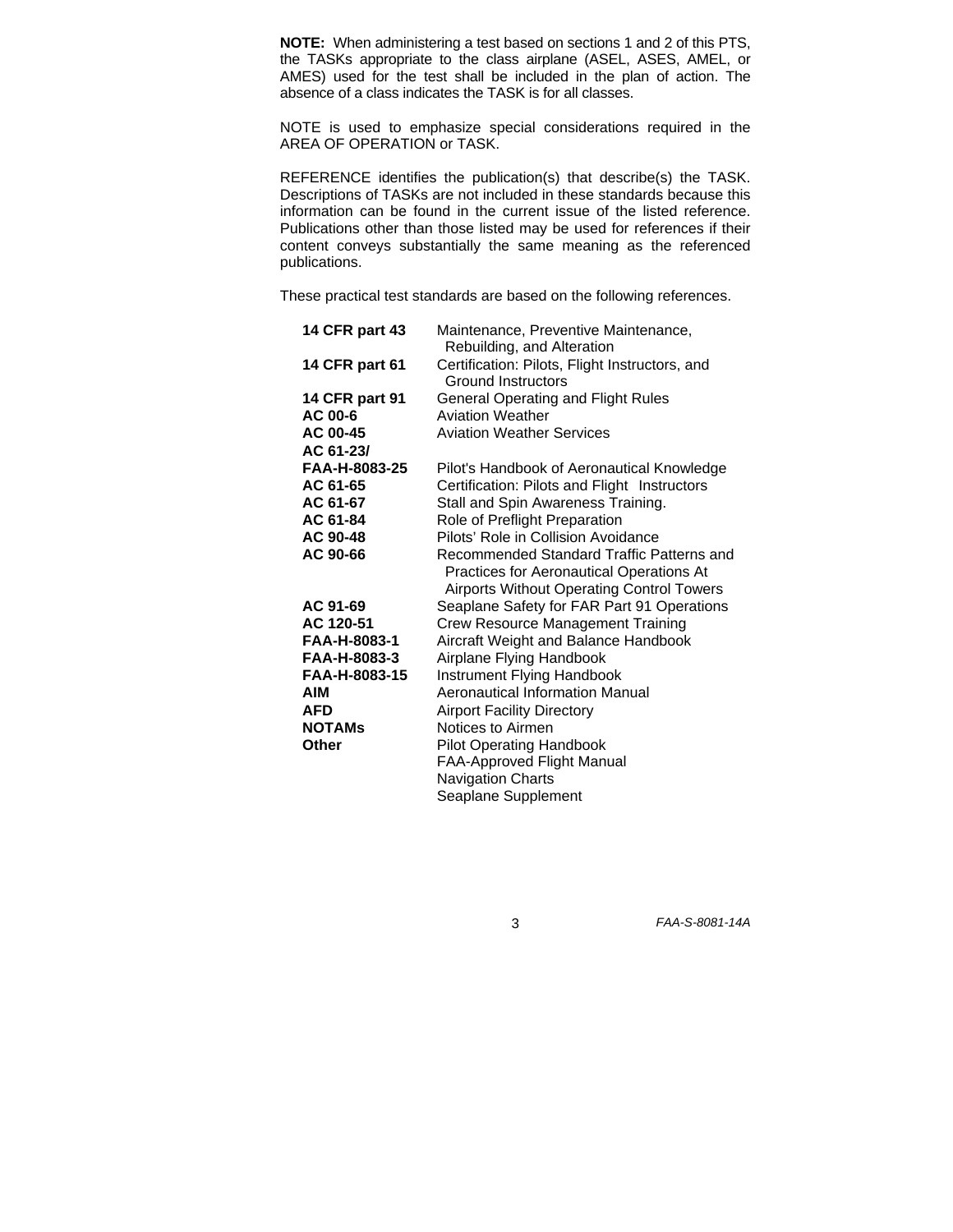The Objective lists the elements that must be satisfactorily performed to demonstrate competency in a TASK. The Objective includes:

- 1. specifically what the applicant should be able to do;
- 2. conditions under which the TASK is to be performed; and
- 3. acceptable performance standards.

#### **Use of the Practical Test Standards Book**

The FAA requires that all private pilot practical tests be conducted in accordance with the appropriate private practical test standards and the policies set forth in the INTRODUCTION. Applicants shall be evaluated in *ALL* TASKS included in each AREA OF OPERATION of the appropriate practical test standard, unless otherwise noted.

An applicant, who holds at least a private pilot certificate seeking an additional airplane category rating and/or class rating at the private pilot level, shall be evaluated in the AREAS OF OPERATION and TASKS listed in the Additional Rating Task Table. At the discretion of the examiner, an evaluation of the applicant's competence in the remaining AREAS OF OPERATION and TASKs may be conducted.

If the applicant holds two or more category or class ratings at least at the private level, and the ratings table indicates differing required TASKS, the "least restrictive" entry applies. For example, if "ALL" and "NONE" are indicated for one AREA OF OPERATION, the "NONE" entry applies. If "B" and "B, C" are indicated, the "B" entry applies.

In preparation for each practical test, the examiner shall develop a written "plan of action." The "plan of action" shall include all TASKs in each AREA OF OPERATION, unless noted otherwise. If the elements in one TASK have already been evaluated in another TASK, they need not be repeated. For example, the "plan of action" need not include evaluating the applicant on complying with markings, signals, and clearances at the end of the flight, if that element was sufficiently observed at the beginning of the flight. *Any TASK selected for evaluation during a practical test shall be evaluated in its entirety.*

The examiner is not required to follow the precise order in which the AREAS OF OPERATION and TASKs appear in this book. The examiner may change the sequence or combine TASKs with similar Objectives to have an orderly and efficient flow of the practical test. For example, Radio Communications and ATC Light Signals may be combined with Traffic Patterns. The examiner's "plan of action" shall include the order and combination of TASKs to be demonstrated by the applicant in a manner that will result in an efficient and valid test.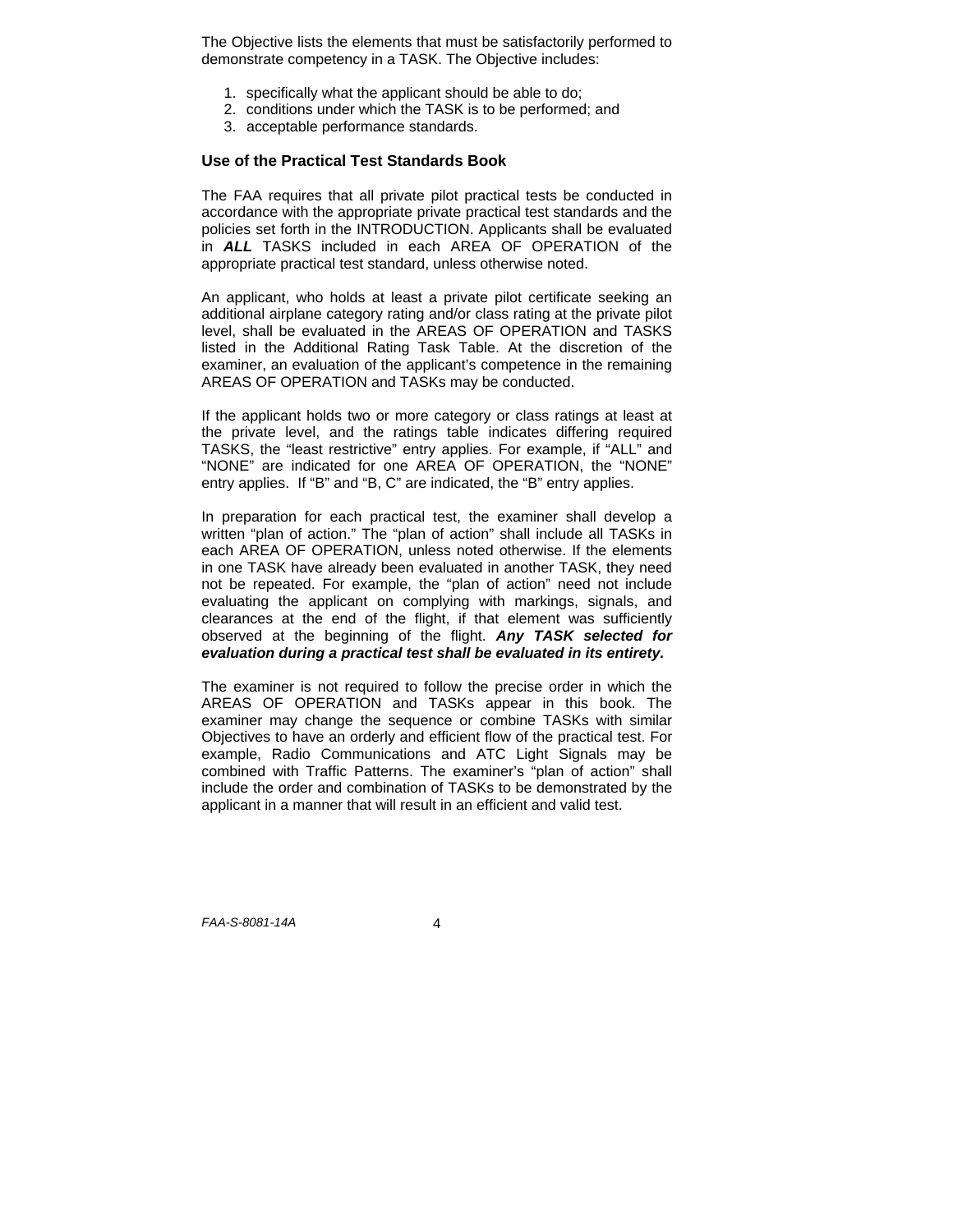The examiner is expected to use good judgment in the performance of simulated emergency procedures. The use of the safest means for simulation is expected. Consideration must be given to local conditions, both meteorological and topographical, at the time of the test, as well as the applicant's workload, and the condition of the aircraft used. If the procedure being evaluated would jeopardize safety, it is expected that the applicant will simulate that portion of the maneuver.

#### **Special Emphasis Areas**

Examiners shall place special emphasis upon areas of aircraft operations considered critical to flight safety. Among these are:

- 1. positive aircraft control;
- 2. procedures for positive exchange of flight controls (who is flying the airplane);
- 3. stall/spin awareness;
- 4. collision avoidance;
- 5. wake turbulence avoidance;
- 6. Land and Hold Short Operations (LAHSO);
- 7. runway incursion avoidance;
- 8. controlled flight into terrain (CFIT);
- 9. aeronautical decision making (ADM);
- 10. checklist usage; and
- 11. other areas deemed appropriate to any phase of the practical test.

Although these areas may not be specifically addressed under each **TASK, they are essential to flight safety and will be evaluated during the** practical test. In all instances, the applicant's actions will relate to the complete situation.

#### **Removal of the "Airplane Multiengine VFR Only" Limitation**

The removal of the "Airplane Multiengine VFR Only" limitation, at the private pilot certificate level, requires an applicant to satisfactorily perform the following AREAS OF OPERATION and TASKs from the private AMEL and AMES PTS in a multiengine airplane that has a manufacturer's published  $V_{MC}$  speed.

### AREA OF OPERATION XI: MULTIENGINE OPERATIONS

- TASK C: ENGINE FAILURE DURING FLIGHT (By Reference to Instruments)
- TASK D: INSTRUMENT APPROACH—ONE ENGINE INOPERATIVE (By Reference to Instruments)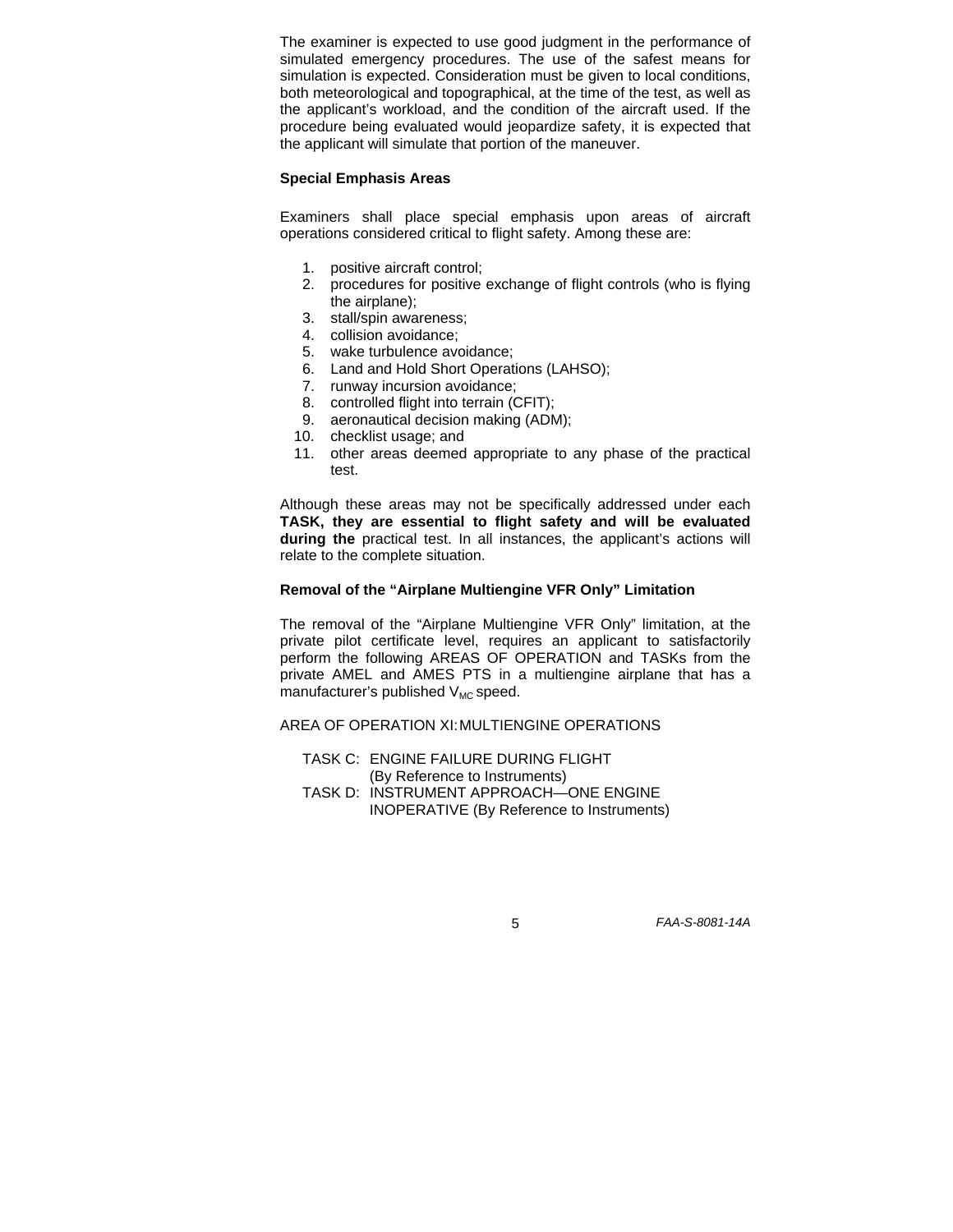#### **Removal of the "Limited to Center Thrust" Limitation**

The removal of the "Limited to Center Thrust" limitation at the private pilot certificate level requires an applicant to satisfactorily perform the following AREAS OF OPERATION and TASKs from the private AMEL and AMES PTS in a multiengine airplane that has a manufacturer's published  $V_{MC}$  speed.

AREA OF OPERATION I: PREFLIGHT PREPARTATION

TASK H: PRINCIPLES OF FLIGHT-ENGINE INOPERATIVE

#### AREA OF OPERATION X: EMERGENCY OPERATIONS

- TASK B: ENGINE FAILURE DURING TAKEOFF BEFORE Vmc (SIMULATED)
- TASK C: ENGINE FAILURE AFTER LIFT-OFF (SIMULATED)
- TASK D: APPROACH AND LANDING WITH AN INOPERATIVE ENGINE (SIMULATED)

AREA OF OPERATION XI: MULTIENGINE OPERATIONS

 TASK A: MANEUVERING WITH ONE ENGINE INOPERATIVE TASK B: V<sub>MC</sub> DEMONSTRATION)

#### **Private Pilot**—**Airplane Practical Test Prerequisites**

An applicant for the Private Pilot—Airplane Practical Test is required by 14 CFR part 61 to:

- 1. be at least 17 years of age;
- 2. be able to read, speak, write, and understand the English language. If there is a doubt, use AC 60-28, English Language Skill Standards;
- 3. have passed the appropriate private pilot knowledge test since the beginning of the 24th month before the month in which he or she takes the practical test;
- 4. have satisfactorily accomplished the required training and obtained the aeronautical experience prescribed;
- 5. possess at least a current third class medical certificate;
- 6. have an endorsement from an authorized instructor certifying that the applicant has received and logged training time within 60 days preceding the date of application in preparation for the practical test, and is prepared for the practical test; and
- 7. also have an endorsement certifying that the applicant has demonstrated satisfactory knowledge of the subject areas in which the applicant was deficient on the airman knowledge test.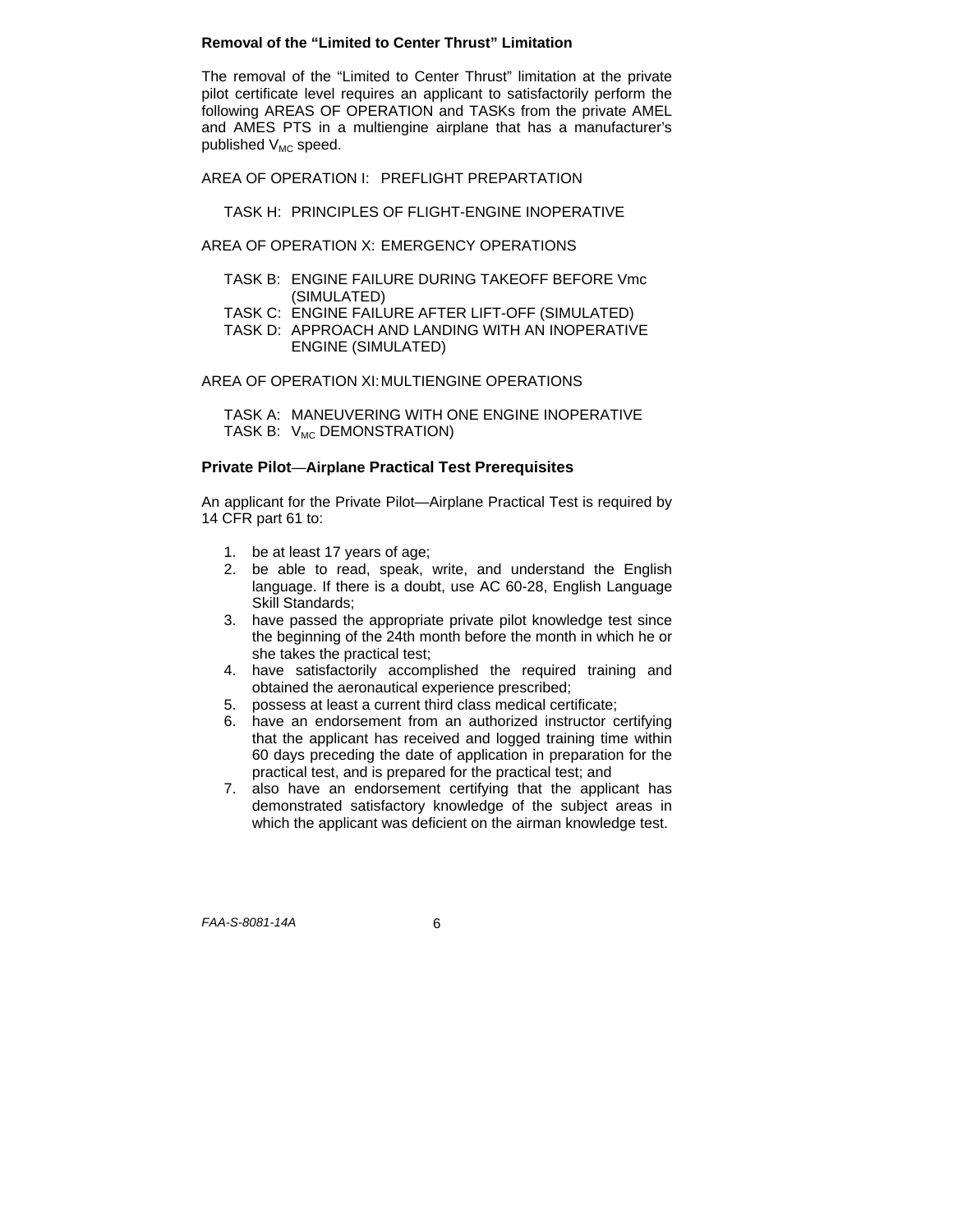#### **Aircraft and Equipment Required for the Practical Test**

The private pilot—airplane applicant is required by 14 CFR section 61.45, to provide an airworthy, certificated aircraft for use during the practical test. This section further requires that the aircraft must:

- 1. be of U.S., foreign or military registry of the same category, class, and type, if applicable, for the certificate and/or rating for which the applicant is applying;
- 2. have fully functioning dual controls, except as provided for in 14 CFR section 61.45(c) and (e); and
- 3. be capable of performing all AREAS OF OPERATION appropriate to the rating sought and have no operating limitations, which prohibit its use in any of the AREAS OF OPERATION, required for the practical test.

#### **Flight Instructor Responsibility**

An appropriately rated flight instructor is responsible for training the private pilot applicant to acceptable standards in **all** subject matter areas, procedures, and maneuvers included in the TASKs within each AREA OF OPERATION in the appropriate private pilot practical test standard.

Because of the impact of their teaching activities in developing safe, proficient pilots, flight instructors should exhibit a high level of knowledge, skill, and the ability to impart that knowledge and skill to students.

Throughout the applicant's training, the flight instructor is responsible for emphasizing the performance of effective visual scanning and collision avoidance procedures.

#### **Examiner**[1](#page-16-0) **Responsibility**

 $\overline{a}$ 

The examiner conducting the practical test is responsible for determining that the applicant meets the acceptable standards of knowledge and skill of each TASK within the appropriate practical test standard. Since there is no formal division between the "oral" and "skill" portions of the practical test, this becomes an ongoing process throughout the test. Oral questioning, to determine the applicant's knowledge of TASKs and related safety factors, should be used judiciously at all times, especially during the flight portion of the practical test. Examiner's shall test to the greatest extent practicable the applicant's correlative abilities rather than mere rote enumeration of facts throughout the practical test.

<span id="page-16-0"></span> $1$  The word "examiner" is used throughout the standards to denote either the FAA inspector or FAA designated pilot examiner who conducts an official practical test.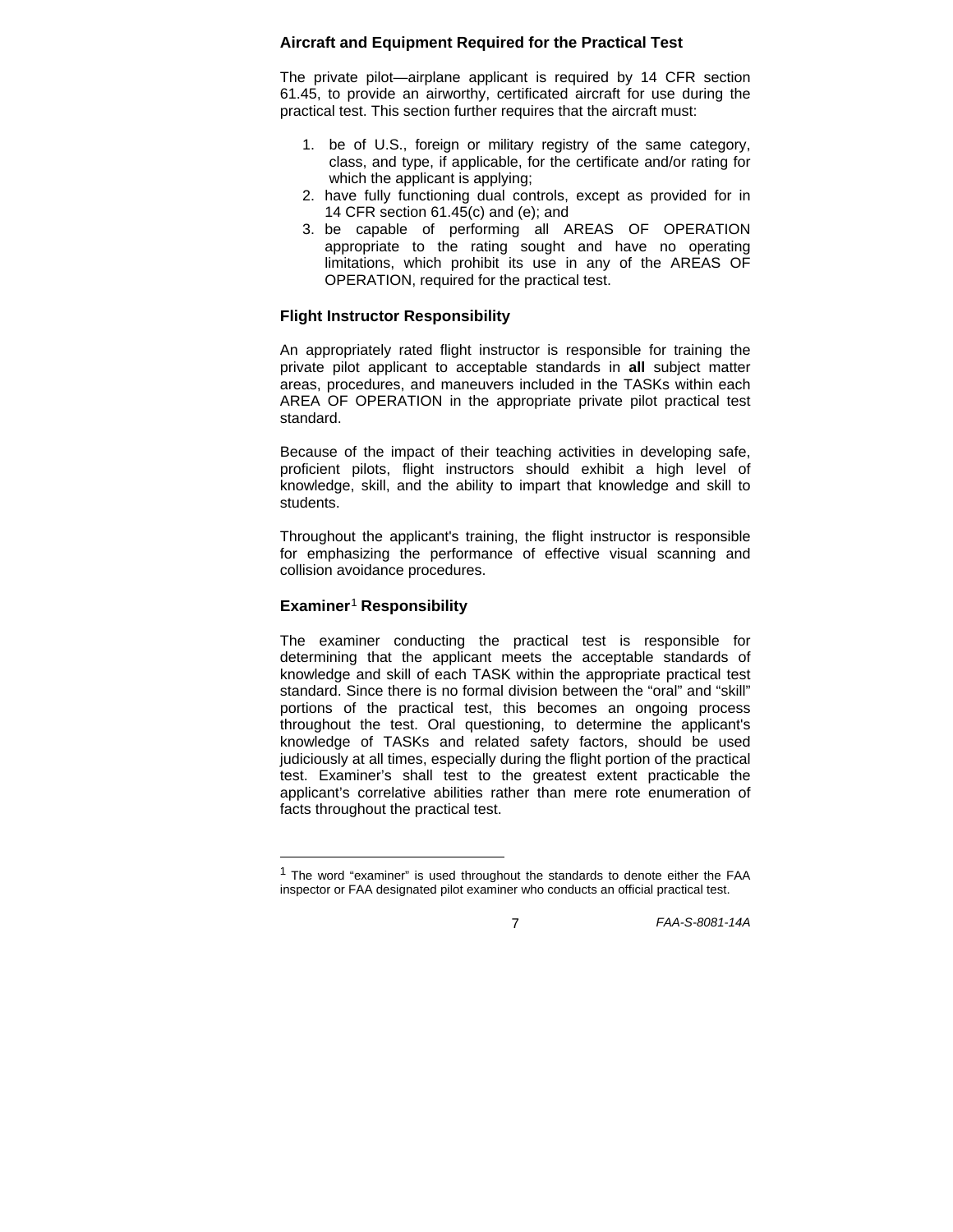#### **Change 1 (2/22/08)**

If the examiner determines that a TASK is incomplete, or the outcome uncertain, the examiner may require the applicant to repeat that TASK, or portions of that TASK. This provision has been made in the interest of fairness and does not mean that instruction, practice, or the repeating of an unsatisfactory task is permitted during the certification process. When practical, the remaining TASKs of the practical test phase should be completed before repeating the questionable TASK.

On multiengine practical tests where the failure of the most critical engine after lift off is required, the examiner must give consideration to local atmospheric conditions, terrain, and type of aircraft used. However the failure of an engine shall not be simulated until attaining at least  $V_{\text{SSE}}/V_{\text{YSE}}$  and at an altitude not lower than 400 feet AGL.

During simulated engine failures on multiengine practical tests the examiner shall set zero thrust after the applicant has simulated feathering the propeller. The examiner shall require the applicant to demonstrate at least one landing with a simulated-feathered propeller with the engine set to zero thrust.

Throughout the flight portion of the practical test, the examiner shall evaluate the applicant's use of visual scanning and collision avoidance procedures.

#### **Satisfactory Performance**

Satisfactory performance to meet the requirements for certification is based on the applicant's ability to safely:

- 1. perform the TASKs specified in the AREAS OF OPERATION for the certificate or rating sought within the approved standards;
- 2. demonstrate mastery of the aircraft with the successful outcome of each TASK performed never seriously in doubt;
- 3. demonstrate satisfactory proficiency and competency within the approved standards;
- 4. demonstrate sound judgment; and
- 5. demonstrate single-pilot competence if the aircraft is type certificated for single-pilot operations.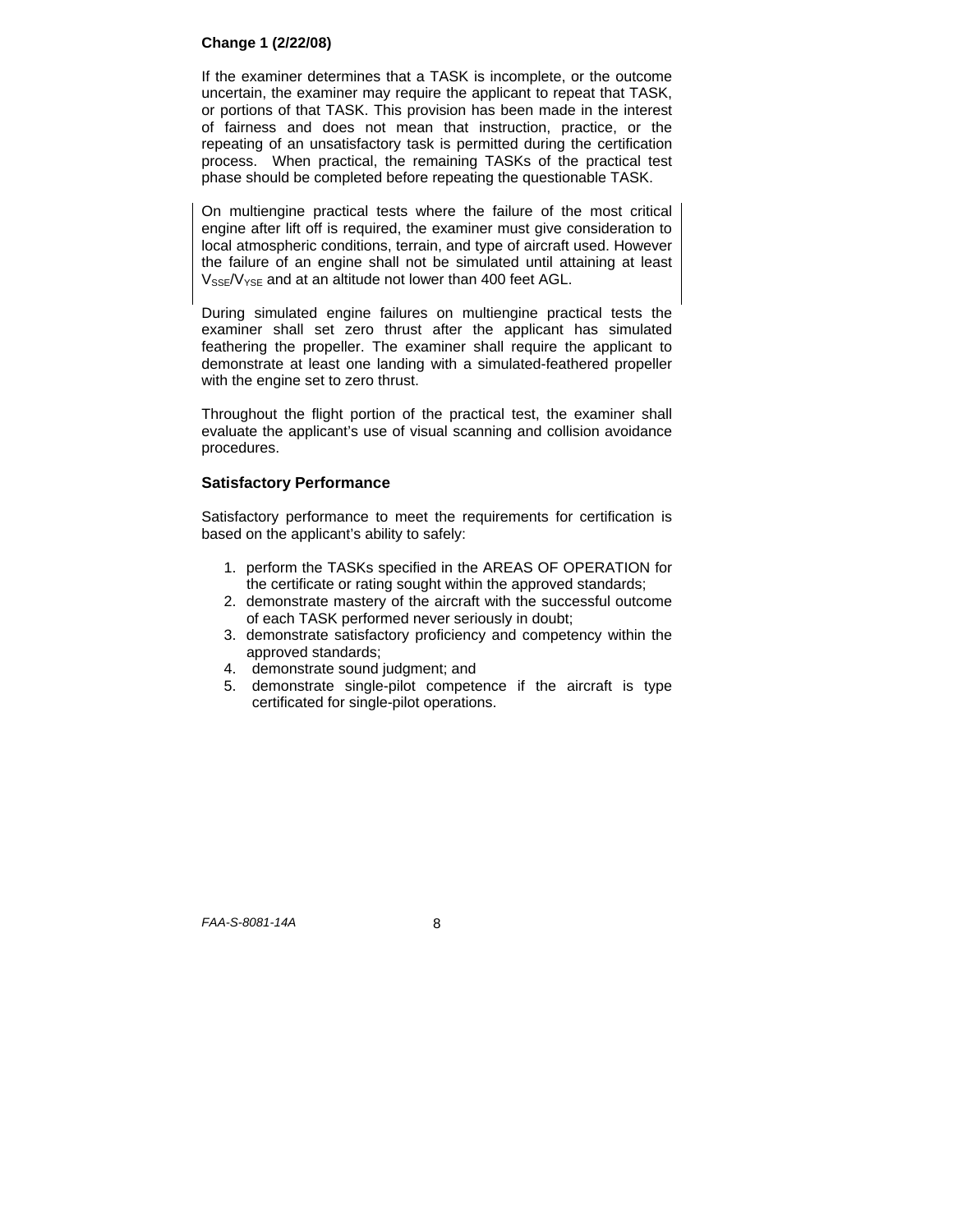#### **Unsatisfactory Performance**

The tolerances represent the performance expected in good flying conditions. If, in the judgment of the examiner, the applicant does not meet the standards of performance of any TASK performed, the associated AREA OF OPERATION is failed and therefore, the practical test is failed.

The examiner or applicant may discontinue the test at any time when the failure of an AREA OF OPERATION makes the applicant ineligible for the certificate or rating sought. *The test may be continued ONLY with the consent of the applicant.* If the test is discontinued, the applicant is entitled credit for only those AREAS OF OPERATION and their associated TASKs satisfactorily performed. However, during the retest, and at the discretion of the examiner, any TASK may be reevaluated, including those previously passed.

Typical areas of unsatisfactory performance and grounds for disqualification are:

- 1. Any action or lack of action by the applicant that requires corrective intervention by the examiner to maintain safe flight.
- 2. Failure to use proper and effective visual scanning techniques to clear the area before and while performing maneuvers.
- 3. Consistently exceeding tolerances stated in the Objectives.
- 4. Failure to take prompt corrective action when tolerances are exceeded.

When a notice of disapproval is issued, the examiner shall record the applicant's unsatisfactory performance in terms of the AREA OF OPERATION and specific TASK(s) not meeting the standard appropriate to the practical test conducted. The AREA(s) OF OPERATION/TASK(s) not tested and the number of practical test failures shall also be recorded. If the applicant fails the practical test because of a special emphasis area, the Notice of Disapproval shall indicate the associated TASK. i. e.: AREA OF OPERATION VIII, Maneuvering During Slow Flight, failure to use proper collision avoidance procedures.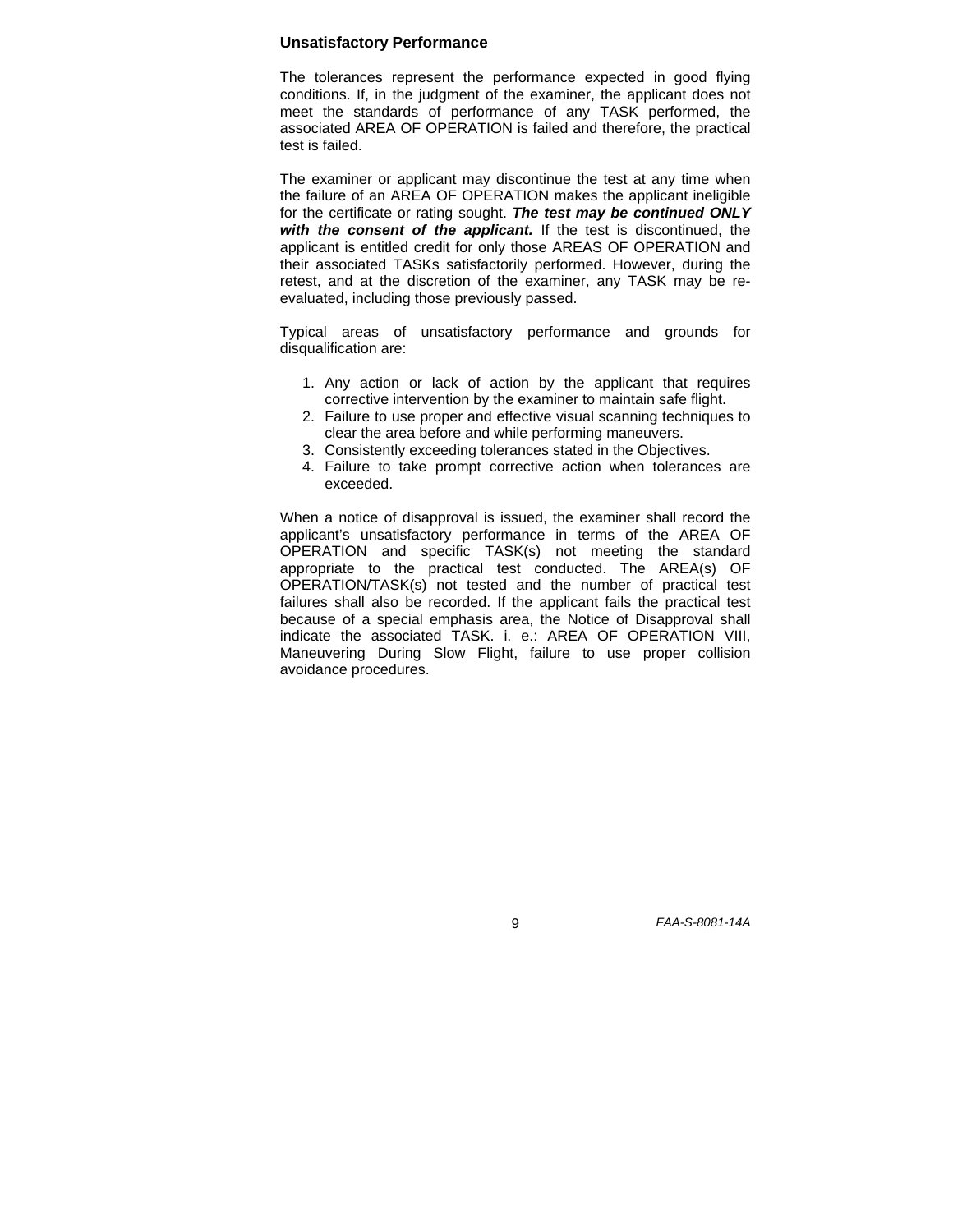### **Crew Resource Management (CRM)**

CRM refers to the effective use of all available resources: human resources, hardware, and information. Human resources include all groups routinely working with the cockpit crew or pilot who are involved with decisions that are required to operate a flight safely. These groups include, but are not limited to dispatchers, cabin crewmembers, maintenance personnel, air traffic controllers, and weather services. CRM is not a single TASK, but a set of competencies that must be evident in all TASKs in this practical test standard as applied to either single pilot operations or crew.

### **Applicant's Use of Checklists**

Throughout the practical test, the applicant is evaluated on the use of an appropriate checklist. Proper use is dependent on the specific TASK being evaluated. The situation may be such that the use of the checklist, while accomplishing elements of an Objective, would be either unsafe or impractical, especially in a single-pilot operation. In this case, a review of the checklist after the elements have been accomplished, would be appropriate. Division of attention and proper visual scanning should be considered when using a checklist.

### **Use of Distractions During Practical Tests**

Numerous studies indicate that many accidents have occurred when the pilot has been distracted during critical phases of flight. To evaluate the applicant's ability to utilize proper control technique while dividing attention both inside and/or outside the cockpit, the examiner shall cause realistic distractions during the flight portion of the practical test to evaluate the applicant's ability to divide attention while maintaining safe flight.

### **Positive Exchange of Flight Controls**

During flight training, there must always be a clear understanding between students and flight instructors of who has control of the aircraft. Prior to flight, a briefing should be conducted that includes the procedure for the exchange of flight controls. A positive three-step process in the exchange of flight controls between pilots is a proven procedure and one that is strongly recommended.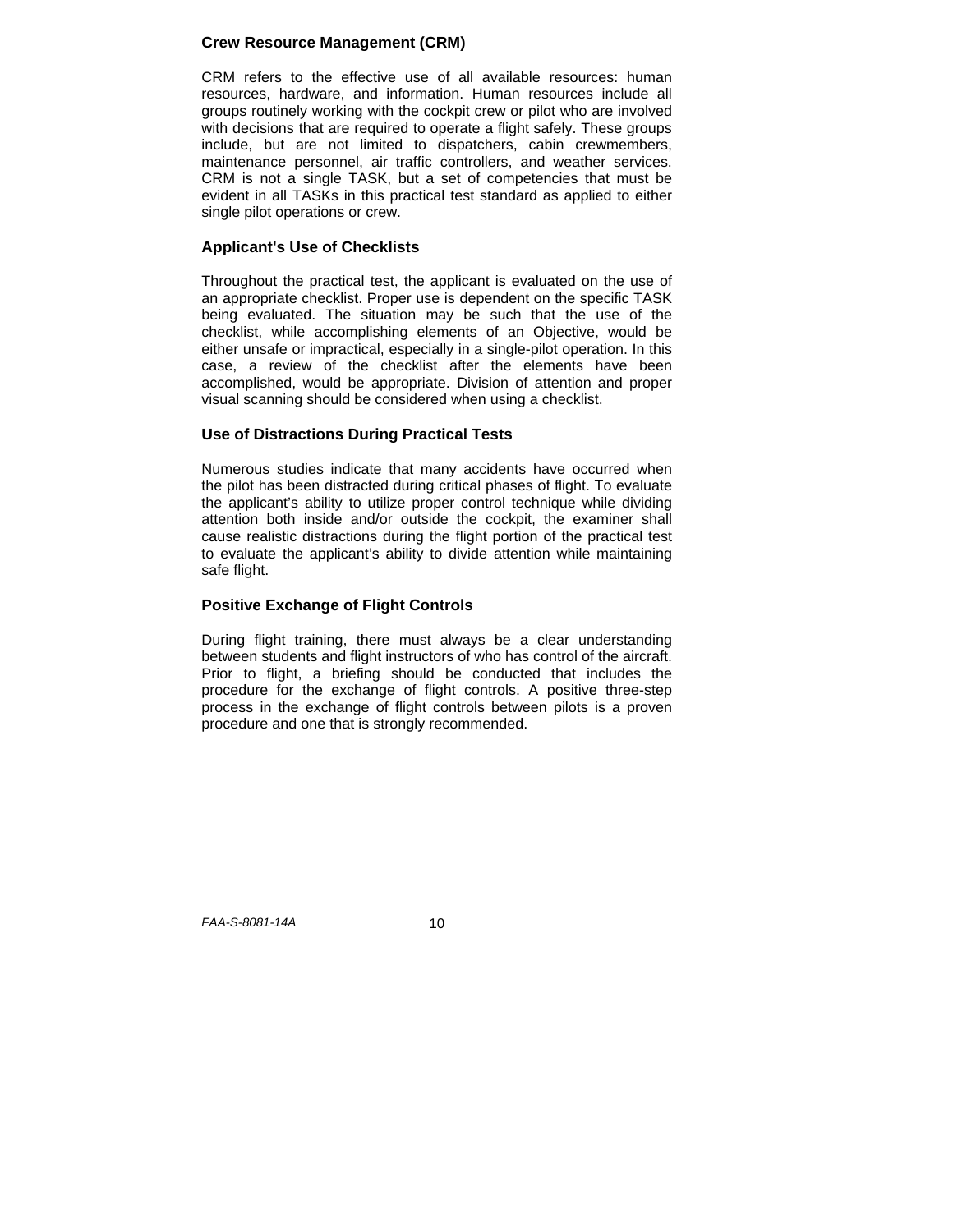When the instructor wishes the student to take control of the aircraft, he or she will say, "You have the flight controls." The student acknowledges immediately by saying, "I have the flight controls." The flight instructor again says, "You have the flight controls." When control is returned to the instructor, follow the same procedure. A visual check is recommended to verify that the exchange has occurred. There should never by any doubt as to who is flying the aircraft.

#### **Metric Conversion Initiative**

To assist pilots in understanding and using the metric measurement system, the practical test standards refer to the metric equivalent of various altitudes throughout. The inclusion of meters is intended to familiarize pilots with its use. The metric altimeter is arranged in 10 meter increments; therefore, when converting from feet to meters, the exact conversion, being too exact for practical purposes, is rounded to the nearest 10 meter increment or even altitude as necessary.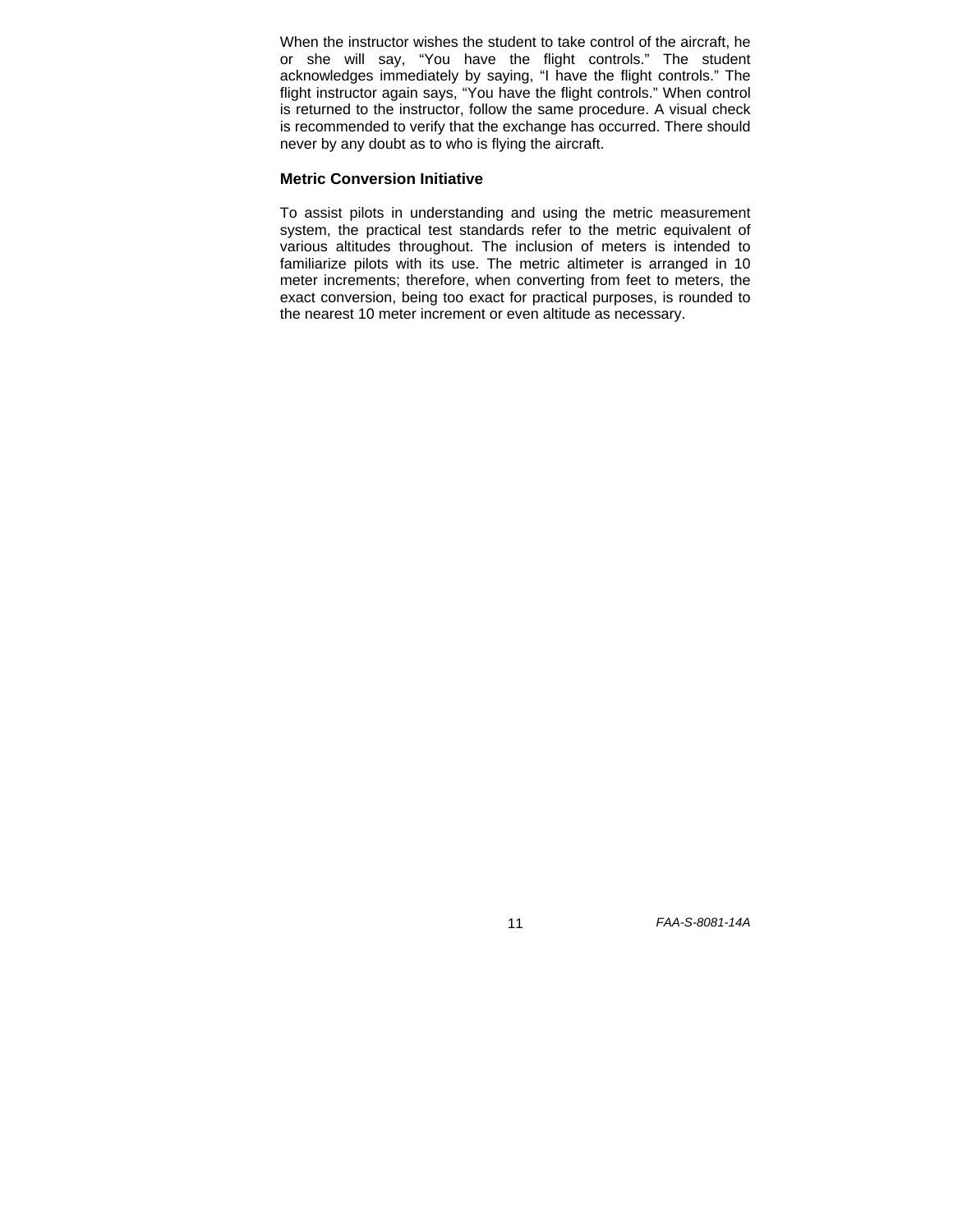## **SECTION 1**

## **PRIVATE PILOT—AIRPLANE**

**Single-Engine Land**

**and**

**Single-Engine Sea**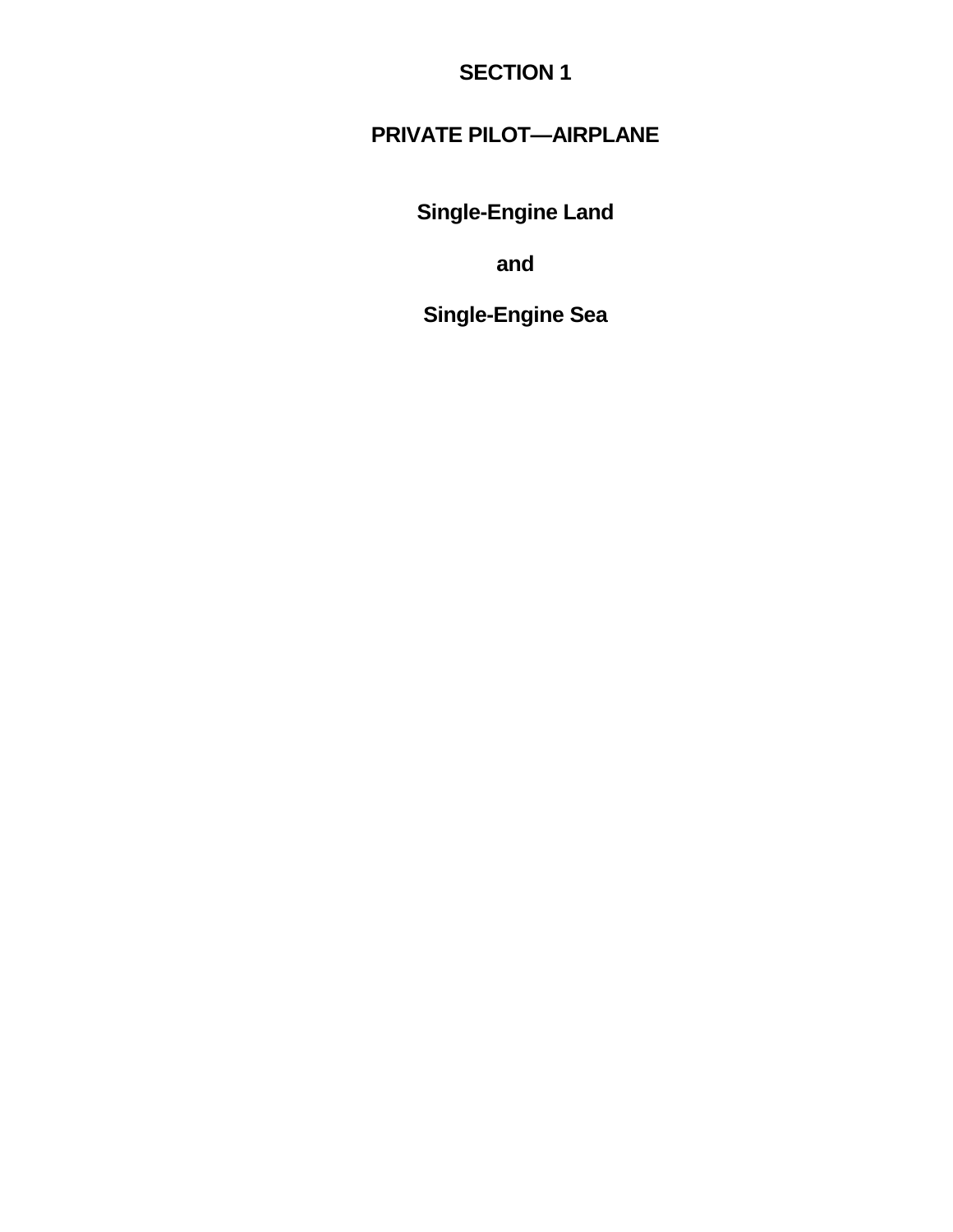### **CONTENTS**

### **Airplane Single-Engine Land and Airplane Single-Engine Sea**

### **ADDITIONAL RATING TASK TABLES:**

### **CHECKLISTS:**

### **AREAS OF OPERATION:**

| А. | Certificates and Documents (ASEL and ASES) 1-1     |  |  |  |  |
|----|----------------------------------------------------|--|--|--|--|
| В. | Airworthiness Requirements (ASEL and ASES) 1-1     |  |  |  |  |
| C. | Weather Information (ASEL and ASES)  1-2           |  |  |  |  |
| D. | Cross-Country Flight Planning (ASEL and ASES) 1-2  |  |  |  |  |
| Е. | National Airspace System (ASEL and ASES) 1-3       |  |  |  |  |
| F. | Performance and Limitations (ASEL and ASES)  1-3   |  |  |  |  |
| G. | Operation of Systems (ASEL and ASES)  1-4          |  |  |  |  |
| Η. | Water and Seaplane Characteristics (ASES) 1-4      |  |  |  |  |
| L. | Seaplane Bases, Maritime Rules, and Aids to Marine |  |  |  |  |
|    |                                                    |  |  |  |  |
| J. | Aeromedical Factors (ASEL and ASES) 1-5            |  |  |  |  |
|    |                                                    |  |  |  |  |
| А. | Preflight Inspection (ASEL and ASES)  1-6          |  |  |  |  |
| В. | Cockpit Management (ASEL and ASES) 1-6             |  |  |  |  |
| C. |                                                    |  |  |  |  |
| D. |                                                    |  |  |  |  |
| Е. |                                                    |  |  |  |  |
|    | Before Takeoff Check (ASEL and ASES)  1-8          |  |  |  |  |
|    |                                                    |  |  |  |  |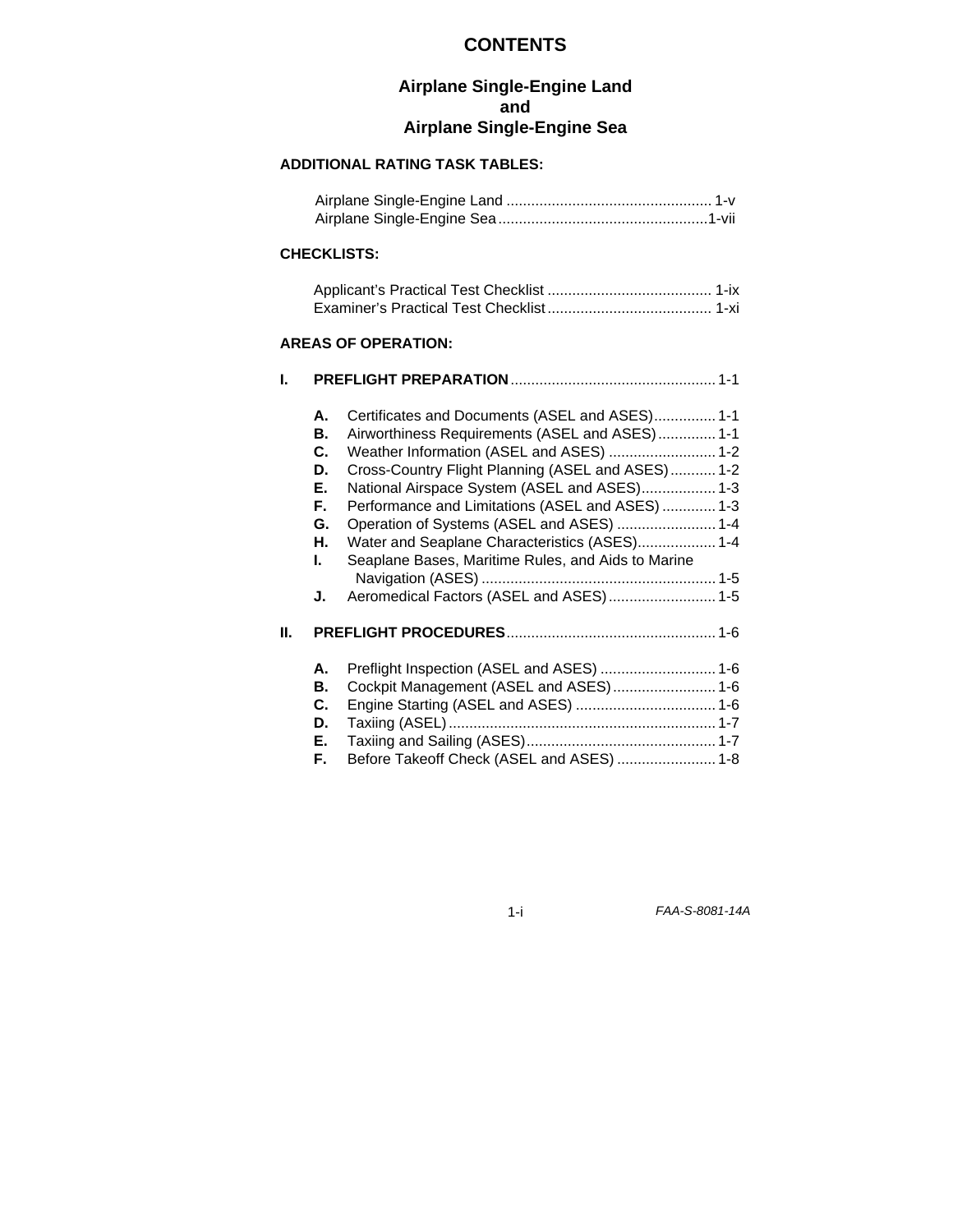| Ш.  | AIRPORT AND SEAPLANE BASE OPERATIONS  1-9 |                                                   |  |  |  |
|-----|-------------------------------------------|---------------------------------------------------|--|--|--|
|     | А.                                        | Radio Communications and ATC Light Signals        |  |  |  |
|     | В.                                        |                                                   |  |  |  |
|     | C.                                        | Airport/Seaplane Base, Runway, and Taxiway Signs, |  |  |  |
|     |                                           | Markings, and Lighting (ASEL and ASES) 1-9        |  |  |  |
| IV. |                                           | TAKEOFFS, LANDINGS, AND GO-AROUNDS 1-10           |  |  |  |
|     | А.                                        | Normal and Crosswind Takeoff and Climb            |  |  |  |
|     | В.                                        | Normal and Crosswind Approach and Landing         |  |  |  |
|     |                                           |                                                   |  |  |  |
|     | C.                                        | Soft-Field Takeoff and Climb (ASEL)  1-12         |  |  |  |
|     | D.                                        | Soft-Field Approach and Landing (ASEL)  1-13      |  |  |  |
|     | Е.                                        | Short-Field Takeoff (Confined Area-ASES) and      |  |  |  |
|     |                                           | Maximum Performance Climb (ASEL and ASES) 1-14    |  |  |  |
|     | F.                                        | Short-Field Approach (Confined Area-ASES) and     |  |  |  |
|     | G.                                        | Glassy Water Takeoff and Climb (ASES)  1-16       |  |  |  |
|     | н.                                        | Glassy Water Approach and Landing (ASES)  1-17    |  |  |  |
|     | L.                                        | Rough Water Takeoff and Climb (ASES) 1-18         |  |  |  |
|     | J.                                        | Rough Water Approach and Landing (ASES) 1-19      |  |  |  |
|     | K.                                        | Forward Slip to a Landing (ASEL and ASES  1-20    |  |  |  |
|     | L.                                        | Go-Around/Rejected Landing (ASEL and ASES) 1-20   |  |  |  |
| ۷.  |                                           |                                                   |  |  |  |
|     |                                           |                                                   |  |  |  |
| VI. |                                           | <b>GROUND REFERENCE MANEUVERS  1-22</b>           |  |  |  |
|     | А.                                        | Rectangular Course (ASEL and ASES)  1-22          |  |  |  |
|     | В.                                        |                                                   |  |  |  |
|     | C.                                        | Turns Around a Point (ASEL and ASES)  1-23        |  |  |  |
|     |                                           |                                                   |  |  |  |
|     | А.                                        | Pilotage and Dead Reckoning (ASEL and ASES)  1-24 |  |  |  |
|     | В.                                        | Navigation Systems and Radar Services             |  |  |  |
|     |                                           |                                                   |  |  |  |
|     | С.                                        |                                                   |  |  |  |
|     | D.                                        | Lost Procedures (ASEL and ASES) 1-25              |  |  |  |

FAA-S-8081-14A 1-ii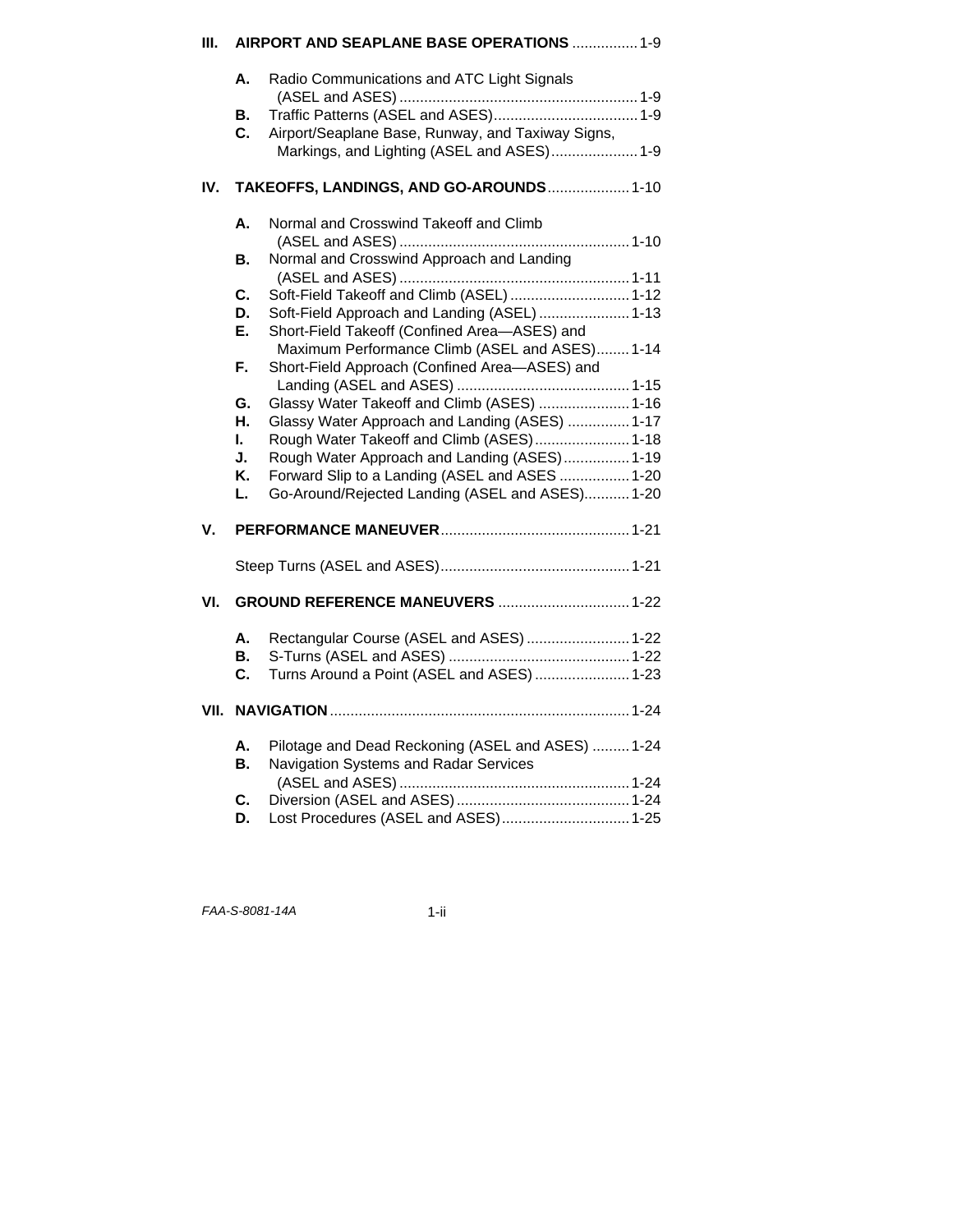|      | А.<br>В.<br>C.<br>D.                    | Maneuvering During Slow Flight (ASEL and ASES) 1-26<br>Power-Off Stalls (ASEL and ASES) 1-27<br>Power-On Stalls (ASEL and ASES) 1-28<br>Spin Awareness (ASEL and ASES) 1-28                                                                                                                                                                  |  |
|------|-----------------------------------------|----------------------------------------------------------------------------------------------------------------------------------------------------------------------------------------------------------------------------------------------------------------------------------------------------------------------------------------------|--|
| IX.  |                                         |                                                                                                                                                                                                                                                                                                                                              |  |
|      | А.<br><b>B.</b><br>C.<br>D.<br>Ε.<br>F. | Straight-and-Level Flight (ASEL and ASES) 1-29<br>Constant Airspeed Climbs (ASEL and ASES)  1-29<br>Constant Airspeed Descents (ASEL and ASES)  1-30<br>Turns to Headings (ASEL and ASES) 1-30<br>Recovery from Unusual Flight Attitudes<br>Radio Communications, Navigation Systems/Facilities,<br>and Radar Services (ASEL and ASES)  1-31 |  |
| Χ.   |                                         |                                                                                                                                                                                                                                                                                                                                              |  |
|      | Α.<br>В.<br>С.                          | Emergency Approach and Landing (Simulated)<br>Systems and Equipment Malfunctions<br><b>Emergency Equipment and Survival Gear</b>                                                                                                                                                                                                             |  |
| XI.  |                                         |                                                                                                                                                                                                                                                                                                                                              |  |
|      |                                         |                                                                                                                                                                                                                                                                                                                                              |  |
| XII. |                                         |                                                                                                                                                                                                                                                                                                                                              |  |
|      | А.<br>В.<br>C.<br>D.                    | After Landing, Parking and Securing                                                                                                                                                                                                                                                                                                          |  |

1-iii FAA-S-8081-14A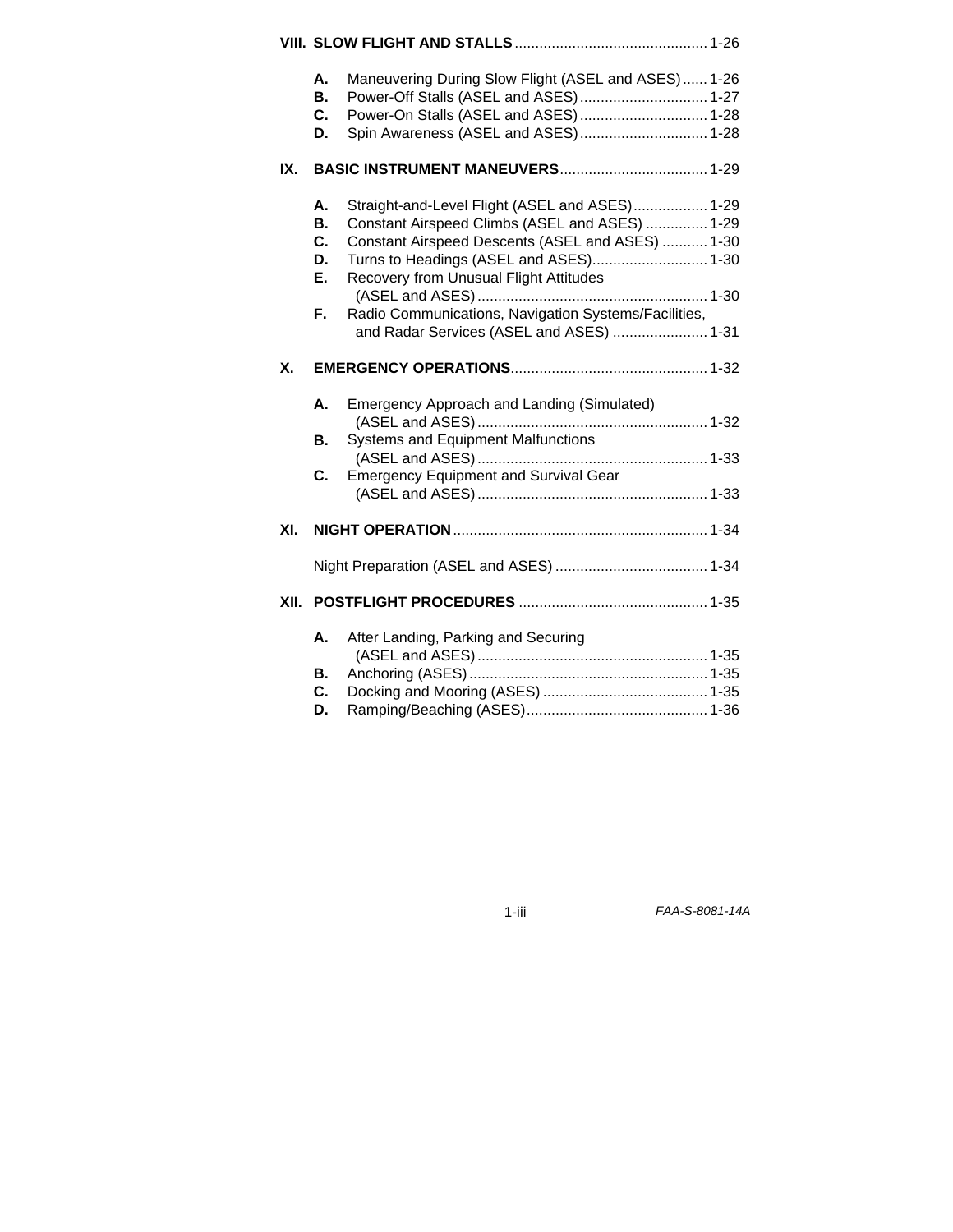### **ADDITIONAL RATING TASK TABLE**

### **Airplane Single-Engine Land**

Addition of an Airplane Single-Engine Land Rating to an existing Private Pilot Certificate

Required TASKs are indicated by either the TASK letter(s) that apply(s) or an indication that all or none of the TASKs must be tested based on the notes in each AREA OF OPERATION.

| PRIVATE PILOT RATING(S) HELD                       |                   |                                  |                   |                           |                           |                           |                                         |                            |
|----------------------------------------------------|-------------------|----------------------------------|-------------------|---------------------------|---------------------------|---------------------------|-----------------------------------------|----------------------------|
| <b>AREAS</b><br><b>OF</b><br>OPER-<br><b>ATION</b> | <b>ASES</b>       | <b>AMEL</b>                      | <b>AMES</b>       | <b>RH</b>                 | <b>RG</b>                 | Glider                    | <b>Balloon</b>                          | <b>Airship</b>             |
| ı                                                  | F,G               | F,G                              | F,G               | F,G                       | F.G                       | F,G                       | F,G                                     | F,G                        |
| $\mathbf{u}$                                       | D                 | <b>NONE</b>                      | D                 | A, C, D,<br>F             | A, D, F                   | A,B,C,<br>D,F             | A,B,C,<br>D.F                           | A,B,C,<br>D,F              |
| III                                                | C                 | <b>NONE</b>                      | C                 | B,C                       | <b>NONE</b>               | B,C                       | B,C                                     | B,C                        |
| IV                                                 | A,B,C,<br>D, E, F | $\overline{A}, B, C,$<br>D, E, F | A,B,C,<br>D, E, F | A,B,C,<br>D, E, F,<br>K,L | A,B,C,<br>D, E, F,<br>K,L | A,B,C,<br>D, E, F,<br>K,L | $A,B,\overline{C}$ ,<br>D, E, F,<br>K,L | A,B,C,<br>D, E, F,<br>K, L |
| V                                                  | <b>NONE</b>       | <b>NONE</b>                      | <b>NONE</b>       | <b>ALL</b>                | <b>ALL</b>                | <b>ALL</b>                | <b>ALL</b>                              | <b>ALL</b>                 |
| VI                                                 | <b>NONE</b>       | <b>NONE</b>                      | <b>NONE</b>       | <b>ALL</b>                | <b>NONE</b>               | <b>ALL</b>                | <b>ALL</b>                              | <b>ALL</b>                 |
| VII                                                | <b>NONE</b>       | <b>NONE</b>                      | <b>NONE</b>       | <b>NONE</b>               | <b>NONE</b>               | <b>ALL</b>                | <b>ALL</b>                              | <b>NONE</b>                |
| VIII                                               | <b>NONE</b>       | <b>NONE</b>                      | <b>NONE</b>       | <b>ALL</b>                | <b>ALL</b>                | <b>ALL</b>                | <b>ALL</b>                              | <b>ALL</b>                 |
| IX                                                 | <b>NONE</b>       | <b>NONE</b>                      | <b>NONE</b>       | <b>ALL</b>                | <b>ALL</b>                | <b>ALL</b>                | <b>ALL</b>                              | <b>ALL</b>                 |
| X                                                  | A,B               | A,B                              | A,B               | <b>ALL</b>                | <b>ALL</b>                | <b>ALL</b>                | <b>ALL</b>                              | <b>ALL</b>                 |
| XI                                                 | <b>NONE</b>       | <b>NONE</b>                      | <b>NONE</b>       | <b>NONE</b>               | <b>NONE</b>               | <b>ALL</b>                | <b>ALL</b>                              | <b>ALL</b>                 |
| XII                                                | A                 | <b>NONE</b>                      | A                 | A                         | A                         | A                         | A                                       | A                          |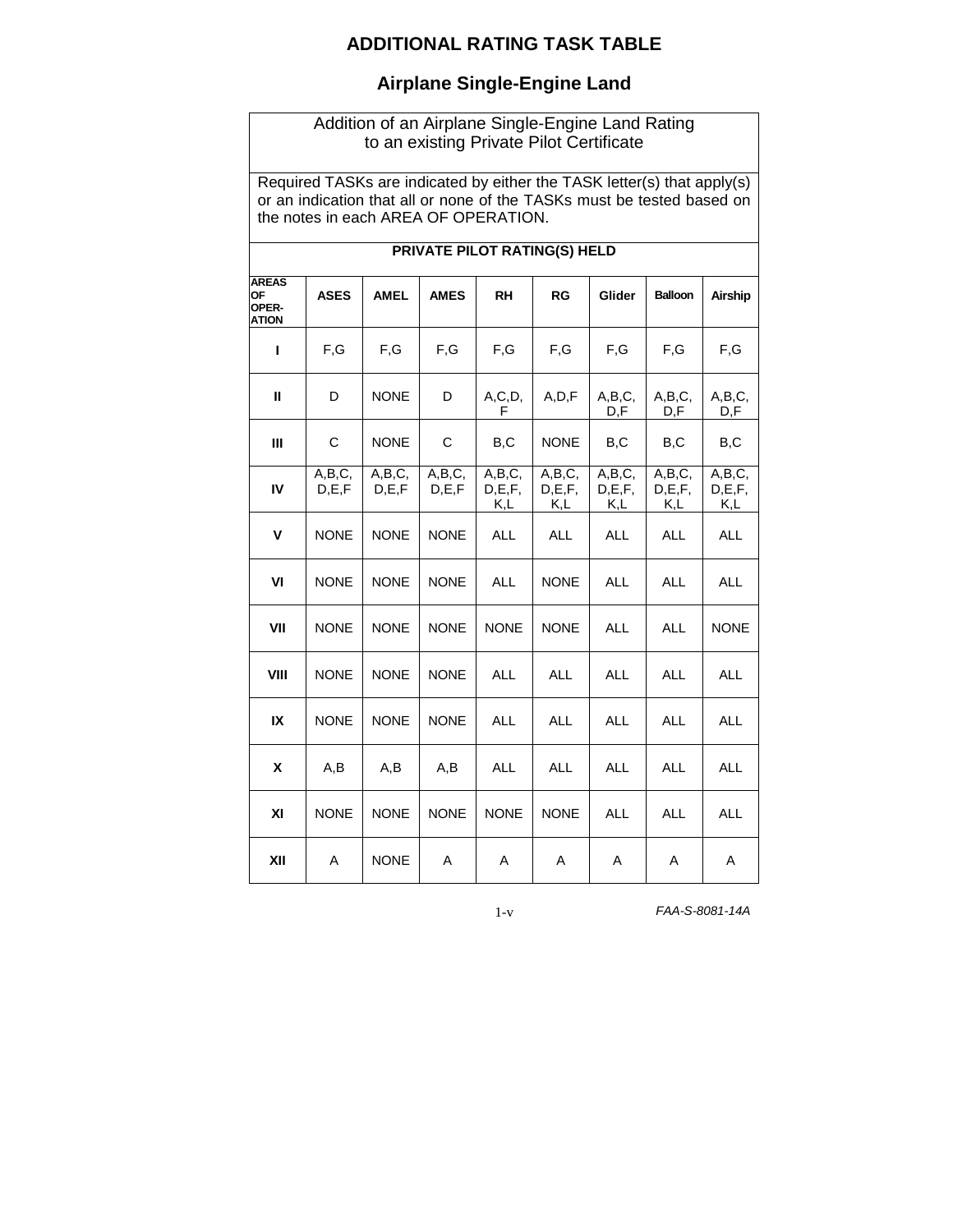### **ADDITIONAL RATING TASK TABLE**

### **Airplane Single-Engine Sea**

Addition of an Airplane Single-Engine Sea Rating to an existing Private Pilot Certificate

Required TASKs are indicated by either the TASK letter(s) that apply(s) or an indication that all or none of the TASKs must be tested based on the notes in each AREA OF OPERATION.

| PRIVATE PILOT RATING(S) HELD                |                         |                         |                         |                                |                                |                                |                                |                                |
|---------------------------------------------|-------------------------|-------------------------|-------------------------|--------------------------------|--------------------------------|--------------------------------|--------------------------------|--------------------------------|
| <b>AREAS</b><br>OF<br>OPER-<br><b>ATION</b> | <b>ASEL</b>             | <b>AMEL</b>             | <b>AMES</b>             | <b>RH</b>                      | RG                             | Glider                         | <b>Balloon</b>                 | Airship                        |
| $\mathbf{I}$                                | F,G,H,                  | F,G,H,                  | F,G                     | F,G,H,                         | F,G,H,<br>ı                    | F,G,H,                         | F,G,H,                         | F,G,H,                         |
| Ш                                           | E                       | E                       | E                       | A,B,C,<br>E,F                  | A,B,E,<br>F                    | A,B,C,<br>E,F                  | A,B,C,<br>E,F                  | A,B,C,<br>E,F                  |
| Ш                                           | С                       | С                       | <b>NONE</b>             | B,C                            | C                              | B,C                            | B,C                            | B,C                            |
| IV                                          | A,B,E,<br>F,G,H,<br>I,J | A,B,E,<br>F,G,H,<br>IJ, | A,B,E,<br>F,G,H,<br>IJ, | A,B,E,<br>F,G,H,<br>I, J, K, L | A,B,E,<br>F,G,H,<br>I, J, K, L | A,B,E,<br>F,G,H,<br>I, J, K, L | A,B,E,<br>F,G,H,<br>I, J, K, L | A,B,E,<br>F,G,H,<br>I, J, K, L |
| $\mathbf v$                                 | <b>NONE</b>             | <b>NONE</b>             | <b>NONE</b>             | <b>ALL</b>                     | <b>ALL</b>                     | <b>ALL</b>                     | <b>ALL</b>                     | <b>ALL</b>                     |
| VI                                          | <b>NONE</b>             | <b>NONE</b>             | <b>NONE</b>             | <b>ALL</b>                     | <b>NONE</b>                    | <b>ALL</b>                     | <b>ALL</b>                     | <b>ALL</b>                     |
| VII                                         | <b>NONE</b>             | <b>NONE</b>             | <b>NONE</b>             | <b>NONE</b>                    | <b>NONE</b>                    | <b>ALL</b>                     | <b>ALL</b>                     | <b>NONE</b>                    |
| VIII                                        | <b>NONE</b>             | <b>NONE</b>             | <b>NONE</b>             | <b>ALL</b>                     | <b>ALL</b>                     | <b>ALL</b>                     | <b>ALL</b>                     | <b>ALL</b>                     |
| IX                                          | <b>NONE</b>             | <b>NONE</b>             | <b>NONE</b>             | <b>ALL</b>                     | <b>ALL</b>                     | <b>ALL</b>                     | <b>ALL</b>                     | <b>ALL</b>                     |
| X                                           | A,B                     | A,B                     | A,B                     | <b>ALL</b>                     | <b>ALL</b>                     | <b>ALL</b>                     | <b>ALL</b>                     | <b>ALL</b>                     |
| XI                                          | <b>NONE</b>             | <b>NONE</b>             | <b>NONE</b>             | <b>NONE</b>                    | <b>NONE</b>                    | <b>ALL</b>                     | <b>ALL</b>                     | <b>ALL</b>                     |
| XII                                         | B, C, D                 | B, C, D                 | <b>NONE</b>             | B, C, D                        | B, C, D                        | B, C, D                        | B, C, D                        | B, C, D                        |

1-vii FAA-S-8081-14A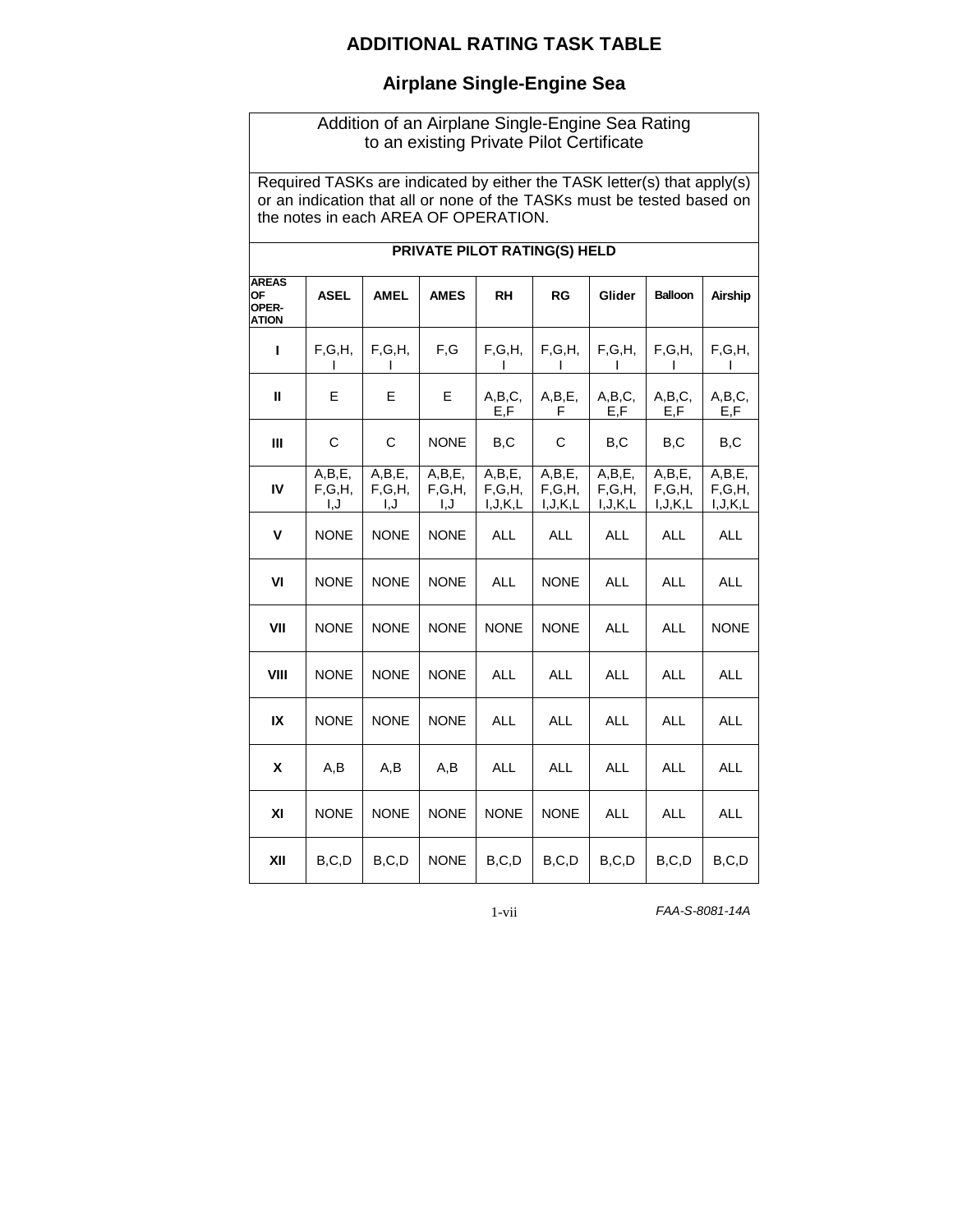### **APPLICANT'S PRACTICAL TEST CHECKLIST**

### **APPOINTMENT WITH EXAMINER:**

# **EXAMINER'S NAME**

**LOCATION \_\_\_\_\_\_\_\_\_\_\_\_\_\_\_\_\_\_\_\_\_\_\_\_\_\_\_\_\_\_\_\_\_\_\_\_**

**DATE/TIME** 

### **ACCEPTABLE AIRCRAFT**

- □ Aircraft Documents: Airworthiness Certificate Registration Certificate
	- Operating Limitations
- □ Aircraft Maintenance Records: Logbook Record of Airworthiness Inspections and AD Compliance
- ! Pilot's Operating Handbook, FAA-Approved Airplane Flight Manual

### **PERSONAL EQUIPMENT**

- □ View-Limiting Device
	- Current Aeronautical Charts
- □ Computer and Plotter
- □ Flight Plan Form
- □ Flight Logs
- ! Current AIM, Airport Facility Directory, and Appropriate **Publications**

### **PERSONAL RECORDS**

- ! Identification—Photo/Signature ID
- □ Pilot Certificate
- □ Current and Appropriate Medical Certificate
- ! Completed FAA Form 8710-1, Airman Certificate and/or Rating Application with Instructor's Signature (If applicable)
- □ Computer Test Report
- ! Pilot Logbook with appropriate Instructor Endorsements
- ! FAA Form 8060-5**,** Notice of Disapproval (if applicable)
- ! Approved School Graduation Certificate (if applicable)
- □ Examiner's Fee (if applicable)

1-ix FAA-S-8081-14A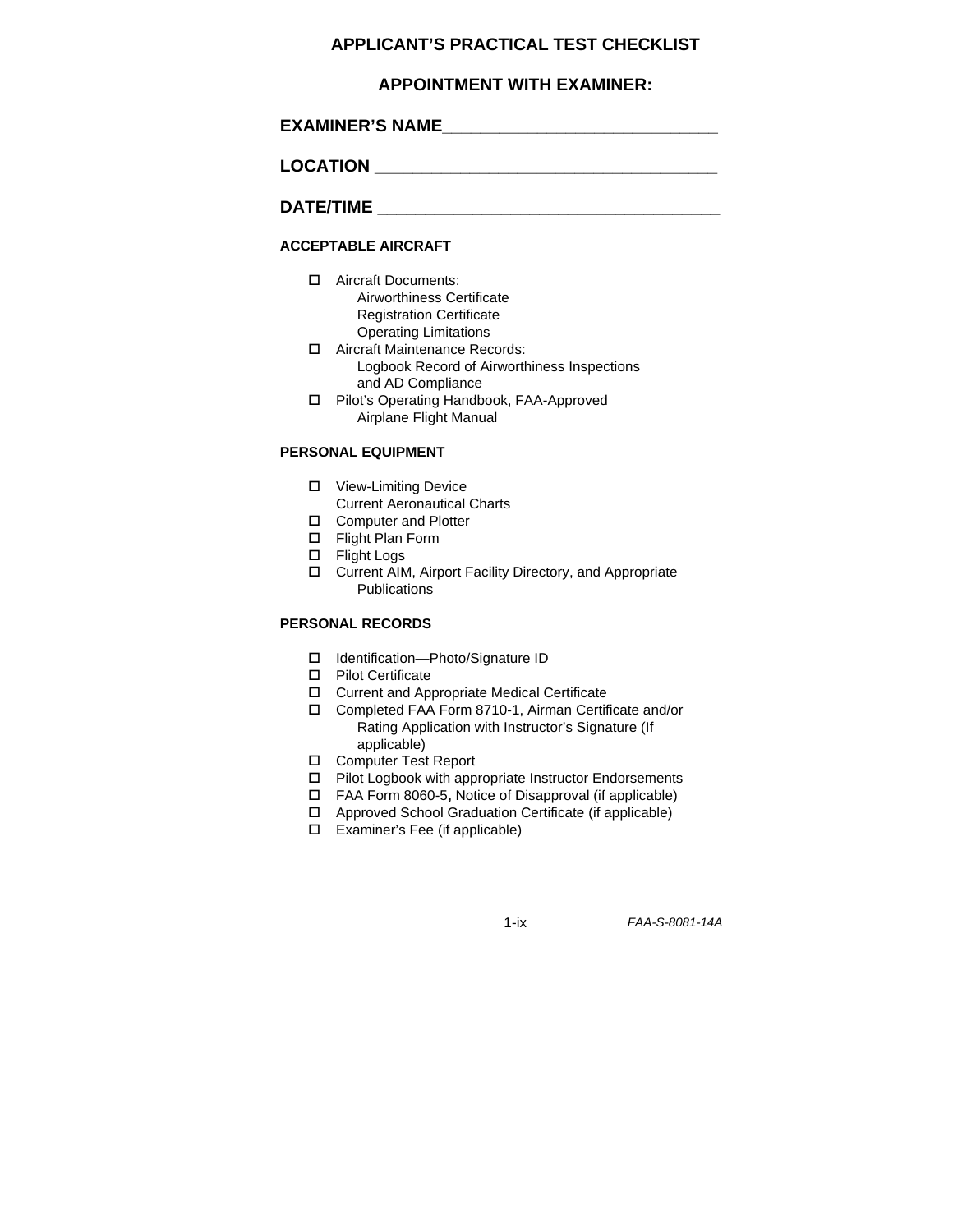### **EXAMINER'S PRACTICAL TEST CHECKLIST**

### **Airplane Single-Engine Land And Airplane Single-Engine Sea**

| <b>APPLICANT'S NAME</b>                   |                                                     |                                                                                                                                                                                                                                                                                                                                                                                                                                                          |  |  |  |
|-------------------------------------------|-----------------------------------------------------|----------------------------------------------------------------------------------------------------------------------------------------------------------------------------------------------------------------------------------------------------------------------------------------------------------------------------------------------------------------------------------------------------------------------------------------------------------|--|--|--|
| <b>LOCATION</b>                           |                                                     |                                                                                                                                                                                                                                                                                                                                                                                                                                                          |  |  |  |
| <b>DATE/TIME</b>                          |                                                     |                                                                                                                                                                                                                                                                                                                                                                                                                                                          |  |  |  |
| <b>PREFLIGHT PREPARATION</b><br>L         |                                                     |                                                                                                                                                                                                                                                                                                                                                                                                                                                          |  |  |  |
| п<br>п<br>П<br>П<br>П<br>$\Box$<br>□<br>П | А.<br>В.<br>D.<br>E.,<br>F.<br>O H.<br>$\mathbf{L}$ | Certificates and Documents (ASEL and ASES)<br>Airworthiness Requirements (ASEL and ASES)<br>C. Weather Information (ASEL and ASES)<br>Cross-Country Flight Planning (ASEL and ASES)<br>National Airspace System (ASEL and ASES)<br>Performance and Limitations (ASEL and ASES)<br><b>G.</b> Operation of Systems (ASEL and ASES)<br>Water and Seaplane Characteristics (ASES)<br>Seaplane Bases, Maritime Rules, and Aids to Marine<br>Navigation (ASES) |  |  |  |
| п                                         | J.                                                  | Aeromedical Factors (ASEL and ASES)                                                                                                                                                                                                                                                                                                                                                                                                                      |  |  |  |
| Ш.                                        |                                                     | <b>PREFLIGHT PROCEDURES</b>                                                                                                                                                                                                                                                                                                                                                                                                                              |  |  |  |
| п<br>п                                    | А.<br>В.                                            | Preflight Inspection (ASEL and ASES)<br>Cockpit Management (ASEL and ASES)                                                                                                                                                                                                                                                                                                                                                                               |  |  |  |

- **C.** Engine Starting (ASEL and ASES)
- ! **D.** Taxiing (ASEL)
- ! **E.** Taxiing and Sailing (ASES)
- ! **F.** Before Takeoff Check (ASEL and ASES)

### **III. AIRPORT AND SEAPLANE BASE OPERATIONS**

- ! **A.** Radio Communications and ATC Light Signals (ASEL and ASES)
- **B.** Traffic Patterns (ASEL and ASES)
- ! **C.** Airport/Seaplane Base, Runway, and Taxiway Signs, Markings, and Lighting (ASEL and ASES)

1-xi FAA-S-8081-14A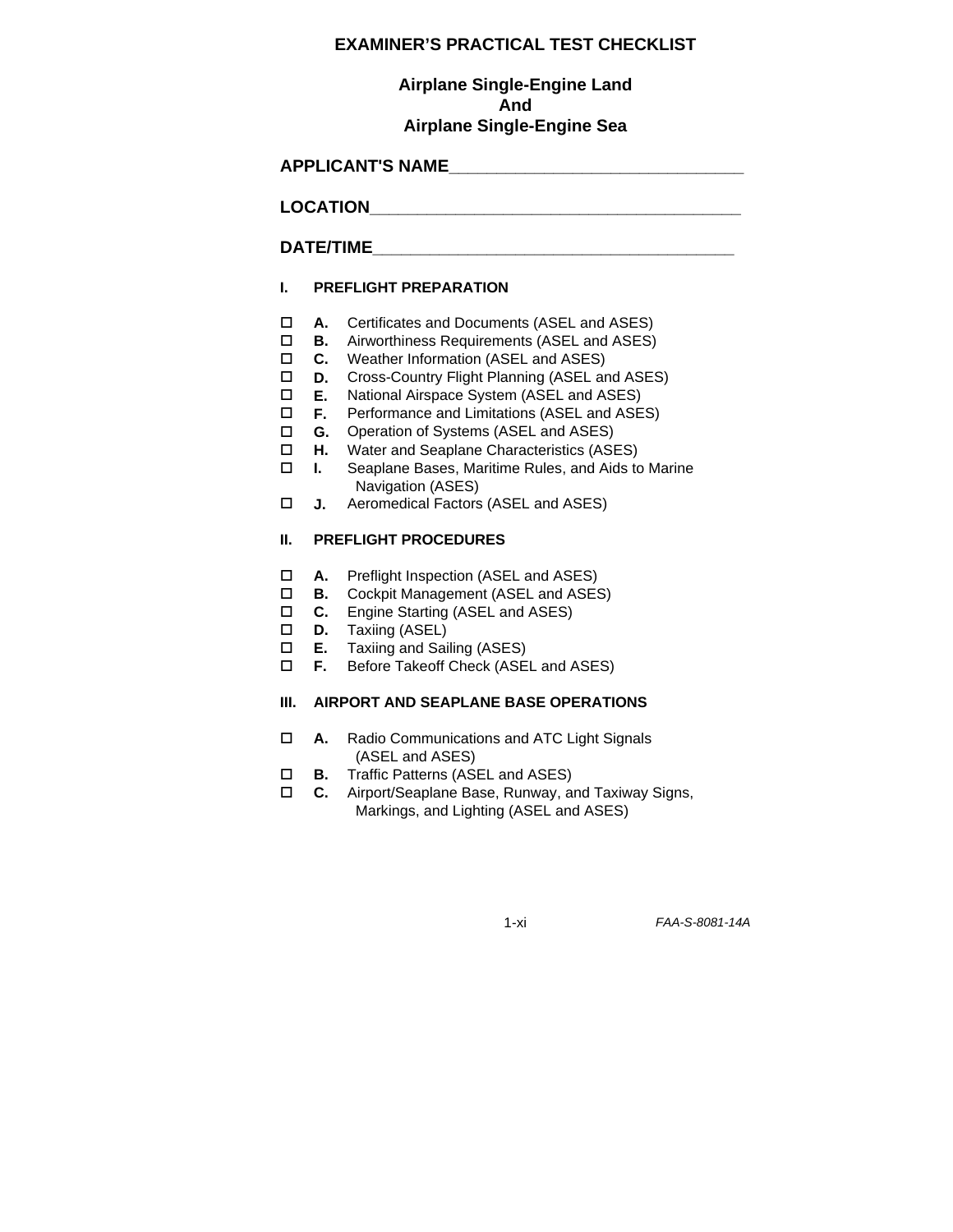### **IV. TAKEOFFS, LANDINGS, AND GO-AROUNDS**

- ! **A.** Normal and Crosswind Takeoff and Climb (ASEL and ASES)
- ! **B.** Normal and Crosswind Approach and Landing (ASEL and ASES)
- ! **C.** Soft-Field Takeoff and Climb (ASEL)
- ! **D.** Soft-Field Approach and Landing (ASEL)
- ! **E.** Short-Field (Confined Area—ASES) Takeoff and Maximum Performance Climb (ASEL and ASES)
- ! **F.** Short-Field Approach (Confined Area—ASES) and Landing (ASEL and ASES)
- ! **G.** Glassy Water Takeoff and Climb (ASES)
- ! **H.** Glassy Water Approach and Landing (ASES)
- ! **I.** Rough Water Takeoff and Climb (ASES)
- ! **J.** Rough Water Approach and Landing (ASES)
- ! **K.** Forward Slip to a Landing (ASEL and ASES)
- ! **L.** Go-Around/Rejected Landing (ASEL and ASES)

### **V. PERFORMANCE MANEUVER**

□ Steep Turns (ASEL and ASES)

### **VI. GROUND REFERENCE MANEUVERS**

- ! **A.** Rectangular Course (ASEL and ASES)
- **B.** S-Turns (ASEL and ASES)
- **C.** Turns Around a Point (ASEL and ASES)

### **VII. NAVIGATION**

- ! **A.** Pilotage and Dead Reckoning (ASEL and ASES)
- ! **B.** Navigation Systems and Radar Services (ASEL and ASES)
- **C.** Diversion (ASEL and ASES)
- **D.** Lost Procedures (ASEL and ASES)

### **VIII. SLOW FLIGHT AND STALLS**

- □ **A.** Maneuvering During Slow Flight (ASEL and ASES)
- **B.** Power-Off Stalls (ASEL and ASES)
- **C.** Power-On Stalls (ASEL and ASES)
- **D.** Spin Awareness (ASEL and ASES)

1-xii FAA-S-8081-14A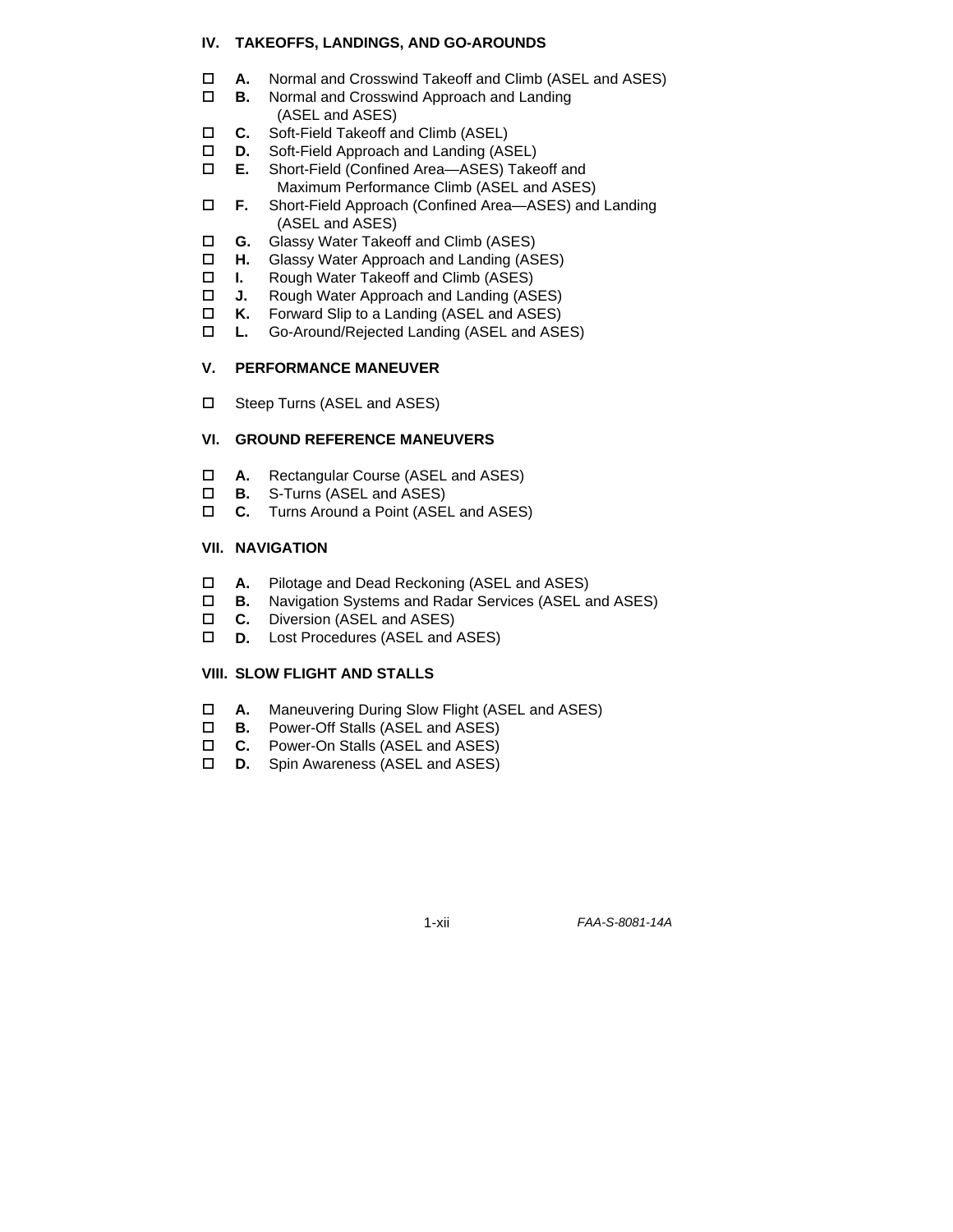### **IX. BASIC INSTRUMENT MANEUVERS**

- □ A. Straight-and-Level Flight (ASEL and ASES)
- □ B. Constant Airspeed Climbs (ASEL and ASES)
- □ C. Constant Airspeed Descents (ASEL and ASES)<br>□ D. Turns to Headings (ASEL and ASES)
- D. Turns to Headings (ASEL and ASES)
- □ E. Recovery from Unusual Flight Attitudes (ASEL and ASES)
- □ F. Radio Communications, Navigation Systems/Facilities, and Radar Services (ASEL and ASES)

### **X. EMERGENCY OPERATIONS**

- **A.** Emergency Approach and Landing (Simulated) (ASEL and ASES)
- ! **B.** Systems and Equipment Malfunctions (ASEL and ASES)
- ! **C.** Emergency Equipment and Survival Gear (ASEL and ASES)

#### **XI. NIGHT OPERATION**

□ Night Preparation (ASEL and ASES)

### **XII. POSTFLIGHT PROCEDURES**

- ! **A.** After Landing, Parking, and Securing (ASEL and ASES)
- **B.** Anchoring (ASES)
- ! **C.** Docking and Mooring (ASES)
- **D.** Ramping/Beaching (ASES)

1-xiii FAA-S-8081-14A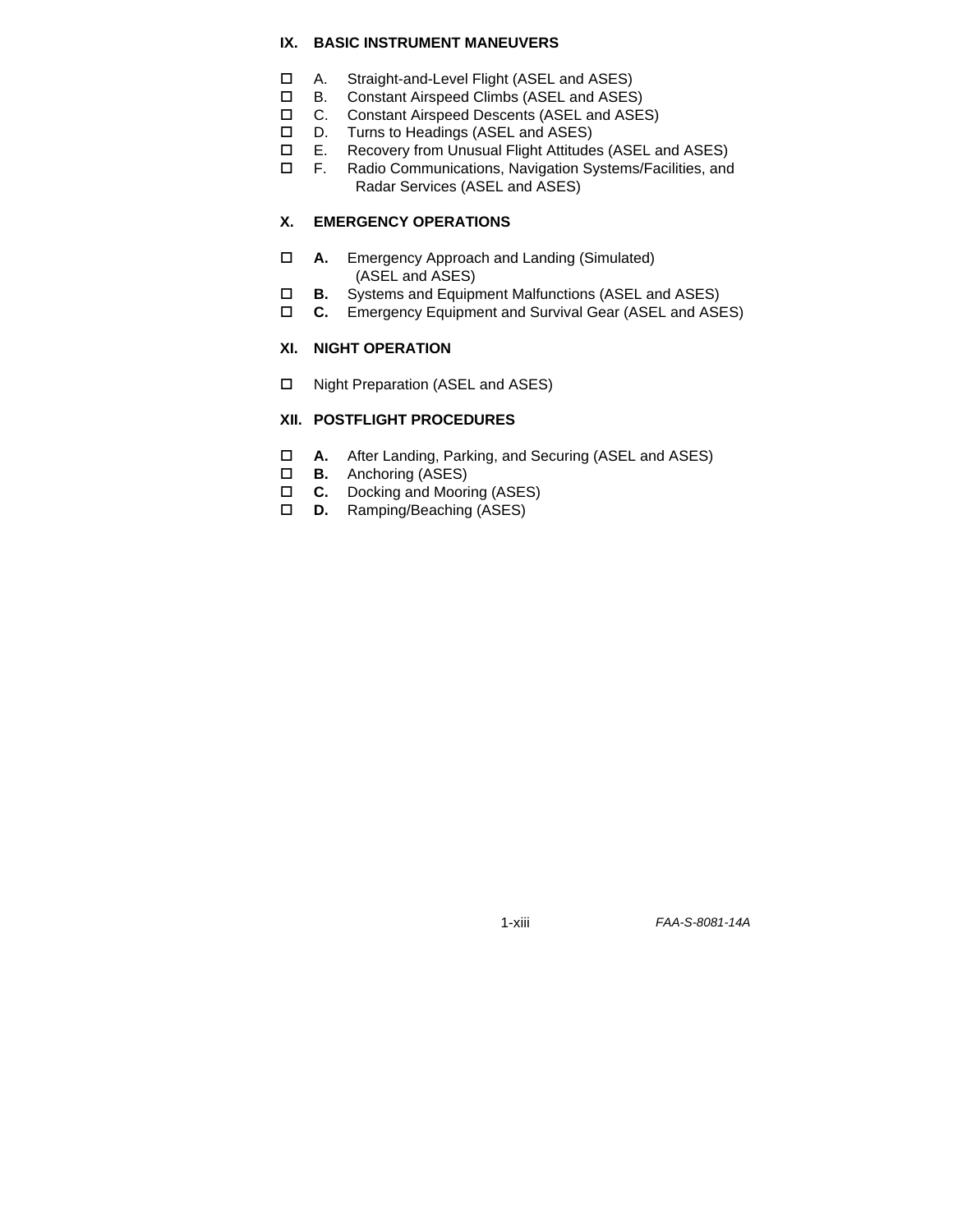### **I. AREA OF OPERATION: PREFLIGHT PREPARATION**

**NOTE**: The examiner shall develop a scenario based on real time weather to evaluate TASKs C and D.

### **A. TASK: CERTIFICATES AND DOCUMENTS** (ASEL and ASES)

REFERENCES: 14 CFR parts 43, 61, 91; FAA-H-8083-3, AC 61-23/FAA-H-8083-25; POH/AFM.

**Objective.** To determine that the applicant exhibits knowledge of the elements related to certificates and documents by:

- 1. Explaining
	- a. private pilot certificate privileges, limitations, and recent flight experience requirements.
	- b. medical certificate class and duration.
	- c. pilot logbook or flight records.
- 2. Locating and explaining
	- a. airworthiness and registration certificates.
	- b. operating limitations, placards, instrument markings, and POH/AFM.
	- c. weight and balance data and equipment list.

### **B. TASK: AIRWORTHINESS REQUIREMENTS** (ASEL and ASES)

REFERENCES: 14 CFR part 91; AC 61-23/FAA-H-8083-25.

**Objective.** To determine that the applicant exhibits knowledge of the elements related to airworthiness requirements by:

- 1. Explaining
	- a. required instruments and equipment for day/night VFR.
	- b. procedures and limitations for determining airworthiness of the airplane with inoperative instruments and equipment with and without an MEL.
	- c. requirements and procedures for obtaining a special flight permit.
- 2. Locating and explaining
	- a. airworthiness directives.
	- b. compliance records.
	- c. maintenance/inspection requirements.
	- d. appropriate record keeping.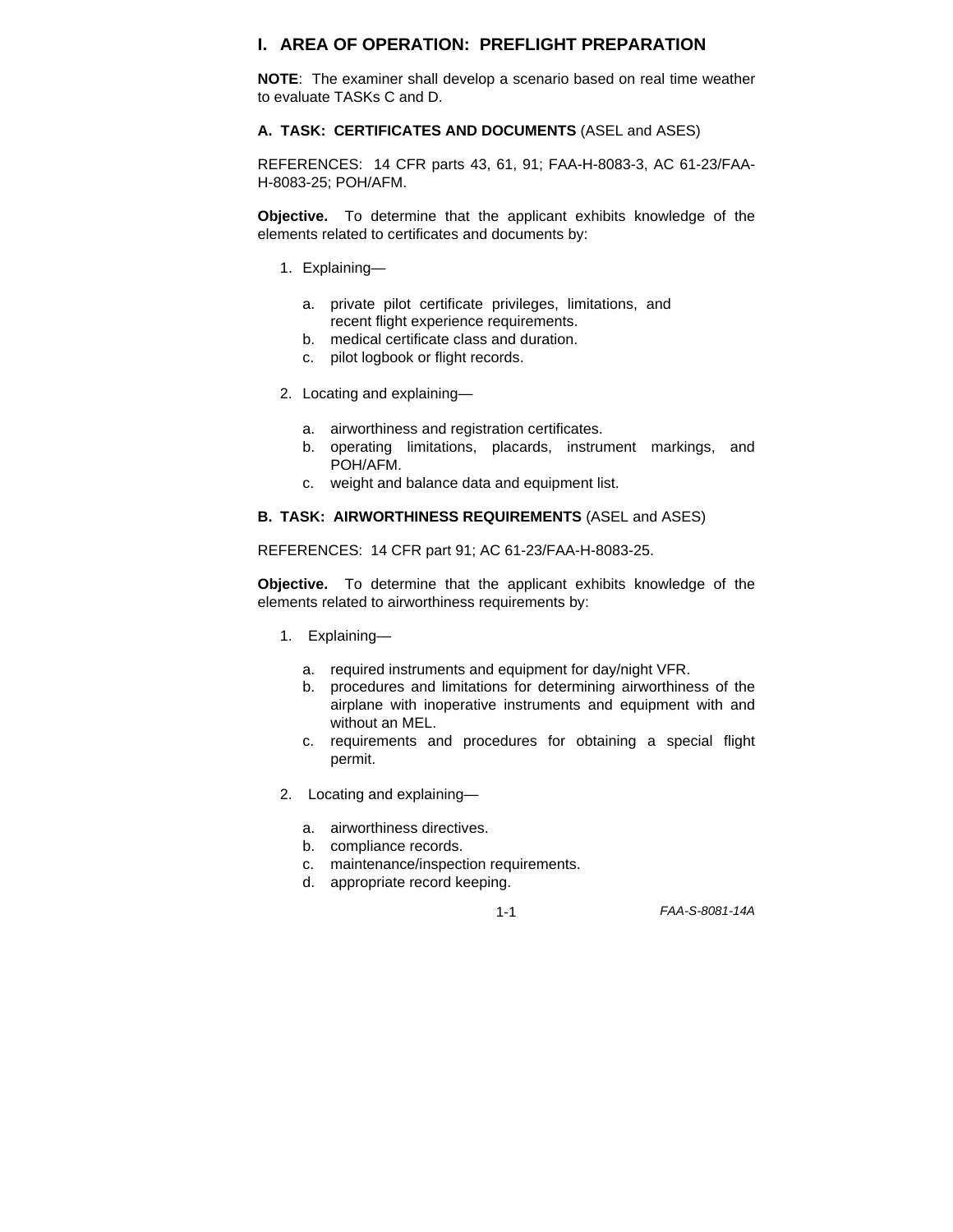### **C. TASK: WEATHER INFORMATION** (ASEL and ASES)

REFERENCES: 14 CFR part 91; AC 00-6, AC 00-45, AC 61-23/FAA-H-8083-25, AC 61-84; AIM.

**Objective.** To determine that the applicant:

- 1. Exhibits knowledge of the elements related to weather information by analyzing weather reports, charts, and forecasts from various sources with emphasis on
	- a. METAR, TAF, and FA.
	- b. surface analysis chart.
	- c. radar summary chart.
	- d. winds and temperature aloft chart.
	- e. significant weather prognostic charts.
	- f. convective outlook chart.
	- g. AWOS, ASOS, and ATIS reports.
- 2. Makes a competent "go/no-go" decision based on available weather information.

### **D. TASK: CROSS-COUNTRY FLIGHT PLANNING** (ASEL and ASES)

REFERENCES: 14 CFR part 91; AC 61-23/FAA-H-8083-25, AC 61-84; Navigation Charts; A/FD; AIM.

**Objective.** To determine that the applicant:

- 1. Exhibits knowledge of the elements related to cross-country flight planning by presenting and explaining a pre-planned VFR crosscountry flight, as previously assigned by the examiner. On the day of the practical test, the final flight plan shall be to the first fuel stop, based on maximum allowable passengers, baggage, and/or cargo loads using real-time weather.
- 2. Uses appropriate and current aeronautical charts.
- 3. Properly identifies airspace, obstructions, and terrain features.
- 4. Selects easily identifiable en route checkpoints.
- 5. Selects most favorable altitudes considering weather conditions and equipment capabilities.
- 6. Computes headings, flight time, and fuel requirements.
- 7. Selects appropriate navigation system/facilities and communication frequencies.
- 8. Applies pertinent information from NOTAMs, AF/D, and other flight publications.
- 9. Completes a navigation log and simulates filing a VFR flight plan.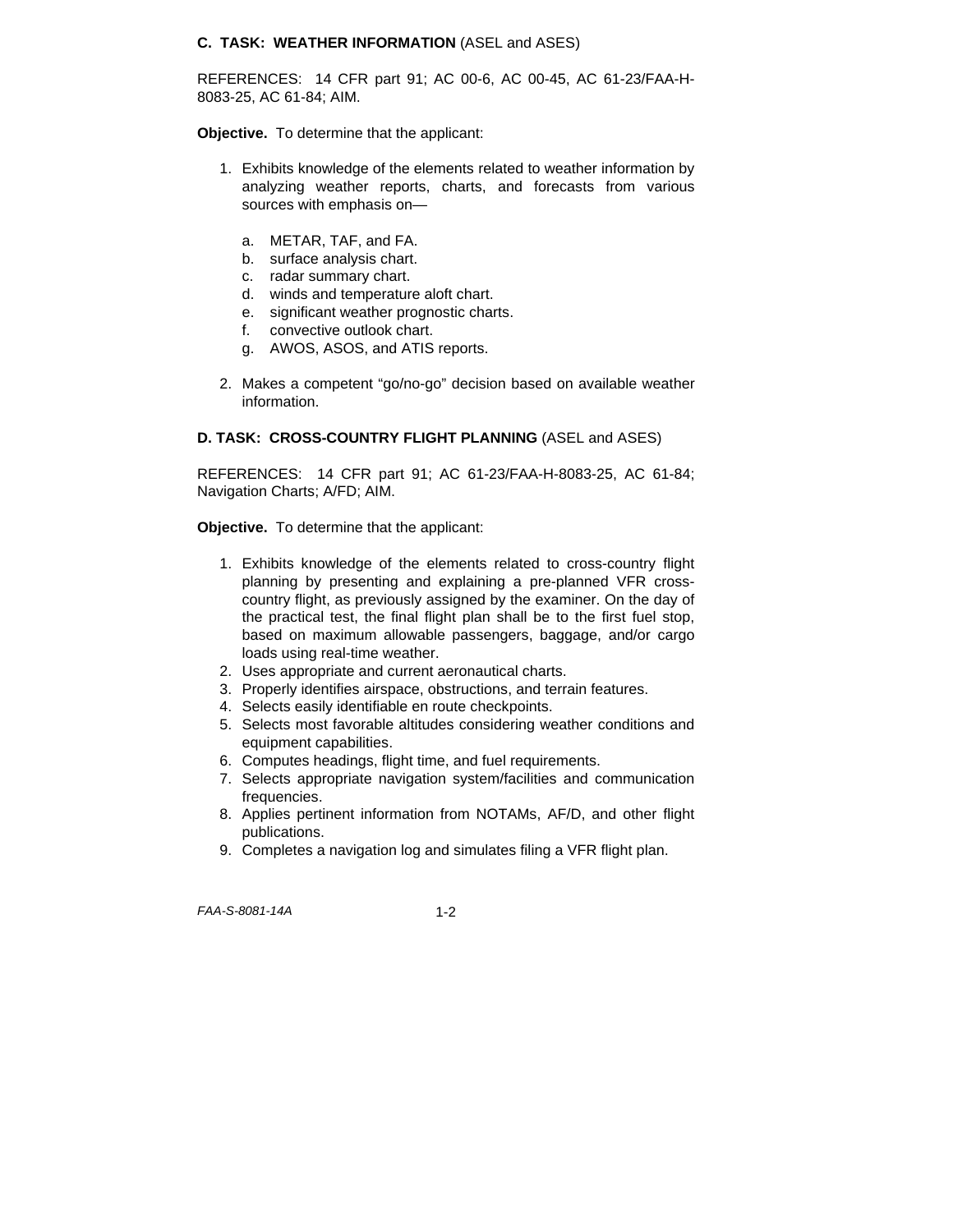#### **E. TASK: NATIONAL AIRSPACE SYSTEM** (ASEL and ASES)

REFERENCES: 14 CFR parts 71, 91; Navigation Charts; AIM.

**Objective.** To determine that the applicant exhibits knowledge of the elements related to the National Airspace System by explaining:

- 1. Basic VFR weather minimums—for all classes of airspace.
- 2. Airspace classes—their operating rules, pilot certification, and airplane equipment requirements for the following
	- a. Class A.
	- b. Class B.
	- c. Class C.
	- d. Class D.
	- e. Class E.
	- f. Class G.
- 3. Special use and other airspace areas.

#### **F. TASK: PERFORMANCE AND LIMITATIONS** (ASEL and ASES)

REFERENCES: AC 61-23/FAA-H-8083-25, FAA-H-8083-1, AC 61-84, POH/AFM.

**Objective.** To determine that the applicant:

- 1. Exhibits knowledge of the elements related to performance and limitations by explaining the use of charts, tables, and data to determine performance and the adverse effects of exceeding limitations.
- 2. Computes weight and balance. Determines the computed weight and center of gravity is within the airplane's operating limitations and if the weight and center of gravity will remain within limits during all phases of flight.
- 3. Demonstrates use of the appropriate performance charts, tables, and data.
- 4. Describes the effects of atmospheric conditions on the airplane's performance.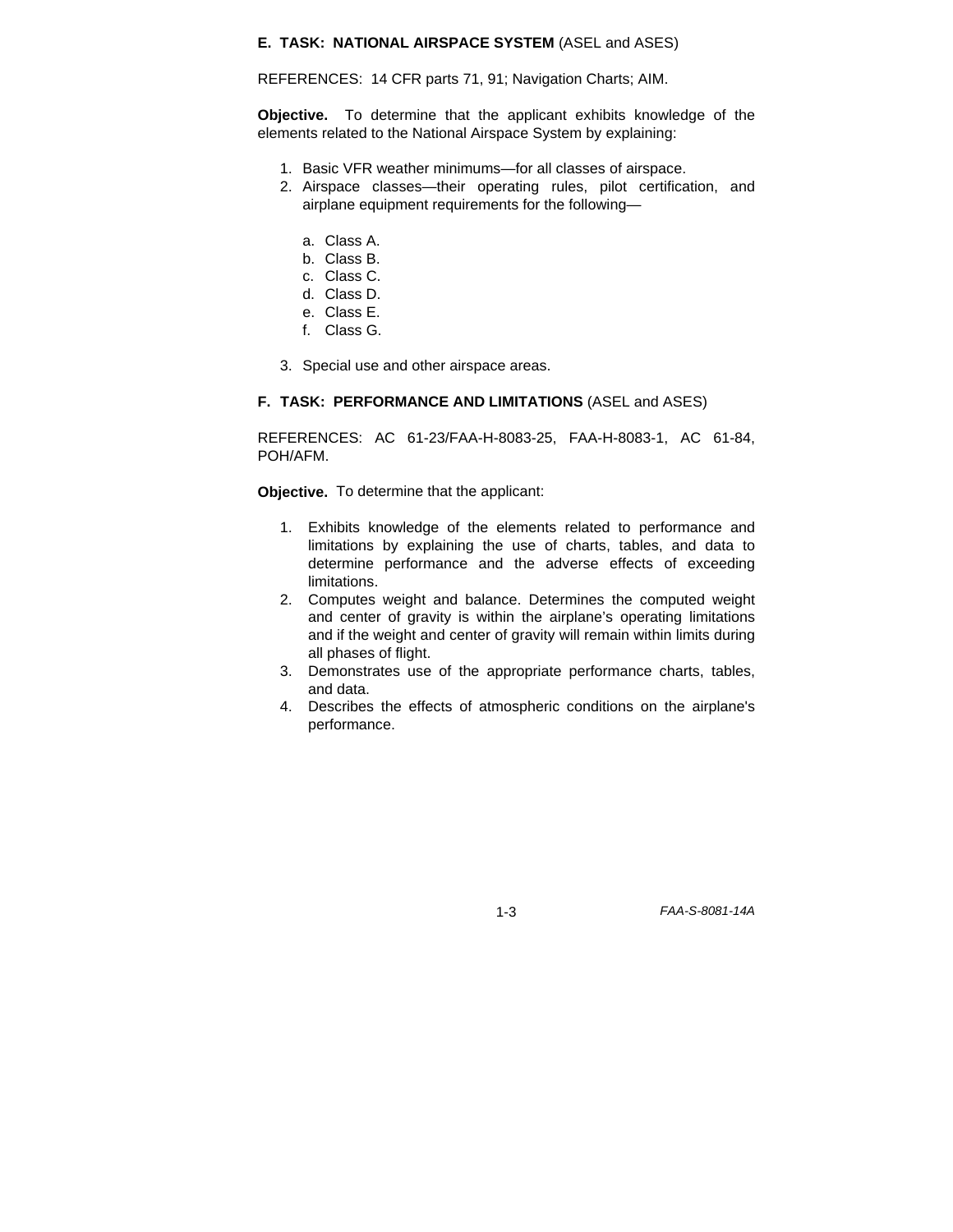### **G. TASK: OPERATION OF SYSTEMS** (ASEL and ASES)

### REFERENCES: AC 61-23/FAA-H-8083-25; POH/AFM.

**Objective.** To determine that the applicant exhibits knowledge of the elements related to the operation of systems on the airplane provided for the flight test by explaining at least three (3) of the following systems.

- 1. Primary flight controls and trim.
- 2. Flaps, leading edge devices, and spoilers.
- 3. Water rudders (ASES).
- 4. Powerplant and propeller.
- 5. Landing gear.
- 6. Fuel, oil, and hydraulic.
- 7. Electrical.
- 8. Avionics
- 9. Pitot-static vacuum/pressure and associated flight instruments.
- 10. Environmental.
- 11. Deicing and anti-icing.

### **H. TASK: WATER AND SEAPLANE CHARACTERISTICS** (ASES)

### REFERENCE: FAA-H-8083-3.

**Objective.** To determine that the applicant exhibits knowledge of the elements related to water and seaplane characteristics by explaining:

- 1. The characteristics of a water surface as affected by features, such as
	- a. size and location.
	- b. protected and unprotected areas.
	- c. surface wind.
	- d. direction and strength of water current.
	- e. floating and partially submerged debris.
	- f. sandbars, islands, and shoals.
	- g. vessel traffic and wakes.
	- h. other features peculiar to the area.
- 2. Float and hull construction, and their effect on seaplane performance.
- 3. Causes of porpoising and skipping, and the pilot action required to prevent or correct these occurrences.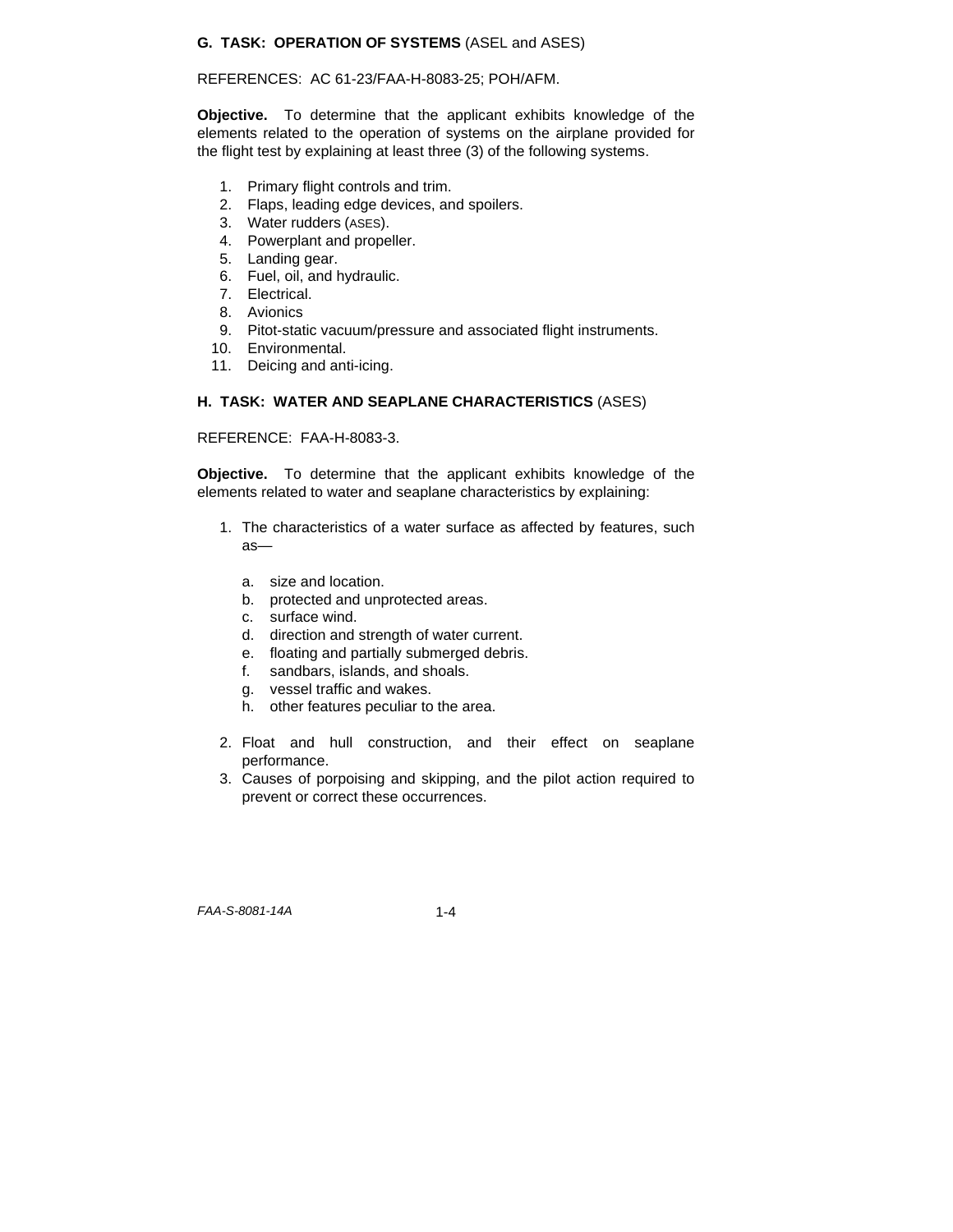### **I. TASK: SEAPLANE BASES, MARITIME RULES, AND AIDS TO MARINE NAVIGATION** (ASES)

REFERENCES: FAA-H-8083-3; AIM.

**Objective.** To determine that the applicant exhibits knowledge of the elements related to seaplane bases, maritime rules, and aids to marine navigation by explaining:

- 1. How to locate and identify seaplane bases on charts or in directories.
- 2. Operating restrictions at various bases.
- 3. Right-of-way, steering, and sailing rules pertinent to seaplane operation.
- 4. Marine navigation aids such as buoys, beacons, lights, and sound signals.

#### **J. TASK: AEROMEDICAL FACTORS** (ASEL and ASES)

REFERENCES: AC 61-23/FAA-H-8083-25; AIM.

**Objective.** To determine that the applicant exhibits knowledge of the elements related to aeromedical factors by explaining:

- 1. The symptoms, causes, effects, and corrective actions of at least three (3) of the following
	- a. hypoxia.
	- b. hyperventilation.
	- c. middle ear and sinus problems.
	- d. spatial disorientation.
	- e. motion sickness.
	- f. carbon monoxide poisoning.
	- g. stress and fatigue.
	- h. dehydration.
- 2. The effects of alcohol, drugs, and over-the-counter medications.
- 3. The effects of excesses nitrogen during scuba dives upon a pilot or passenger in flight.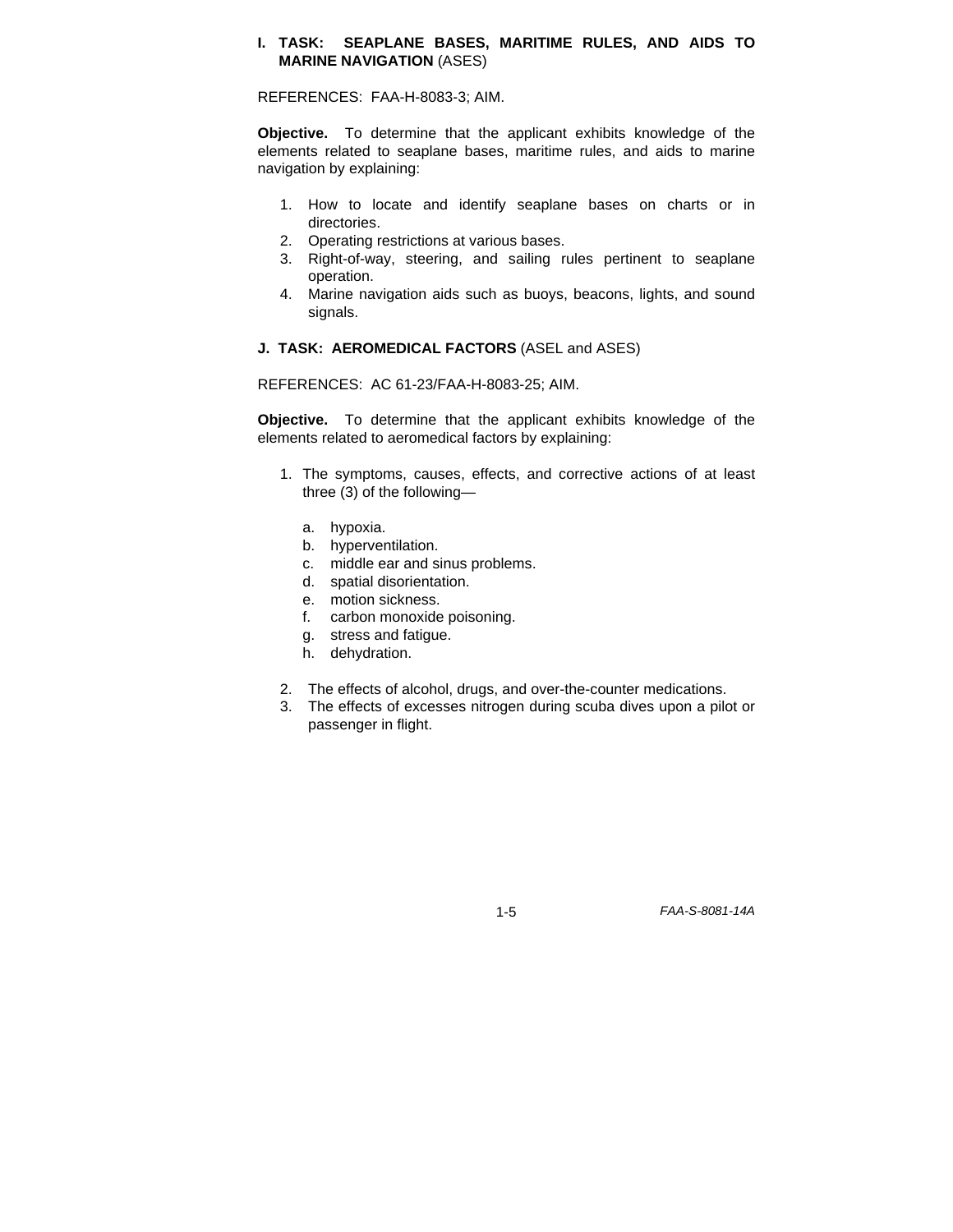## **II. AREA OF OPERATION: PREFLIGHT PROCEDURES**

## **A. TASK: PREFLIGHT INSPECTION** (ASEL and ASES)

REFERENCES: FAA-H-8083-3; POH/AFM.

**Objective.** To determine that the applicant:

- 1. Exhibits knowledge of the elements related to preflight inspection. This shall include which items must be inspected, the reasons for checking each item, and how to detect possible defects.
- 2. Inspects the airplane with reference to an appropriate checklist.
- 3. Verifies the airplane is in condition for safe flight.

#### **B. TASK: COCKPIT MANAGEMENT** (ASEL and ASES)

REFERENCES: FAA-H-8083-3; POH/AFM.

**Objective.** To determine that the applicant:

- 1. Exhibits knowledge of the elements related to cockpit management procedures.
- 2. Ensures all loose items in the cockpit and cabin are secured.
- 3. Organizes material and equipment in an efficient manner so they are readily available.
- 4. Briefs occupants on the use of safety belts, shoulder harnesses, doors, and emergency procedures.

#### **C. TASK: ENGINE STARTING** (ASEL and ASES)

REFERENCES: FAA-H-8083-3, AC 61-23/FAA-H-8083-25, AC 91-13, AC 91-55; POH/AFM.

**Objective.** To determine that the applicant:

- 1. Exhibits knowledge of the elements related to recommended engine starting procedures. This shall include the use of an external power source, hand propping safety, and starting under various atmospheric conditions.
- 2. Positions the airplane properly considering structures, surface conditions, other aircraft, and the safety of nearby persons and property.
- 3. Utilizes the appropriate checklist for starting procedure.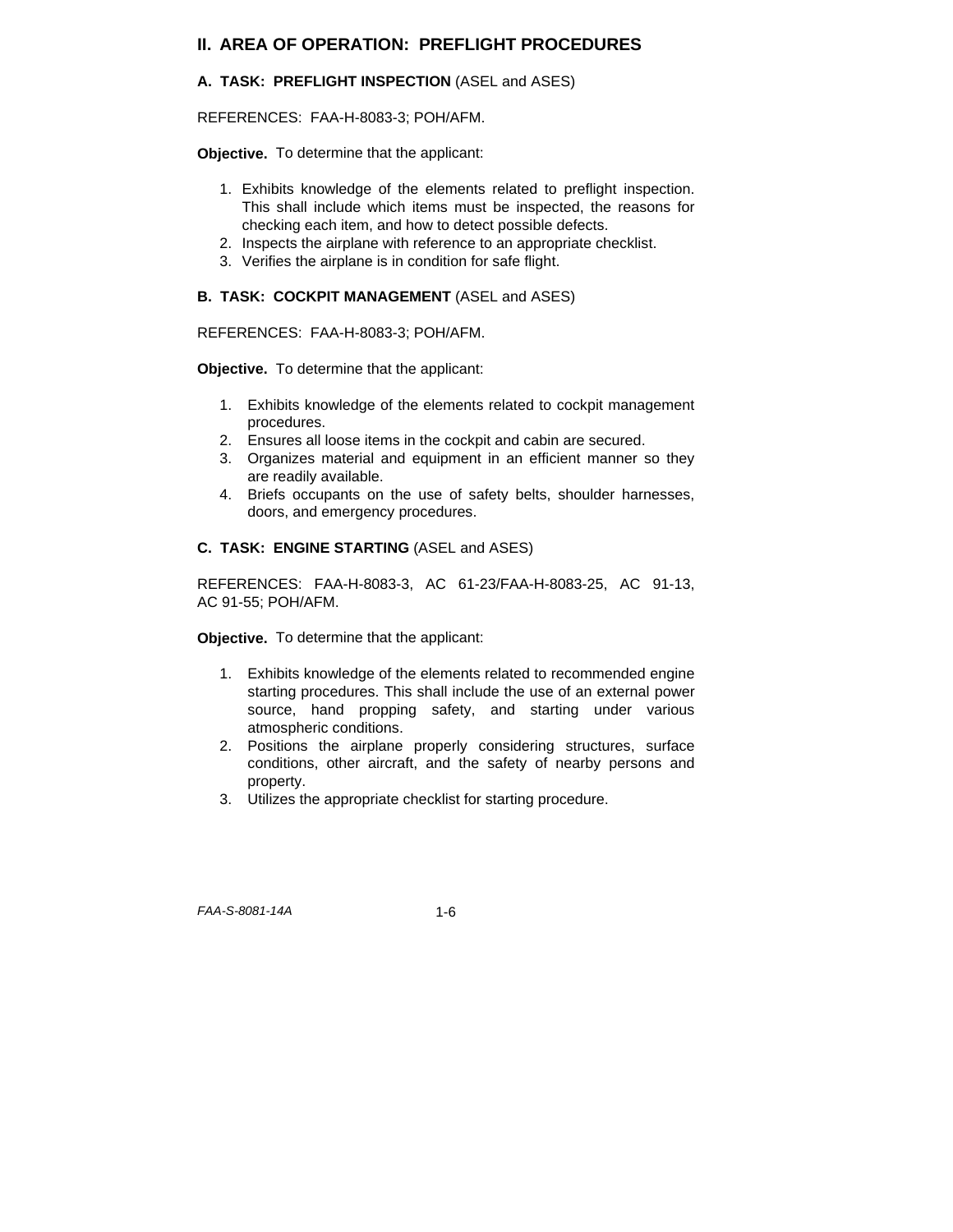#### **D. TASK: TAXIING** (ASEL)

REFERENCES: FAA-H-8083-3; POH/AFM.

**Objective.** To determine that the applicant:

- 1. Exhibits knowledge of the elements related to safe taxi procedures.
- 2. Performs a brake check immediately after the airplane begins moving.
- 3. Positions the flight controls properly for the existing wind conditions.
- 4. Controls direction and speed without excessive use of brakes.
- 5. Complies with airport/taxiway markings, signals, ATC clearances, and instructions.
- 6. Taxies so as to avoid other aircraft and hazards.

#### **E. TASK: TAXIING AND SAILING** (ASES)

REFERENCES: FAA-H-8083-3; USCG NAVIGATION RULES, INTERNATIONAL−INLAND; POH/AFM.

**Objective**. To determine that the applicant:

- 1. Exhibits knowledge of the elements related to water taxi and sailing procedures.
- 2. Positions the flight controls properly for the existing wind conditions.
- 3. Plans and follows the most favorable course while taxi or sailing considering wind, water current, water conditions and maritime regulations.
- 4. Uses the appropriate idle, plow, or step taxi technique.
- 5. Uses flight controls, flaps, doors, water rudder, and power correctly so as to follow the desired course while sailing.
- 6. Prevents and corrects for porpoising and skipping.
- 7. Avoids other aircraft, vessels, and hazards.
- 8. Complies with seaplane base signs, signals, and clearances.

1-7 FAA-S-8081-14A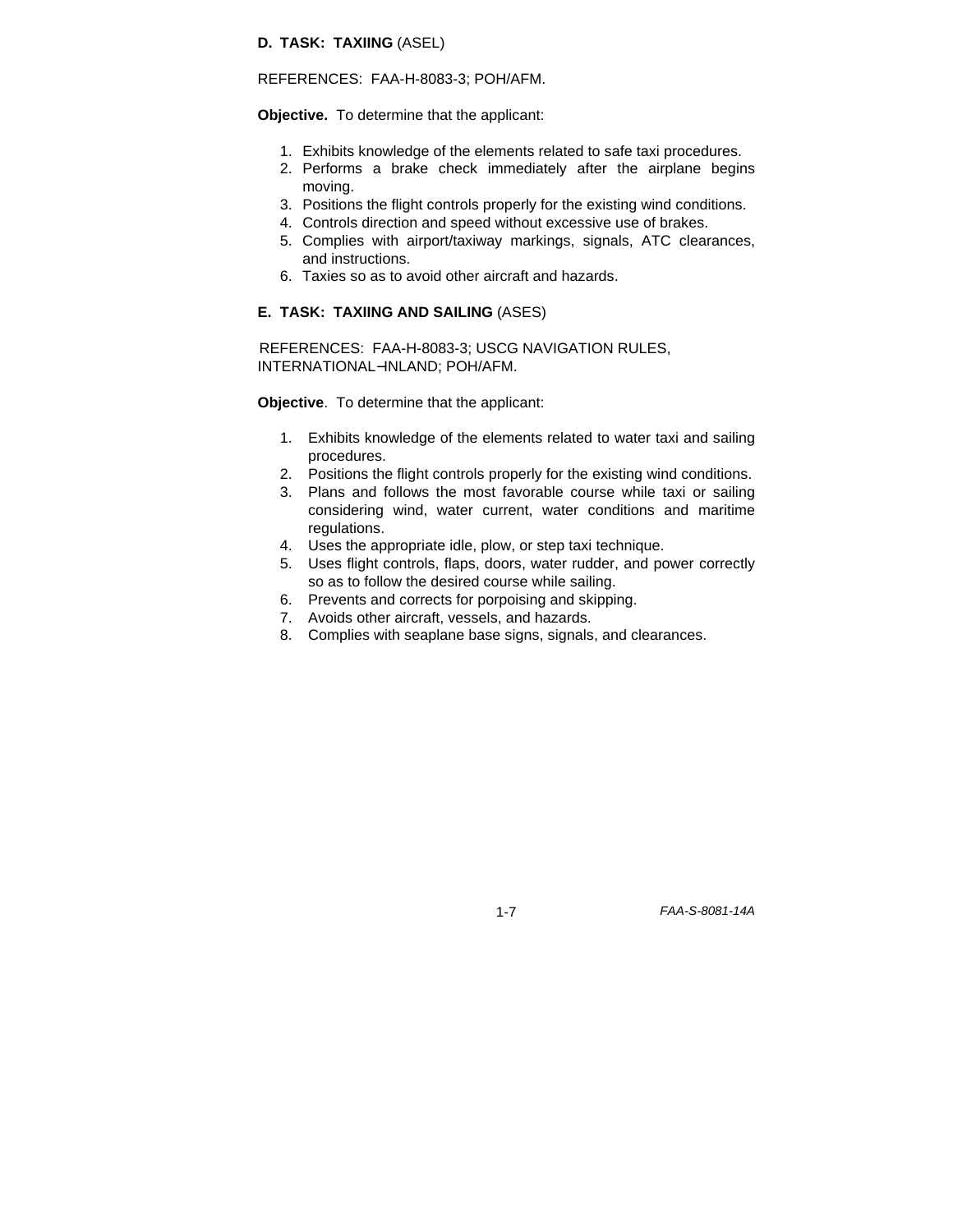### **F. TASK: BEFORE TAKEOFF CHECK** (ASEL and ASES)

REFERENCES: FAA-H-8083-3; POH/AFM.

**Objective.** To determine that the applicant:

- 1. Exhibits knowledge of the elements related to the before takeoff check. This shall include the reasons for checking each item and how to detect malfunctions.
- 2. Positions the airplane properly considering other aircraft/vessels, wind and surface conditions.
- 3. Divides attention inside and outside the cockpit.
- 4. Ensures that engine temperature and pressure are suitable for runup and takeoff.
- 5. Accomplishes the before takeoff checklist and ensures the airplane is in safe operating condition.
- 6. Reviews takeoff performance airspeeds, takeoff distances, departure, and emergency procedures.
- 7. Avoids runway incursions and/or ensures no conflict with traffic prior to taxiing into takeoff position.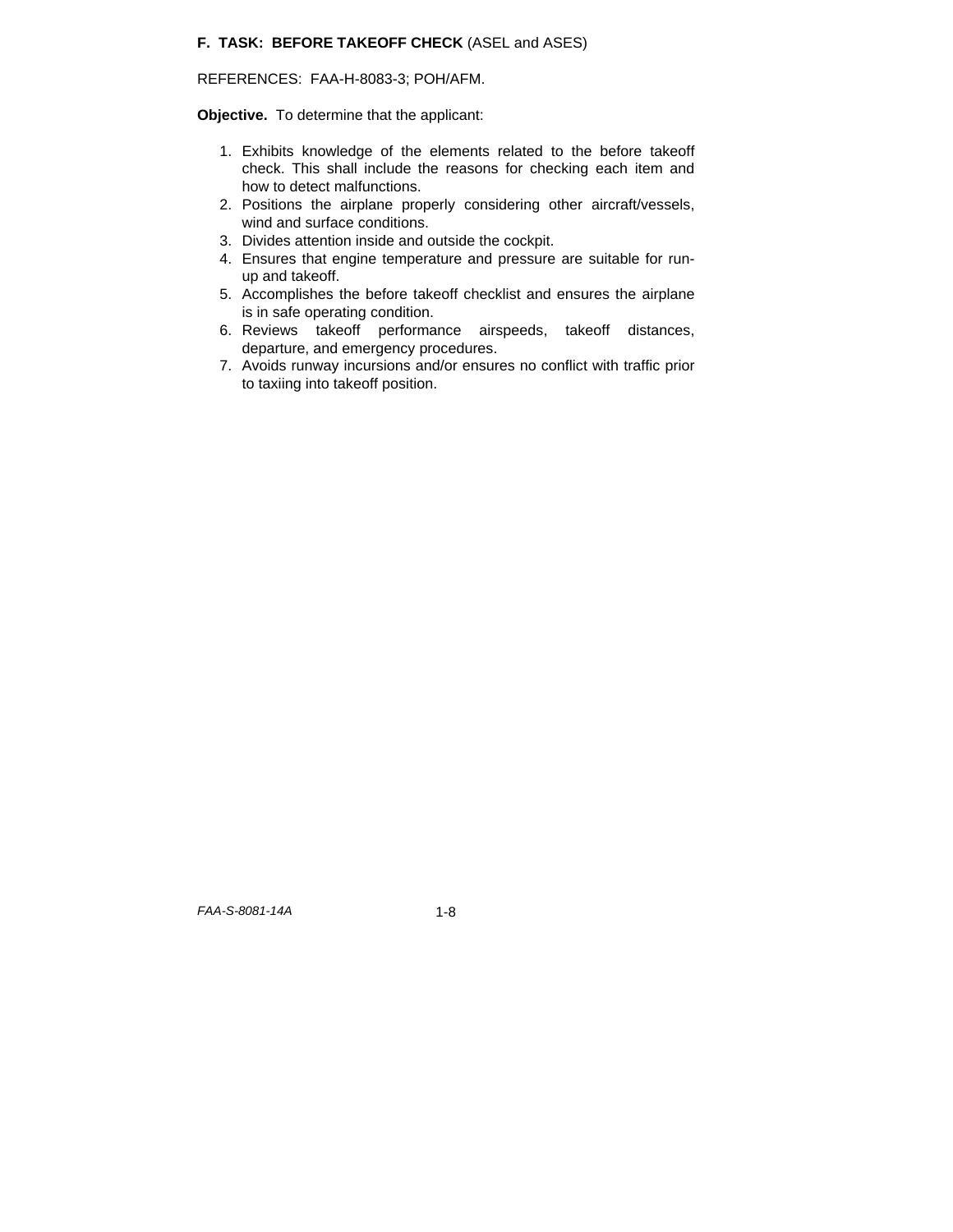## **III. AREA OF OPERATION: AIRPORT AND SEAPLANE BASE OPERATIONS**

#### **A. TASK: RADIO COMMUNICATIONS AND ATC LIGHT SIGNALS** (ASEL and ASES)

REFERENCES: 14 CFR part 91; AC 61-23/FAA-H-8083-25; AIM.

**Objective.** To determine that the applicant:

- 1. Exhibits knowledge of the elements related to radio communications and ATC light signals.
- 2. Selects appropriate frequencies.
- 3. Transmits using recommended phraseology.
- 4. Acknowledges radio communications and complies with instructions.

#### **B. TASK: TRAFFIC PATTERNS** (ASEL and ASES)

REFERENCES: FAA-H-8083-3, AC 61-23/FAA-H-8083-25, AC 90-66; AIM.

**Objective.** To determine that the applicant:

- 1. Exhibits knowledge of the elements related to traffic patterns. This shall include procedures at airports with and without operating control towers, prevention of runway incursions, collision avoidance, wake turbulence avoidance, and wind shear.
- 2. Complies with proper traffic pattern procedures.
- 3. Maintains proper spacing from other aircraft.
- 4. Corrects for wind drift to maintain the proper ground track.
- 5. Maintains orientation with the runway/landing area in use.
- 6. Maintains traffic pattern altitude,  $\pm 100$  feet (30 meters), and the appropriate airspeed, ±10 knots.

#### **C. TASK: AIRPORT/SEAPLANE BASE, RUNWAY, AND TAXIWAY SIGNS, MARKINGS, AND LIGHTING** (ASEL and ASES)

REFERENCES: AC 61-23/FAA-H-8083-25; AIM.

**Objective.** To determine that the applicant:

- 1. Exhibits knowledge of the elements related to airport/seaplane base, runway, and taxiway operations with emphasis on runway incursion avoidance.
- 2. Properly identifies and interprets airport/seaplane base, runway, and taxiway signs, markings, and lighting.

1-9 FAA-S-8081-14A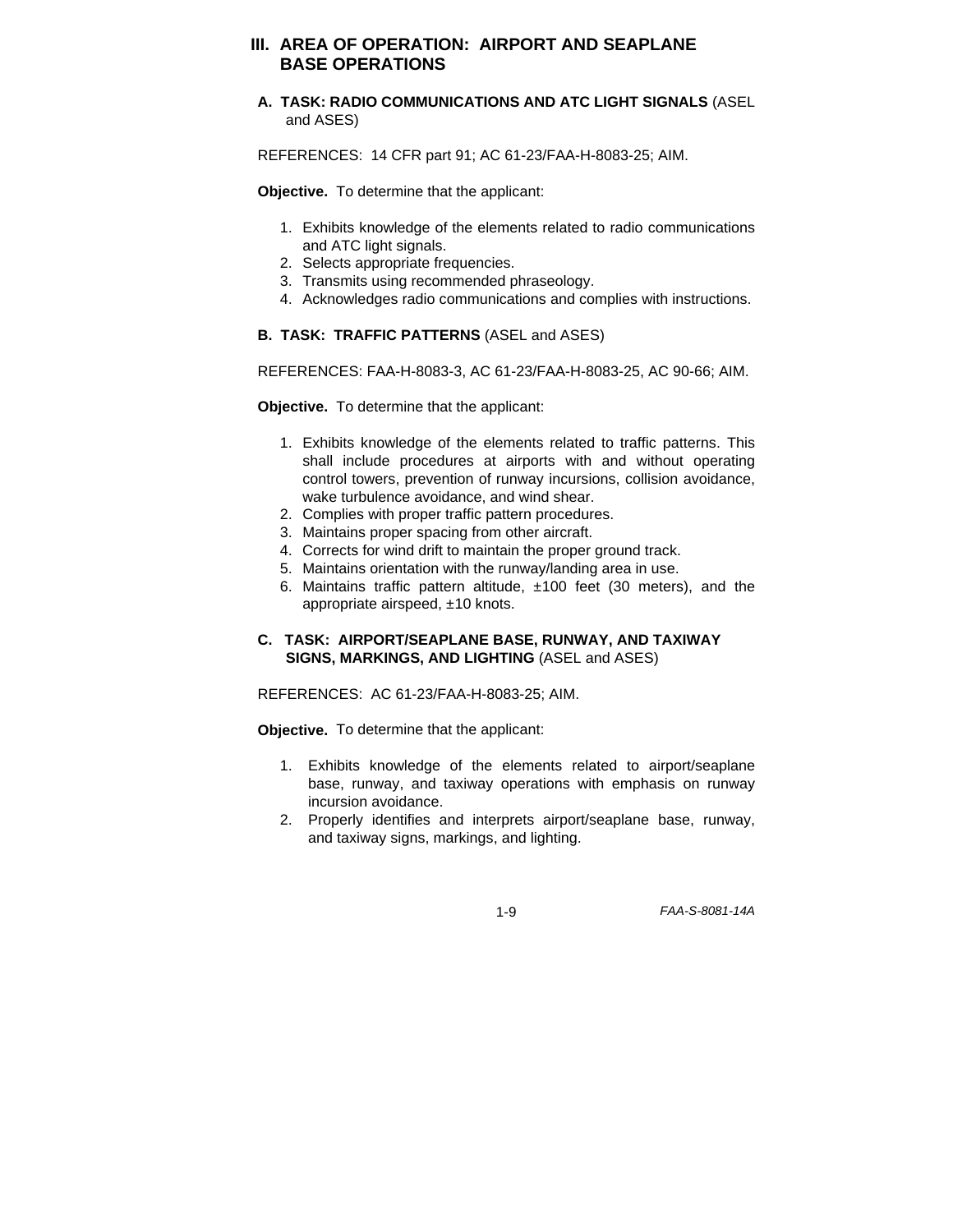## **IV. AREA OF OPERATION: TAKEOFFS, LANDINGS, AND GO AROUNDS**

#### **A. TASK: NORMAL AND CROSSWIND TAKEOFF AND CLIMB** (ASEL and ASES)

**NOTE:** If a crosswind condition does not exist, the applicant's knowledge of crosswind elements shall be evaluated through oral testing.

REFERENCES: FAA-H-8083-3; POH/AFM.

**Objective.** To determine that the applicant:

- 1. Exhibits knowledge of the elements related to a normal and crosswind takeoff, climb operations, and rejected takeoff procedures.
- 2. Positions the flight controls for the existing wind conditions.
- 3. Clears the area; taxies into the takeoff position and aligns the airplane on the runway center/takeoff path.
- 4. Retracts the water rudders, as appropriate, (ASES) and advances the throttle smoothly to takeoff power.
- 5. Establishes and maintains the most efficient planing/lift-off attitude and corrects for porpoising and skipping (ASES).
- 6. Lifts off at the recommended airspeed and accelerates to  $V_{Y}$ .
- 7. Establishes a pitch attitude that will maintain  $V_v$  +10/-5 knots.
- 8. Retracts the landing gear, if appropriate, and flaps after a positive rate of climb is established.
- 9. Maintains takeoff power and  $V_v$  +10/-5 knots to a safe maneuvering altitude.
- 10. Maintains directional control and proper wind-drift correction throughout the takeoff and climb.
- 11. Complies with noise abatement procedures.
- 12. Completes the appropriate checklist.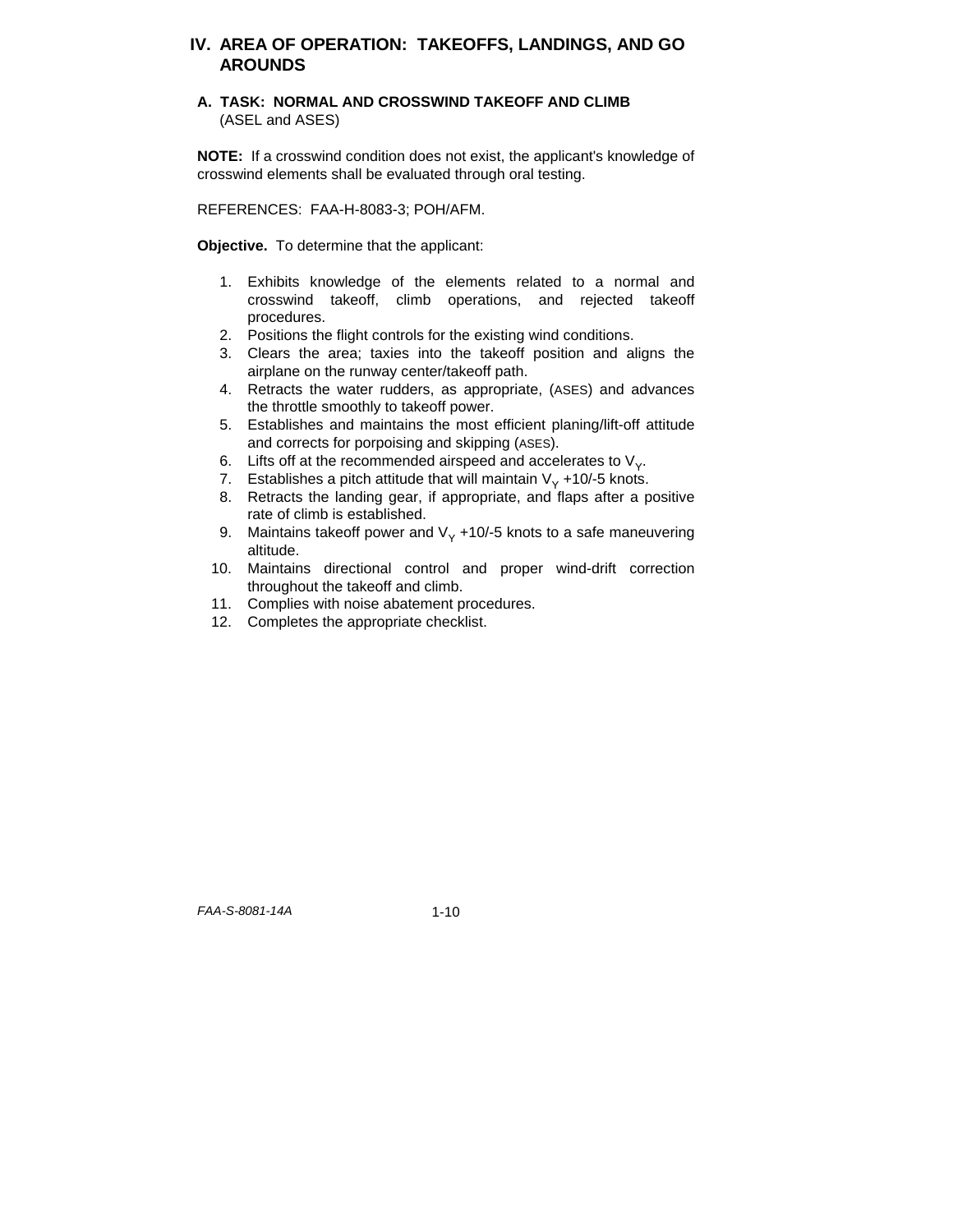#### **B. TASK: NORMAL AND CROSSWIND APPROACH AND LANDING** (ASEL and ASES)

**NOTE:** If a crosswind condition does not exist, the applicant's knowledge of crosswind elements shall be evaluated through oral testing.

REFERENCES: FAA-H-8083-3; POH/AFM.

**Objective.** To determine that the applicant:

- 1. Exhibits knowledge of the elements related to a normal and crosswind approach and landing.
- 2. Adequately surveys the intended landing area (ASES).
- 3. Considers the wind conditions, landing surface, obstructions, and selects a suitable touchdown point.
- 4. Establishes the recommended approach and landing configuration and airspeed, and adjusts pitch attitude and power as required.
- 5. Maintains a stabilized approach and recommended airspeed, or in its absence, not more than 1.3  $V_{SO}$ , +10/-5 knots, with wind gust factor applied.
- 6. Makes smooth, timely, and correct control application during the roundout and touchdown.
- 7. Contacts the water at the proper pitch attitude (ASES).
- 8. Touches down smoothly at approximate stalling speed (ASEL).
- 9. Touches down at or within 400 feet (120 meters) beyond a specified point, with no drift, and with the airplane's longitudinal axis aligned with and over the runway center/landing path.
- 10. Maintains crosswind correction and directional control throughout the approach and landing sequence.
- 11. Completes the appropriate checklist.

1-11 FAA-S-8081-14A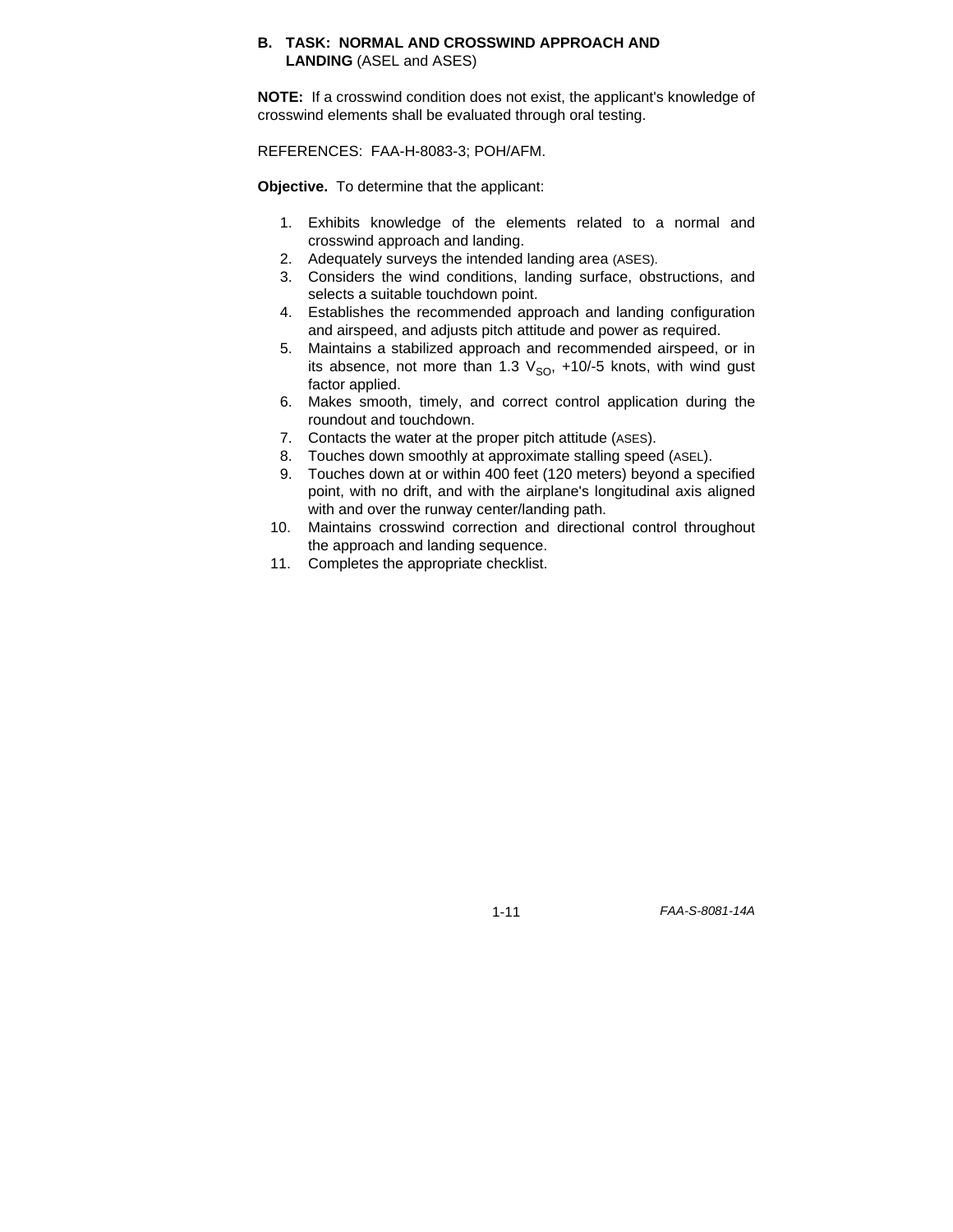#### **C. TASK: SOFT-FIELD TAKEOFF AND CLIMB** (ASEL)

REFERENCES: FAA-H-8083-3; POH/AFM.

**Objective.** To determine that the applicant:

- 1. Exhibits knowledge of the elements related to a soft-field takeoff and climb.
- 2. Positions the flight controls for existing wind conditions and to maximize lift as quickly as possible.
- 3. Clears the area; taxies onto the takeoff surface at a speed consistent with safety without stopping while advancing the throttle smoothly to takeoff power.
- 4. Establishes and maintains a pitch attitude that will transfer the weight of the airplane from the wheels to the wings as rapidly as possible.
- 5. Lifts off at the lowest possible airspeed and remains in ground effect while accelerating to  $V_x$  or  $V_y$ , as appropriate.
- 6. Establishes a pitch attitude for  $V_x$  or  $V_y$ , as appropriate, and maintains selected airspeed +10/-5 knots, during the climb.
- 7. Retracts the landing gear, if appropriate, and flaps after clear of any obstacles or as recommended by the manufacturer.
- 8. Maintains takeoff power and  $V_x$  or  $V_y$  +10/-5 knots to a safe maneuvering altitude.
- 9. Maintains directional control and proper wind-drift correction throughout the takeoff and climb.
- 10. Completes the appropriate checklist.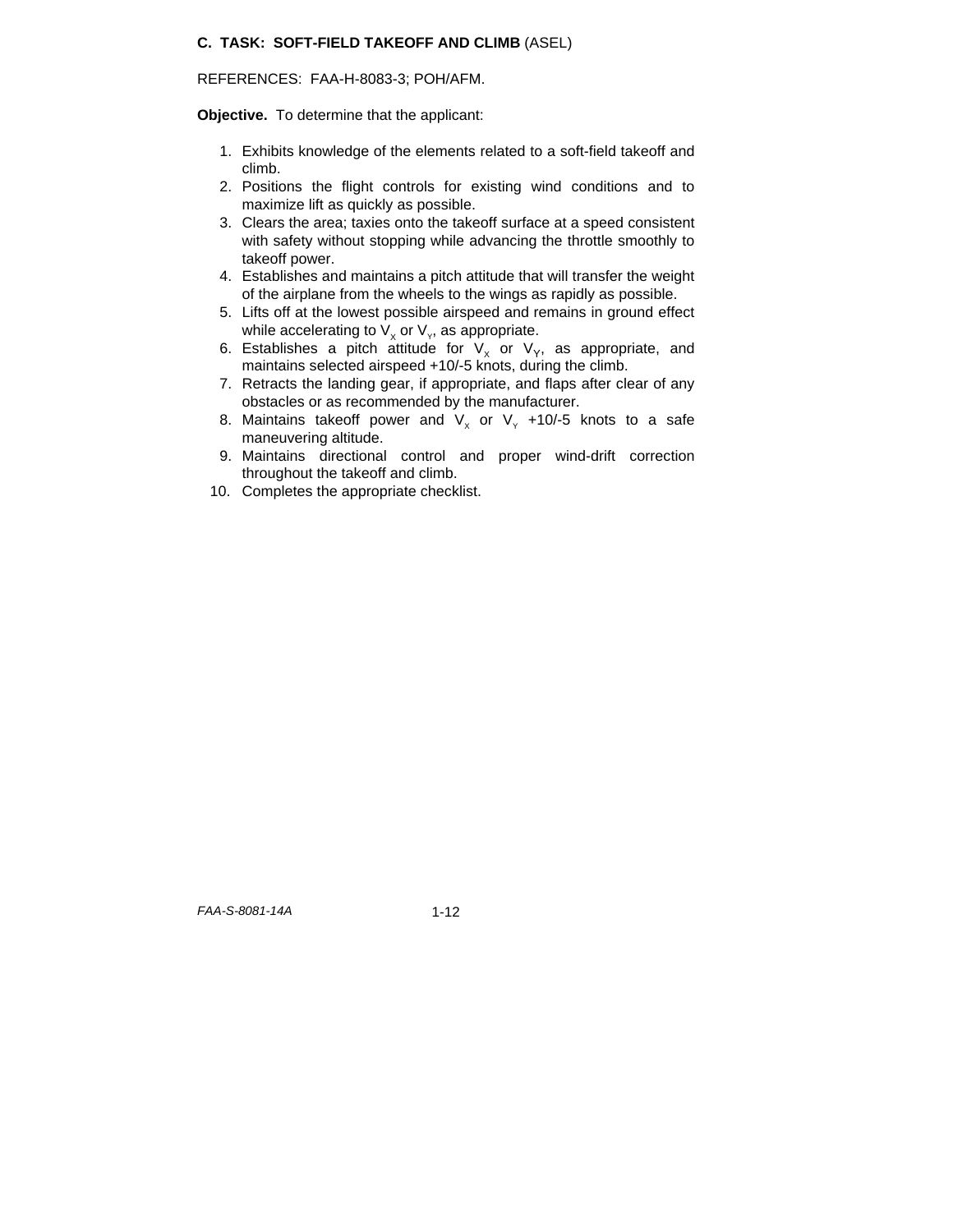#### **D. TASK: SOFT-FIELD APPROACH AND LANDING** (ASEL)

REFERENCES: FAA-H-8083-3; POH/AFM.

**Objective.** To determine that the applicant:

- 1. Exhibits knowledge of the elements related to a soft-field approach and landing.
- 2. Considers the wind conditions, landing surface and obstructions, and selects the most suitable touchdown area.
- 3. Establishes the recommended approach and landing configuration, and airspeed; adjusts pitch attitude and power as required.
- 4. Maintains a stabilized approach and recommended airspeed, or in its absence not more than 1.3  $V_{\text{SO}}$ , +10/-5 knots, with wind gust factor applied.
- 5. Makes smooth, timely, and correct control application during the roundout and touchdown.
- 6. Touches down softly with no drift, and with the airplane's longitudinal axis aligned with the runway/landing path.
- 7. Maintains crosswind correction and directional control throughout the approach and landing sequence.
- 8. Maintains proper position of the flight controls and sufficient speed to taxi on the soft surface.
- 9. Completes the appropriate checklist.

1-13 FAA-S-8081-14A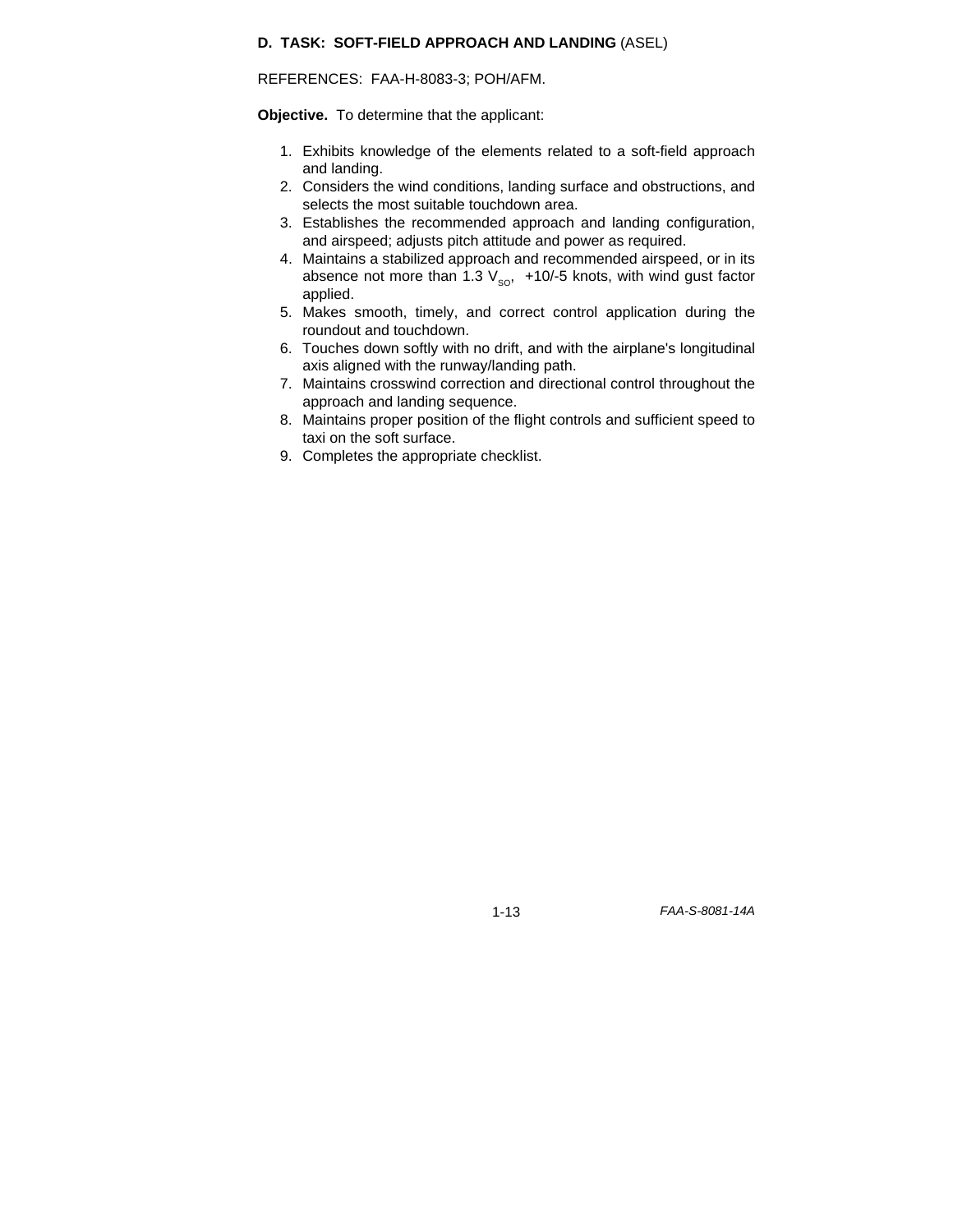#### **E. TASK: SHORT-FIELD TAKEOFF (CONFINED AREA—ASES) AND MAXIMUM PERFORMANCE CLIMB** (ASEL and ASES)

REFERENCES: FAA-H-8083-3; POH/AFM.

**Objective.** To determine that the applicant:

- 1. Exhibits knowledge of the elements related to a short-field (confined area ASES) takeoff and maximum performance climb.
- 2. Positions the flight controls for the existing wind conditions; sets the flaps as recommended.
- 3. Clears the area; taxies into takeoff position utilizing maximum available takeoff area and aligns the airplane on the runway center/takeoff path.
- 4. Selects an appropriate take off path for the existing conditions (ASES).
- 5. Applies brakes (if appropriate), while advancing the throttle smoothly to takeoff power.
- 6. Establishes and maintains the most efficient planing/lift-off attitude and corrects for porpoising and skipping (ASES).
- 7. Lifts off at the recommended airspeed, and accelerates to the recommended obstacle clearance airspeed or  $V_{x}$
- 8. Establishes a pitch attitude that will maintain the recommended obstacle clearance airspeed, or  $\mathsf{V}_{\mathsf{x},\mathsf{+}}$ 10/-5 knots, until the obstacle is cleared, or until the airplane is 50 feet (20 meters) above the surface.
- 9. After clearing the obstacle, establishes the pitch attitude for  $V_v$ , accelerates to  $V_{Y}$ , and maintains  $V_{Y}$ , +10/-5 knots, during the climb.
- 10. Retracts the landing gear, if appropriate, and flaps after clear of any obstacles or as recommended by manufacturer.
- 11. Maintains takeoff power and  $V_y$  +10/-5 to a safe maneuvering altitude.
- 12. Maintains directional control and proper wind-drift correction throughout the takeoff and climb.
- 13. Completes the appropriate checklist.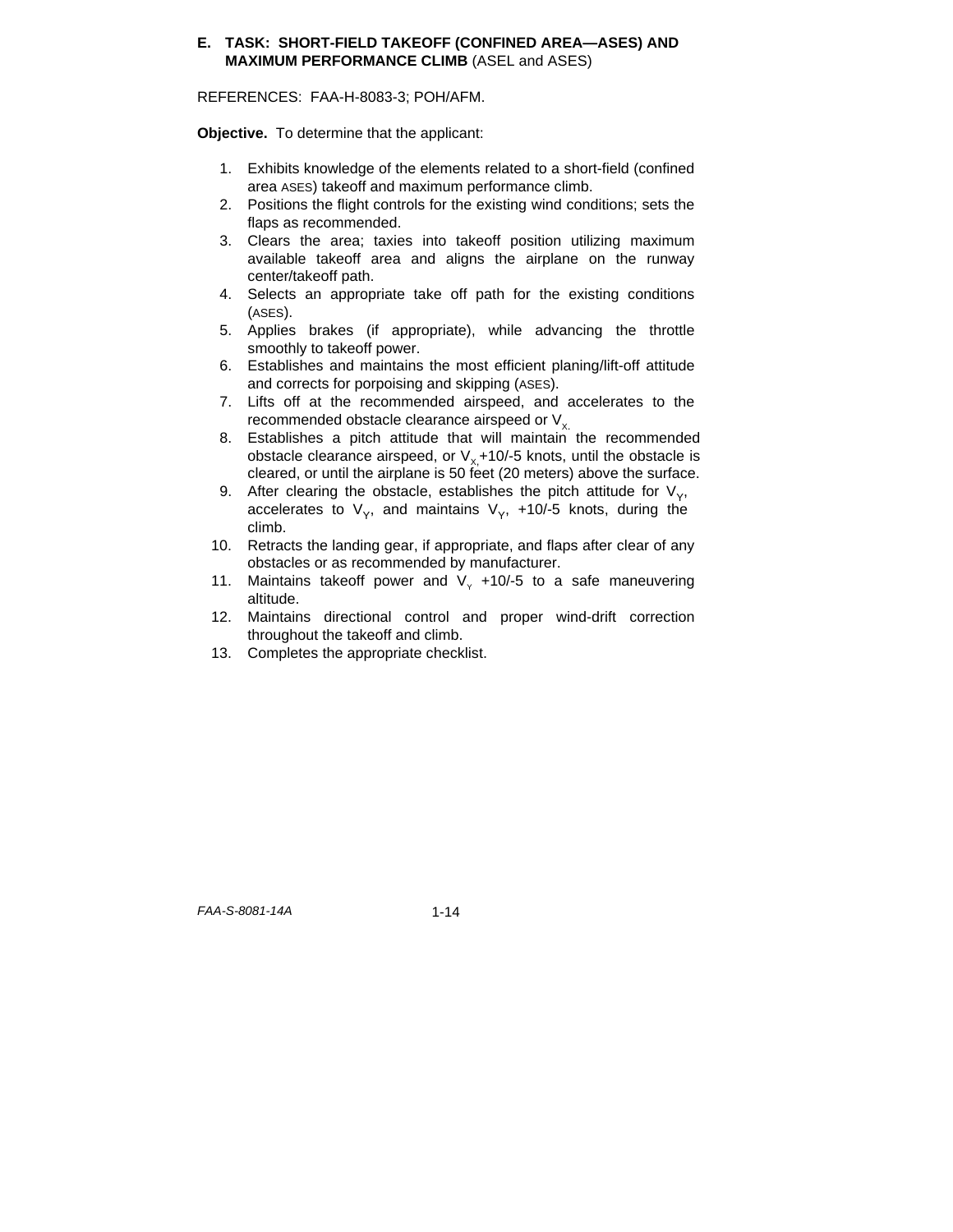#### **F. TASK: SHORT-FIELD APPROACH (CONFINED AREA—ASES) AND LANDING** (ASEL and ASES)

REFERENCES: FAA-H-8083-3; POH/AFM.

**Objective.** To determine that the applicant:

- 1. Exhibits knowledge of the elements related to a short-field (confined area ASES) approach and landing.
- 2. Adequately surveys the intended landing area (ASES).
- 3. Considers the wind conditions, landing surface, obstructions, and selects the most suitable touchdown point.
- 4. Establishes the recommended approach and landing configuration and airspeed; adjusts pitch attitude and power as required.
- 5. Maintains a stabilized approach and recommended approach airspeed, or in its absence not more than 1.3  $V_{\rm so}$ , +10/-5 knots, with wind gust factor applied.
- 6. Makes smooth, timely, and correct control application during the roundout and touchdown.
- 7. Selects the proper landing path, contacts the water at the minimum safe airspeed with the proper pitch attitude for the surface conditions (ASES).
- 8. Touches down smoothly at minimum control airspeed (ASEL).
- 9. Touches down at or within 200 feet (60 meters) beyond a specified point, with no side drift, minimum float and with the airplane's longitudinal axis aligned with and over the runway center/landing path.
- 10. Maintains crosswind correction and directional control throughout the approach and landing sequence.
- 11. Applies brakes, (ASEL) or elevator control (ASEs), as necessary, to stop in the shortest distance consistent with safety.
- 12. Completes the appropriate checklist.

1-15 FAA-S-8081-14A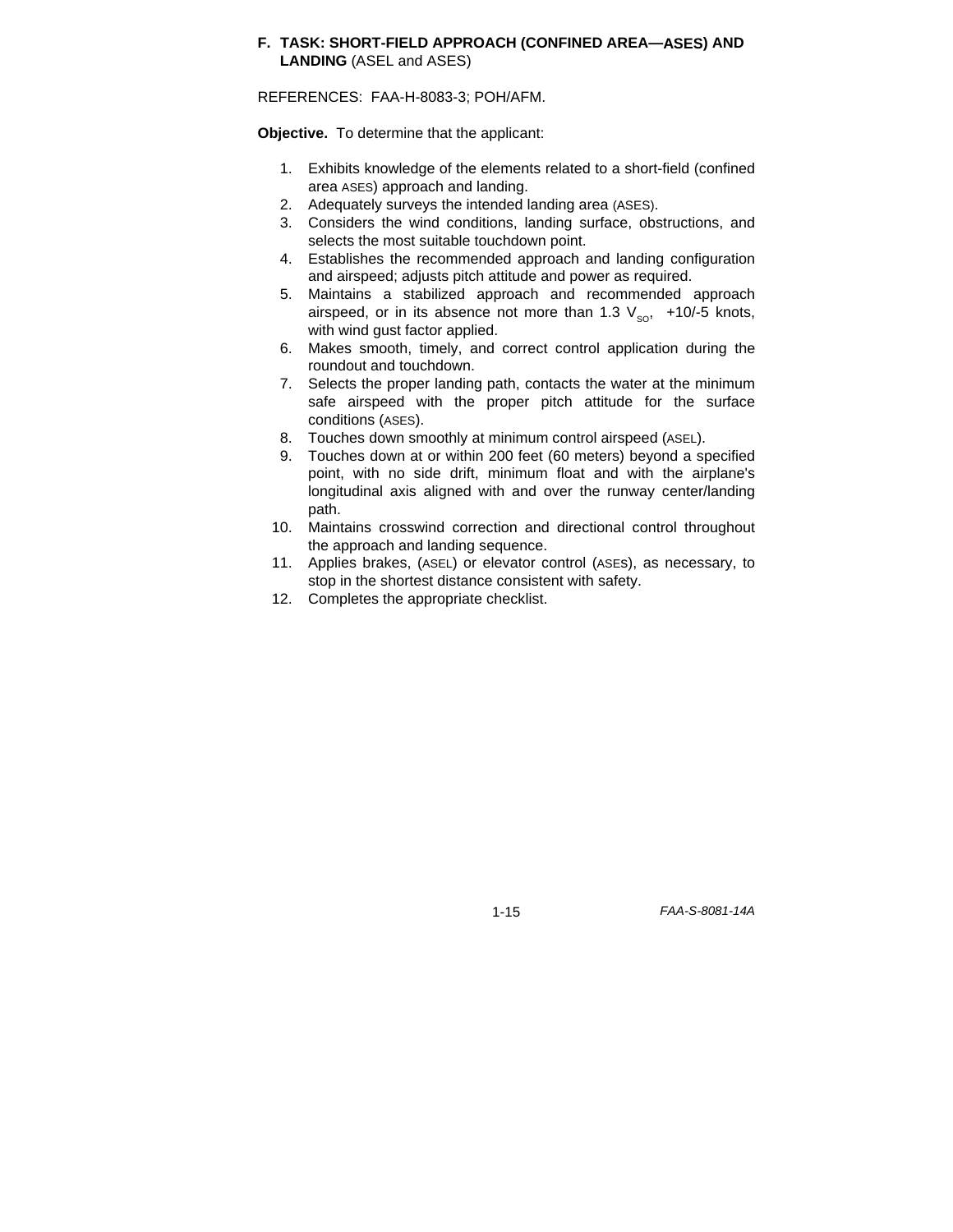#### **G. TASK: GLASSY WATER TAKEOFF AND CLIMB** (ASES)

**NOTE:** If a glassy water condition does not exist, the applicant shall be evaluated by simulating the TASK.

REFERENCES: FAA-H-8083-3; POH/AFM.

**Objective.** To determine that the applicant:

- 1. Exhibits knowledge of the elements related to glassy water takeoff and climb.
- 2. Positions the flight controls and flaps for the existing conditions.
- 3. Clears the area; selects an appropriate takeoff path considering surface hazards and/or vessels and surface conditions.
- 4. Retracts the water rudders as appropriate; advances the throttle smoothly to takeoff power.
- 5. Establishes and maintains an appropriate planing attitude, directional control, and corrects for porpoising, skipping, and increases in water drag.
- 6. Utilizes appropriate techniques to lift seaplane from the water considering surface conditions.
- 7. Establishes proper attitude/airspeed, and accelerates to  $V_v$ , +10/-5 knots during the climb.
- 8. Retracts the landing gear, if appropriate, and flaps after a positive rate of climb is established.
- 9. Maintains takeoff power  $V_v$  +10/-5 to a safe maneuvering altitude.
- 10. Maintains directional control and proper wind-drift correction throughout takeoff and climb.
- 11. Completes the appropriate checklist.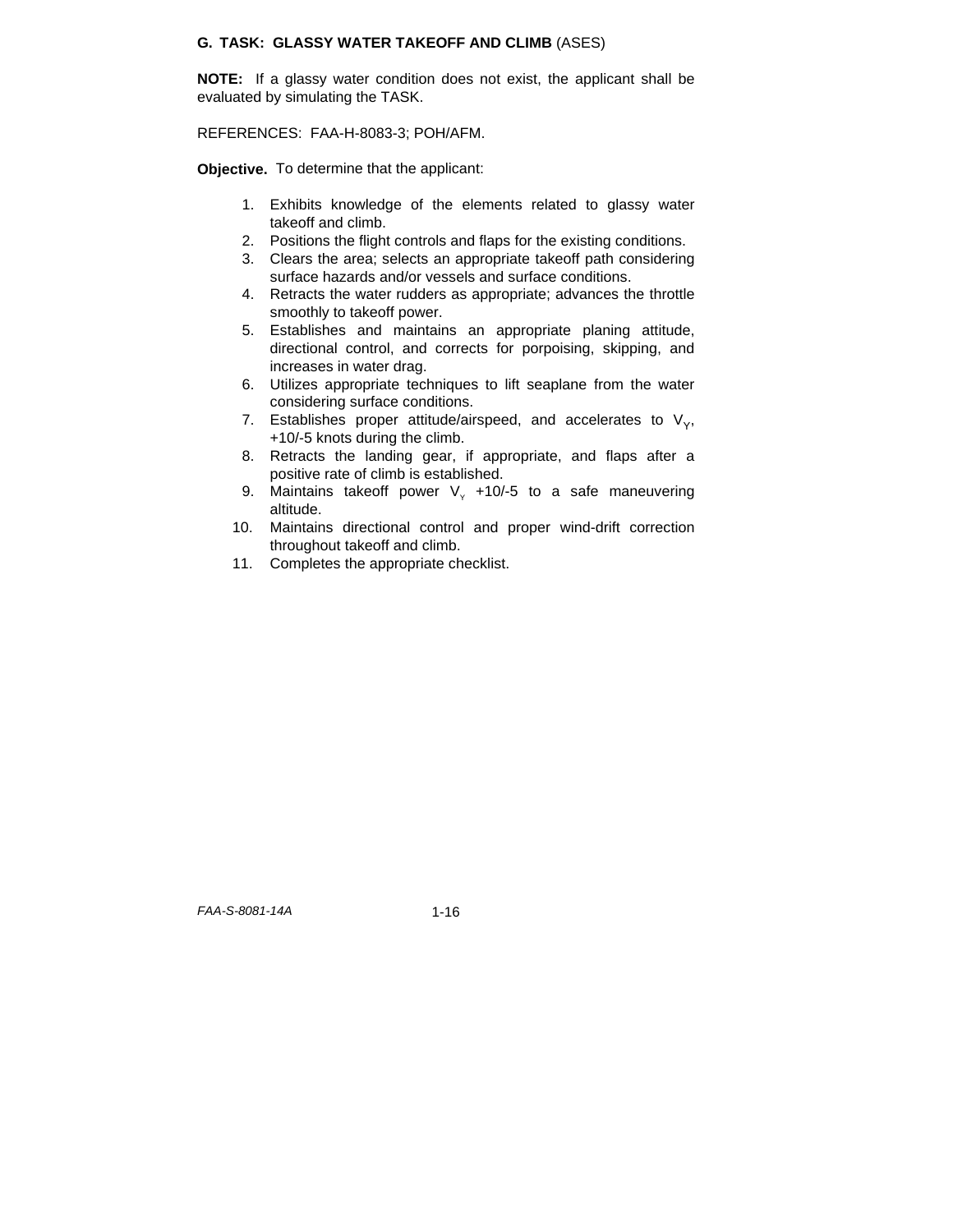#### **H. TASK: GLASSY WATER APPROACH AND LANDING** (ASES)

**NOTE:** If a glassy water condition does not exist, the applicant shall be evaluated by simulating the TASK.

REFERENCES: FAA-H-8083-3; POH/AFM.

**Objective.** To determine that the applicant:

- 1. Exhibits knowledge of the elements related to glassy water approach and landing.
- 2. Adequately surveys the intended landing area.
- 3. Considers the wind conditions, water depth, hazards, surrounding terrain, and other watercraft.
- 4. Selects the most suitable approach path, and touchdown area.
- 5. Establishes the recommended approach and landing configuration and airspeed, and adjusts pitch attitude and power as required.
- 6. Maintains a stabilized approach and the recommended approach airspeed, +10/-5 knots and maintains a touchdown pitch attitude and descent rate from the last altitude reference until touchdown.
- 7. Makes smooth, timely, and correct power and control adjustments to maintain proper pitch attitude and rate of descent to touchdown.
- 8. Contacts the water in the proper pitch attitude, and slows to idle taxi speed.
- 9. Maintains crosswind correction and directional control throughout the approach and landing sequence.
- 10. Completes the appropriate checklist.

1-17 FAA-S-8081-14A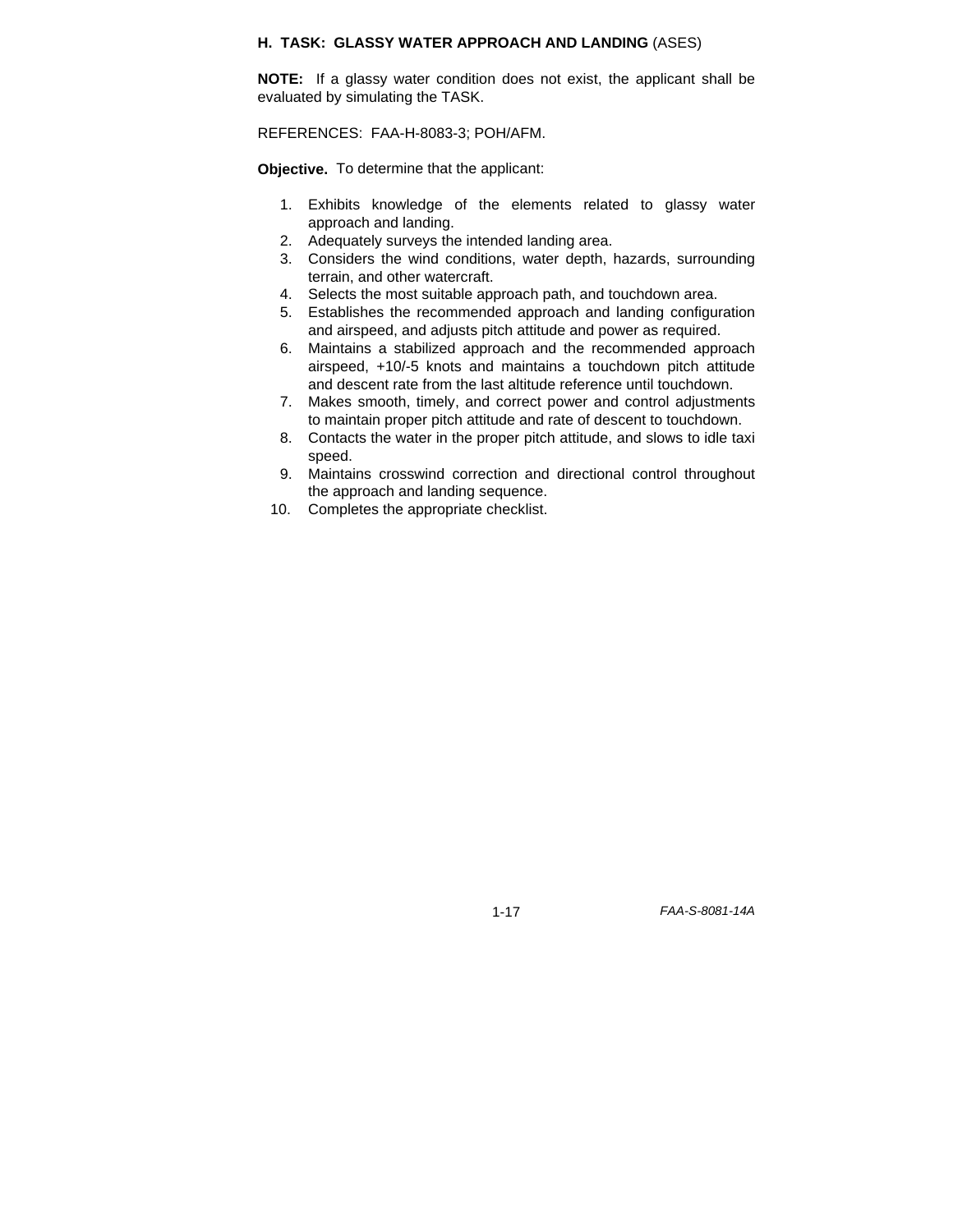#### **I. TASK: ROUGH WATER TAKEOFF AND CLIMB** (ASES)

**NOTE:** If a rough water condition does not exist, the applicant shall be evaluated by simulating the TASK.

REFERENCES: FAA-H-8083-3; POH/AFM.

**Objective.** To determine that the applicant:

- 1. Exhibits knowledge of the elements related to rough water takeoff and climb.
- 2. Positions the flight controls and flaps for the existing conditions.
- 3. Clears the area; selects an appropriate takeoff path considering wind, swells surface hazards and/or vessels.
- 4. Retracts the water rudders as appropriate; advances the throttle smoothly to takeoff power.
- 5. Establishes and maintains an appropriate planing attitude, directional control, and corrects for porpoising, skipping, or excessive bouncing.
- 6. Lifts off at minimum airspeed and accelerates to  $V_{y}$ , +10/-5 knots before leaving ground effect.
- 7. Retracts the landing gear, if appropriate, and flaps after a positive rate of climb is established.
- 8. Maintains takeoff power  $V_y + 10/-5$  to a safe maneuvering altitude.
- 9. Maintains directional control and proper wind-drift correction throughout takeoff and climb.
- 10. Completes the appropriate checklist.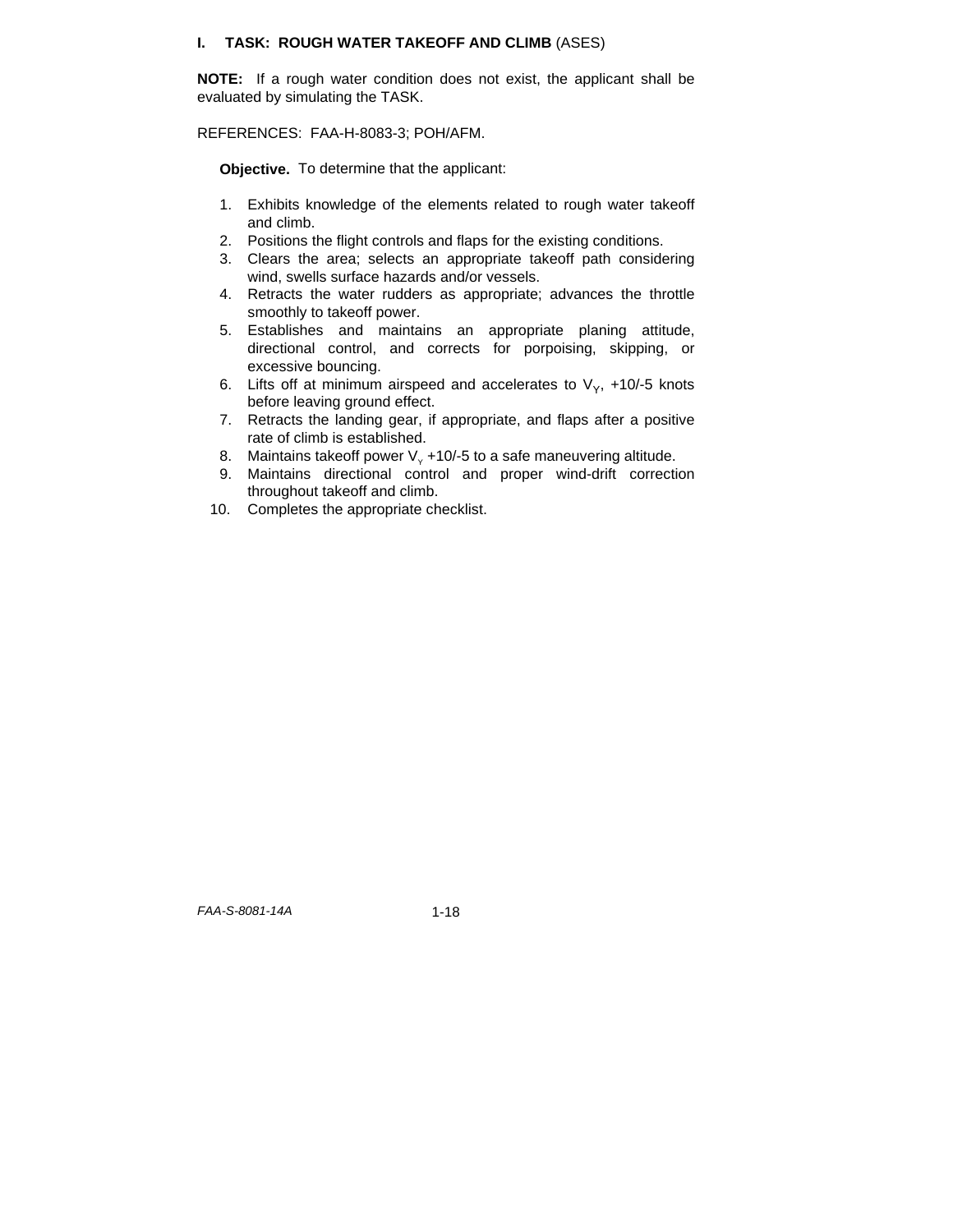#### **J. TASK: ROUGH WATER APPROACH AND LANDING** (ASES)

**NOTE:** If a rough water condition does not exist, the applicant shall be evaluated by simulating the TASK.

REFERENCES: FAA-H-8083-3; POH/AFM.

**Objective.** To determine that the applicant:

- 1. Exhibits knowledge of the elements related to rough water approach and landing.
- 2. Adequately surveys the intended landing area.
- 3. Considers the wind conditions, water, depth, hazards, surrounding terrain, and other watercraft.
- 4. Selects the most suitable approach path, and touchdown area.
- 5. Establishes the recommended approach and landing configuration and airspeed, and adjusts pitch attitude and power as required.
- 6. Maintains a stabilized approach and the recommended approach airspeed, or in its absence not more than 1.3  $V_{\rm so}$  +10/-5 knots with wind gust factor applied.
- 7. Makes smooth, timely, and correct power and control application during the roundout and touch down.
- 8. Contacts the water in the proper pitch attitude, and at the proper airspeed, considering the type of rough water.
- 9. Maintains crosswind correction and directional control throughout the approach and landing sequence.
- 10. Completes the appropriate checklist.

1-19 FAA-S-8081-14A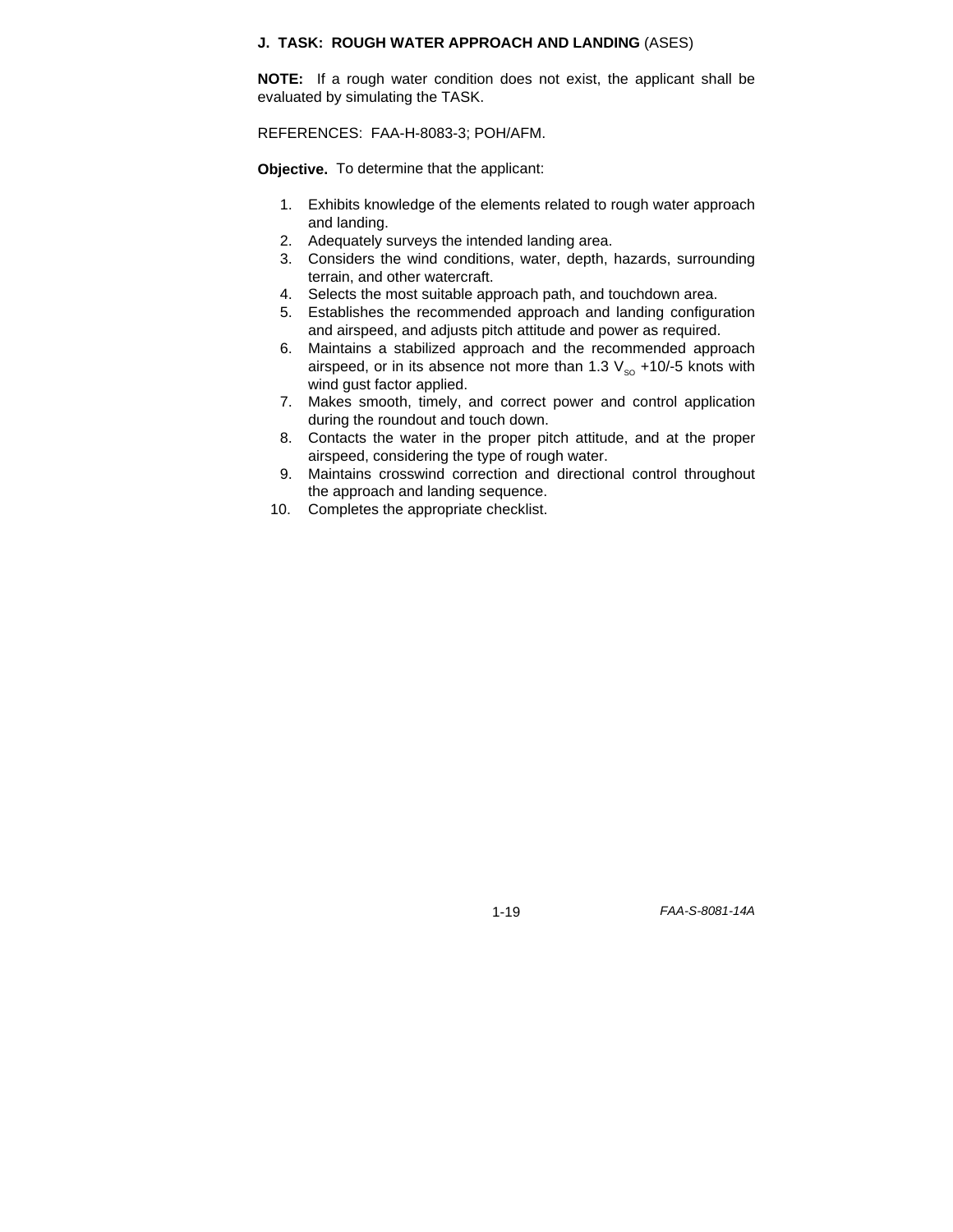#### **K. TASK: FORWARD SLIP TO A LANDING** (ASEL and ASES)

REFERENCES: FAA-H-8083-3; POH/AFM.

**Objective.** To determine that the applicant:

- 1. Exhibits knowledge of the elements related to forward slip to a landing.
- 2. Considers the wind conditions, landing surface and obstructions, and selects the most suitable touchdown point.
- 3. Establishes the slipping attitude at the point from which a landing can be made using the recommended approach and landing configuration and airspeed; adjusts pitch attitude and power as required.
- 4. Maintains a ground track aligned with the runway center/landing path and an airspeed, which results in minimum float during the roundout.
- 5. Makes smooth, timely, and correct control application during the recovery from the slip, the roundout, and the touchdown.
- 6. Touches down smoothly at the approximate stalling speed, at or within 400 feet (120 meters) beyond a specified point, with no side drift, and with the airplane's longitudinal axis aligned with and over the runway center/landing path.
- 7. Maintains crosswind correction and directional control throughout the approach and landing sequence.
- 8. Completes the appropriate checklist.

#### **L. TASK: GO-AROUND/REJECTED LANDING** (ASEL and ASES)

REFERENCES: FAA-H-8083-3; POH/AFM.

**Objective.** To determine that the applicant:

- 1. Exhibits knowledge of the elements related to a go-around/rejected landing.
- 2. Makes a timely decision to discontinue the approach to landing.
- 3. Applies takeoff power immediately and transitions to climb pitch attitude for  $V_y$ , and maintains  $V_y + 10/5$  knots.
- 4. Retracts the flaps as appropriate.
- 5. Retracts the landing gear, if appropriate, after a positive rate of climb is established.
- 6. Maneuvers to the side of the runway/landing area to clear and avoid conflicting traffic.
- 7. Maintains takeoff power  $V_y + 10/5$  to a safe maneuvering altitude.
- 8. Maintains directional control and proper wind-drift correction throughout the climb.
- 9. Completes the appropriate checklist.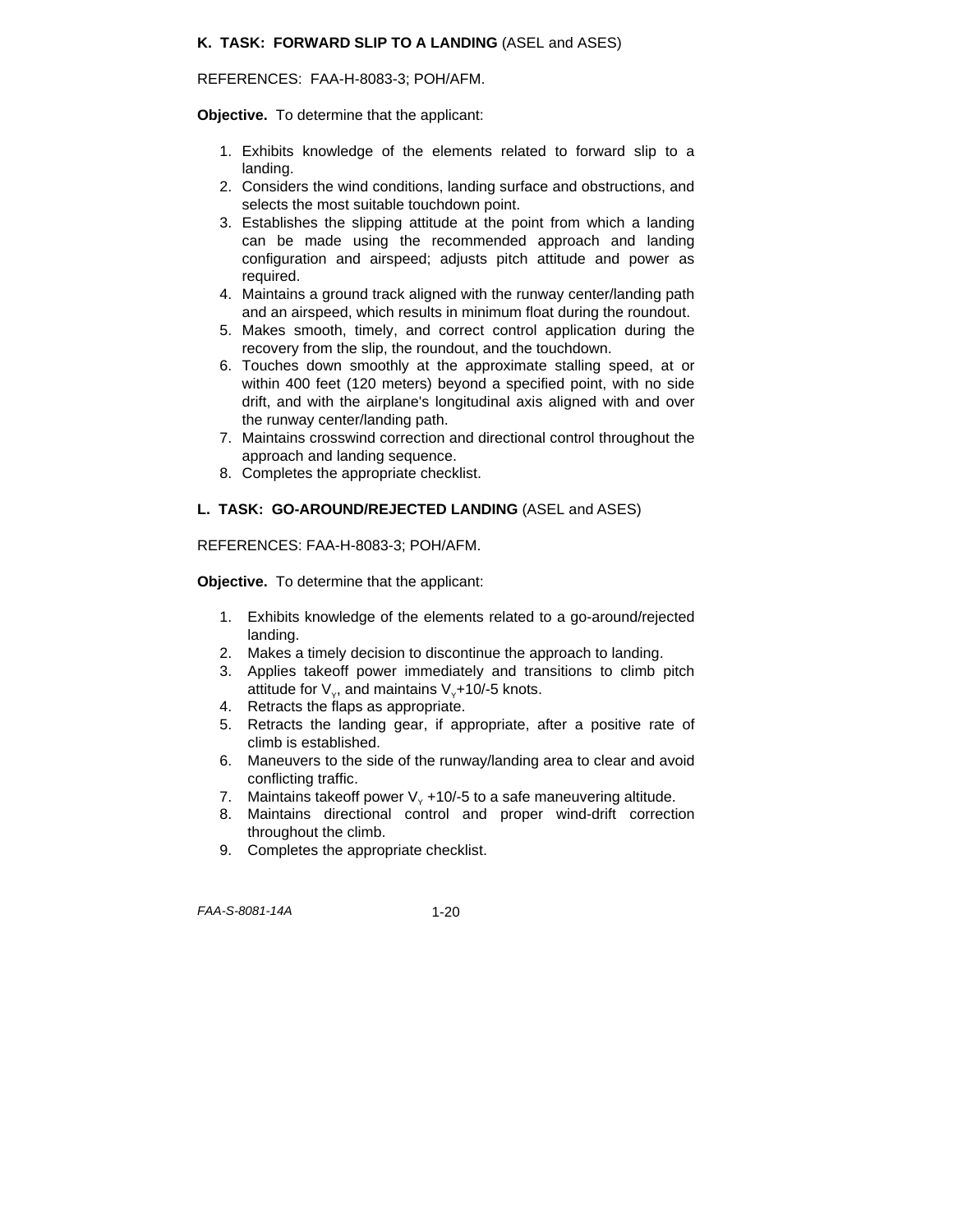## **V. AREA OF OPERATION: PERFORMANCE MANEUVER**

#### **TASK: STEEP TURNS** (ASEL and ASES)

REFERENCES: FAA-H-8083-3; POH/AFM.

**Objective.** To determine that the applicant:

- 1. Exhibits knowledge of the elements related to steep turns.
- 2. Establishes the manufacturer's recommended airspeed or if one is not stated, a safe airspeed not to exceed  $V_{\alpha}$ .
- 3. Rolls into a coordinated 360° turn; maintains a 45° bank.
- 4. Performs the task in the opposite direction, as specified by the examiner.
- 5. Divides attention between airplane control and orientation.
- 6. Maintains the entry altitude,  $\pm 100$  feet (30 meters), airspeed,  $\pm 10$ knots, bank,  $\pm 5^{\circ}$ ; and rolls out on the entry heading,  $\pm 10^{\circ}$ .

1-21 FAA-S-8081-14A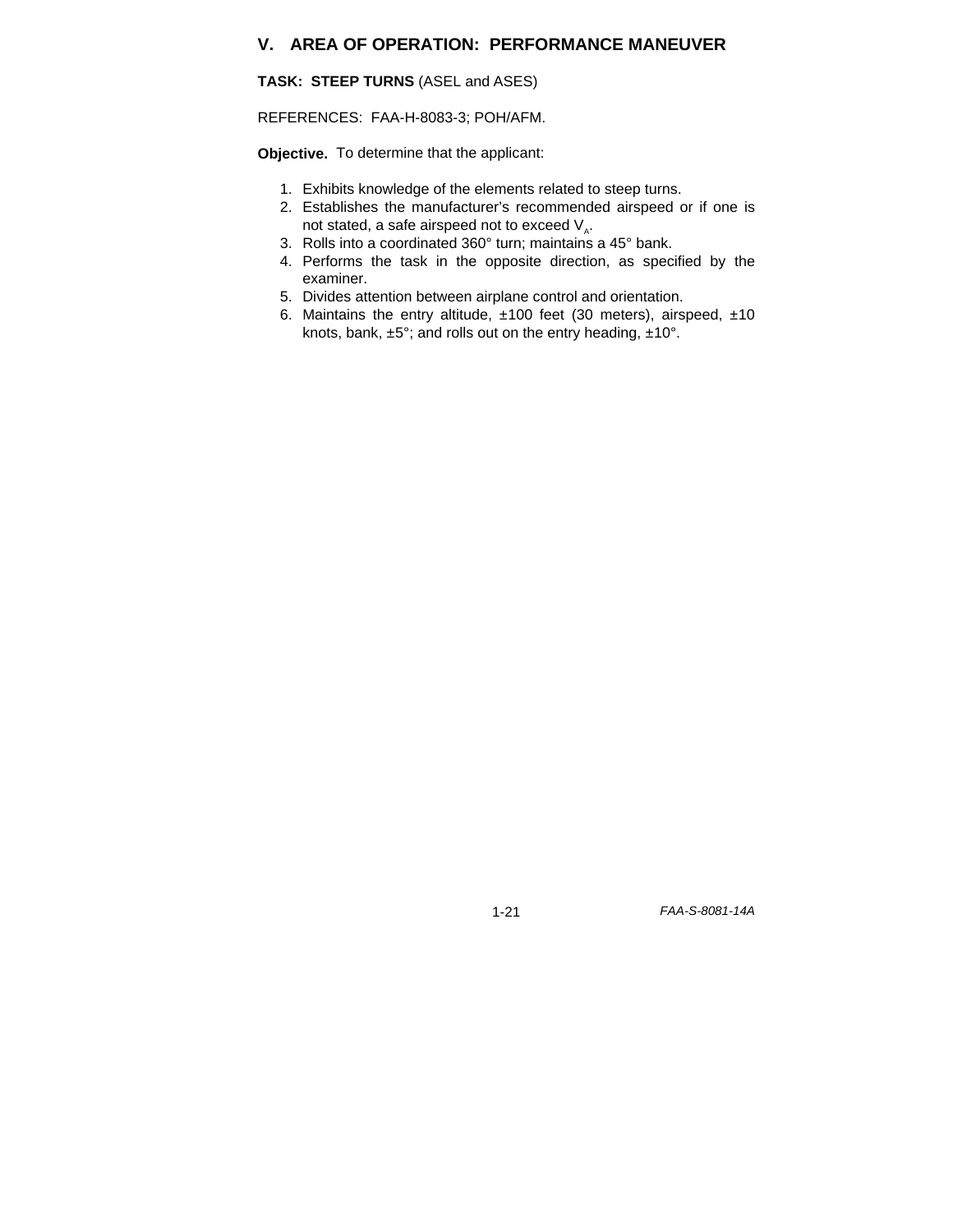## **VI. AREA OF OPERATION: GROUND REFERENCE MANEUVERS**

**NOTE:** The examiner shall select at least one TASK.

#### **A. TASK: RECTANGULAR COURSE** (ASEL and ASES)

REFERENCE: FAA-H-8083-3.

**Objective.** To determine that the applicant:

- 1. Exhibits knowledge of the elements related to a rectangular course.
- 2. Selects a suitable reference area.
- 3. Plans the maneuver so as to enter a left or right pattern, 600 to 1,000 feet AGL (180 to 300 meters) at an appropriate distance from the selected reference area, 45° to the downwind leg.
- 4. Applies adequate wind-drift correction during straight-and-turning flight to maintain a constant ground track around the rectangular reference area.
- 5. Divides attention between airplane control and the ground track while maintaining coordinated flight.
- 6. Maintains altitude,  $\pm 100$  feet (30 meters); maintains airspeed,  $\pm 10$ knots.

**B. TASK: S-TURNS** (ASEL and ASES)

REFERENCE: FAA-H-8083-3.

**Objective.** To determine that the applicant:

- 1. Exhibits knowledge of the elements related to S-turns.
- 2. Selects a suitable ground reference line.
- 3. Plans the maneuver so as to enter at 600 to 1,000 feet (180 to 300 meters) AGL, perpendicular to the selected reference line.
- 4. Applies adequate wind-drift correction to track a constant radius turn on each side of the selected reference line.
- 5. Reverses the direction of turn directly over the selected reference line.
- 6. Divides attention between airplane control and the ground track while maintaining coordinated flight.
- 7. Maintains altitude,  $\pm 100$  feet (30 meters); maintains airspeed,  $\pm 10$ knots.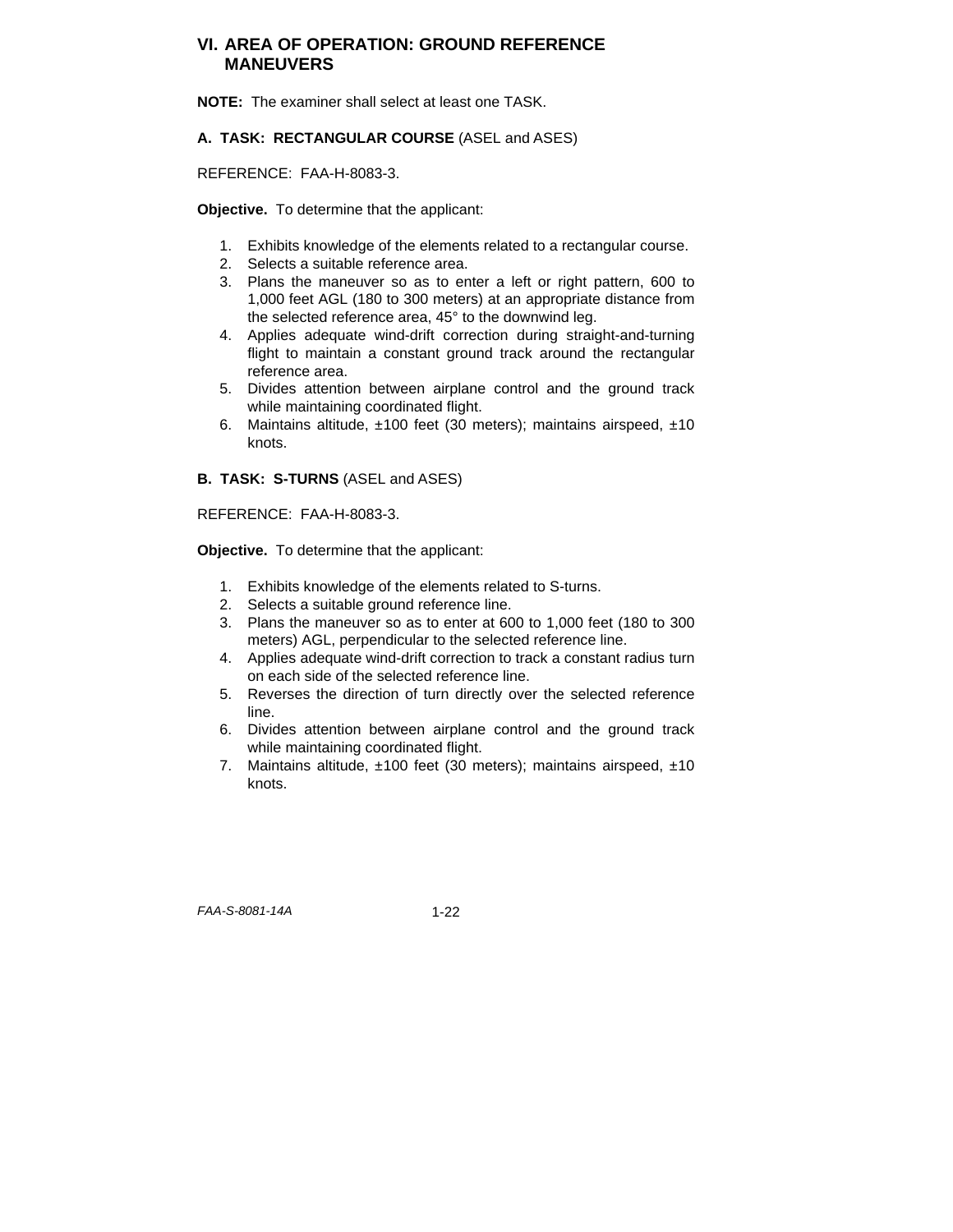#### **C. TASK: TURNS AROUND A POINT** (ASEL and ASES)

REFERENCE: FAA-H-8083-3.

**Objective.** To determine that the applicant:

- 1. Exhibits knowledge of the elements related to turns around a point.
- 2. Selects a suitable ground reference point.
- 3. Plans the maneuver so as to enter left or right at 600 to 1,000 feet (180 to 300 meters) AGL, at an appropriate distance from the reference point.
- 4. Applies adequate wind-drift correction to track a constant radius turn around the selected reference point.
- 5. Divides attention between airplane control and the ground track while maintaining coordinated flight.
- 6. Maintains altitude,  $\pm 100$  feet (30 meters); maintains airspeed,  $\pm 10$ knots.

1-23 FAA-S-8081-14A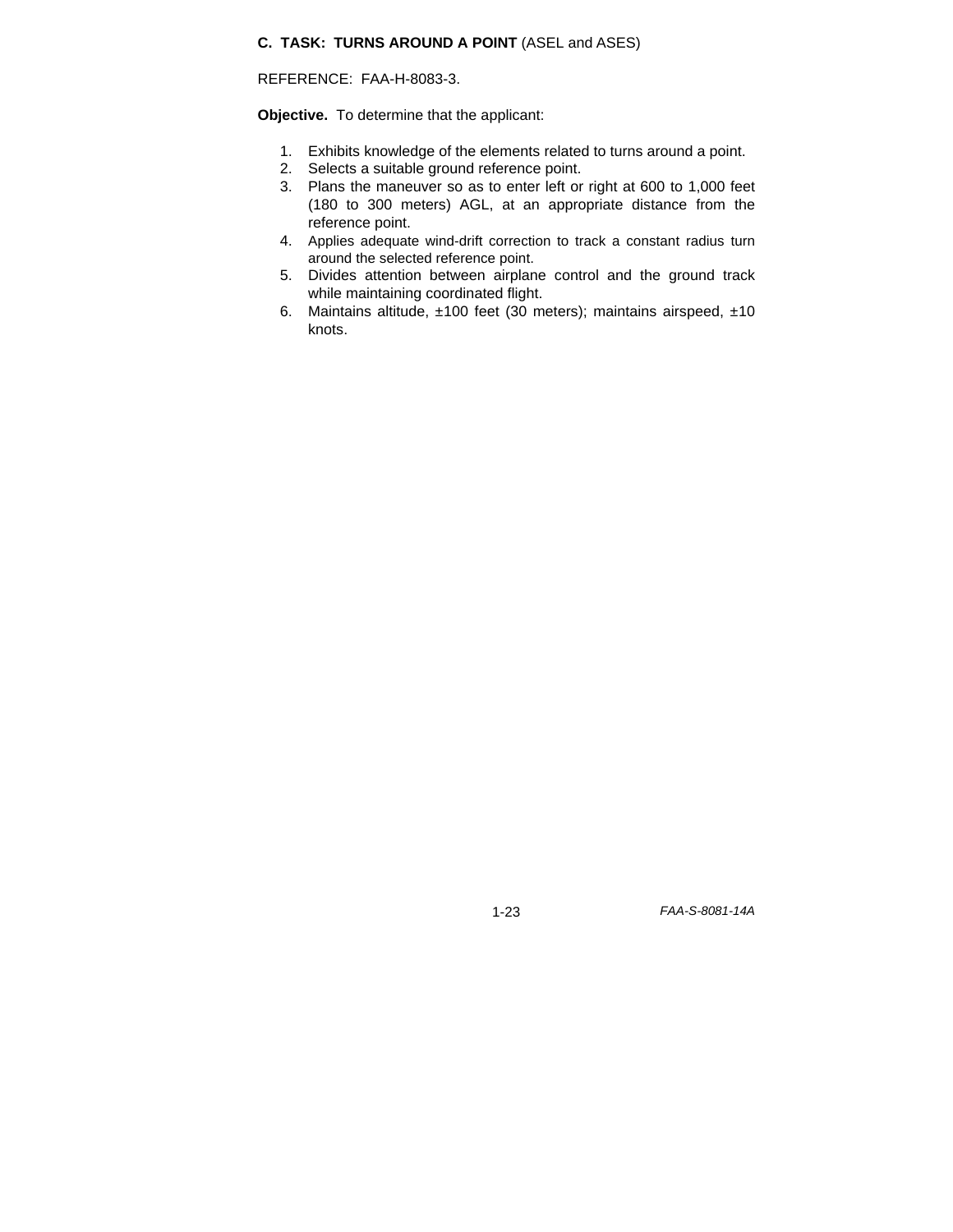## **VII. AREA OF OPERATION: NAVIGATION**

#### **A. TASK: PILOTAGE AND DEAD RECKONING** (ASEL and ASES)

REFERENCES: AC 61-23/FAA-H-8083-25.

**Objective.** To determine that the applicant:

- 1. Exhibits knowledge of the elements related to pilotage and dead reckoning.
- 2. Follows the preplanned course by reference to landmarks.
- 3. Identifies landmarks by relating surface features to chart symbols.
- 4. Navigates by means of precomputed headings, groundspeeds, and elapsed time.
- 5. Corrects for and records the differences between preflight groundspeed and heading calculations and those determined en route.
- 6. Verifies the airplane's position within three (3) nautical miles of the flight-planned route.
- 7. Arrives at the en route checkpoints within five (5) minutes of the initial or revised ETA and provides a destination estimate.
- 8. Maintains the appropriate altitude,  $\pm 200$  feet (60 meters) and headings,  $±15^\circ$ .

## **B. TASK: NAVIGATION SYSTEMS AND RADAR SERVICES** (ASEL and ASES)

REFERENCES: FAA-H-8083-3, AC 61-23/FAA-H-8083-25; Navigation Equipment Operation Manuals, AIM.

**Objective.** To determine that the applicant:

- 1. Exhibits knowledge of the elements related to navigation systems and radar services.
- 2. Demonstrates the ability to use an airborne electronic navigation system.
- 3. Locates the airplane's position using the navigation system.
- 4. Intercepts and tracks a given course, radial or bearing, as appropriate.
- 5. Recognizes and describes the indication of station passage, if appropriate.
- 6. Recognizes signal loss and takes appropriate action.
- 7. Uses proper communication procedures when utilizing radar services.
- 8. Maintains the appropriate altitude, ±200 feet (60 meters) and headings ±15°.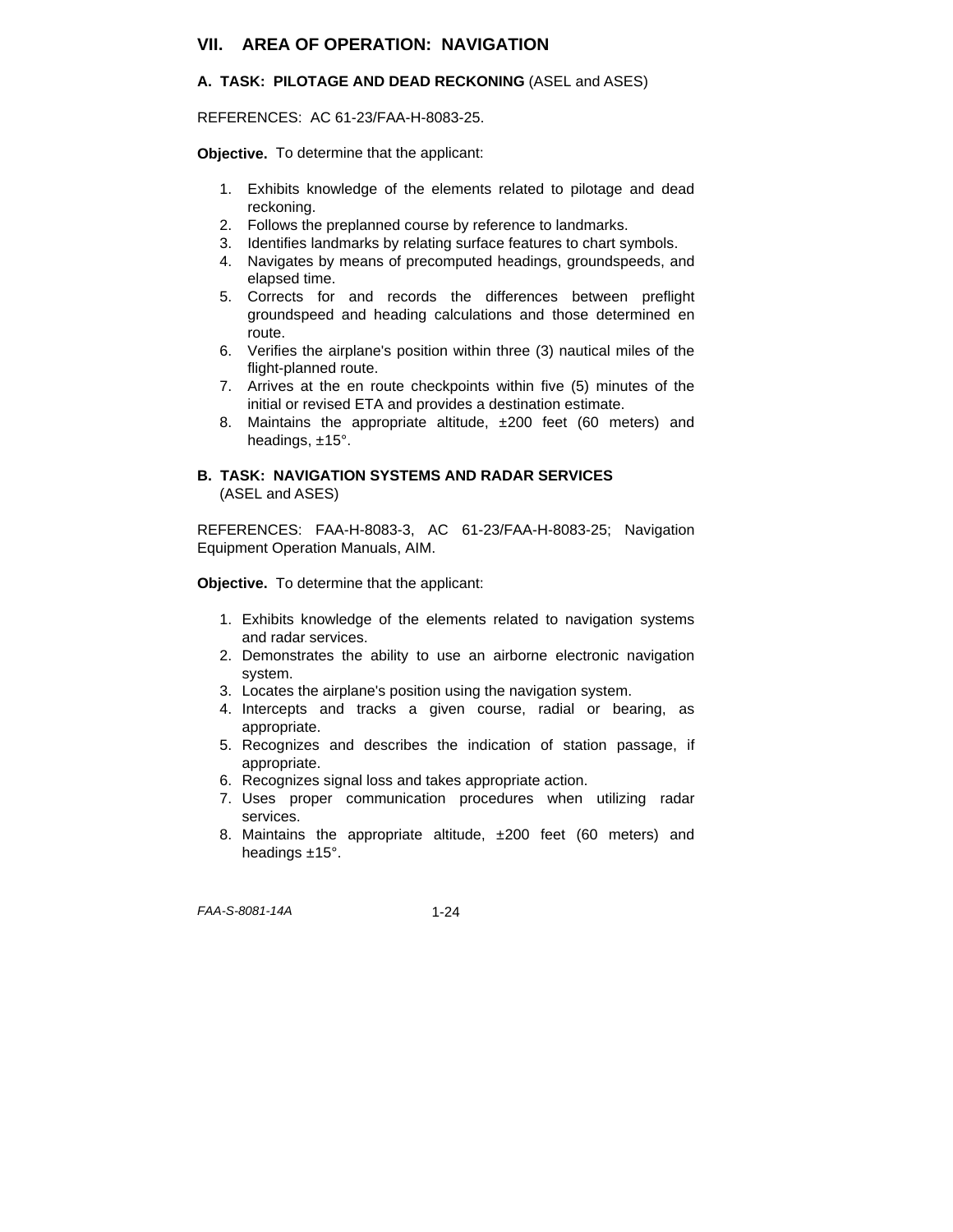#### **C. TASK: DIVERSION (ASEL and ASES)**

REFERENCES: AC 61-23/FAA-H-8083-25; AIM.

**Objective.** To determine that the applicant:

- 1. Exhibits knowledge of the elements related to diversion.
- 2. Selects an appropriate alternate airport and route.
- 3. Makes an accurate estimate of heading, groundspeed, arrival time, and fuel consumption to the alternate airport.
- 4. Maintains the appropriate altitude, ±200 feet (60 meters) and heading, ±15°.

#### **D. TASK: LOST PROCEDURES** (ASEL and ASES)

REFERENCES: AC 61-23/FAA-H-8083-25; AIM.

**Objective.** To determine that the applicant:

- 1. Exhibits knowledge of the elements related to lost procedures.
- 2. Selects an appropriate course of action.
- 3. Maintains an appropriate heading and climbs, if necessary.
- 4. Identifies prominent landmarks.
- 5. Uses navigation systems/facilities and/or contacts an ATC facility for assistance, as appropriate.

1-25 FAA-S-8081-14A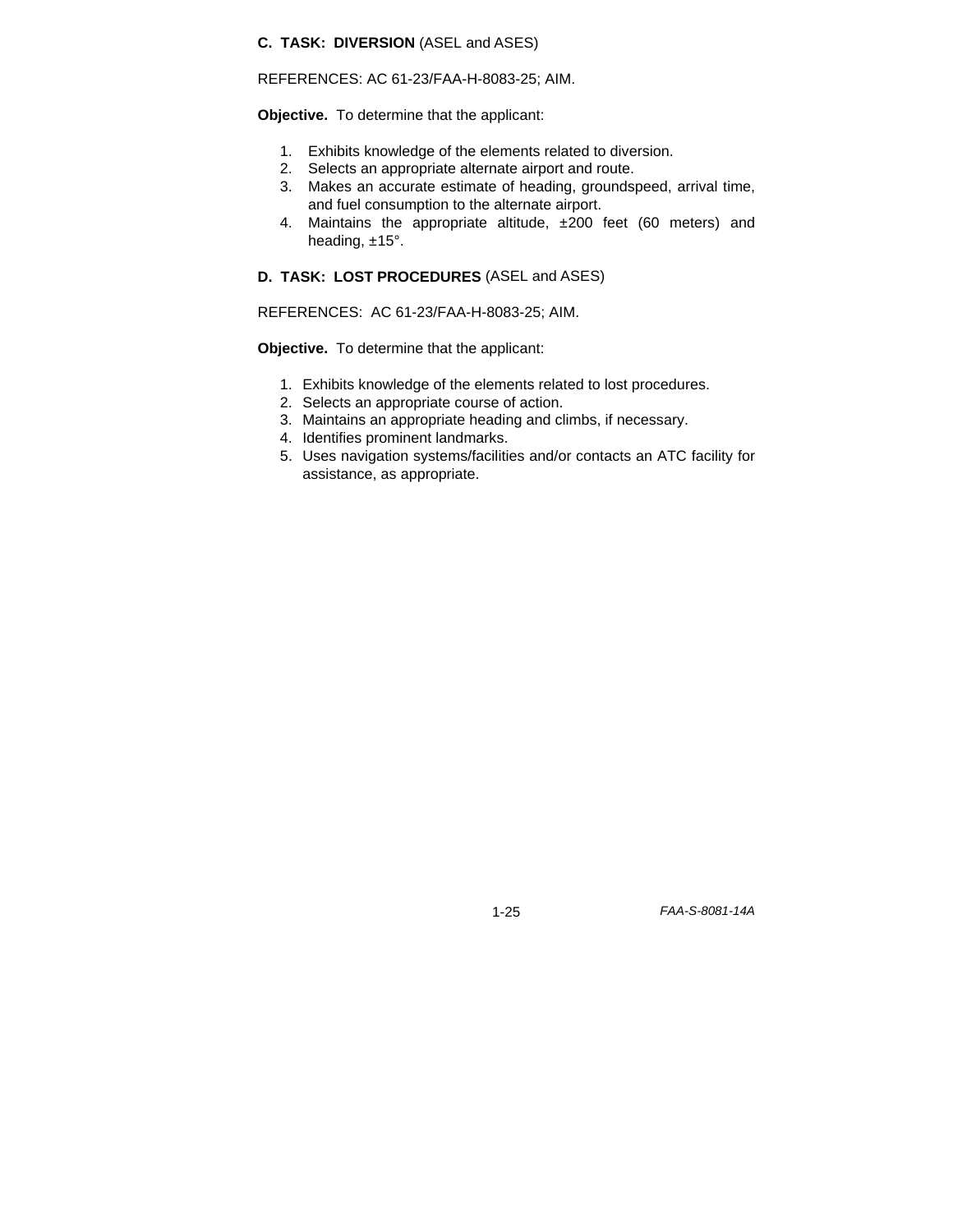## **VIII. AREA OF OPERATION: SLOW FLIGHT AND STALLS**

#### **A. TASK: MANEUVERING DURING SLOW FLIGHT** (ASEL and ASES)

REFERENCES: FAA-H-8083-3; POH/AFM.

**Objective.** To determine that the applicant:

- 1. Exhibits knowledge of the elements related to maneuvering during slow flight.
- 2. Selects an entry altitude that will allow the task to be completed no lower than 1,500 feet (460 meters) AGL.
- 3. Establishes and maintains an airspeed at which any further increase in angle of attack, increase in load factor, or reduction in power, would result in an immediate stall.
- 4. Accomplishes coordinated straight-and-level flight, turns, climbs, and descents with landing gear and flap configurations specified by the examiner.
- 5. Divides attention between airplane control and orientation.
- 6. Maintains the specified altitude,  $±100$  feet (30 meters); specified heading, ±10°; airspeed, +10/−0 knots; and specified angle of bank,  $±10^\circ$ .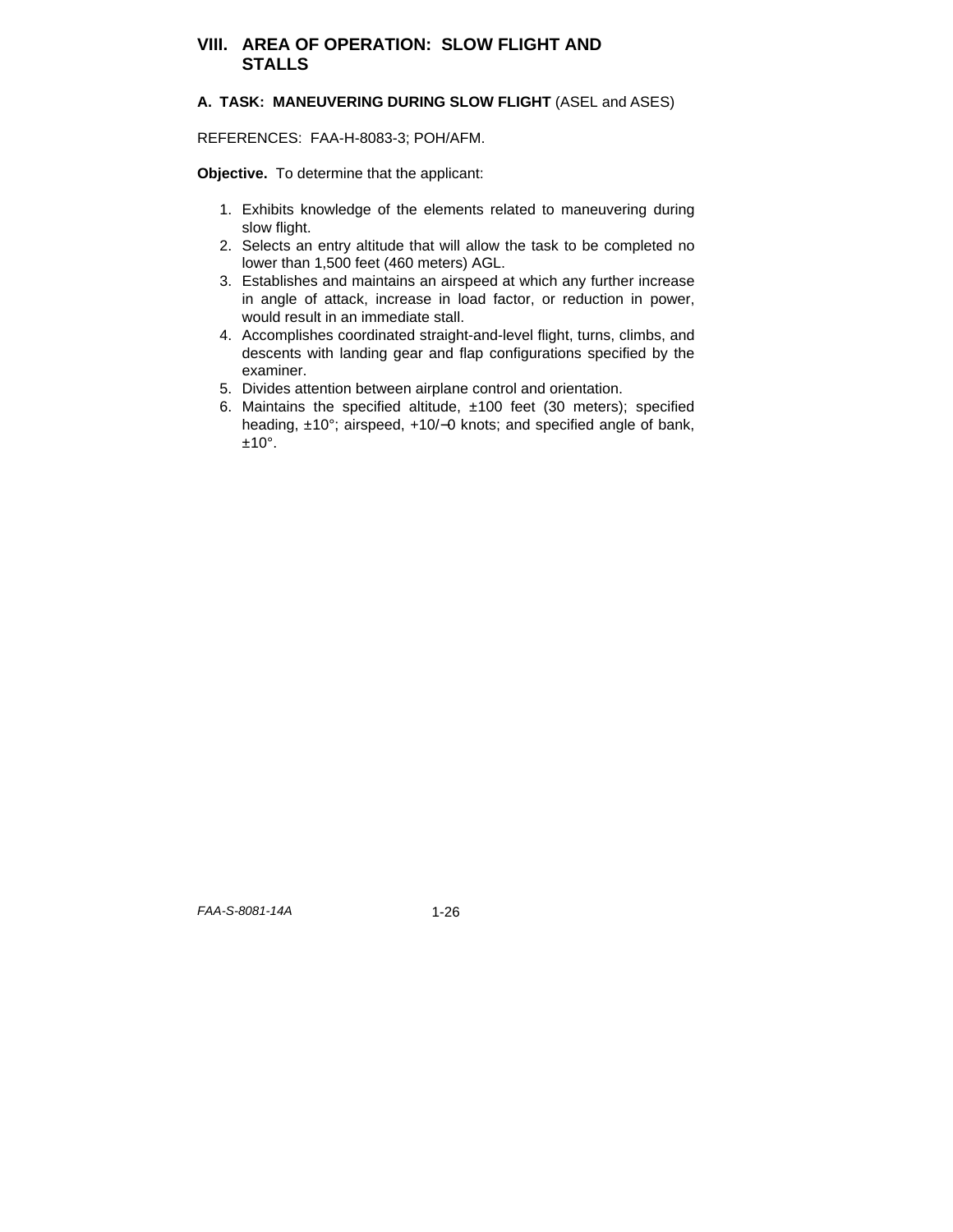#### **B. TASK: POWER-OFF STALLS** (ASEL and ASES)

REFERENCES: FAA-H-8083-3, AC 61-67; POH/AFM.

**Objective.** To determine that the applicant:

- 1. Exhibits knowledge of the elements related to power-off stalls.
- 2. Selects an entry altitude that allows the task to be completed no lower than 1,500 feet (460 meters) AGL.
- 3. Establishes a stabilized descent in the approach or landing configuration, as specified by the examiner.
- 4. Transitions smoothly from the approach or landing attitude to a pitch attitude that will induce a stall.
- 5. Maintains a specified heading, ±10°, in straight flight; maintains a specified angle of bank not to exceed 20°,  $\pm 10^{\circ}$ ; in turning flight, while inducing the stall.
- 6. Recognizes and recovers promptly after the stall occurs by simultaneously reducing the angle of attack, increasing power to maximum allowable, and leveling the wings to return to a straightand-level flight attitude with a minimum loss of altitude appropriate for the airplane.
- 7. Retracts the flaps to the recommended setting; retracts the landing gear, if retractable, after a positive rate of climb is established.
- 8. Accelerates to  $V_x$  or  $V_y$  speed before the final flap retraction; returns to the altitude, heading, and airspeed specified by the examiner.

1-27 FAA-S-8081-14A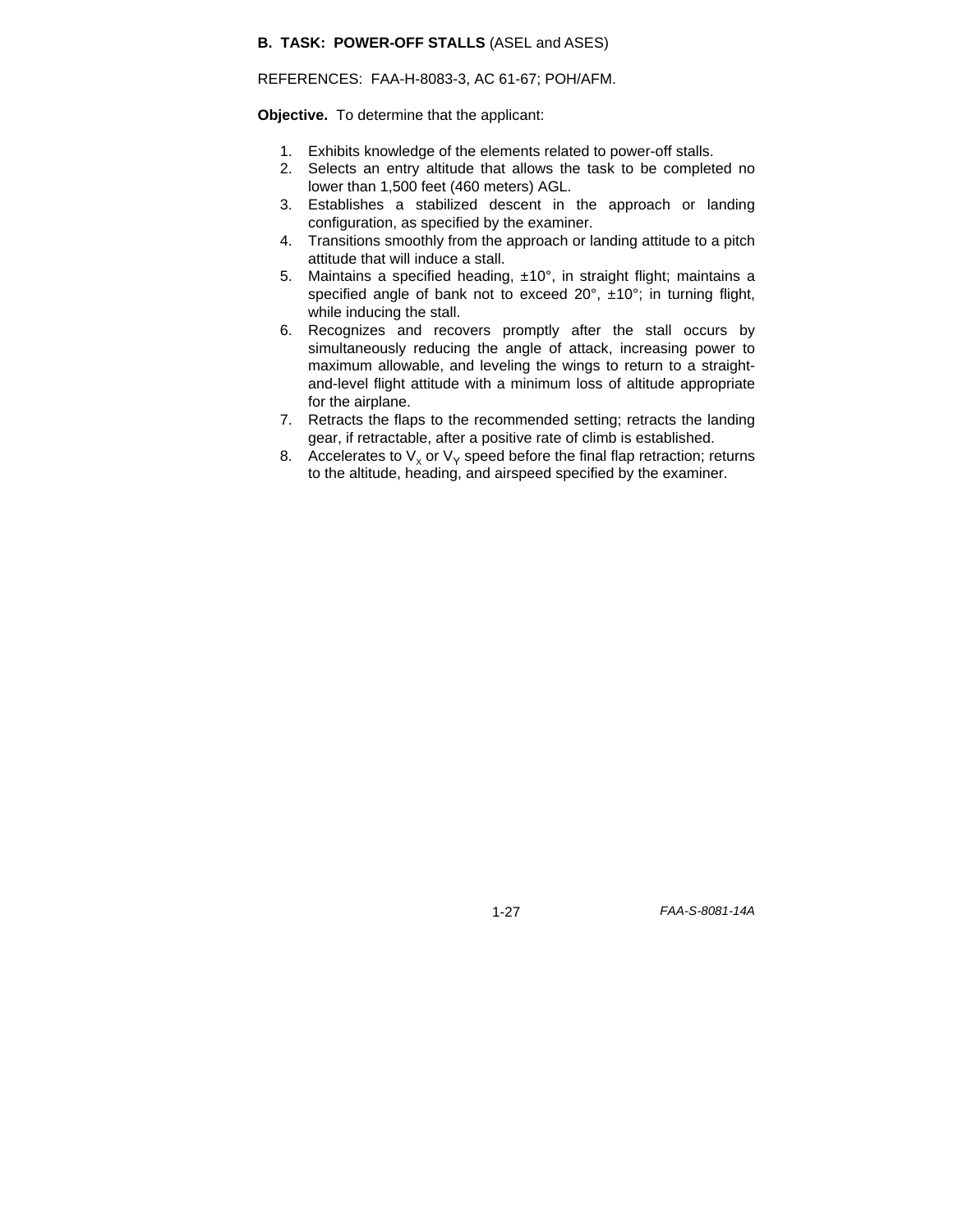#### **C. TASK: POWER-ON STALLS** (ASEL and ASES)

**NOTE:** In some high performance airplanes**,** the power setting may have to be reduced below the practical test standards guideline power setting to prevent excessively high pitch attitudes (greater than 30° nose up).

#### REFERENCES: FAA-H-8083-3, AC 61-67; POH/AFM.

**Objective.** To determine that the applicant:

- 1. Exhibits knowledge of the elements related to power-on stalls.
- 2. Selects an entry altitude that allows the task to be completed no lower than 1,500 feet (460 meters) AGL.
- 3. Establishes the takeoff or departure configuration. Sets power to no less than 65 percent available power.
- 4. Transitions smoothly from the takeoff or departure attitude to the pitch attitude that will induce a stall.
- 5. Maintains a specified heading,  $\pm 10^{\circ}$ , in straight flight; maintains a specified angle of bank not to exceed 20°, ±10°, in turning flight, while inducing the stall.
- 6. Recognizes and recovers promptly after the stall occurs by simultaneously reducing the angle of attack, increasing power as appropriate, and leveling the wings to return to a straight-and-level flight attitude with a minimum loss of altitude appropriate for the airplane.
- 7. Retracts the flaps to the recommended setting; retracts the landing gear if retractable, after a positive rate of climb is established.
- 8. Accelerates to  $V_x$  or  $V_y$  speed before the final flap retraction; returns to the altitude, heading, and airspeed specified by the examiner.

#### **D. TASK: SPIN AWARENESS** (ASEL and ASES)

REFERENCES: FAA-H-8083-3, AC 61-67; POH/AFM.

**Objective.** To determine that the applicant exhibits knowledge of the elements related to spin awareness by explaining:

- 1. Aerodynamic factors related to spins.
- 2. Flight situations where unintentional spins may occur.
- 3. Procedures for recovery from unintentional spins.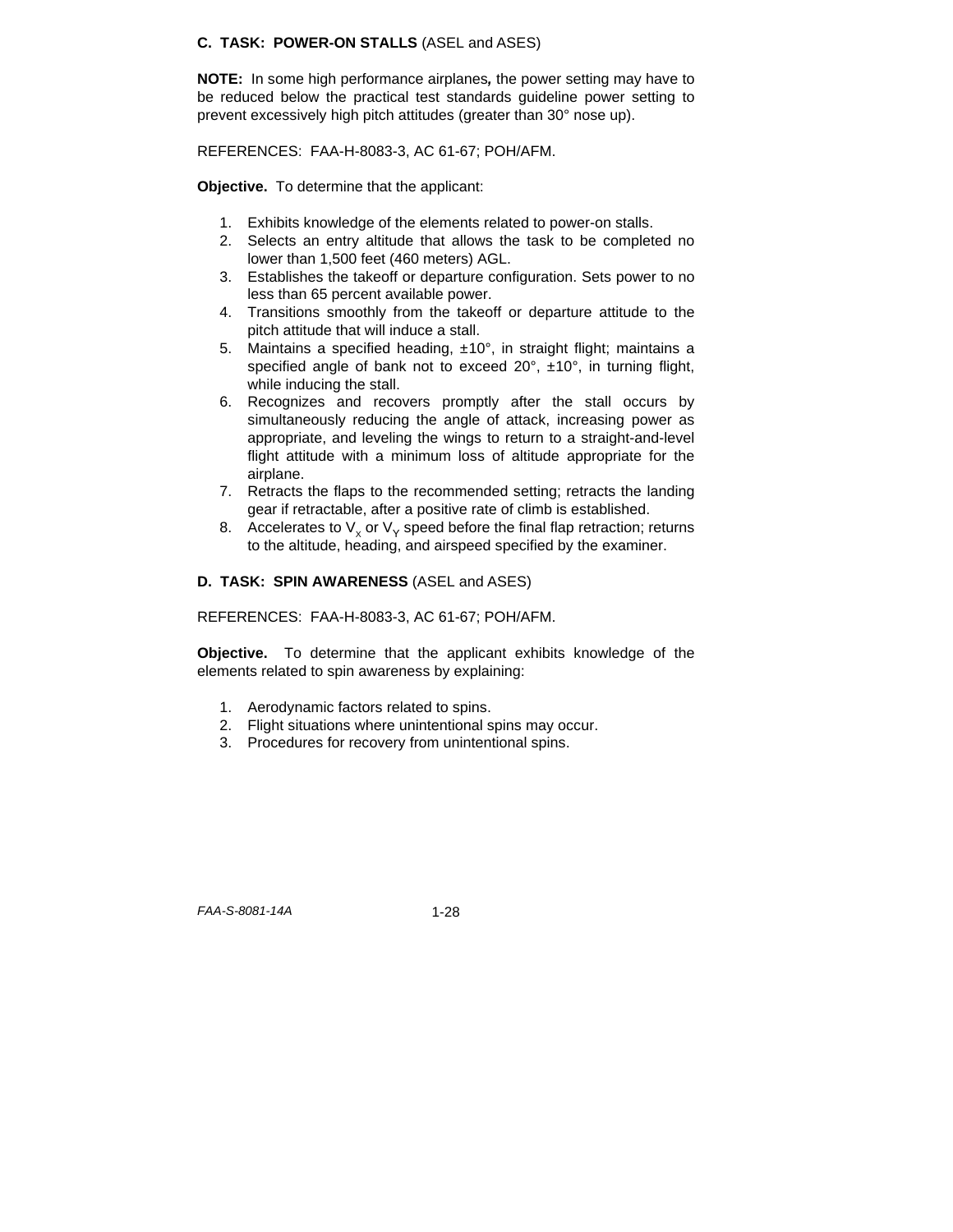### **IX. AREA OF OPERATION: BASIC INSTRUMENT MANEUVERS**

**NOTE:** The examiner shall select task E and at least two other TASKs.

#### **A. TASK: STRAIGHT-AND-LEVEL FLIGHT** (ASEL and ASES)

REFERENCES: FAA-H-8083-3, FAA-H-8083-15.

**Objective.** To determine that the applicant:

- 1. Exhibits knowledge of the elements related to attitude instrument flying during straight-and-level flight.
- 2. Maintains straight-and-level flight solely by reference to instruments using proper instrument cross-check and interpretation, and coordinated control application.
- 3. Maintains altitude, ±200 feet (60 meters); heading, ±20°; and airspeed, ±10 knots.

#### **B. TASK: CONSTANT AIRSPEED CLIMBS** (ASEL and ASES)

REFERENCES: FAA-H-8083-3, FAA-H-8083-15.

**Objective.** To determine that the applicant:

- 1. Exhibits knowledge of the elements related to attitude instrument flying during constant airspeed climbs.
- 2. Establishes the climb configuration specified by the examiner.
- 3. Transitions to the climb pitch attitude and power setting on an assigned heading using proper instrument cross-check and interpretation, and coordinated control application.
- 4. Demonstrates climbs solely by reference to instruments at a constant airspeed to specific altitudes in straight flight and turns.
- 5. Levels off at the assigned altitude and maintains that altitude, ±200 feet (60 meters); maintains heading, ±20°; maintains airspeed, ±10 knots.

1-29 FAA-S-8081-14A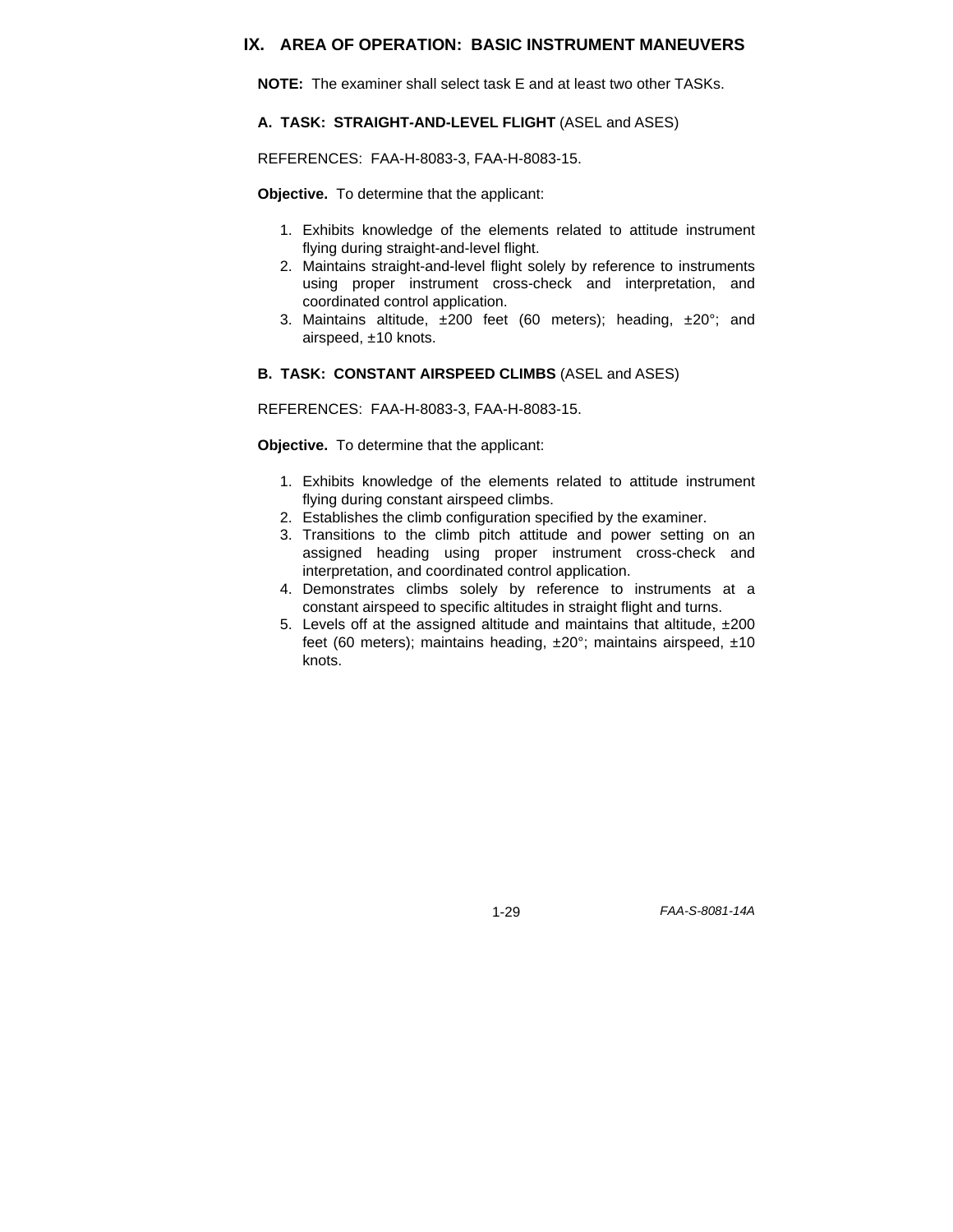#### **C. TASK: CONSTANT AIRSPEED DESCENTS** (ASEL and ASES)

REFERENCES: FAA-H-8083-3, FAA-H-8083-15.

**Objective.** To determine that the applicant:

- 1. Exhibits knowledge of the elements related to attitude instrument flying during constant airspeed descents.
- 2. Establishes the descent configuration specified by the examiner.
- 3. Transitions to the descent pitch attitude and power setting on an assigned heading using proper instrument cross-check and interpretation, and coordinated control application.
- 4. Demonstrates descents solely by reference to instruments at a constant airspeed to specific altitudes in straight flight and turns.
- 5. Levels off at the assigned altitude and maintains that altitude,  $\pm 200$ feet (60 meters); maintains heading,  $\pm 20^{\circ}$ ; maintains airspeed,  $\pm 10$ knots.

#### **D. TASK: TURNS TO HEADINGS** (ASEL and ASES)

REFERENCES: FAA-H-8083-3, FAA-H-8083-15.

**Objective.** To determine that the applicant:

- 1. Exhibits knowledge of the elements related to attitude instrument flying during turns to headings.
- 2. Transitions to the level-turn attitude using proper instrument crosscheck and interpretation, and coordinated control application.
- 3. Demonstrates turns to headings solely by reference to instruments; maintains altitude, ±200 feet (60 meters); maintains a standard rate turn and rolls out on the assigned heading,  $\pm$  10°; maintains airspeed, ±10 knots.

#### **E. TASK: RECOVERY FROM UNUSUAL FLIGHT ATTITUDES** (ASEL and ASES)

REFERENCES: FAA-H-8083-3, FAA-H-8083-15.

**Objective.** To determine that the applicant:

- 1. Exhibits knowledge of the elements related to attitude instrument flying during unusual attitudes.
- 2. Recognizes unusual flight attitudes solely by reference to instruments; recovers promptly to a stabilized level flight attitude using proper instrument cross-check and interpretation and smooth, coordinated control application in the correct sequence.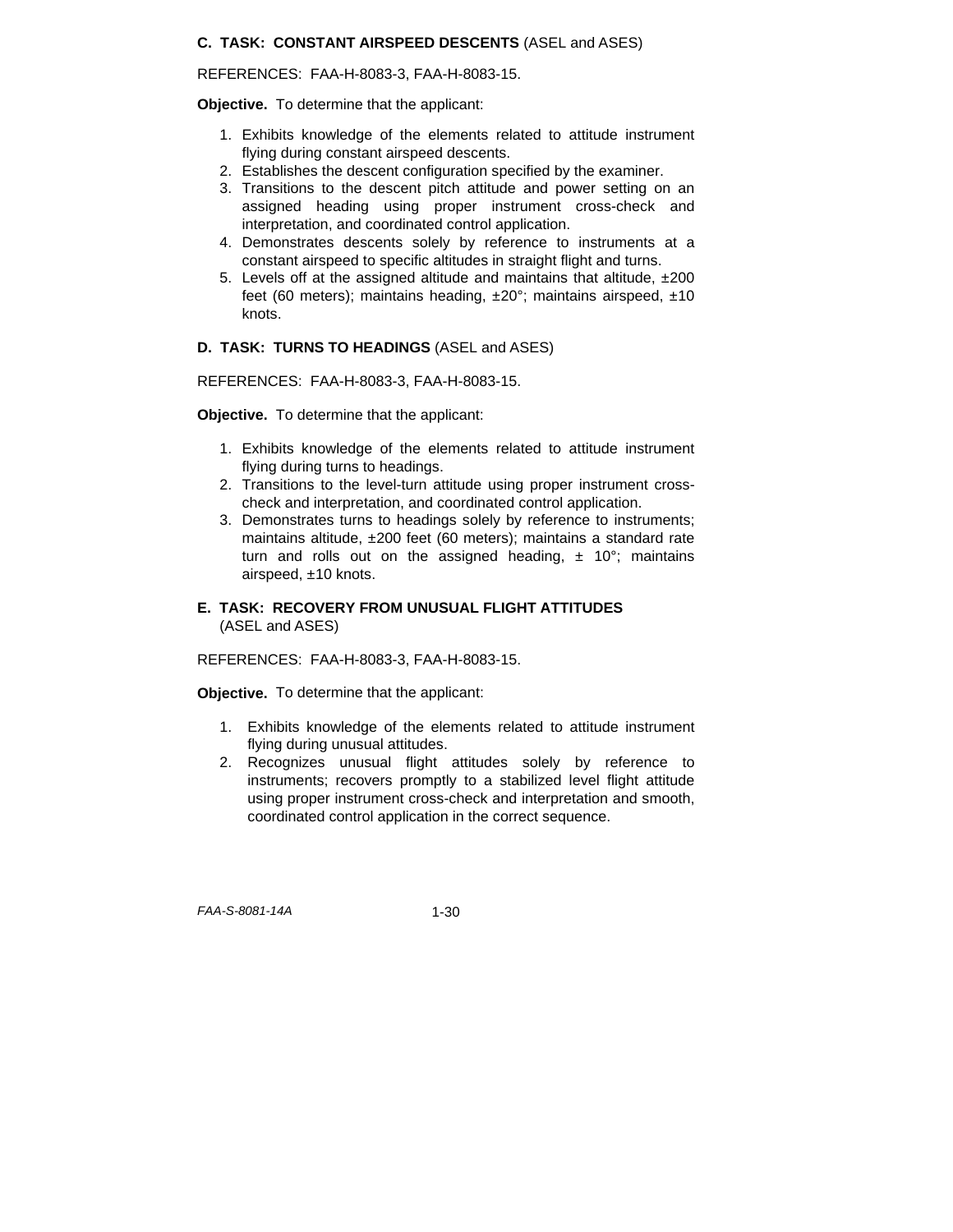#### **F. TASK: RADIO COMMUNICATIONS, NAVIGATION SYSTEMS/FACILITIES, AND RADAR SERVICES** (ASEL and ASES)

REFERENCES: FAA-H-8083-3, FAA-H-8083-15, AC 61-23/FAA-H-8083-25.

**Objective.** To determine that the applicant:

- 1. Exhibits knowledge of the elements related to radio communications, navigation systems/facilities, and radar services available for use during flight solely by reference to instruments.
- 2. Selects the proper frequency and identifies the appropriate facility.
- 3. Follows verbal instructions and/or navigation systems/facilities for guidance.
- 4. Determines the minimum safe altitude.
- 5. Maintains altitude, ±200 feet (60 meters); maintains heading, ±20°; maintains airspeed, ±10 knots.

1-31 FAA-S-8081-14A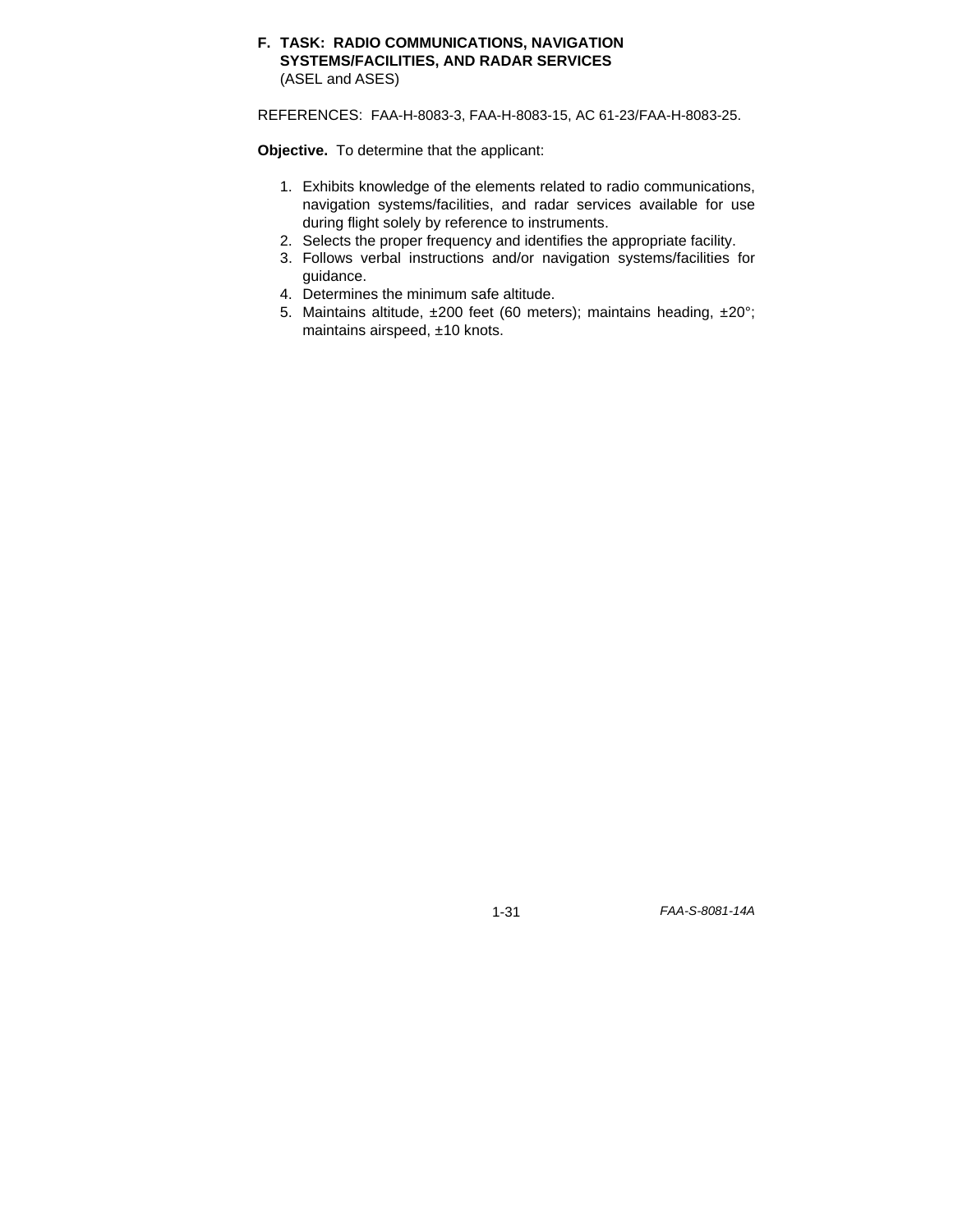## **X. AREA OF OPERATION: EMERGENCY OPERATIONS**

#### **A. TASK: EMERGENCY APPROACH AND LANDING (SIMULATED)** (ASEL and ASES)

REFERENCES: FAA-H-8083-3; POH/AFM.

**Objective.** To determine that the applicant:

- 1. Exhibits knowledge of the elements related to emergency approach and landing procedures.
- 2. Analyzes the situation and selects an appropriate course of action.
- 3. Establishes and maintains the recommended best-glide airspeed, ±10 knots.
- 4. Selects a suitable landing area.
- 5. Plans and follows a flight pattern to the selected landing area considering altitude, wind, terrain, and obstructions.
- 6. Prepares for landing, or go-around, as specified by the examiner.
- 7. Follows the appropriate checklist.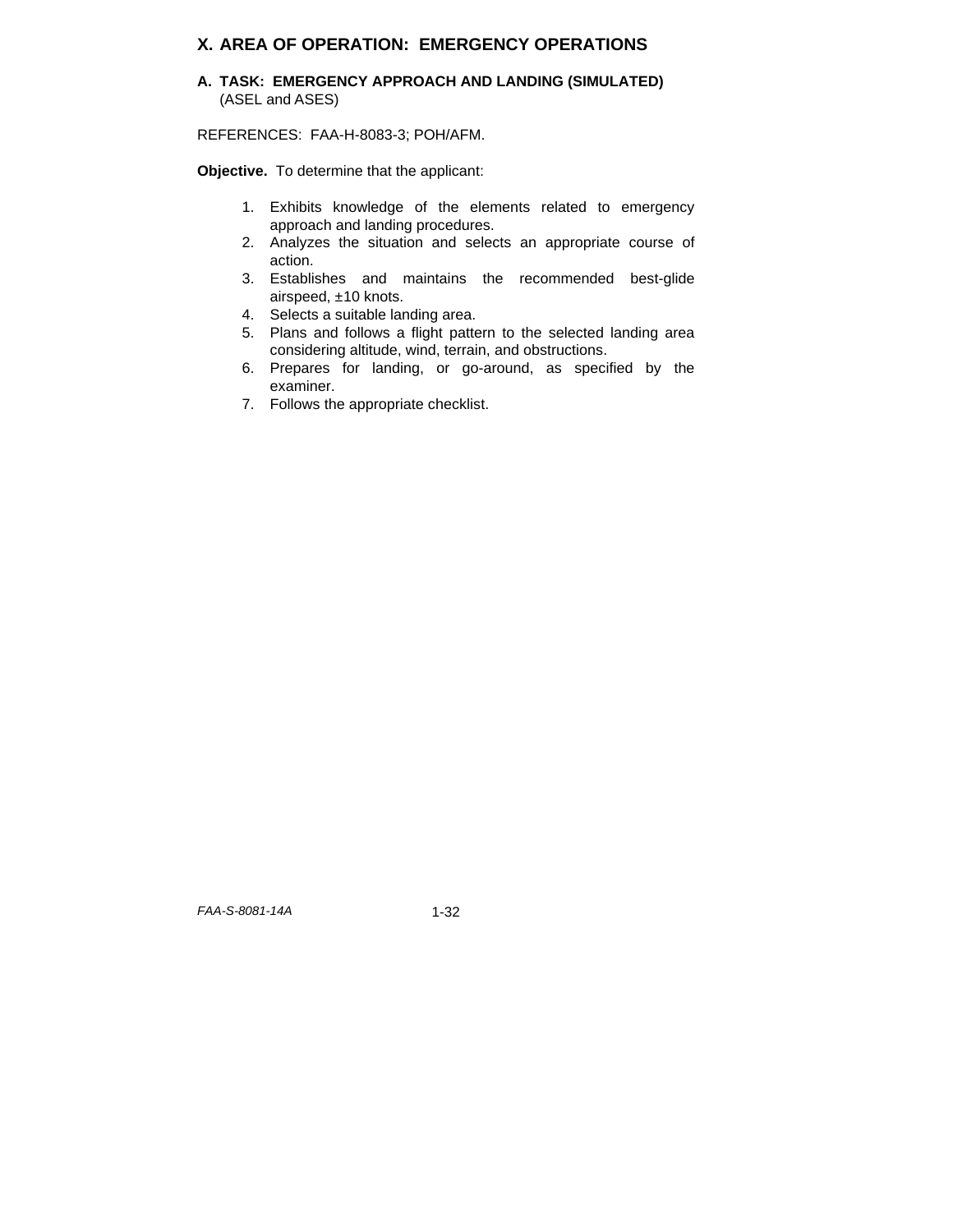#### **B. TASK: SYSTEMS AND EQUIPMENT MALFUNCTIONS** (ASEL and ASES)

REFERENCES: FAA-H-8083-3; POH/AFM.

**Objective.** To determine that the applicant:

- 1. Exhibits knowledge of the elements related to system and equipment malfunctions appropriate to the airplane provided for the practical test.
- 2. Analyzes the situation and takes appropriate action for simulated emergencies appropriate to the airplane provided for the practical test for at least three (3) of the following
	- a. partial or complete power loss.
	- b. engine roughness or overheat.
	- c. carburetor or induction icing.
	- d. loss of oil pressure.
	- e. fuel starvation.
	- f. electrical malfunction.
	- g. vacuum/pressure, and associated flight instruments malfunction.
	- h. pitot/static.
	- i. landing gear or flap malfunction.
	- j. inoperative trim.
	- k. inadvertent door or window opening.
	- l. structural icing.
	- m. smoke/fire/engine compartment fire.
	- n. any other emergency appropriate to the airplane.
- 3. Follows the appropriate checklist or procedure.

#### **C. TASK: EMERGENCY EQUIPMENT AND SURVIVAL GEAR** (ASEL and ASES)

REFERENCES: FAA-H-8083-3; POH/AFM.

**Objective.** To determine that the applicant:

Exhibits knowledge of the elements related to emergency equipment and survival gear appropriate to the airplane and environment encountered during flight. Identifies appropriate equipment that should be aboard the airplane.

1-33 FAA-S-8081-14A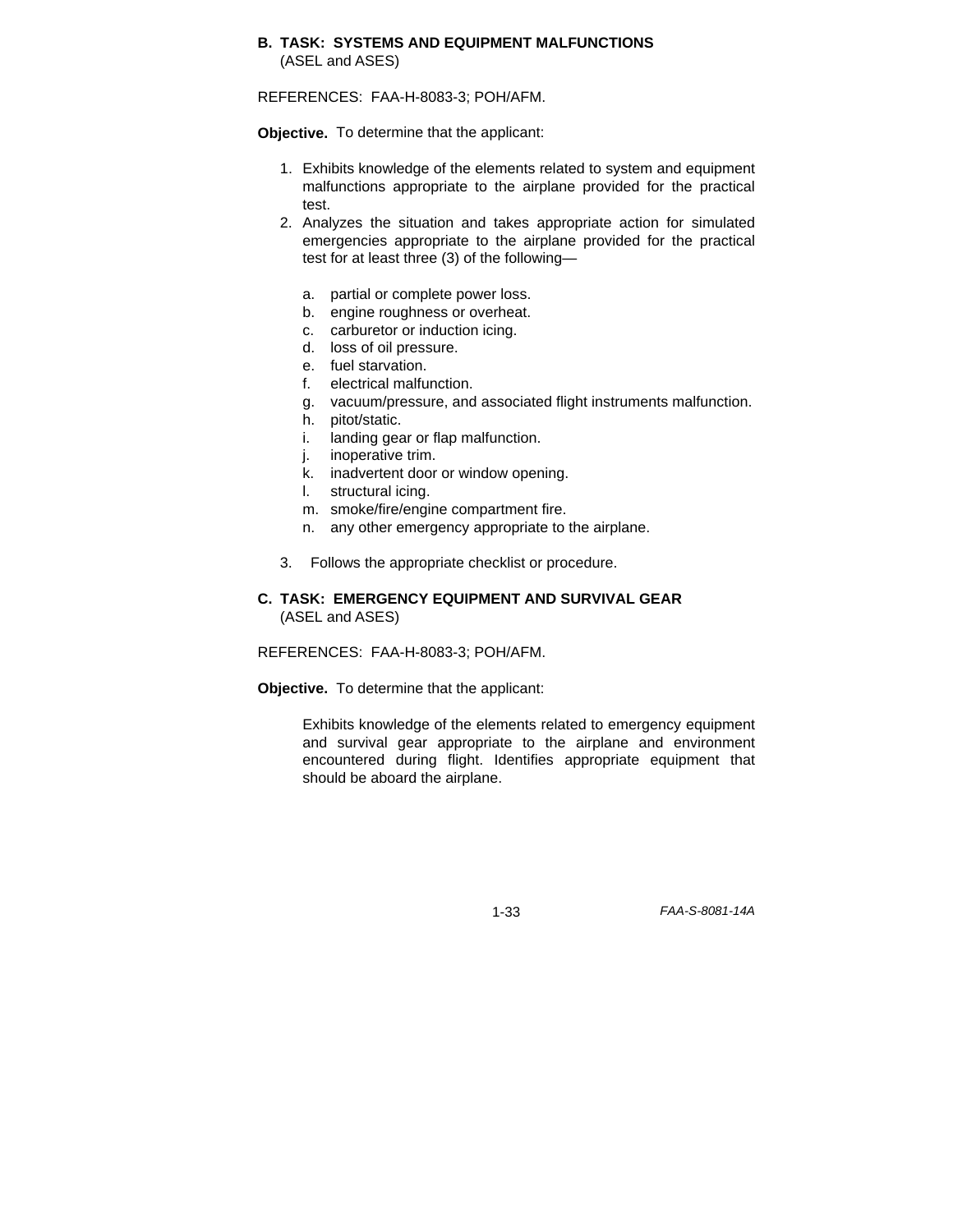## **XI. AREA OF OPERATION: NIGHT OPERATION**

#### **TASK: NIGHT PREPARATION** (ASEL and ASES)

REFERENCES: FAA-H-8083-3, AC 61-23/FAA-H-8083-25, AC 67-2; AIM, POH/AFM.

**Objective.** To determine that the applicant exhibits knowledge of the elements related to night operations by explaining:

- 1. Physiological aspects of night flying as it relates to vision.
- 2. Lighting systems identifying airports, runways, taxiways and obstructions, and pilot controlled lighting.
- 3. Airplane lighting systems.
- 4. Personal equipment essential for night flight.
- 5. Night orientation, navigation, and chart reading techniques.
- 6. Safety precautions and emergencies unique to night flying.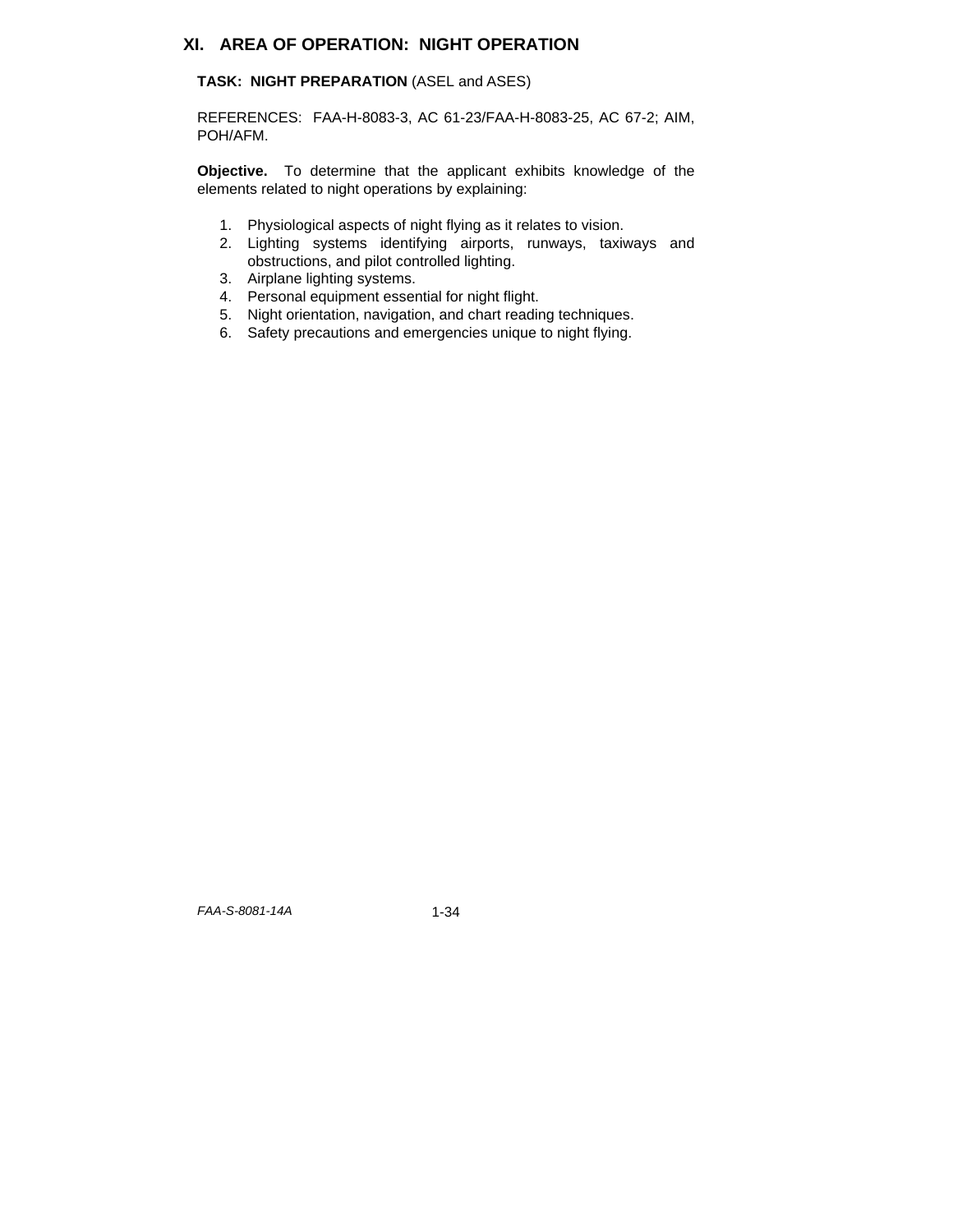## **XII. AREA OF OPERATION: POSTFLIGHT PROCEDURES**

**NOTE:** The examiner shall select TASK A and for ASES applicants at least one other TASK.

**A. TASK: AFTER LANDING, PARKING, AND SECURING** (ASEL and ASES)

REFERENCES: FAA-H-8083-3; POH/AFM.

**Objective.** To determine that the applicant:

- 1. Exhibits knowledge of the elements related to after landing, parking and securing procedures.
- 2. Maintains directional control after touchdown while decelerating to an appropriate speed.
- 3. Observes runway hold lines and other surface control markings and lighting.
- 4. Parks in an appropriate area, considering the safety of nearby persons and property.
- 5. Follows the appropriate procedure for engine shutdown.
- 6. Completes the appropriate checklist.
- 7. Conducts an appropriate postflight inspection and secures the aircraft.

## **B. TASK: ANCHORING** (ASES)

REFERENCES: FAA-H-8083-3; POH/AFM.

**Objective.** To determine that the applicant:

- 1. Exhibits knowledge of the elements related to anchoring.
- 2. Selects a suitable area for anchoring, considering seaplane movement, water depth, tide, wind, and weather changes.
- 3. Uses an adequate number of anchors and lines of sufficient strength and length to ensure the seaplane's security.

#### **C. TASK: DOCKING AND MOORING** (ASES)

REFERENCES: FAA-H-8083-3; POH/AFM.

**Objective.** To determine that the applicant:

- 1. Exhibits knowledge of the elements related to docking and mooring.
- 2. Approaches the dock or mooring buoy in the proper direction considering speed, hazards, wind, and water current.
- 3. Ensures seaplane security.

1-35 FAA-S-8081-14A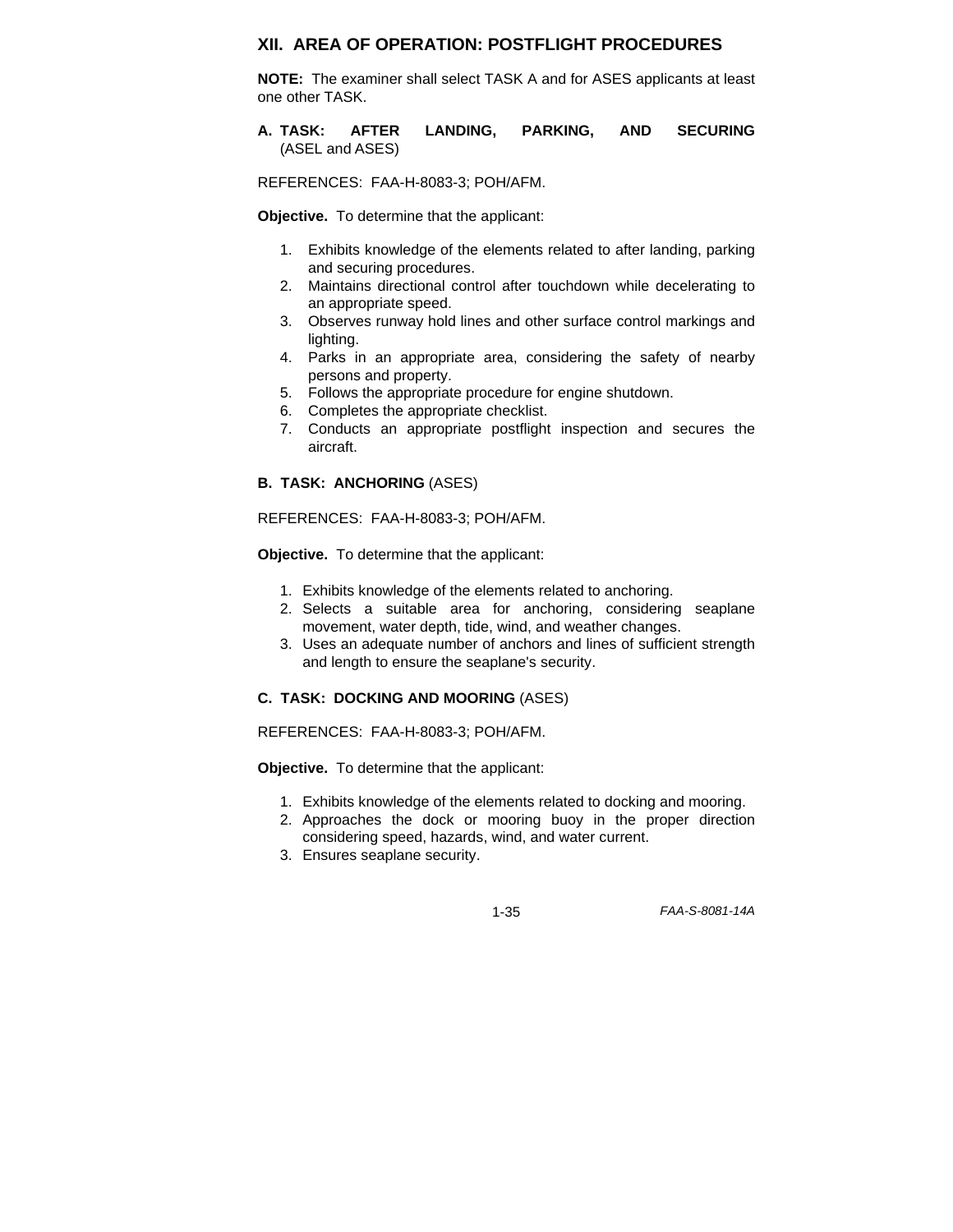#### **D. TASK: RAMPING/BEACHING** (ASES)

REFERENCES: FAA-H-8083-3; POH/AFM.

**Objective.** To determine that the applicant:

- 1. Exhibits knowledge of the elements related to ramping/beaching.
- 2. Approaches the ramp/beach considering persons and property, in the proper attitude and direction, at a safe speed, considering water depth, tide, current and wind.
- 3. Ramps/beaches and secures the seaplane in a manner that will protect it from the harmful effect of wind, waves, and changes in water level.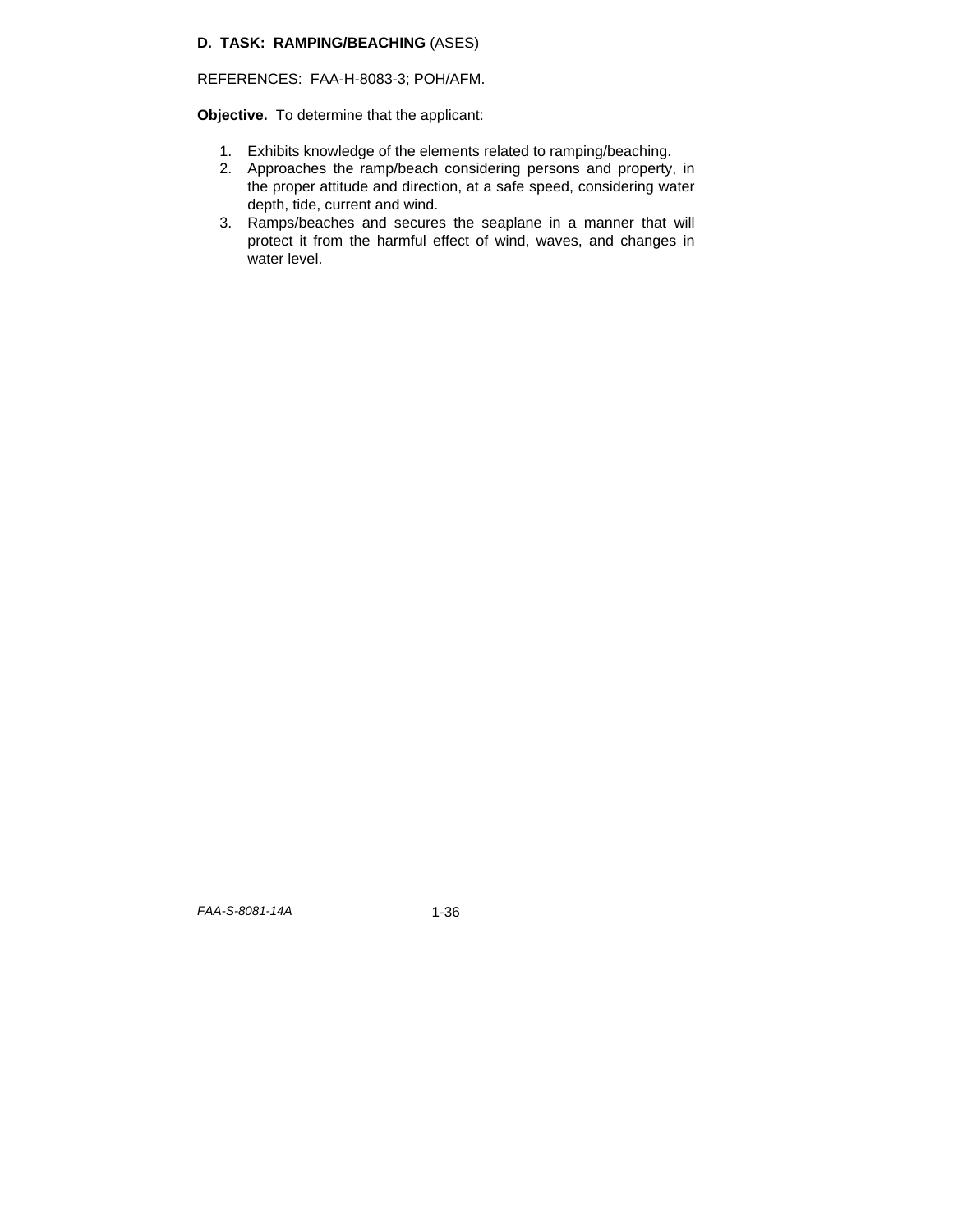## **SECTION 2**

# **PRIVATE PILOT—AIRPLANE**

**Multiengine Land**

**and**

**Multiengine Sea**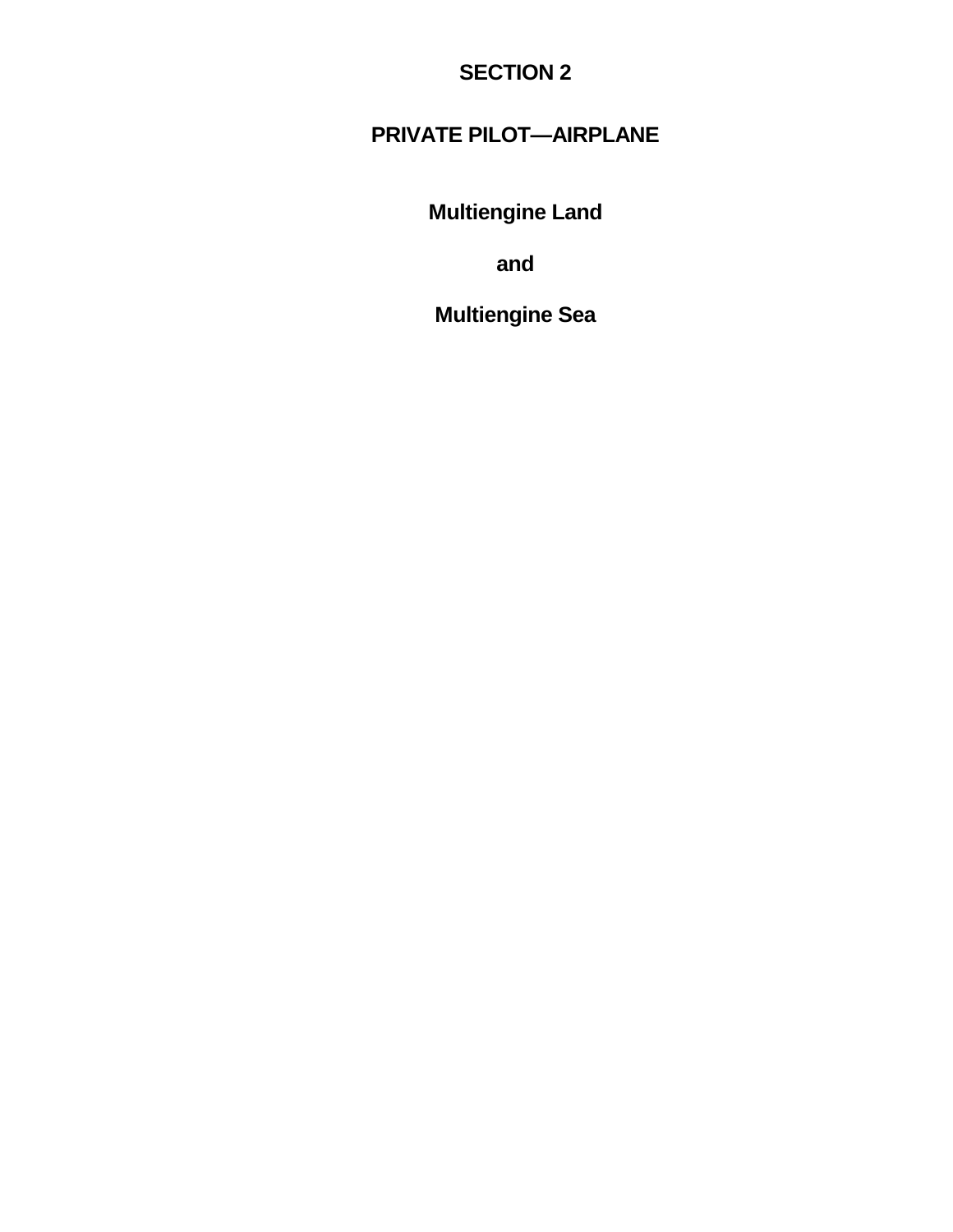## **CONTENTS**

## **Airplane Multiengine Land and Airplane Multiengine Sea**

## **ADDITIONAL RATING TASK TABLES:**

#### **CHECKLISTS:**

### **AREAS OF OPERATION:**

| I. |    |                                                   |  |
|----|----|---------------------------------------------------|--|
|    |    |                                                   |  |
|    | А. | Certificates and Documents (AMEL and AMES) 2-1    |  |
|    | В. | Airworthiness Requirements (AMEL and AMES)2-1     |  |
|    | C. | Weather Information (AMEL and AMES)  2-2          |  |
|    | D. | Cross-Country Flight Planning (AMEL and AMES) 2-2 |  |
|    | Е. | National Airspace System (AMEL and AMES) 2-3      |  |
|    | Е. | Performance and Limitations (AMEL and AMES) 2-3   |  |
|    | G. | Operation of Systems (AMEL and AMES)  2-4         |  |
|    | Η. | Principles of Flight-Engine Inoperative           |  |
|    |    |                                                   |  |
|    | I. | Water and Seaplane Characteristics (AMES) 2-5     |  |
|    | J. | Seaplane Bases, Maritime Rules, and Aids to       |  |
|    |    |                                                   |  |
|    | Κ. | Aeromedical Factors (AMEL and AMES) 2-6           |  |
|    |    |                                                   |  |
| Ш. |    |                                                   |  |
|    |    |                                                   |  |
|    | А. | Preflight Inspection (AMEL and AMES)  2-7         |  |
|    | В. | Cockpit Management (AMEL and AMES) 2-7            |  |
|    | C. |                                                   |  |
|    | D. |                                                   |  |
|    | Е. |                                                   |  |
|    | F. | Before Takeoff Check (AMEL and AMES) 2-9          |  |
|    |    |                                                   |  |

2-i FAA-S-8081-14A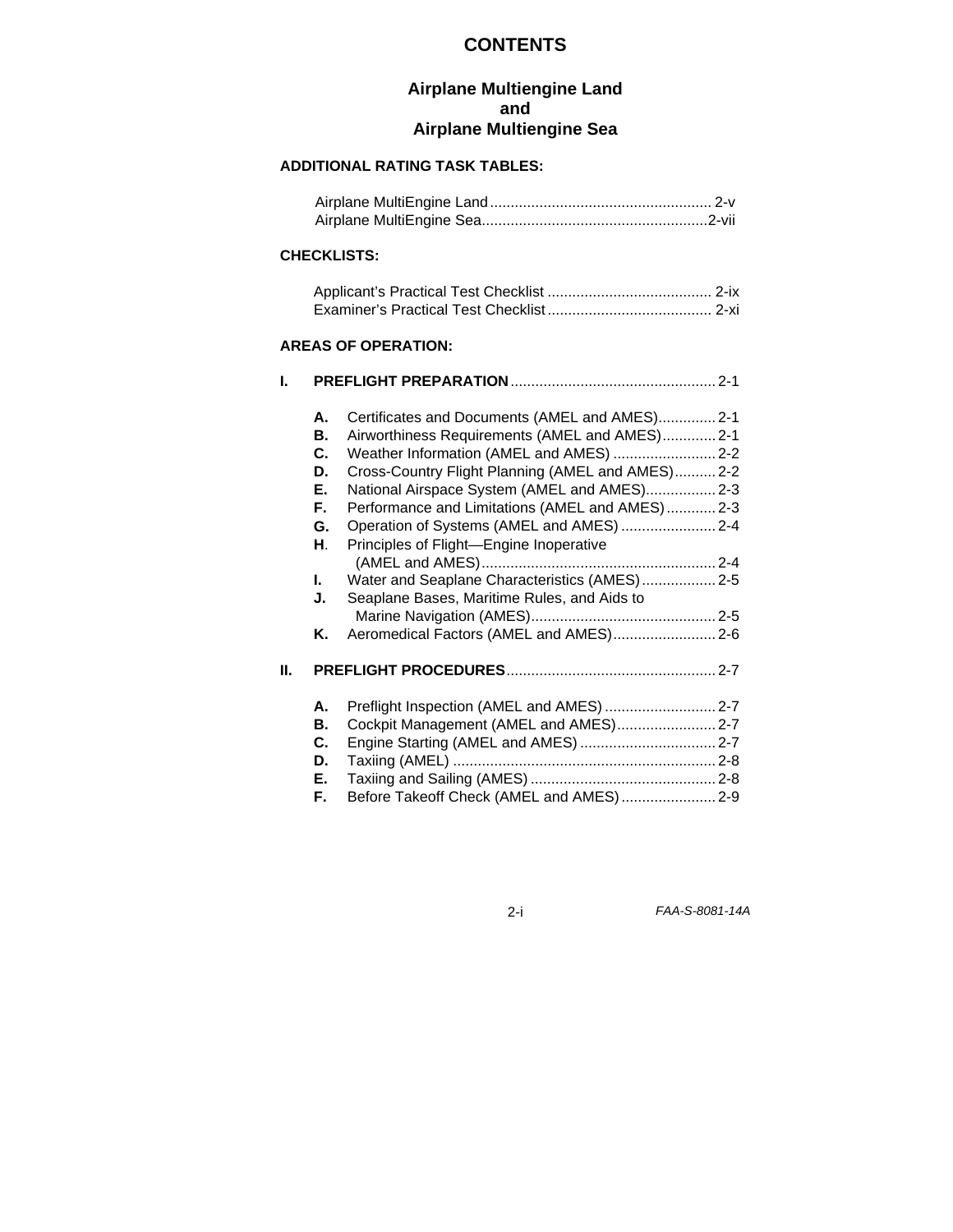| Ш.  | AIRPORT AND SEAPLANE BASE OPERATIONS  2-10 |                                                   |  |
|-----|--------------------------------------------|---------------------------------------------------|--|
|     | А.                                         | Radio Communications and ATC Light Signals        |  |
|     | В.                                         | Traffic Patterns (AMEL and AMES) 2-10             |  |
|     | C.                                         | Airport/Seaplane Base, Runway, and Taxiway Signs, |  |
|     |                                            | Markings, and Lighting (AMEL and AMES),2-10       |  |
|     |                                            |                                                   |  |
| IV. | TAKEOFFS, LANDINGS, AND GO-AROUNDS2-11     |                                                   |  |
|     | А.                                         | Normal and Crosswind Takeoff and Climb            |  |
|     |                                            |                                                   |  |
|     | В.                                         | Normal and Crosswind Approach and Landing         |  |
|     |                                            |                                                   |  |
|     | C.                                         | Short-Field Takeoff (Confined Area-AMEL) and      |  |
|     |                                            | Maximum Performance Climb (AMEL and AMES) 2-13    |  |
|     | D.                                         | Short-Field (Confined Area-AMES) Approach         |  |
|     | Е.                                         | Glassy Water Takeoff and Climb (AMES) 2-15        |  |
|     | F.                                         | Glassy Water Approach and Landing (AMES)2-16      |  |
|     | G.                                         | Rough Water Takeoff and Climb (AMES)  2-17        |  |
|     | Н.                                         | Rough Water Approach and Landing (AMES) 2-18      |  |
|     | L.                                         | Go-Around/Rejected Landing (AMEL and AMES) 2-18   |  |
|     |                                            |                                                   |  |
| ۷.  |                                            |                                                   |  |
|     |                                            |                                                   |  |
|     |                                            | <b>GROUND REFERENCE MANEUVERS  2-20</b>           |  |
| VI. |                                            |                                                   |  |
|     | А.                                         | Rectangular Course (AMEL and AMES) 2-20           |  |
|     | В.                                         |                                                   |  |
|     | C.                                         | Turns Around a Point (AMEL and AMES) 2-21         |  |
|     |                                            |                                                   |  |
|     |                                            |                                                   |  |
|     | А.                                         | Pilotage and Dead Reckoning (AMEL and AMES)  2-22 |  |
|     | В.                                         | Navigation Systems and Radar Services             |  |
|     |                                            |                                                   |  |
|     | C.                                         |                                                   |  |
|     | D.                                         | Lost Procedures (AMEL and AMES) 2-23              |  |

FAA-S-8081-14A 2-ii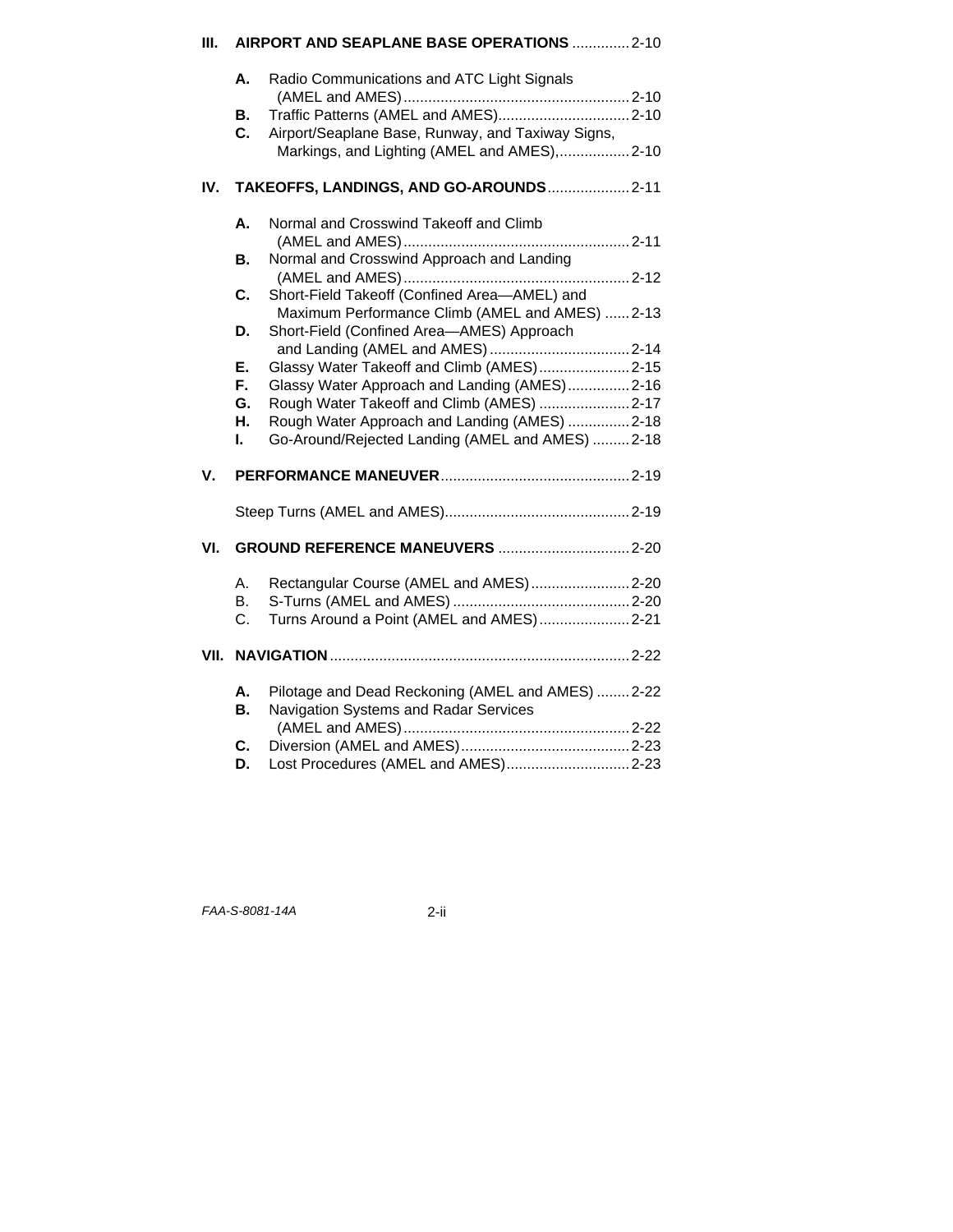|      | А.<br>В.<br>C.<br>D.             | Maneuvering During Slow Flight (AMEL and AMES) 2-24<br>Power-Off Stalls (AMEL and AMES) 2-24<br>Power-On Stalls (AMEL and AMES) 2-25<br>Spin Awareness (AMEL and AMES) 2-25                                                                                                                                                               |  |
|------|----------------------------------|-------------------------------------------------------------------------------------------------------------------------------------------------------------------------------------------------------------------------------------------------------------------------------------------------------------------------------------------|--|
| IX.  |                                  |                                                                                                                                                                                                                                                                                                                                           |  |
|      | А.<br>В.<br>C.<br>D.<br>Е.<br>F. | Straight-and-Level Flight (AMEL and AMES) 2-26<br>Constant Airspeed Climbs (AMEL and AMES)  2-26<br>Constant Speed Descents (AMEL and AMES)  2-27<br>Turns to Headings (AMEL and AMES)  2-27<br>Recovery from Unusual Flight Attitudes<br>Radio Communications, Navigation System/Facilities,<br>and Radar Services (AMEL and AMES)  2-28 |  |
| Х.   |                                  |                                                                                                                                                                                                                                                                                                                                           |  |
|      | А.<br>В.                         | Emergency Descent (AMEL and AMES)  2-29<br>Engine Failure During Takeoff Before V <sub>MC</sub>                                                                                                                                                                                                                                           |  |
|      | C.                               | Engine Failure After Lift-Off (Simulated)                                                                                                                                                                                                                                                                                                 |  |
|      | D.                               | Approach and Landing with an Inoperative Engine                                                                                                                                                                                                                                                                                           |  |
|      | Е.                               | Systems and Equipment Malfunctions                                                                                                                                                                                                                                                                                                        |  |
|      | F.                               | <b>Emergency Equipment and Survival Gear</b>                                                                                                                                                                                                                                                                                              |  |
| XI.  |                                  |                                                                                                                                                                                                                                                                                                                                           |  |
|      | А.                               | Maneuvering with One Engine Inoperative                                                                                                                                                                                                                                                                                                   |  |
|      | В.<br>C.                         | Vmc Demonstration (AMEL and AMES)  2-34<br>Engine Failure During Flight (by Reference to                                                                                                                                                                                                                                                  |  |
|      | D.                               | Instrument Approach-One Engine Inoperative<br>(by Reference to Instruments) (AMEL and AMES)  2-36                                                                                                                                                                                                                                         |  |
| XII. |                                  |                                                                                                                                                                                                                                                                                                                                           |  |
|      |                                  |                                                                                                                                                                                                                                                                                                                                           |  |

2-iii FAA-S-8081-14A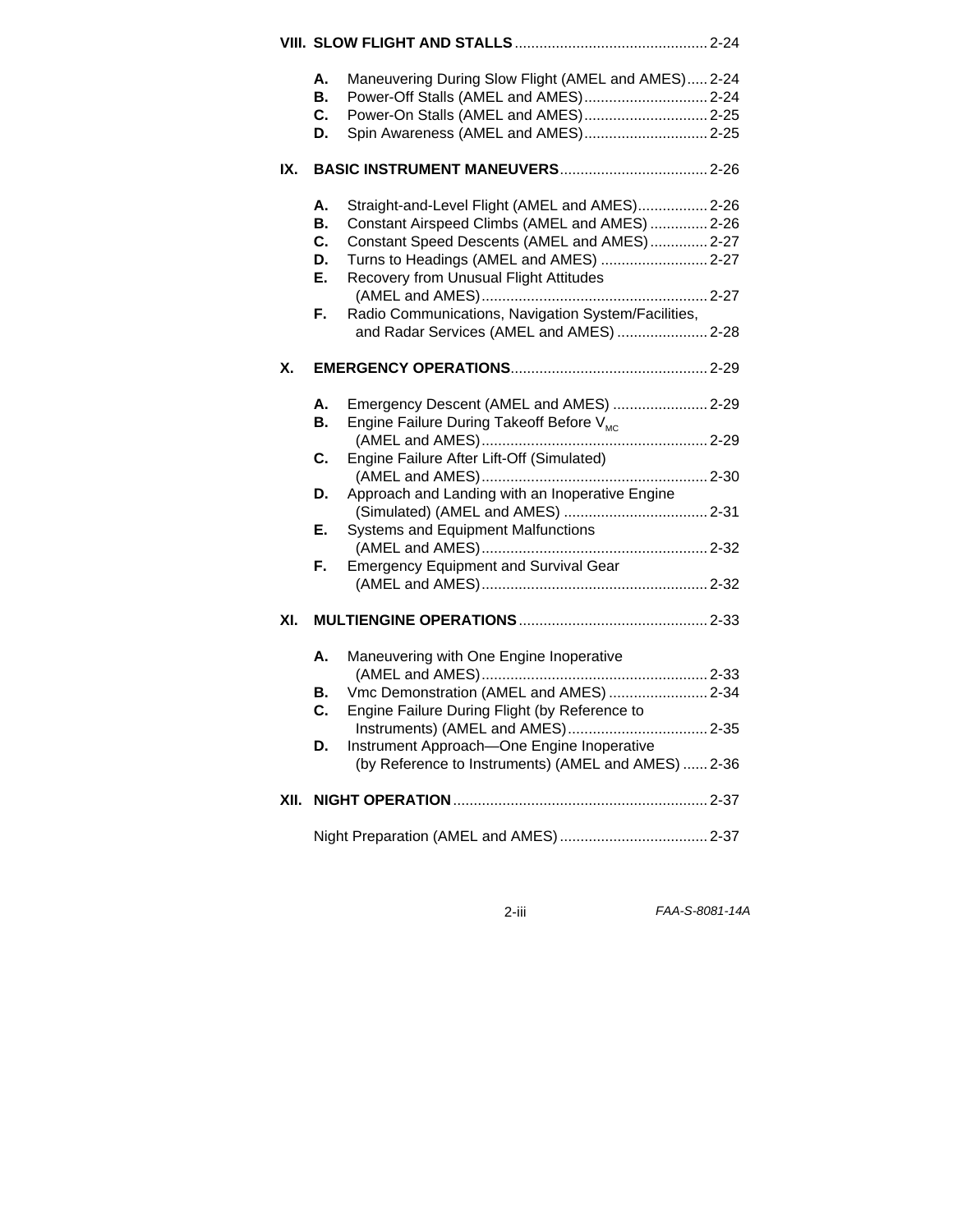|  | A. After Landing, Parking, and Securing |  |
|--|-----------------------------------------|--|
|  |                                         |  |
|  |                                         |  |
|  |                                         |  |
|  |                                         |  |

FAA-S-8081-14A 2-iv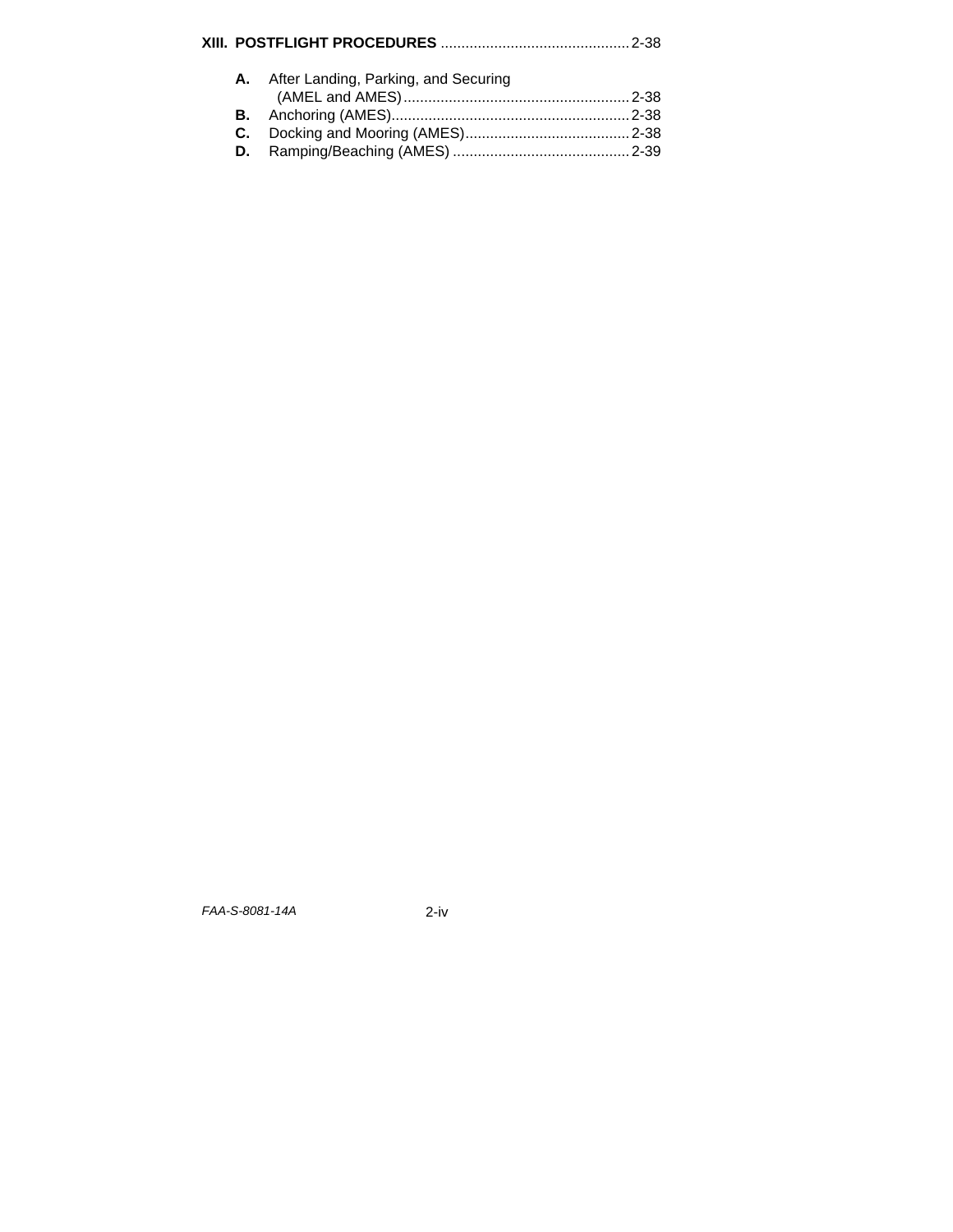## **ADDITIONAL RATING TASK TABLE**

# **Airplane Multiengine Land**

| Addition of an Airplane Multiengine Land Rating<br>to an existing Private Pilot Certificate                                                                                               |                                     |             |             |               |               |               |                |                |
|-------------------------------------------------------------------------------------------------------------------------------------------------------------------------------------------|-------------------------------------|-------------|-------------|---------------|---------------|---------------|----------------|----------------|
| Required TASKs are indicated by either the TASK letter(s) that apply(s)<br>or an indication that all or none of the TASKs must be tested based on<br>the notes in each AREA OF OPERATION. |                                     |             |             |               |               |               |                |                |
|                                                                                                                                                                                           | <b>PRIVATE PILOT RATING(S) HELD</b> |             |             |               |               |               |                |                |
| <b>AREAS</b><br>ОF<br>OPER-<br><b>ATION</b>                                                                                                                                               | <b>ASEL</b>                         | <b>ASES</b> | <b>AMES</b> | <b>RH</b>     | <b>RG</b>     | Glider        | <b>Balloon</b> | <b>Airship</b> |
| т                                                                                                                                                                                         | F,G,H                               | F,G,H       | F,G         | F,G,H         | F,G,H         | F,G,H         | F,G,H          | F,G,H          |
| Ш                                                                                                                                                                                         | <b>ALL</b>                          | <b>ALL</b>  | D           | <b>ALL</b>    | <b>ALL</b>    | <b>ALL</b>    | <b>ALL</b>     | <b>ALL</b>     |
| Ш                                                                                                                                                                                         | NONE                                | С           | С           | B,C           | <b>NONE</b>   | B,C           | B,C            | B,C            |
| IV                                                                                                                                                                                        | A,B,C,<br>D                         | A,B,C,<br>D | A,B,C,<br>D | A,B,C,<br>D,K | A,B,C,<br>D,K | A,B,C,<br>D,K | A,B,C,<br>D,K  | A,B,C,<br>D,K  |
| v                                                                                                                                                                                         | ALL                                 | ALL         | <b>NONE</b> | <b>ALL</b>    | ALL           | ALL           | ALL            | ALL            |
| VI                                                                                                                                                                                        | NONE                                | <b>NONE</b> | <b>NONE</b> | ALL           | <b>NONE</b>   | ALL           | <b>ALL</b>     | <b>ALL</b>     |
| VII                                                                                                                                                                                       | <b>NONE</b>                         | <b>NONE</b> | <b>NONE</b> | <b>NONE</b>   | <b>NONE</b>   | <b>ALL</b>    | <b>ALL</b>     | <b>NONE</b>    |
| VIII                                                                                                                                                                                      | <b>ALL</b>                          | <b>ALL</b>  | <b>NONE</b> | <b>ALL</b>    | <b>ALL</b>    | <b>ALL</b>    | <b>ALL</b>     | <b>ALL</b>     |
| IX                                                                                                                                                                                        | <b>NONE</b>                         | <b>NONE</b> | <b>NONE</b> | <b>ALL</b>    | <b>ALL</b>    | <b>ALL</b>    | <b>ALL</b>     | <b>ALL</b>     |
| Χ                                                                                                                                                                                         | <b>ALL</b>                          | <b>ALL</b>  | B,D,E       | ALL           | <b>ALL</b>    | <b>ALL</b>    | <b>ALL</b>     | <b>ALL</b>     |
| XI                                                                                                                                                                                        | <b>ALL</b>                          | <b>ALL</b>  | <b>NONE</b> | <b>ALL</b>    | <b>ALL</b>    | <b>ALL</b>    | <b>ALL</b>     | <b>ALL</b>     |
| XII                                                                                                                                                                                       | <b>NONE</b>                         | <b>NONE</b> | <b>NONE</b> | <b>NONE</b>   | <b>NONE</b>   | ALL           | <b>ALL</b>     | <b>ALL</b>     |
| XIII                                                                                                                                                                                      | <b>NONE</b>                         | Α           | Α           | Α             | Α             | Α             | Α              | Α              |

2-v FAA-S-8081-14A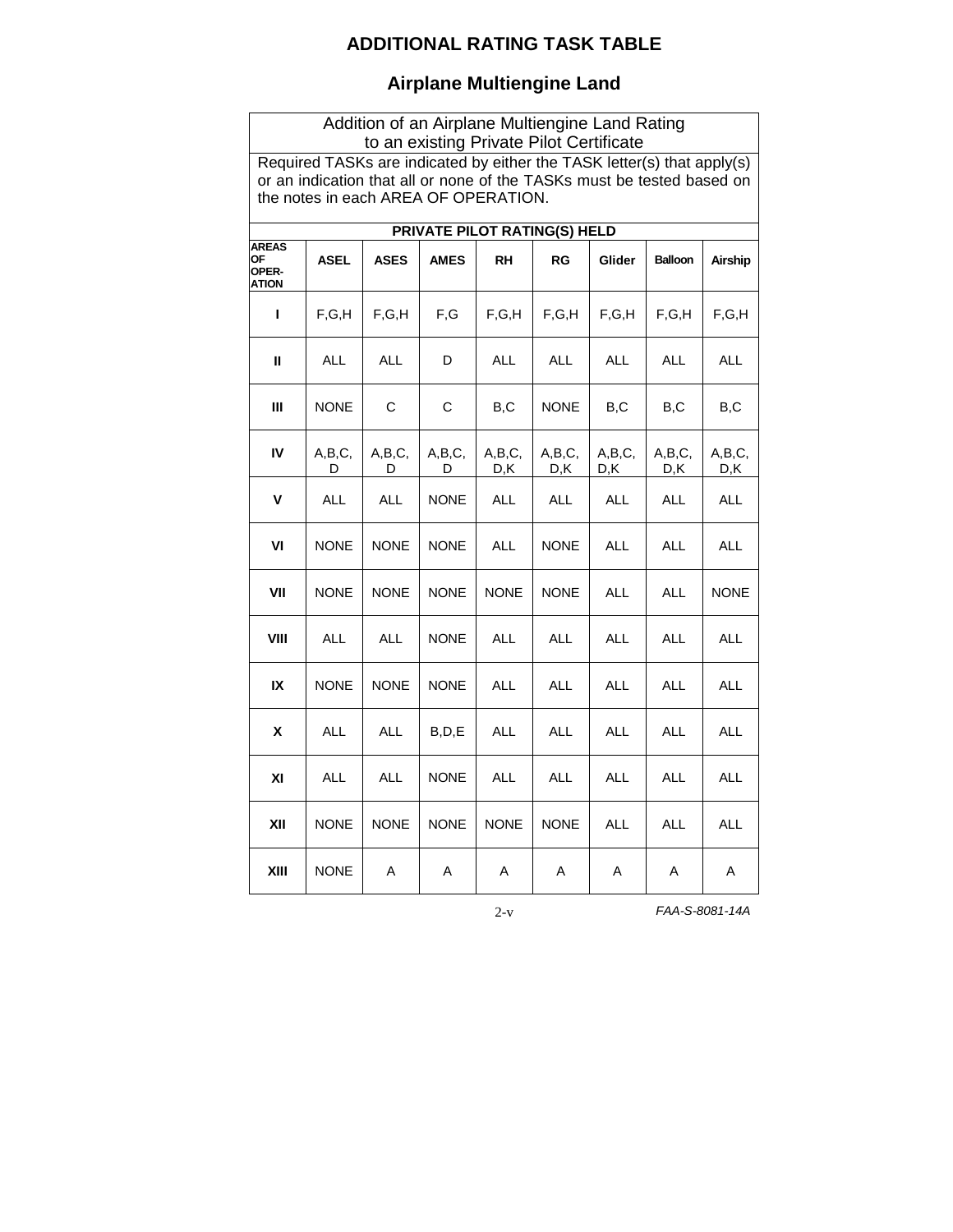2-vi FAA-S-8081-14A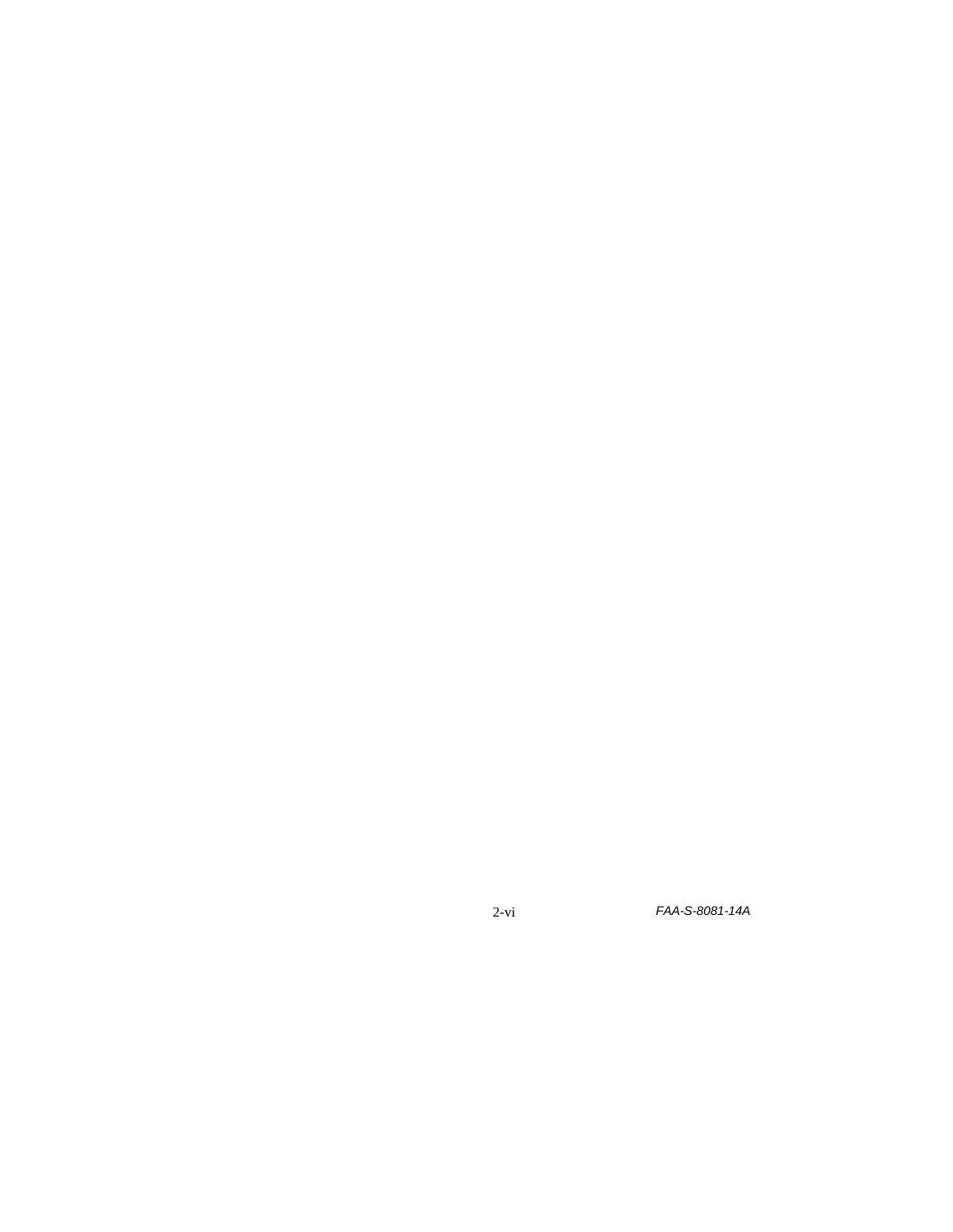## **ADDITIONAL RATING TASK TABLE**

# **Airplane Multiengine Sea**

| Addition of an Airplane Multiengine Sea Rating<br>to an existing Private Pilot Certificate                                                                                                |                                     |                           |                           |               |               |               |                |                |
|-------------------------------------------------------------------------------------------------------------------------------------------------------------------------------------------|-------------------------------------|---------------------------|---------------------------|---------------|---------------|---------------|----------------|----------------|
| Required TASKs are indicated by either the TASK letter(s) that apply(s)<br>or an indication that all or none of the TASKs must be tested based on<br>the notes in each AREA OF OPERATION. |                                     |                           |                           |               |               |               |                |                |
|                                                                                                                                                                                           | <b>PRIVATE PILOT RATING(S) HELD</b> |                           |                           |               |               |               |                |                |
| <b>AREAS</b><br>ΟF<br>OPER-<br><b>ATION</b>                                                                                                                                               | <b>AMEL</b>                         | <b>ASEL</b>               | <b>ASES</b>               | <b>RH</b>     | <b>RG</b>     | Glider        | <b>Balloon</b> | <b>Airship</b> |
| т                                                                                                                                                                                         | F,G,I,J                             | F,G,H,<br>I,J             | F,G,H                     | F,G,H,<br>IJ, | F,G,H,<br>IJ, | F,G,H,<br>I,J | F,G,H,<br>I,J  | F,G,H,<br>IJ,  |
| Ш                                                                                                                                                                                         | Е                                   | ALL                       | ALL                       | ALL           | <b>ALL</b>    | <b>ALL</b>    | <b>ALL</b>     | <b>ALL</b>     |
| Ш                                                                                                                                                                                         | С                                   | С                         | <b>NONE</b>               | B,C           | C             | B,C           | B,C            | B,C            |
| IV                                                                                                                                                                                        | A,B,C,<br>D, E, F,<br>G,H           | A,B,C,<br>D, E, F,<br>G,H | A,B,C,<br>D, E, F,<br>G,H | <b>ALL</b>    | <b>ALL</b>    | <b>ALL</b>    | ALL            | <b>ALL</b>     |
| v                                                                                                                                                                                         | <b>NONE</b>                         | <b>ALL</b>                | ALL                       | ALL           | <b>ALL</b>    | <b>ALL</b>    | <b>ALL</b>     | ALL            |
| VI                                                                                                                                                                                        | NONE                                | <b>NONE</b>               | <b>NONE</b>               | ALL           | <b>NONE</b>   | ALL           | ALL            | ALL            |
| VII                                                                                                                                                                                       | <b>NONE</b>                         | <b>NONE</b>               | <b>NONE</b>               | <b>NONE</b>   | <b>NONE</b>   | <b>ALL</b>    | <b>ALL</b>     | <b>NONE</b>    |
| VIII                                                                                                                                                                                      | <b>NONE</b>                         | <b>ALL</b>                | <b>ALL</b>                | <b>ALL</b>    | <b>ALL</b>    | <b>ALL</b>    | ALL            | <b>ALL</b>     |
| IX                                                                                                                                                                                        | <b>NONE</b>                         | <b>NONE</b>               | <b>NONE</b>               | <b>ALL</b>    | <b>ALL</b>    | <b>ALL</b>    | <b>ALL</b>     | <b>ALL</b>     |
| X                                                                                                                                                                                         | <b>ALL</b>                          | <b>ALL</b>                | ALL                       | ALL           | ALL           | <b>ALL</b>    | <b>ALL</b>     | <b>ALL</b>     |
| ΧI                                                                                                                                                                                        | <b>NONE</b>                         | <b>ALL</b>                | ALL                       | ALL           | <b>ALL</b>    | <b>ALL</b>    | <b>ALL</b>     | <b>ALL</b>     |
| XII                                                                                                                                                                                       | <b>NONE</b>                         | <b>NONE</b>               | <b>NONE</b>               | <b>NONE</b>   | <b>NONE</b>   | ALL           | <b>ALL</b>     | <b>ALL</b>     |
| XIII                                                                                                                                                                                      | B,C,D                               | B,C,D                     | <b>NONE</b>               | <b>ALL</b>    | B, C, D       | <b>ALL</b>    | <b>ALL</b>     | <b>ALL</b>     |

2-vii FAA-S-8081-14A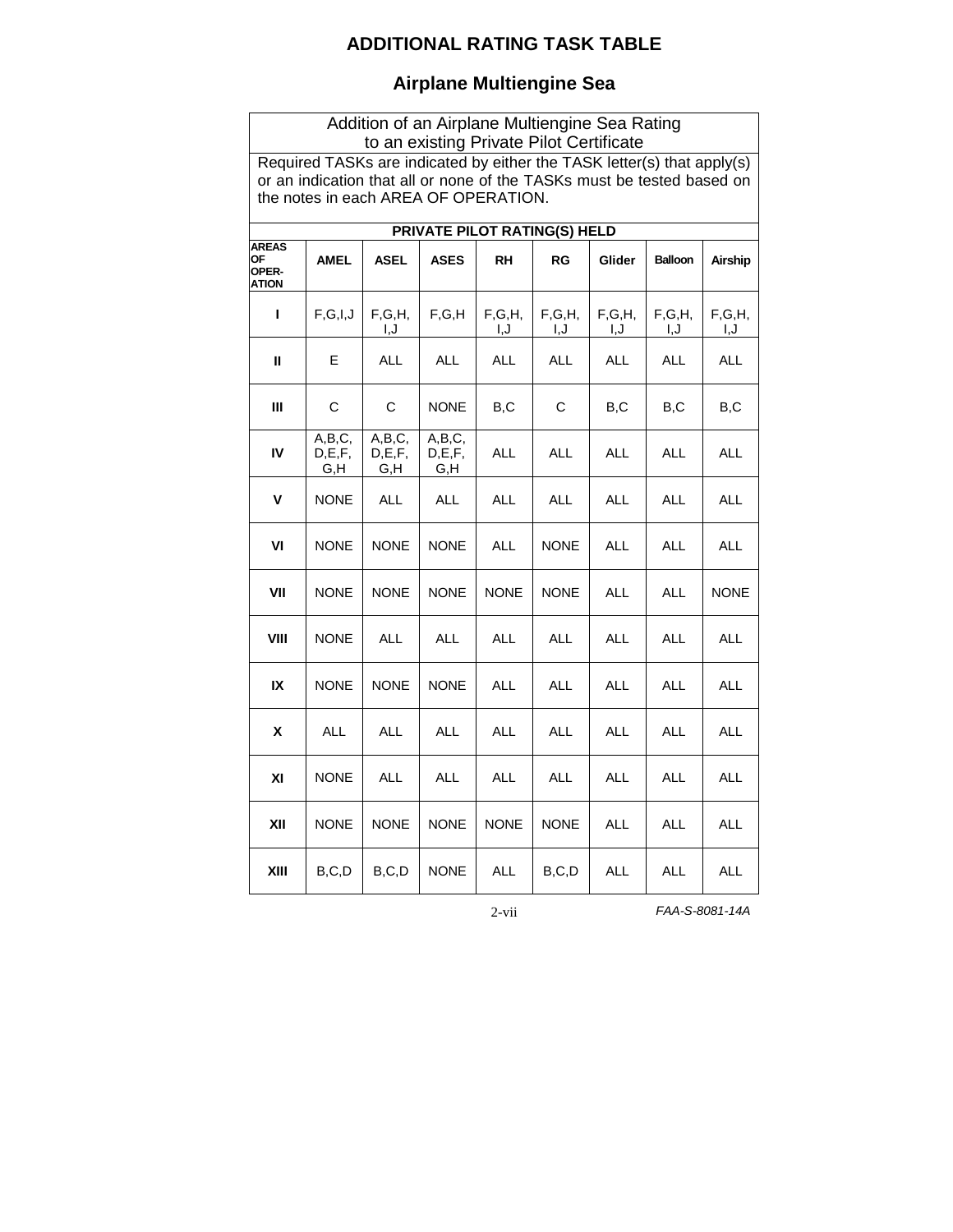2-viii FAA-S-8081-14A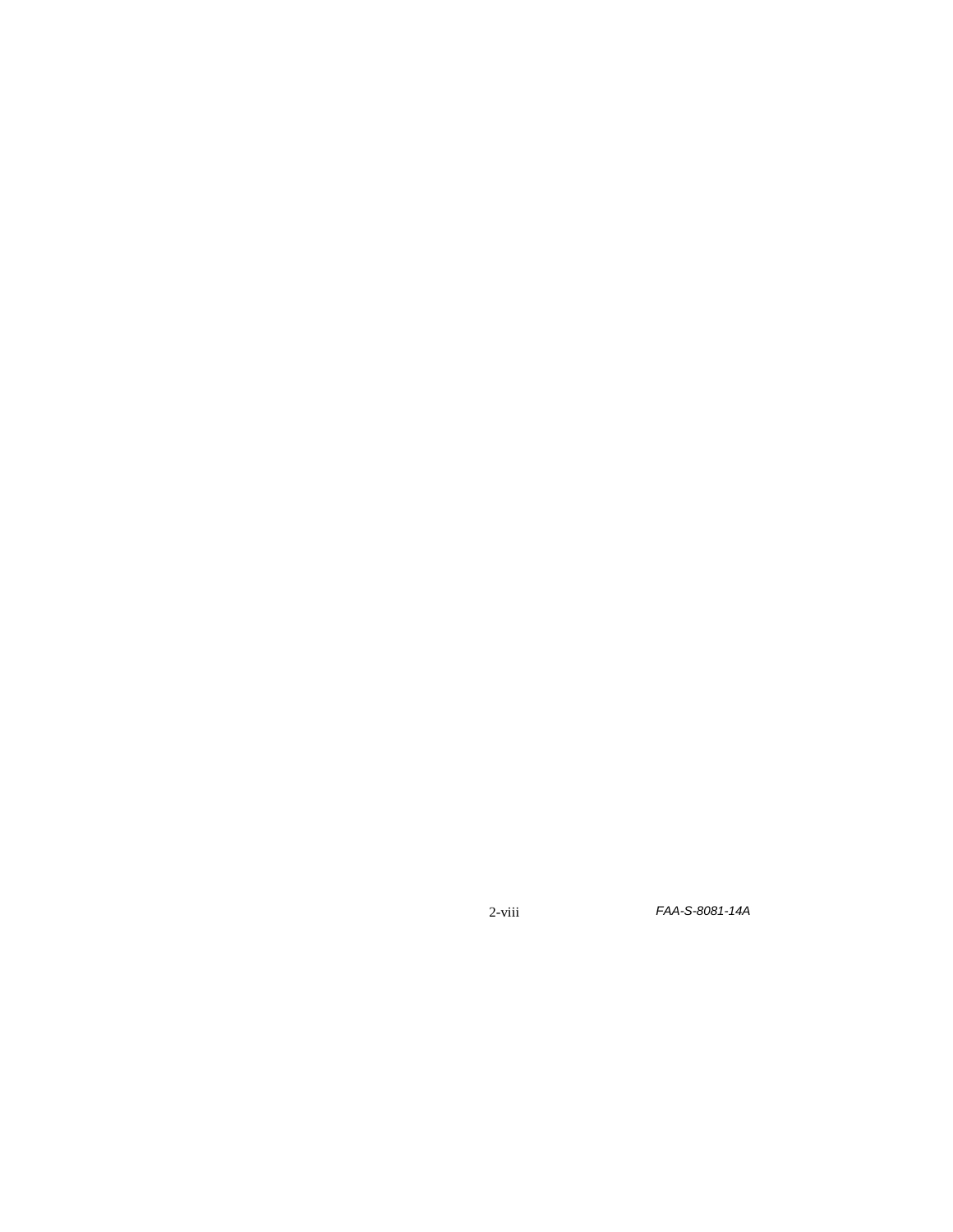## **APPLICANT'S PRACTICAL TEST CHECKLIST**

## **APPOINTMENT WITH EXAMINER:**

# **EXAMINER'S NAME**

**LOCATION \_\_\_\_\_\_\_\_\_\_\_\_\_\_\_\_\_\_\_\_\_\_\_\_\_\_\_\_\_\_\_\_\_\_\_\_**

**DATE/TIME** 

#### **ACCEPTABLE AIRCRAFT**

Aircraft Documents: Airworthiness Certificate Registration Certificate Operating Limitations Aircraft Maintenance Records: Logbook Record of Airworthiness Inspections and AD Compliance Pilot's Operating Handbook, FAA-Approved Airplane Flight Manual

#### **PERSONAL EQUIPMENT**

- □ View-Limiting Device
- □ Current Aeronautical Charts
- □ Computer and Plotter
- □ Flight Plan Form
- □ Flight Logs
- ! Current AIM, Airport Facility Directory, and Appropriate **Publications**

#### **PERSONAL RECORDS**

- ! Identification Photo/Signature ID
- □ Pilot Certificate
- □ Current Medical Certificate
- ! Completed FAA Form 8710-1, Airman Certificate and/or Rating Application with Instructor's Signature (if applicable)
- □ Computer Test Report
- ! Pilot Logbook with appropriate Instructor Endorsements
- ! FAA Form 8060-5**,** Notice of Disapproval (if applicable)
- ! Approved School Graduation Certificate (if applicable)
- □ Examiner's Fee (if applicable)

2-ix FAA-S-8081-14A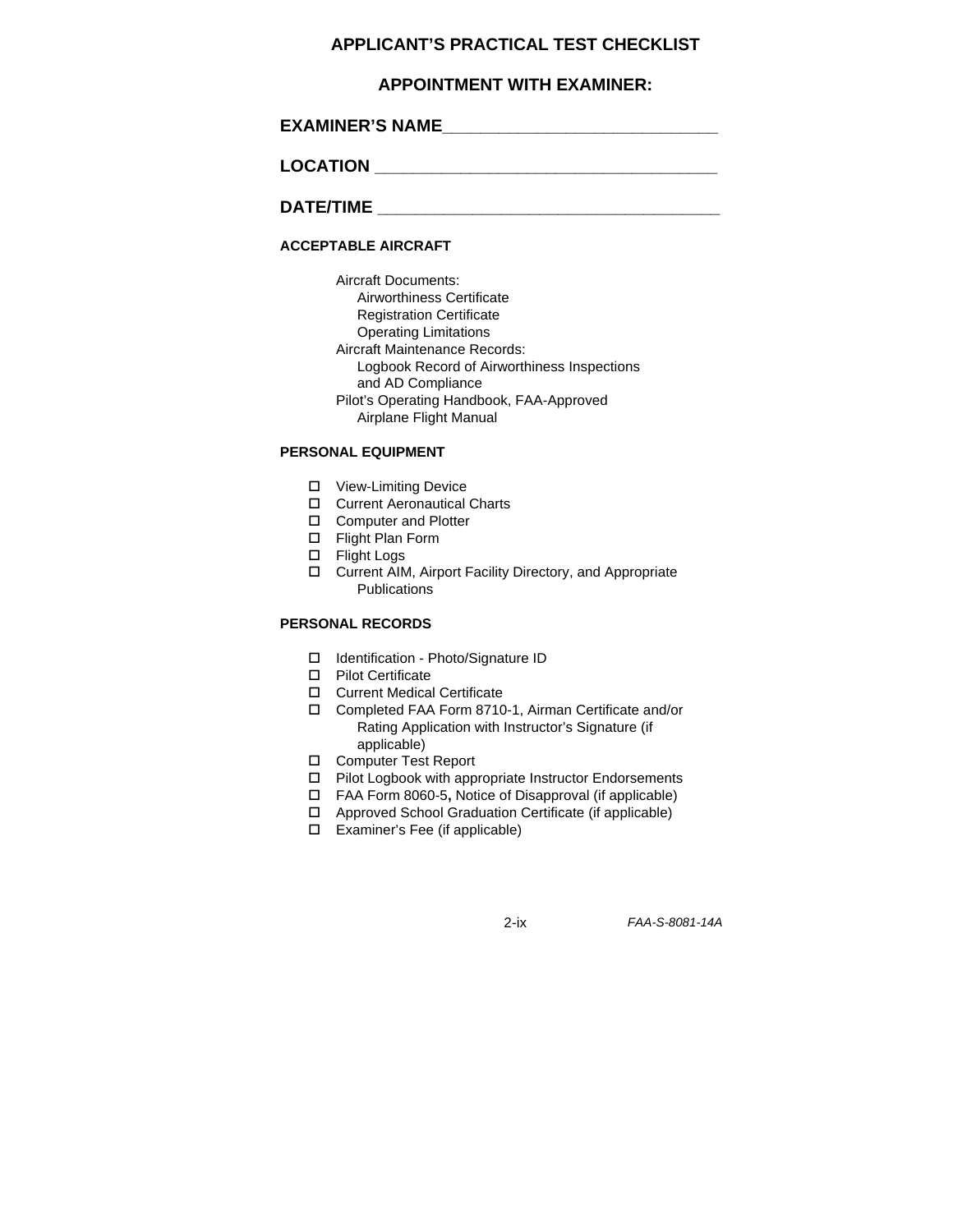## **EXAMINER'S PRACTICAL TEST CHECKLIST**

## **Airplane Multiengine Land and Airplane Multiengine Sea**

| <b>APPLICANT'S NAME</b>                                       |                                                                |                                                                                                                                                                                                                                                                                                                                                                                                                                                                                                                                               |  |  |  |
|---------------------------------------------------------------|----------------------------------------------------------------|-----------------------------------------------------------------------------------------------------------------------------------------------------------------------------------------------------------------------------------------------------------------------------------------------------------------------------------------------------------------------------------------------------------------------------------------------------------------------------------------------------------------------------------------------|--|--|--|
| <b>LOCATION</b>                                               |                                                                |                                                                                                                                                                                                                                                                                                                                                                                                                                                                                                                                               |  |  |  |
| <b>DATE/TIME</b>                                              |                                                                |                                                                                                                                                                                                                                                                                                                                                                                                                                                                                                                                               |  |  |  |
|                                                               |                                                                |                                                                                                                                                                                                                                                                                                                                                                                                                                                                                                                                               |  |  |  |
| <b>PREFLIGHT PREPARATION</b><br>ı.                            |                                                                |                                                                                                                                                                                                                                                                                                                                                                                                                                                                                                                                               |  |  |  |
| □<br>□<br>$\Box$<br>□<br>□<br>□<br>$\Box$<br>□<br>□<br>□<br>□ | А.<br>В.<br>C.<br>D.<br>Е.<br>F.<br>G.<br>Н.<br>L.<br>J.<br>Κ. | Certificates and Documents (AMEL and AMES)<br>Airworthiness Requirements (AMEL and AMES)<br>Weather Information (AMEL and AMES)<br>Cross-Country Flight Planning (AMEL and AMES)<br>National Airspace System (AMEL and AMES)<br>Performance and Limitations (AMEL and AMES)<br>Operation of Systems (AMEL and AMES)<br>Principles of Flight-Engine Inoperative (AMEL and AMES)<br>Water and Seaplane Characteristics (AMES)<br>Seaplane Bases, Maritime Rules, and Aids to<br>Marine Navigation (AMES)<br>Aeromedical Factors (AMEL and AMES) |  |  |  |
| П.                                                            |                                                                | <b>PREFLIGHT PROCEDURES</b>                                                                                                                                                                                                                                                                                                                                                                                                                                                                                                                   |  |  |  |
| □<br>П<br>□<br>□                                              | А.<br>В.<br>C.<br>D.                                           | Preflight Inspection (AMEL and AMES)<br>Cockpit Management (AMEL and AMES)<br>Engine Starting (AMEL and AMES)<br>Taxiing (AMEL)                                                                                                                                                                                                                                                                                                                                                                                                               |  |  |  |

- ! **E.** Taxiing and Sailing (AMES)
- ! **F.** Before Takeoff Check (AMEL and AMES)

#### **III. AIRPORT AND SEAPLANE BASE OPERATIONS**

- ! **A.** Radio Communications and ATC Light Signals (AMEL and AMES)
- **B.** Traffic Patterns (AMEL and AMES)
- ! **C.** Airport/Seaplane Base, Runway, and Taxiway Signs, Markings, and Lighting (AMEL and AMES)

2-xi FAA-S-8081-14A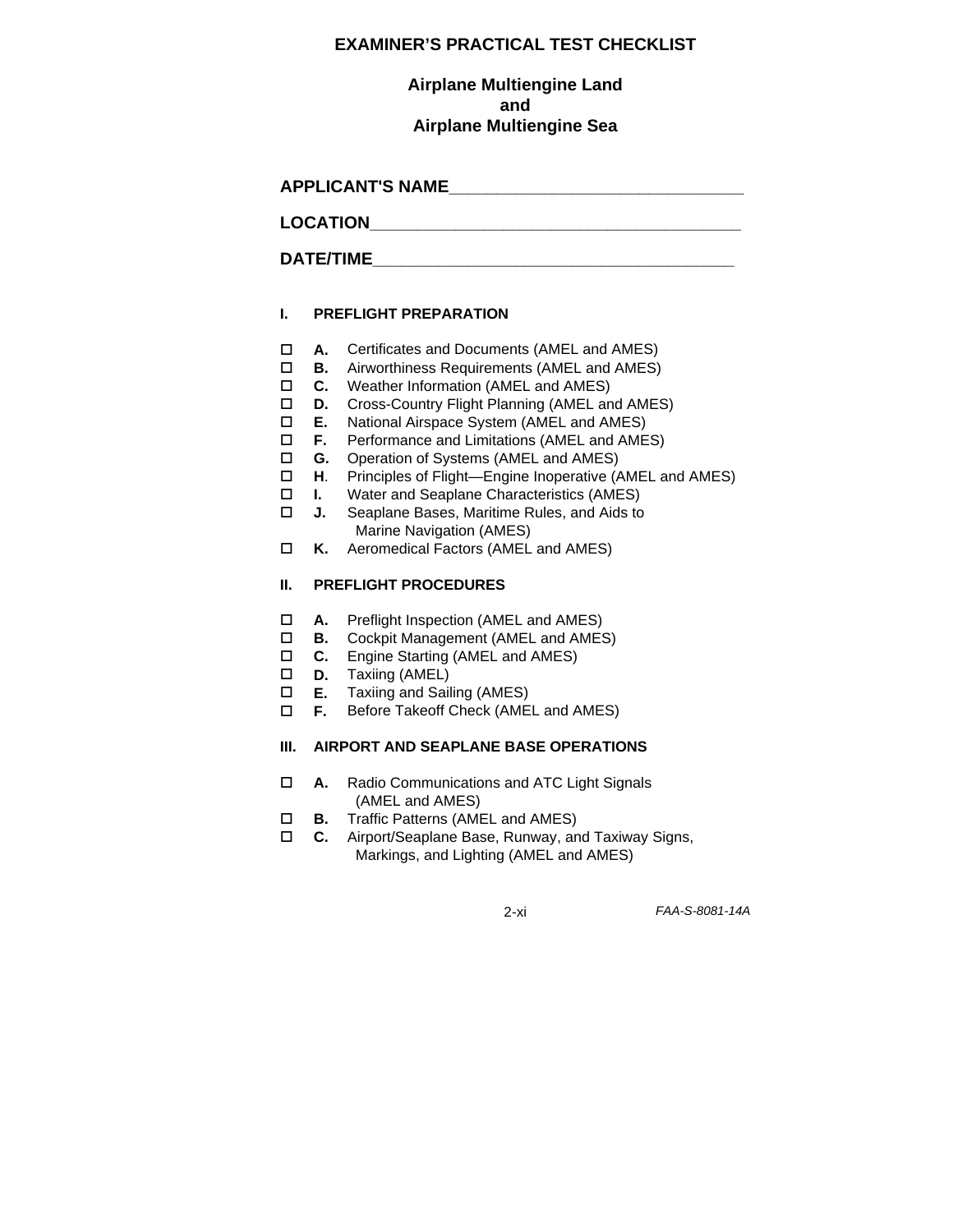## **IV. TAKEOFFS, LANDINGS, AND GO-AROUNDS**

- ! **A.** Normal and Crosswind Takeoff and Climb (AMEL and AMES)
- ! **B.** Normal and Crosswind Approach and Landing (AMEL and AMES)
- ! **C.** Short-Field Takeoff (Confined Area—AMEL) and Maximum Performance Climb (AMEL and AMES)
- ! **D.** Short-Field (Confined Area—AMES) Approach and Landing (AMEL and AMES)
- ! **E.** Glassy Water Takeoff and Climb (AMES)
- ! **F.** Glassy Water Approach and Landing (AMES)
- **G.** Rough Water Takeoff and Climb (AMES)
- ! **H.** Rough Water Approach and Landing (AMES)
- ! **I.** Go-Around/Rejected Landing (AMEL and AMES)

### **V. PERFORMANCE MANEUVER**

□ Steep Turns (AMEL and AMES)

### **VI. GROUND REFERENCE MANEUVERS**

- ! **A.** Rectangular Course (AMEL and AMES)
- ! **B.** S-Turns (AMEL and AMES)
- **C.** Turns Around a Point (AMEL and AMES)

#### **VII. NAVIGATION**

- ! **A.** Pilotage and Dead Reckoning (AMEL and AMES)
- ! **B.** Navigation Systems and Radar Services (AMEL and AMES)
- **C.** Diversion (AMEL and AMES)
- **D.** Lost Procedures (AMEL and AMES)

#### **VIII. SLOW FLIGHT AND STALLS**

- **A.** Maneuvering During Slow Flight (AMEL and AMES)
- ! **B.** Power-Off Stalls (AMEL and AMES)
- **C.** Power-On Stalls (AMEL and AMES)
- **D.** Spin Awareness (AMEL and AMES)

#### **IX. BASIC INSTRUMENT MANEUVERS**

- □ **A.** Straight-and-Level Flight (AMEL and AMES)
- ! **B.** Constant Airspeed Climbs (AMEL and AMES)
- ! **C.** Constant Speed Descents (AMEL and AMES)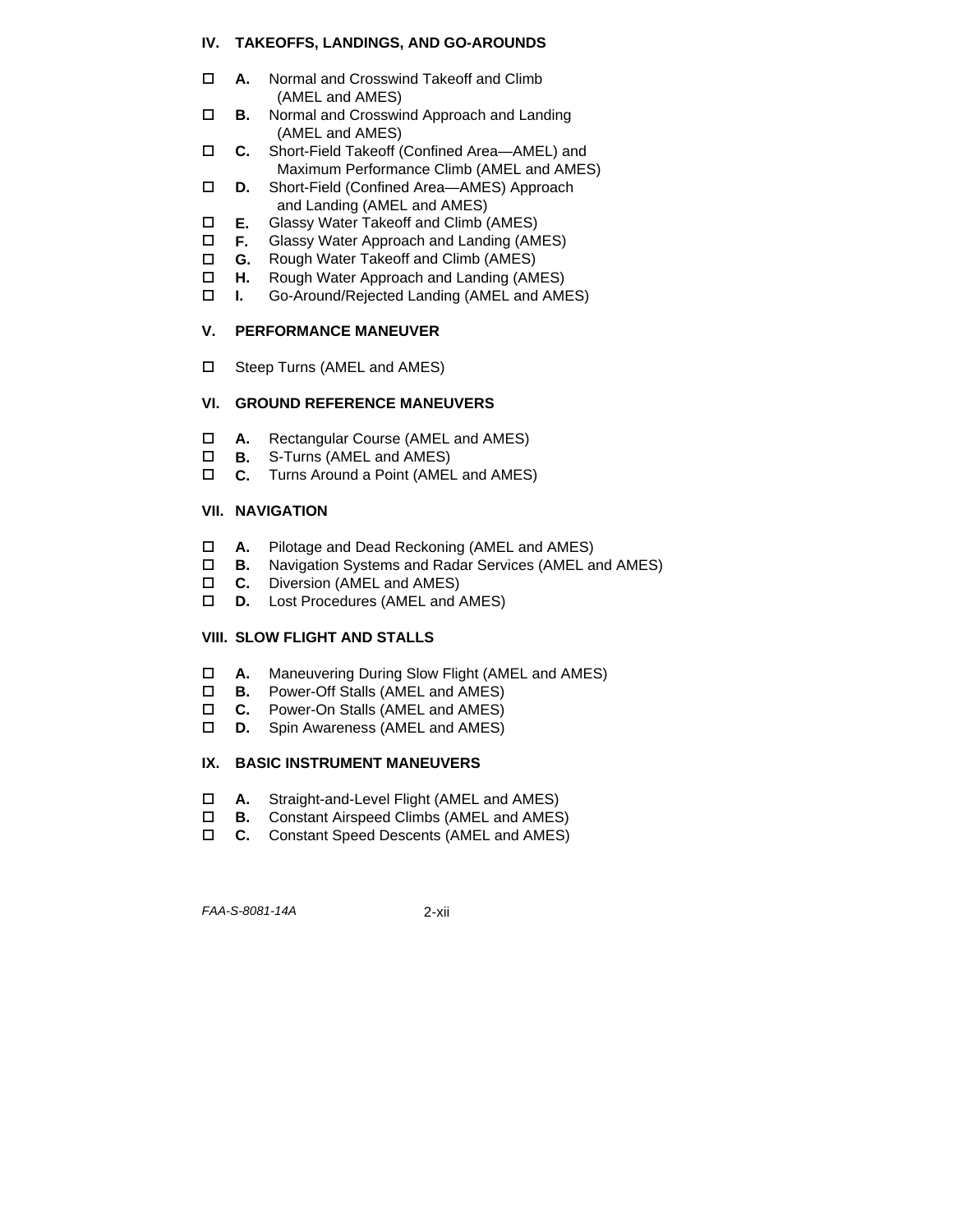- ! **D.** Turns to Headings (AMEL and AMES)
- ! **E.** Recovery from Unusual Flight Attitudes
- ! **F.** Radio Communications, Navigation System/Facilities, and Radar Services (AMEL and AMES)

#### **X. EMERGENCY OPERATIONS**

- ! **A.** Emergency Descent (AMEL and AMES)
- **B.** Engine Failure During Takeoff Before V<sub>MC</sub> (Simulated) (AMEL and AMES)
- ! **C.** Engine Failure After Lift-Off (Simulated) (AMEL and AMES)
- □ **D.** Approach and Landing with an Inoperative Engine (Simulated) (AMEL and AMES)
- ! **E.** Systems and Equipment Malfunctions (AMEL and AMES)
- ! **F.** Emergency Equipment and Survival Gear (AMEL and AMES)

#### **XI. MULTIENGINE OPERATIONS**

- □ A. Maneuvering with One Engine Inoperative (AMEL and AMES)
- **B.**  $V_{MC}$  Demonstration (AMEL and AMES)<br>  $\Box$  **C.** Engine Failure During Flight (by Refere
- **C.** Engine Failure During Flight (by Reference to Instruments) (AMEL and AMES)
- ! **D.** Instrument Approach—One Engine Inoperative (by Reference to Instruments) (AMEL and AMES)

#### **XII. NIGHT OPERATION**

□ Night Preparation (AMEL and AMES)

#### **XIII. POSTFLIGHT PROCEDURES**

- ! **A.** After Landing, Parking, and Securing (AMEL and AMES)
- **B.** Anchoring (AMES)
- ! **C.** Docking and Mooring (AMES)
- ! **D.** Ramping/Beaching (AMES)

2-xiii FAA-S-8081-14A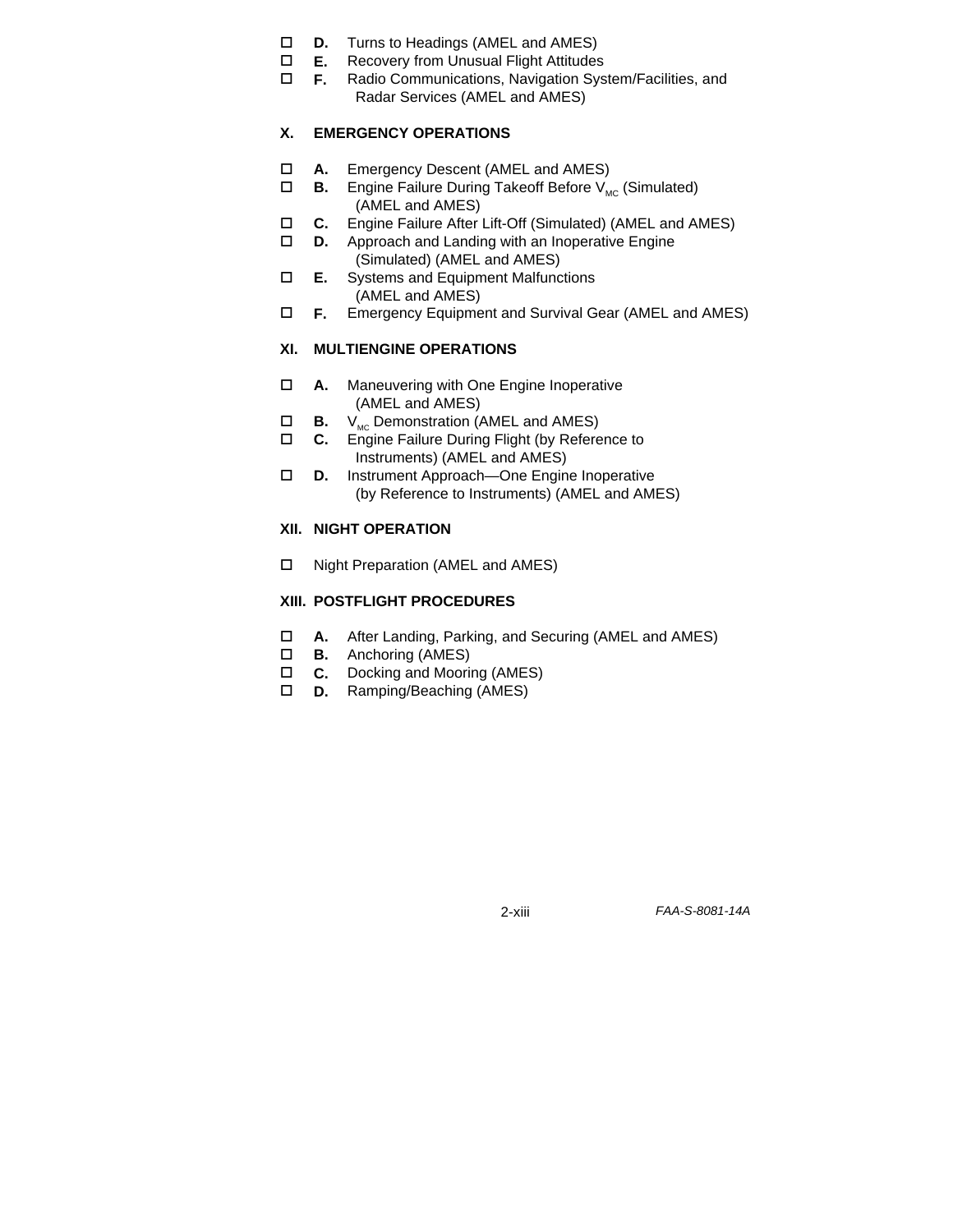## **I. AREA OF OPERATION: PREFLIGHT PREPARATION**

#### **A. TASK: CERTIFICATES AND DOCUMENTS** (AMEL and AMES)

**NOTE**: The examiner shall develop a scenario based on real time weather to evaluate TASKs C and D.

REFERENCES: 14 CFR parts 43, 61, 91; FAA-H-8083-3, AC 61-23/FAA-H-8083-25; POH/AFM.

**Objective.** To determine that the applicant exhibits knowledge of the elements related to certificates and documents by:

- 1. Explaining
	- a. private pilot certificate privileges, limitations and recent flight experience requirements.
	- b. medical certificate, class and duration.
	- c. pilot logbook or flight records.
- 2. Locating and explaining
	- a. airworthiness and registration certificates.
	- b. operating limitations, placards, instrument markings, and POH/AFM.
	- c. weight and balance data and equipment list.

#### **B. TASK: AIRWORTHINESS REQUIREMENTS** (AMEL and AMES)

REFERENCES: 14 CFR part 91; AC 61-23/FAA-H-8083-25.

**Objective.** To determine that the applicant exhibits knowledge of the elements related to airworthiness requirements by:

- 1. Explaining
	- a. required instruments and equipment for day/night VFR.
	- b. procedures and limitations for determining airworthiness of the airplane with inoperative instruments and equipment with and without an MEL.
	- c. requirements and procedures for obtaining a special flight permit.
- 2. Locating and explaining
	- a. airworthiness directives.
	- b. compliance records.
	- c. maintenance/inspection requirements.
	- d. appropriate record keeping.

2-1 FAA-S-8081-14A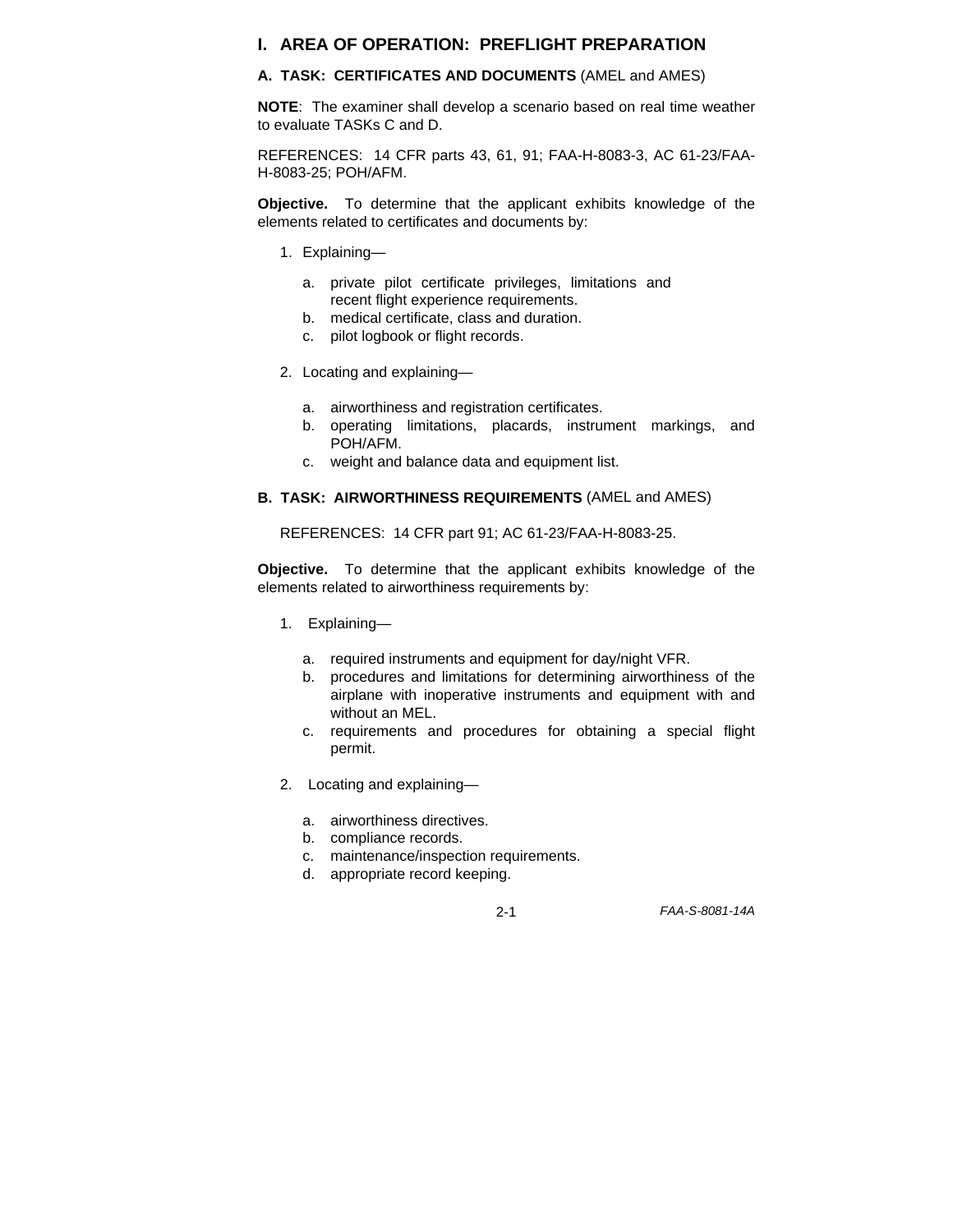#### **C. TASK: WEATHER INFORMATION** (AMEL and AMES)

REFERENCES: 14 CFR part 91; AC 00-6, AC 00-45, AC 61-23/FAA-H-8083-25, AC 61-84; AIM.

**Objective.** To determine that the applicant:

- 1. Exhibits knowledge of the elements related to weather information by analyzing weather reports, charts, and forecasts from various sources with emphasis on
	- a. METAR, TAF, and FA.
	- b. surface analysis chart.
	- c. radar summary chart.
	- d. winds and temperature aloft chart.
	- e. significant weather prognostic charts.
	- f. convective outlook chart.
	- g. AWOS, ASOS, and ATIS reports.
- 2. Makes a competent "go/no-go" decision based on available weather information.

#### **D. TASK: CROSS-COUNTRY FLIGHT PLANNING** (AMEL and AMES)

REFERENCES: 14 CFR part 91; AC 61-23/FAA-H-8083-25, AC 61-84; Navigation Charts; A/FD; AIM.

**Objective.** To determine that the applicant:

- 1. Exhibits knowledge of the elements related to cross-country flight planning by presenting and explaining a pre-planned VFR crosscountry flight, as previously assigned by the examiner. On the day of the practical test, the final flight plan shall be to the first fuel stop, based on maximum allowable passengers, baggage and/or cargo loads using real-time weather.
- 2. Uses appropriate and current aeronautical charts.
- 3. Properly identifies airspace, obstructions, and terrain features.
- 4. Selects easily identifiable en route checkpoints.
- 5. Selects most favorable altitudes considering weather conditions and equipment capabilities.
- 6. Computes headings, flight time, and fuel requirements.
- 7. Selects appropriate navigation system/facilities and communication frequencies.
- 8. Applies pertinent information from NOTAMs, AF/D, and other flight publications.
- 9. Completes a navigation log and simulates filing a VFR flight plan.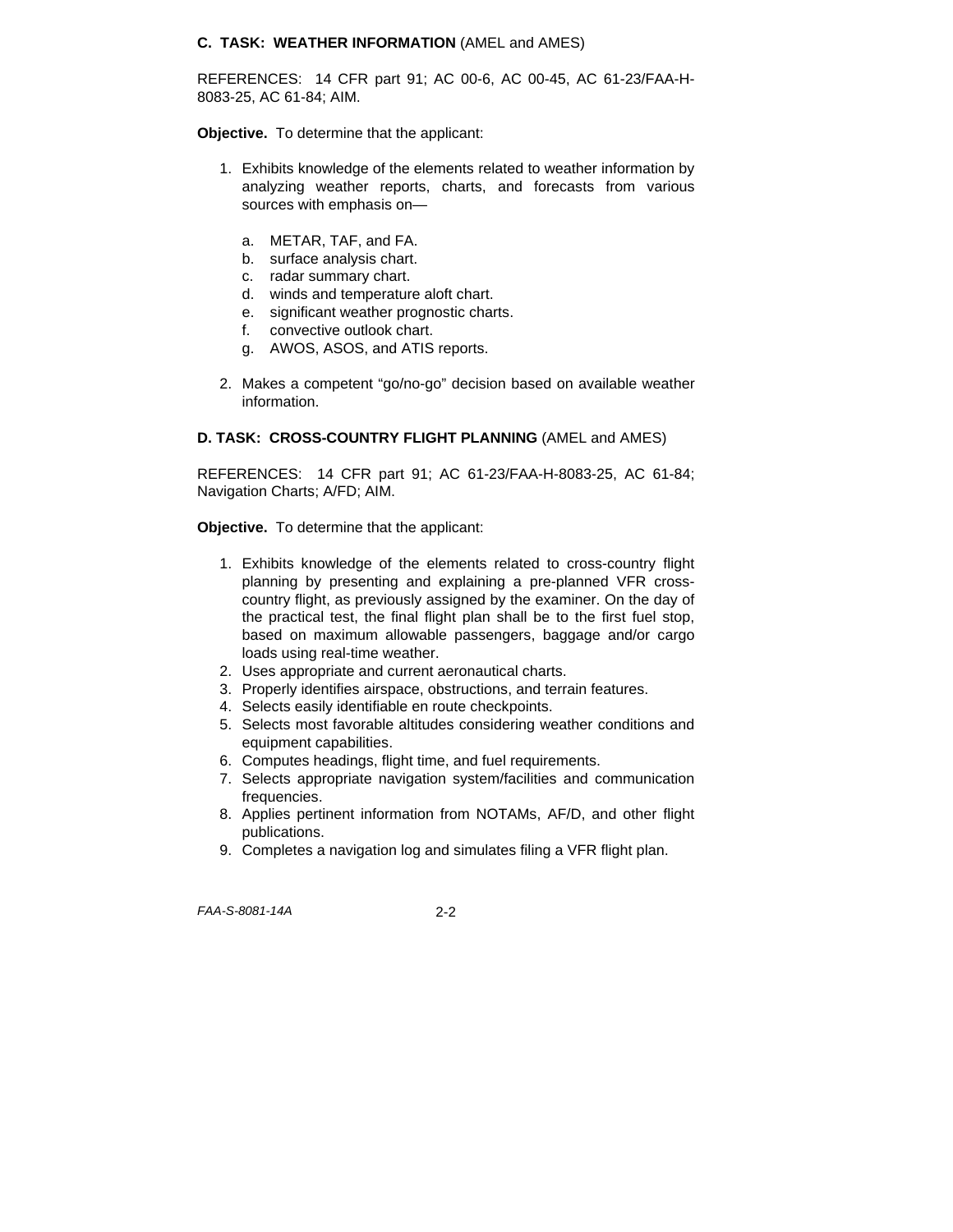#### **E. TASK: NATIONAL AIRSPACE SYSTEM** (AMEL and AMES)

REFERENCES: 14 CFR parts 71, 91; Navigation Charts; AIM.

**Objective.** To determine that the applicant exhibits knowledge of the elements related to the National Airspace System by explaining:

- 1. Basic VFR weather minimums—for all classes of airspace.
- 2. Airspace classes—their operating rules, pilot certification, and airplane equipment requirements for the following
	- a. Class A.
	- b. Class B.
	- c. Class C.
	- d. Class D.
	- e. Class E.
	- f. Class G.
	- 3. Special use and other airspace areas.

#### **F. TASK: PERFORMANCE AND LIMITATIONS** (AMEL and AMES)

REFERENCES: FAA-H-8083-1, AC 61-23/FAA-H-8083-25, AC 61-84; POH/AFM.

**Objective.** To determine that the applicant:

- 1. Exhibits knowledge of the elements related to performance and limitations by explaining the use of charts, tables, and data to determine performance and the adverse effects of exceeding limitations.
- 2. Computes weight and balance. Determines the computed weight and center of gravity is within the airplane's operating limitations and if the weight and center of gravity will remain within limits during all phases of flight.
- 3. Demonstrates use of the appropriate performance charts, tables, and data.
- 4. Describes the effects of atmospheric conditions on the airplane's performance.

2-3 FAA-S-8081-14A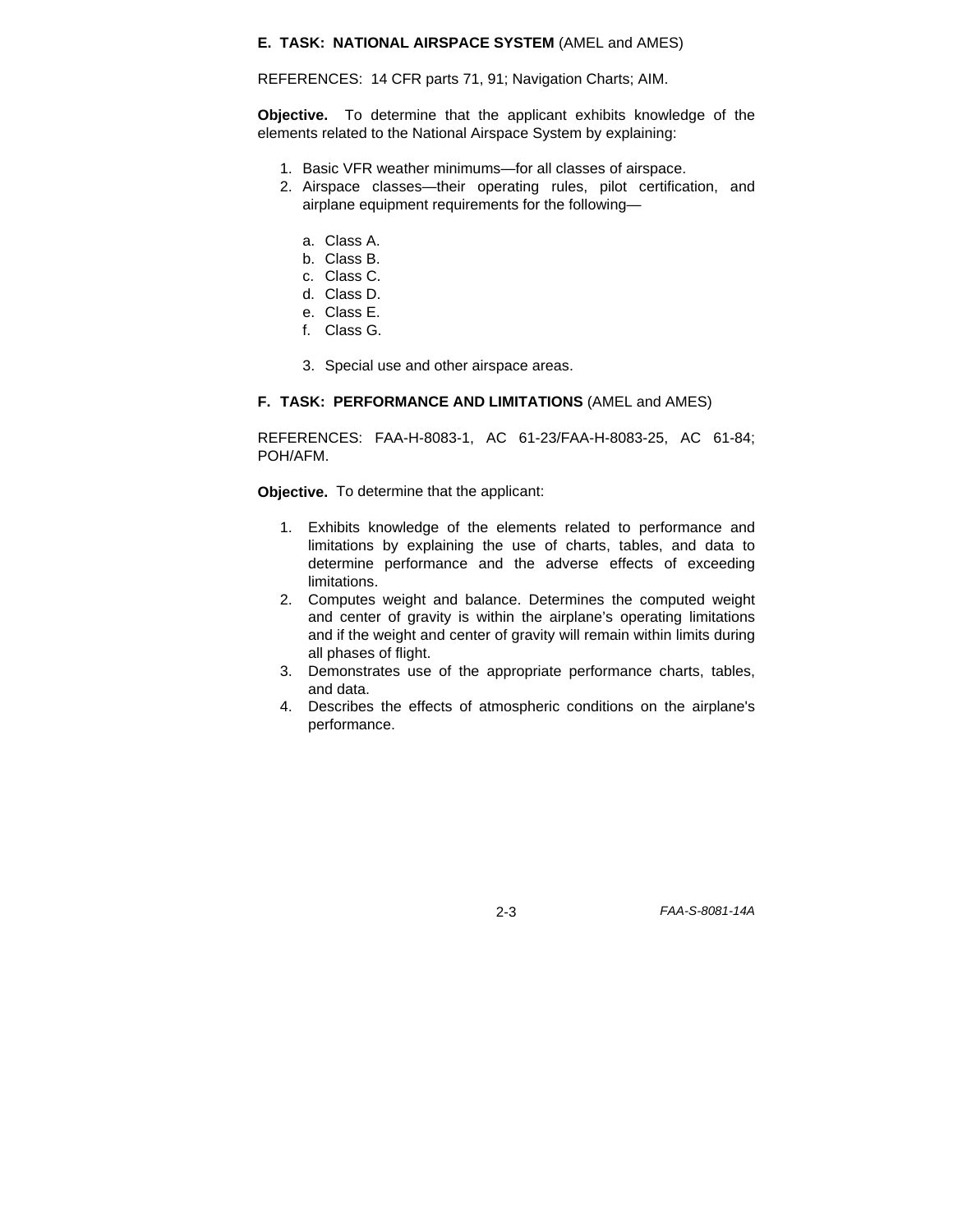#### **G. TASK: OPERATION OF SYSTEMS** (AMEL and AMES)

#### REFERENCES: AC 61-23/FAA-H-8083-25; POH/AFM.

**Objective.** To determine that the applicant exhibits knowledge of the elements related to the operation of systems on the airplane provided for the flight test by explaining at least three (3) of the following systems:

- 1. Primary flight controls and trim.
- 2. Flaps, leading edge devices, and spoilers.
- 3. Water rudders (AMES).
- 4. Powerplant and propeller.
- 5. Landing gear.
- 6. Fuel, oil, and hydraulic.
- 7. Electrical.
- 8. Avionics.
- 9. Pitot-static vacuum/pressure, and associated flight instruments.
- 10. Environmental.
- 11. Deicing and anti-icing.

### **H. TASK: PRINCIPLES OF FLIGHT—ENGINE INOPERATIVE** (AMEL and AMES)

REFERENCES: FAA-H-8083-3, AC 61-23/FAA-H-8083-25; POH/AFM.

**Objective.** To determine that the applicant exhibits knowledge of the elements related to engine inoperative principles of flight by explaining the:

- 1. meaning of the term "critical engine."
- 2. effects of density altitude on the  $V_{MC}$  demonstration.
- 3. effects of airplane weight and center of gravity on control.
- 4. effects of angle of bank on  $V_{MC}$ .
- 5. relationship of  $V_{MC}$  to stall speed.
- 6. reasons for loss of directional control.
- 7. indications of loss of directional control.
- 8. importance of maintaining the proper pitch and bank attitude, and the proper coordination of controls.
- 9. loss of directional control recovery procedure.
- 10. engine failure during takeoff including planning, decisions, and single-engine operations.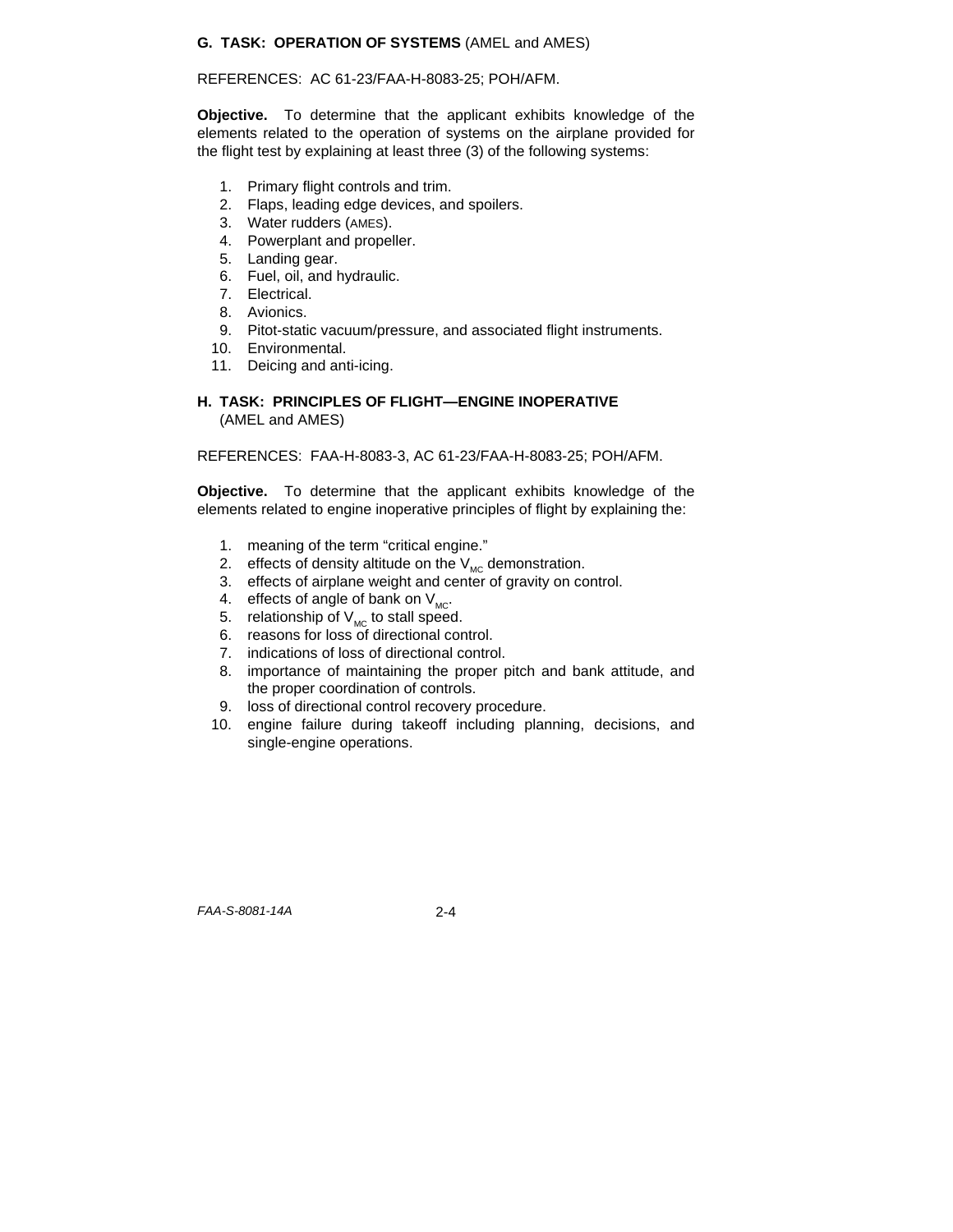#### **I. TASK: WATER AND SEAPLANE CHARACTERISTICS** (AMES)

REFERENCE: FAA-H-8083-3.

**Objective.** To determine that the applicant exhibits knowledge of the elements related to water and seaplane characteristics by explaining:

- 1. The characteristics of a water surface as affected by features, such as
	- a. size and location.
	- b. protected and unprotected areas.
	- c. surface wind.
	- d. direction and strength of water current.
	- e. floating and partially submerged debris.
	- f. sandbars, islands, and shoals.
	- g. vessel traffic and wakes.
	- h. other features peculiar to the area.
- 2. Float and hull construction, and their effect on seaplane performance.
- 3. Causes of porpoising and skipping, and the pilot action required to prevent or correct these occurrences.

#### **J. TASK: SEAPLANE BASES, MARITIME RULES, AND AIDS TO MARINE NAVIGATION** (AMES)

REFERENCES: FAA-H-8083-3; AIM.

**Objective.** To determine that the applicant exhibits knowledge of the elements related to seaplane bases, maritime rules, and aids to marine navigation by explaining:

- 1. How to locate and identify seaplane bases on charts or in directories.
- 2. Operating restrictions at various bases.
- 3. Right-of-way, steering, and sailing rules pertinent to seaplane operation.
- 4. Marine navigation aids such as buoys, beacons, lights, and sound signals.

2-5 FAA-S-8081-14A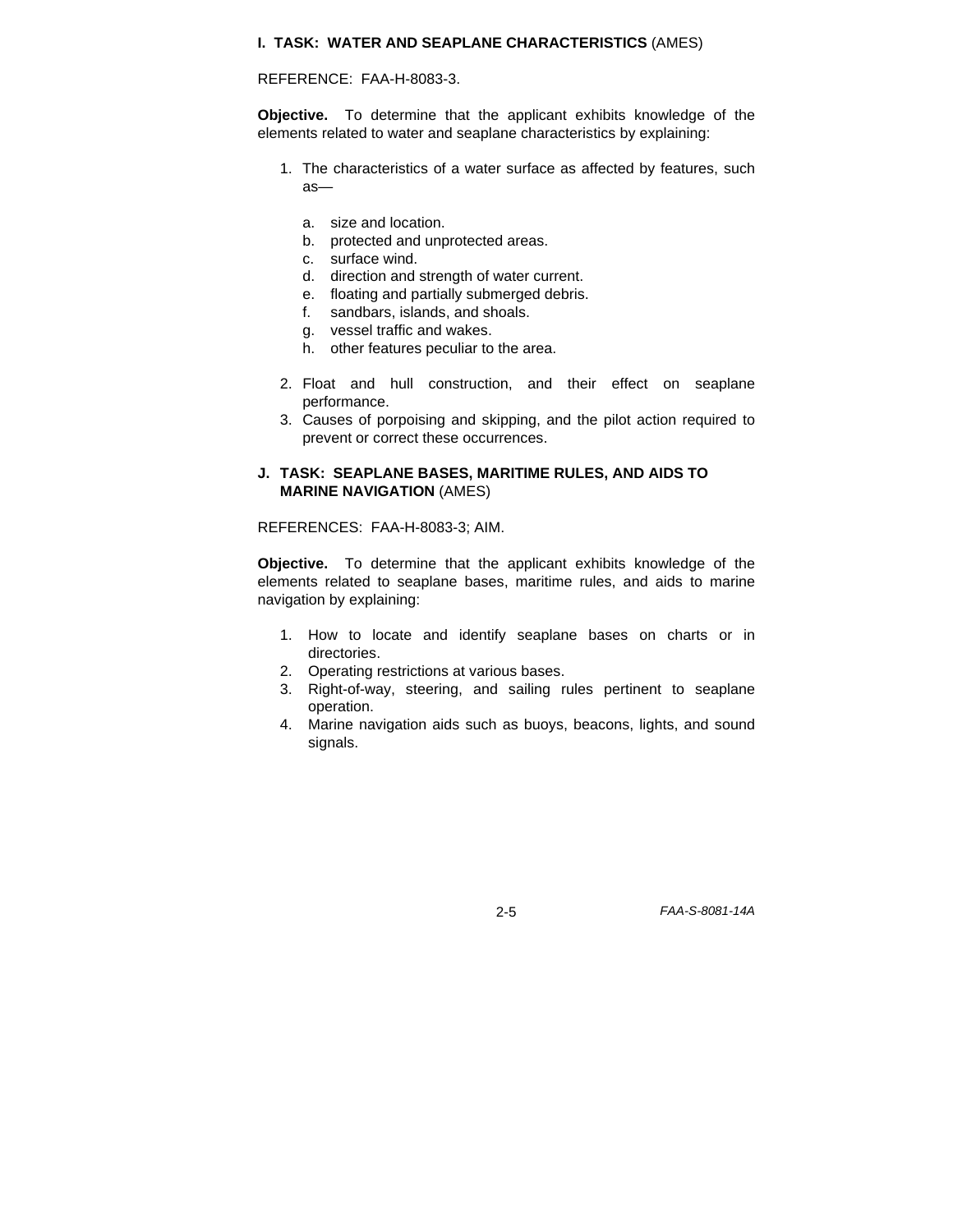#### **K. TASK: AEROMEDICAL FACTORS** (AMEL and AMES)

REFERENCES: AC 61-23/FAA-H-8083-25; AIM.

**Objective.** To determine that the applicant exhibits knowledge of the elements related to aeromedical factors by explaining:

- 1. The symptoms, causes, effects, and corrective actions of at least three (3) of the following
	- a. hypoxia.
	- b. hyperventilation.
	- c. middle ear and sinus problems.
	- d. spatial disorientation.
	- e. motion sickness.
	- f. carbon monoxide poisoning.
	- g. stress and fatigue.
	- h. dehydration.
- 2. The effects of alcohol, drugs, and over-the-counter medications.
- 3. The effects of excess nitrogen during scuba dives upon a pilot or passenger in flight.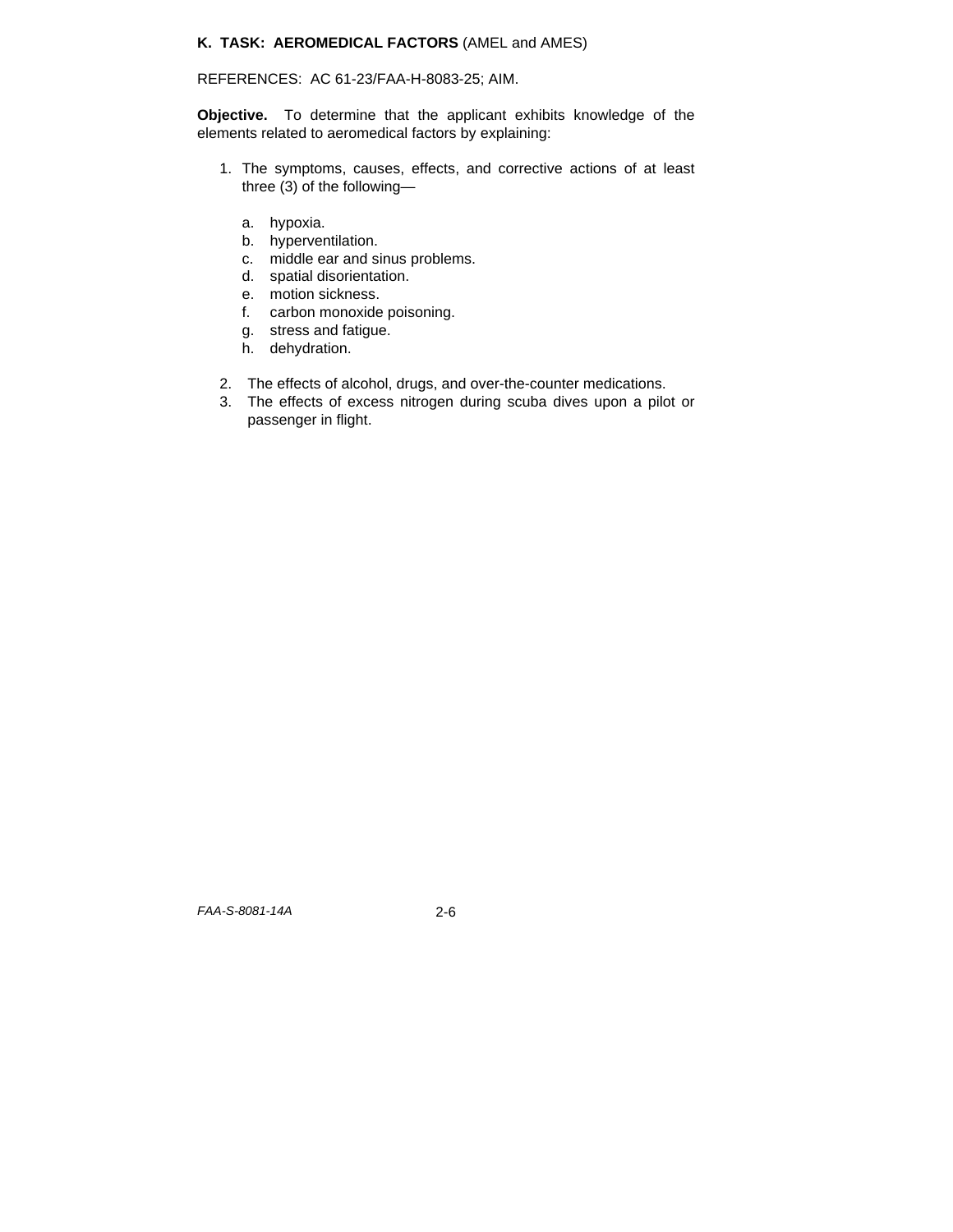## **II. AREA OF OPERATION: PREFLIGHT PROCEDURES**

#### **A. TASK: PREFLIGHT INSPECTION** (AMEL and AMES)

REFERENCES: FAA-H-8083-3; POH/AFM.

**Objective.** To determine that the applicant:

- 1. Exhibits knowledge of the elements related to preflight inspection. This shall include which items must be inspected, the reasons for checking each item, and how to detect possible defects.
- 2. Inspects the airplane with reference to an appropriate checklist.
- 3. Verifies the airplane is in condition for safe flight.

#### **B. TASK: COCKPIT MANAGEMENT** (AMEL and AMES)

REFERENCES: FAA-H-8083-3; POH/AFM.

**Objective.** To determine that the applicant:

- 1. Exhibits knowledge of the elements related to cockpit management procedures.
- 2. Ensures all loose items in the cockpit and cabin are secured.
- 3. Organizes material and equipment in an efficient manner so they are readily available.
- 4. Briefs occupants on the use of safety belts, shoulder harnesses, doors, and emergency procedures.

#### **C. TASK: ENGINE STARTING** (AMEL and AMES)

REFERENCES: FAA-H-8083-3, AC 61-23/FAA-H-8083-25, AC 91-13, AC 91-55; POH/AFM.

**Objective.** To determine that the applicant:

- 1. Exhibits knowledge of the elements related to recommended engine starting procedures. This shall include the use of an external power source, and starting under various atmospheric conditions.
- 2. Positions the airplane properly considering structures, surface conditions, other aircraft, and the safety of nearby persons and property.
- 3. Utilizes the appropriate checklist for starting procedure.

2-7 FAA-S-8081-14A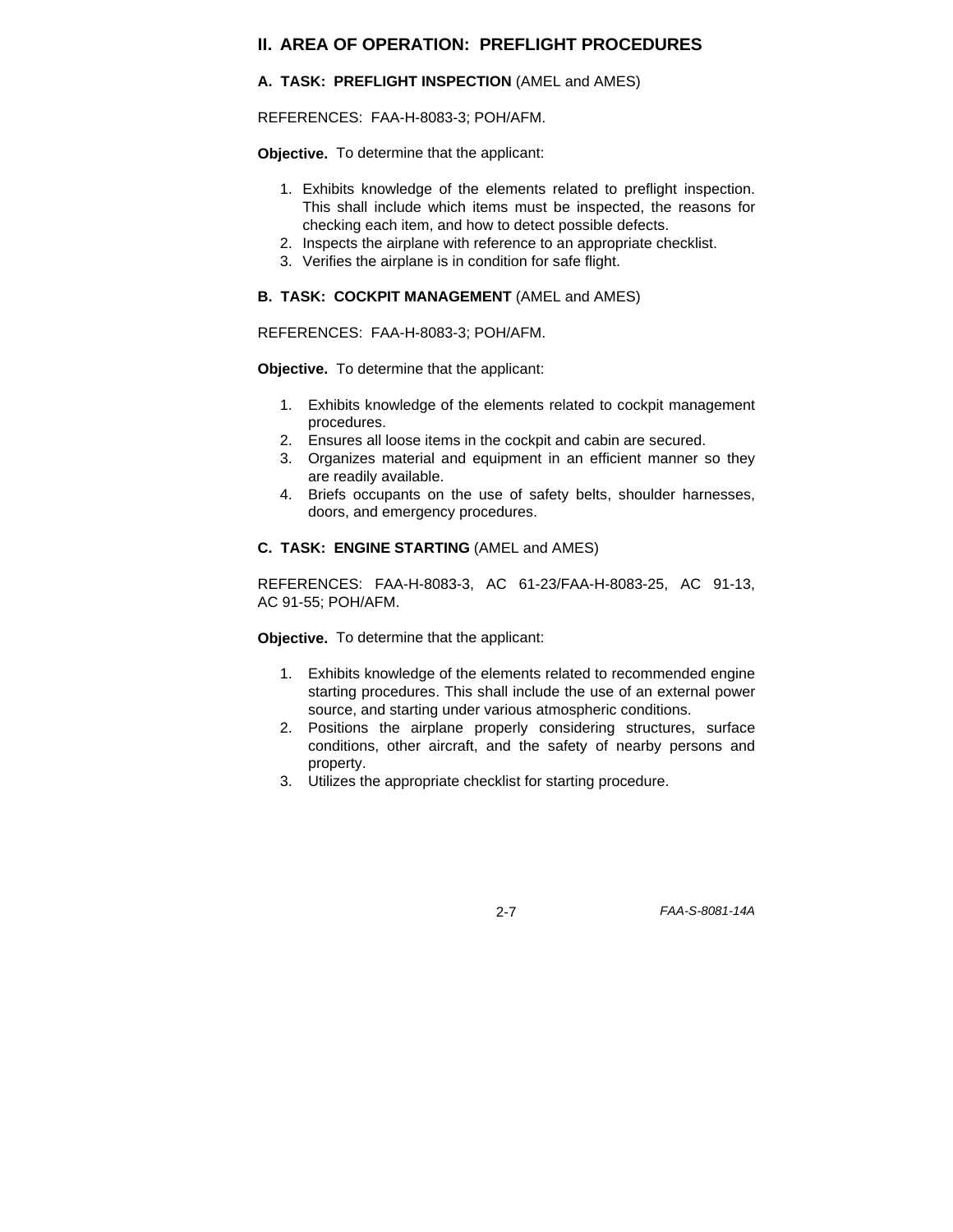#### **D. TASK: TAXIING** (AMEL)

REFERENCES: FAA-H-8083-3; POH/AFM.

**Objective.** To determine that the applicant:

- 1. Exhibits knowledge of the elements related to safe taxi procedures.
- 2. Performs a brake check immediately after the airplane begins moving.
- 3. Positions the flight controls properly for the existing wind conditions.
- 4. Controls direction and speed without excessive use of brakes.
- 5. Complies with airport/taxiway markings, signals, ATC clearances, and instructions.
- 6. Taxies so as to avoid other aircraft and hazards.

#### **E. TASK: TAXIING AND SAILING** (AMES)

REFERENCES: FAA-H-8083-3; UCSG NAVIGATION RULES, INTERNATIONAL−INLAND; POH/AFM.

**Objective**. To determine that the applicant:

- 1. Exhibits knowledge of the elements related to water taxi and sailing procedures.
- 2. Positions the flight controls properly for the existing wind conditions.
- 3. Plans and follows the most favorable course while taxing or sailing considering wind, water current, water conditions and maritime regulations.
- 4. Uses the appropriate idle, plow, or step taxi technique.
- 5. Uses flight controls, flaps, doors, water rudder, and power correctly so as to follow the desired course while sailing.
- 6. Prevents and corrects for porpoising and skipping.
- 7. Avoids other aircraft, vessels, and hazards.
- 8. Complies with seaplane base signs, signals, and clearances.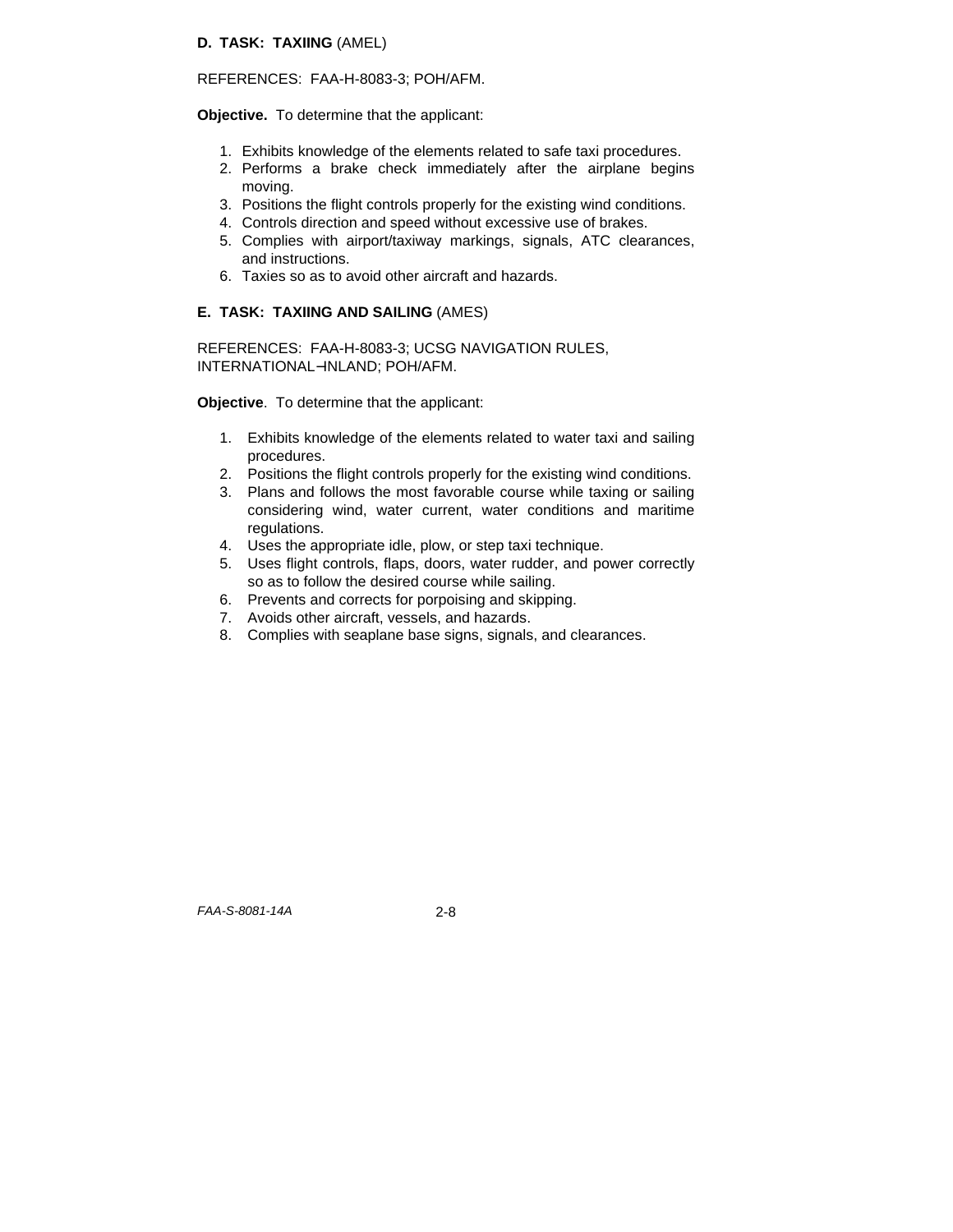#### **F. TASK: BEFORE TAKEOFF CHECK** (AMEL and AMES)

REFERENCES: FAA-H-8083-3; POH/AFM.

**Objective.** To determine that the applicant:

- 1. Exhibits knowledge of the elements related to the before takeoff check. This shall include the reasons for checking each item and how to detect malfunctions.
- 2. Positions the airplane properly considering other aircraft/vessel, wind and surface conditions.
- 3. Divides attention inside and outside the cockpit.
- 4. Ensures that engine temperatures and pressure are suitable for runup and takeoff.
- 5. Accomplishes the before takeoff checklist and ensures the airplane is in safe operating condition.
- 6. Reviews takeoff performance airspeeds, takeoff distances, departures, and emergency procedures.
- 7. Avoids runway incursion and/or ensures no conflict with traffic prior to taxiing into takeoff position.

2-9 FAA-S-8081-14A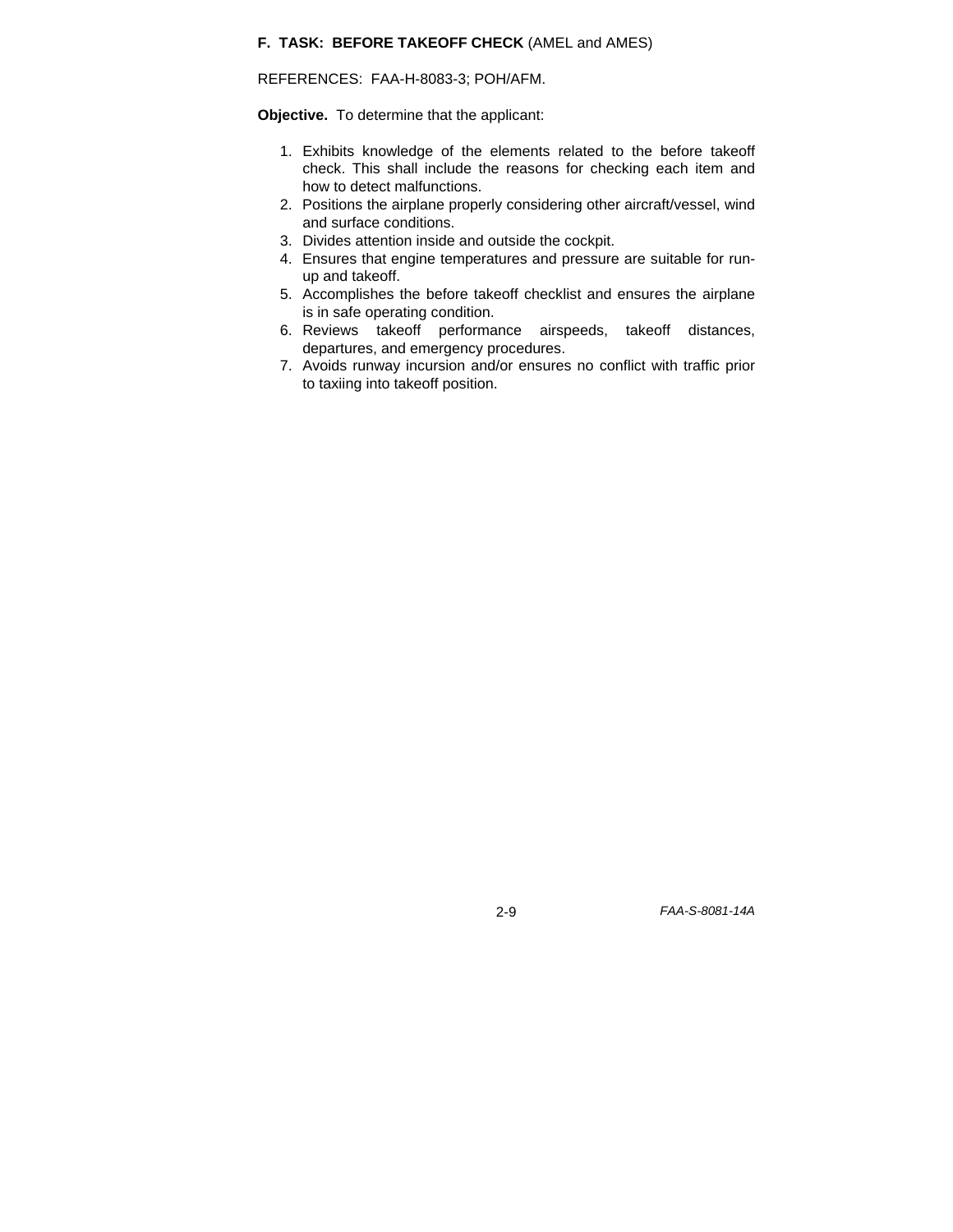## **III. AREA OF OPERATION: AIRPORT AND SEAPLANE BASE OPERATIONS**

#### **A. TASK: RADIO COMMUNICATIONS AND ATC LIGHT SIGNALS** (AMEL and AMES)

REFERENCES: 14 CFR part 91; AC 61-23/FAA-H-8083-25; AIM.

**Objective.** To determine that the applicant:

- 1. Exhibits knowledge of the elements related to radio communications and ATC light signals.
- 2. Selects appropriate frequencies.
- 3. Transmits using recommended phraseology.
- 4. Acknowledges radio communications and complies with instructions.

#### **B. TASK: TRAFFIC PATTERNS** (AMEL and AMES)

REFERENCES: FAA-H-8083-3, AC 61-23/FAA-H-8083-25; AC 90-66; AIM.

**Objective.** To determine that the applicant:

- 1. Exhibits knowledge of the elements related to traffic patterns. This shall include procedures at airports with and without operating control towers, prevention of runway incursions, collision avoidance, wake turbulence avoidance, and wind shear.
- 2. Complies with proper traffic pattern procedures.
- 3. Maintains proper spacing from other aircraft.
- 4. Corrects for wind drift to maintain the proper ground track.
- 5. Maintains orientation with the runway/landing area in use.
- 6. Maintains traffic pattern altitude,  $\pm 100$  feet (30 meters), and the appropriate airspeed, ±10 knots.

#### **C. TASK: AIRPORT/SEAPLANE BASE, RUNWAY, AND TAXIWAY SIGNS, MARKINGS, AND LIGHTING** (AMEL and AMES)

REFERENCES: AC 61-23/FAA-H-8083-25; AIM.

**Objective.** To determine that the applicant:

- 1. Exhibits knowledge of the elements related to airport/seaplane base, runway, and taxiway operations with emphasis on runway incursion avoidance.
- 2. Properly identifies and interprets airport/seaplane base, runway, and taxiway signs, markings, and lighting.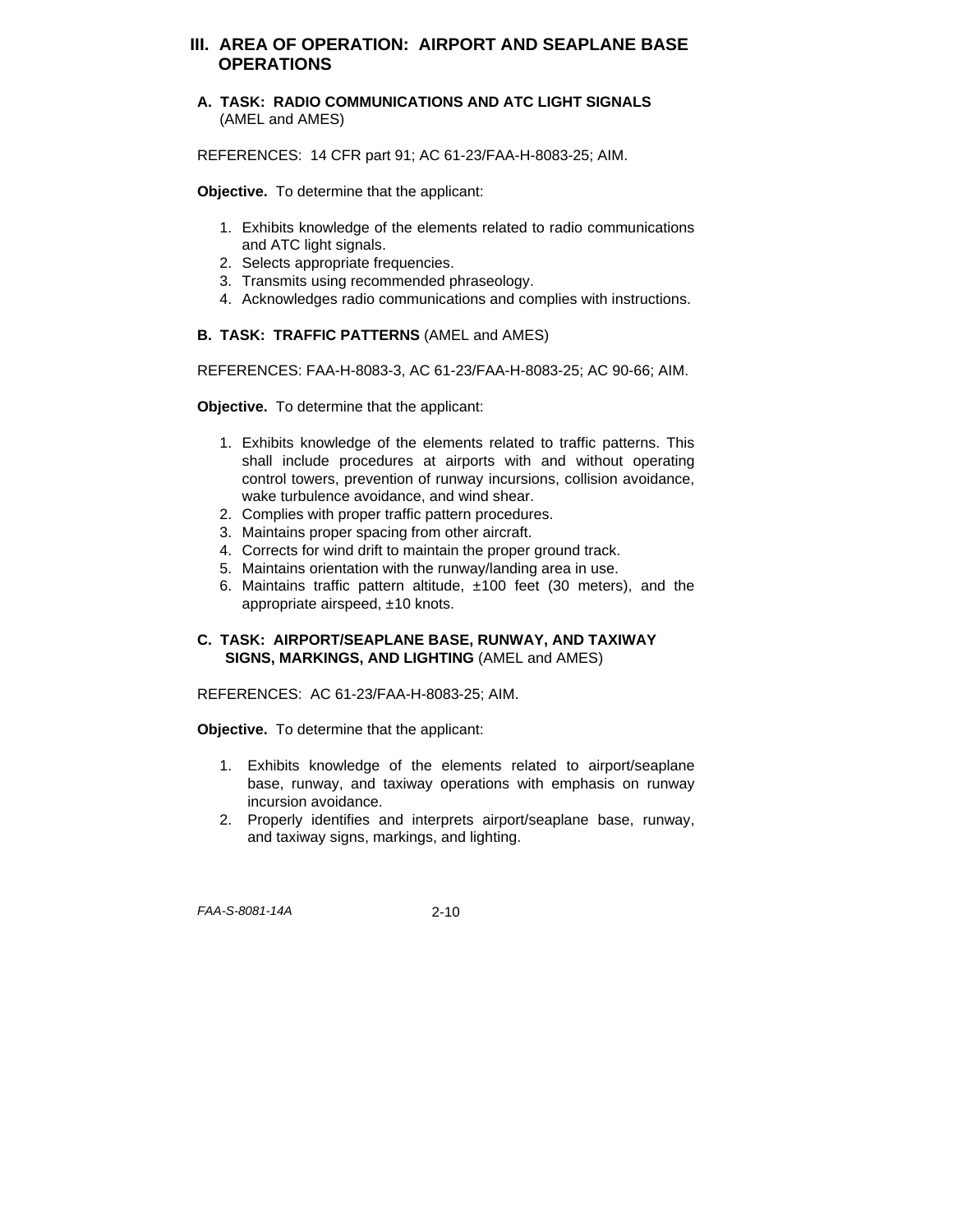## **IV. AREA OF OPERATION: TAKEOFFS, LANDINGS, AND GO-AROUNDS**

#### **A. TASK: NORMAL AND CROSSWIND TAKEOFF AND CLIMB** (AMEL and AMES)

**NOTE:** If a crosswind condition does not exist, the applicant's knowledge of crosswind elements shall be evaluated through oral testing.

REFERENCES: FAA-H-8083-3; POH/AFM.

**Objective.** To determine that the applicant:

- 1. Exhibits knowledge of the elements related to a normal and crosswind takeoff, climb operations, and rejected takeoff procedures.
- 2. Positions the flight controls for the existing wind conditions.
- 3. Clears the area; taxies into the takeoff position and aligns the airplane on the runway center/takeoff path.
- 4. Retracts the water rudders as appropriate, (AMES) advances the throttles smoothly to takeoff power.
- 5. Establishes and maintains the most efficient planing/lift-off attitude and corrects for porpoising and skipping (AMES).
- 6. Lifts off at the recommended airspeed and accelerates to  $V_{\gamma}$ .
- 7. Establishes a pitch attitude that will maintain  $V_v$  +10/-5 knots.
- 8. Retracts the landing gear, if appropriate, and flaps after a positive rate of climb is established.
- 9. Maintains takeoff power and  $V_y$  +10/-5 knots to a safe maneuvering altitude.
- 10. Maintains directional control and proper wind-drift correction throughout the takeoff and climb.
- 11. Complies with noise abatement procedures.
- 12. Completes the appropriate checklist.

2-11 FAA-S-8081-14A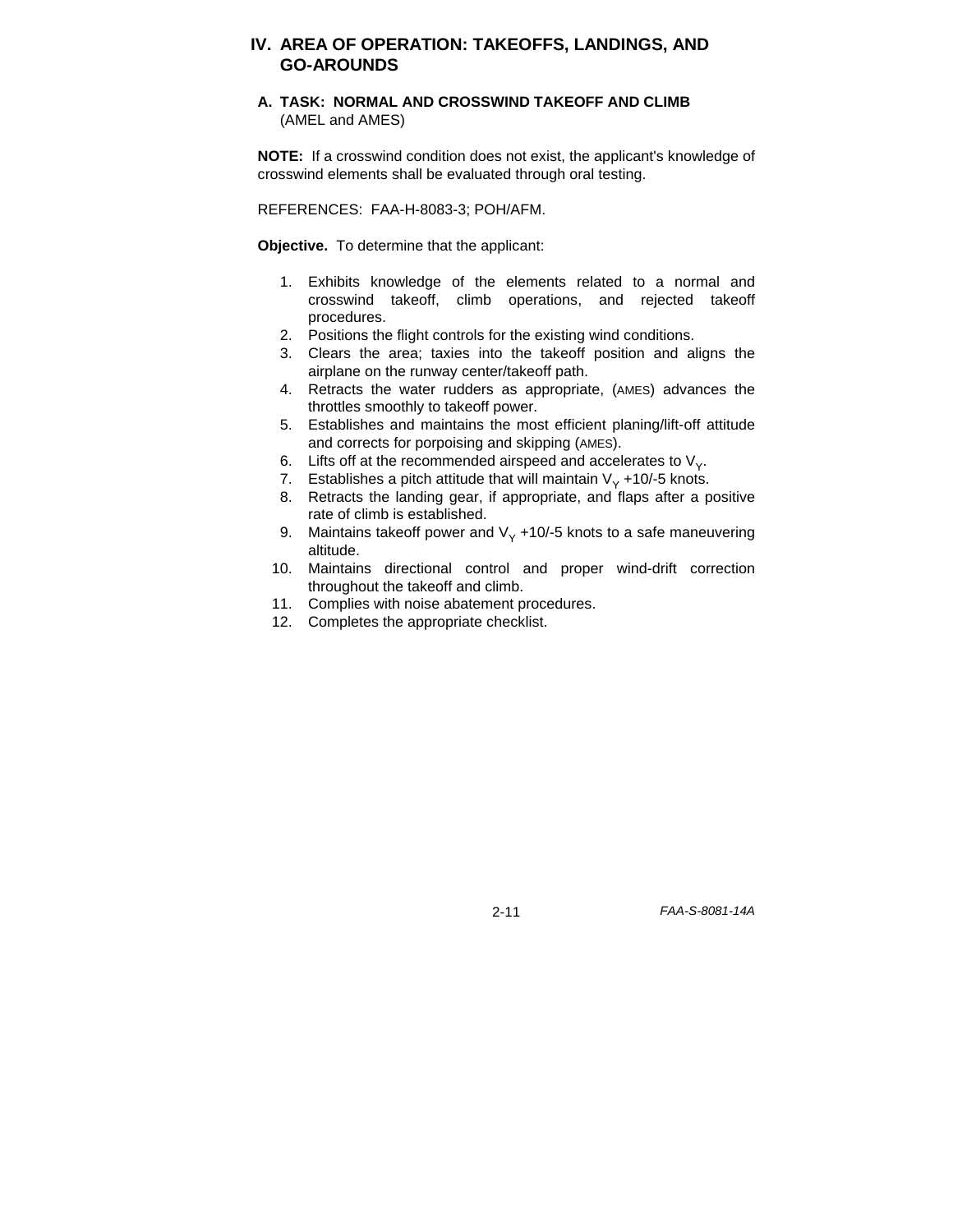#### **B. TASK: NORMAL AND CROSSWIND APPROACH AND LANDING** (AMEL and AMES)

**NOTE:** If a crosswind condition does not exist, the applicant's knowledge of crosswind elements shall be evaluated through oral testing.

REFERENCES: FAA-H-8083-3; POH/AFM.

**Objective.** To determine that the applicant:

- 1. Exhibits knowledge of the elements related to a normal and crosswind approach and landing.
- 2. Adequately surveys the intended landing area (AMES).
- 3. Considers the wind conditions, landing surface, obstructions, and selects a suitable touchdown point.
- 4. Establishes the recommended approach and landing configuration and airspeed, and adjusts pitch attitude and power as required.
- 5. Maintains a stabilized approach and recommended airspeed, or in its absence, not more than 1.3  $V_{\text{SO}}$ , +10/-5 knots, with wind gust factor applied.
- 6. Makes smooth, timely, and correct control application during the roundout and touchdown.
- 7. Contacts the water at the proper pitch attitude (AMES).
- 8. Touches down smoothly at approximate stalling speed (AMEL).
- 9. Touches down at or within 400 feet (120 meters) beyond a specified point, with no drift, and with the airplane's longitudinal axis aligned with and over the runway center/landing path.
- 10. Maintains crosswind correction and directional control throughout the approach and landing sequence.
- 11. Completes the appropriate checklist.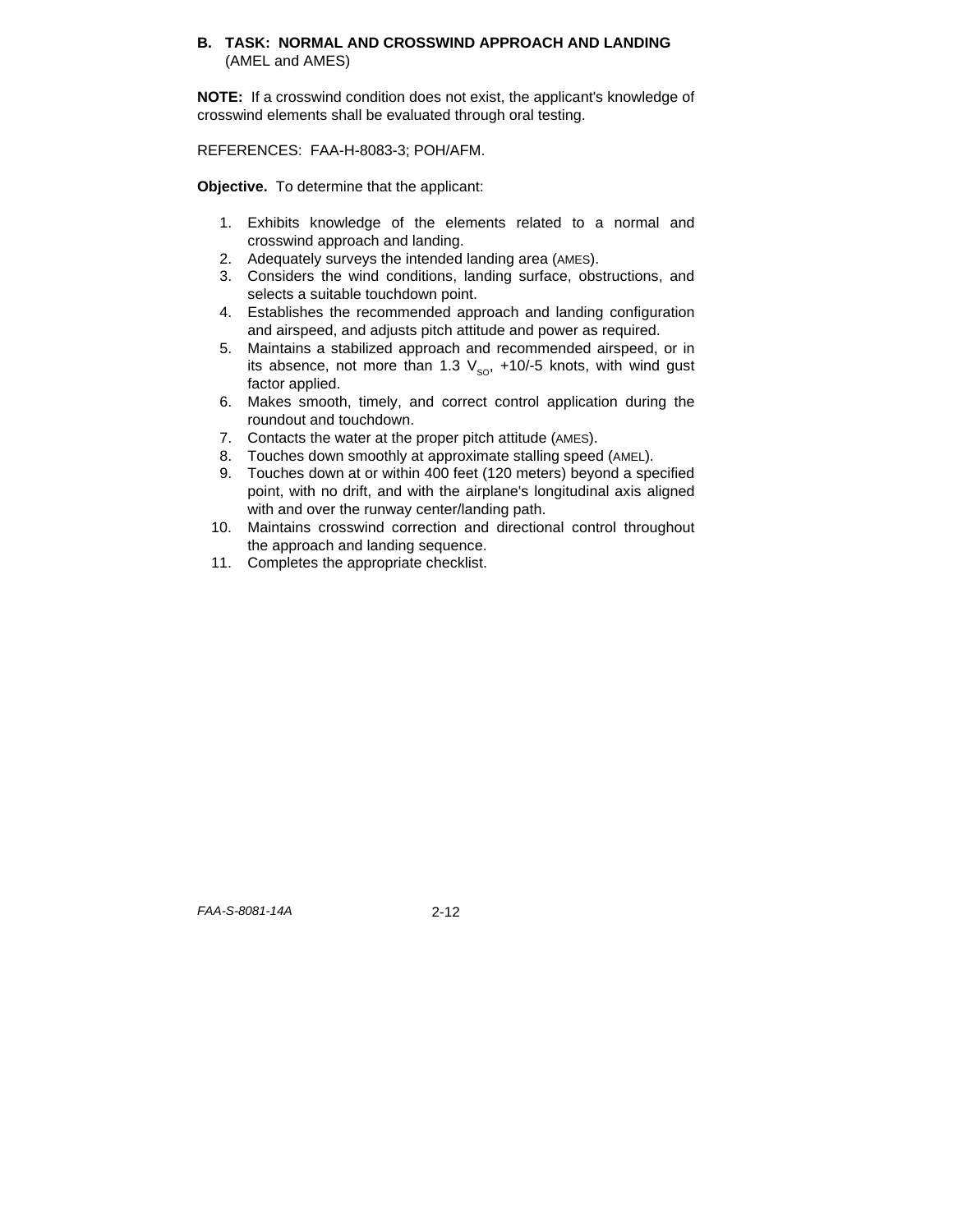#### **C. TASK: SHORT-FIELD (CONFINED AREA—AMES) TAKEOFF AND MAXIMUM PERFORMANCE CLIMB** (AMEL and AMES)

REFERENCES: FAA-H-8083-3; POH/AFM.

**Objective.** To determine that the applicant:

- 1. Exhibits knowledge of the elements related to a short-field (confined area AMES) takeoff and maximum performance climb.
- 2. Positions the flight controls for the existing wind conditions; sets the flaps as recommended.
- 3. Clears the area; taxies into takeoff position utilizing maximum available takeoff area and aligns the airplane on the runway center/take-off path.
- 4. Selects an appropriate take-off path for the existing conditions (AMES).
- 5. Applies brakes (if appropriate), while advancing the throttles smoothly to takeoff power.
- 6. Establishes and maintains the most efficient planing/lift-off attitude and corrects for porpoising and skipping (AMES).
- 7. Lifts off at the recommended airspeed, and accelerates to the recommended obstacle clearance airspeed or  $V<sub>x</sub>$ .
- 8. Establishes a pitch attitude that will maintain the recommended obstacle clearance airspeed, or  $\mathsf{V}_{\mathsf{x},\mathsf{+}}$ 10/-5 knots, until the obstacle is cleared, or until the airplane is  $50$  feet (20 meters) above the surface.
- 9. After clearing the obstacle, establishes the pitch attitude for  $V_{\rm y}$ accelerates to  $V_{\gamma}$ , and maintains  $V_{\gamma}$ , +10/-5 knots, during the climb.
- 10. Retracts the landing gear, if appropriate, and flaps after clear of any obstacles or as recommended by manufacturer.
- 11. Maintains takeoff power and  $V_y$  +10/-5 knots to a safe maneuvering altitude.
- 12. Maintains directional control and proper wind-drift correction throughout the takeoff and climb.
- 13. Completes the appropriate checklist.

2-13 FAA-S-8081-14A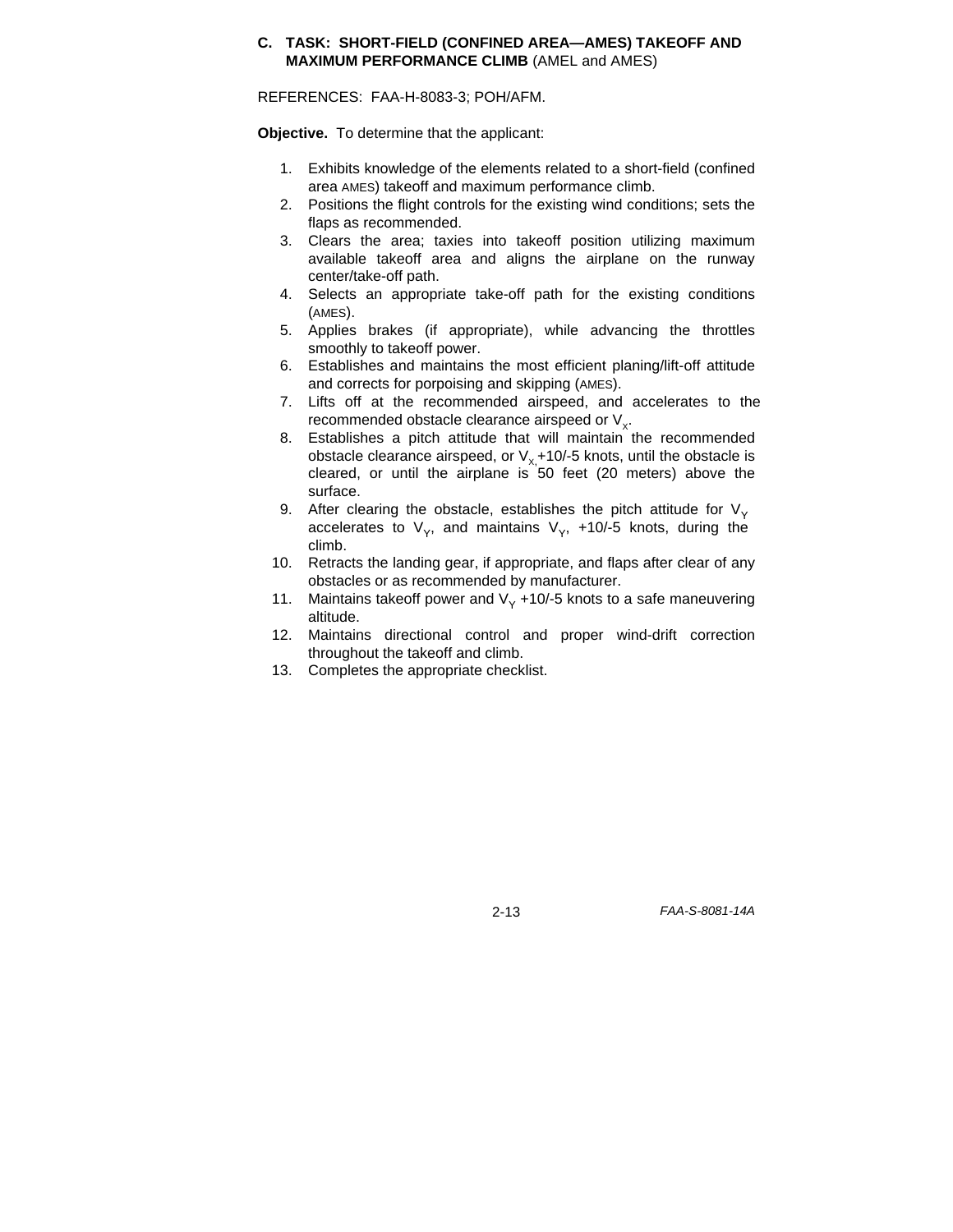#### **D. TASK: SHORT-FIELD APPROACH (CONFINED AREA—AMES) AND LANDING** (AMEL AND AMES)

REFERENCES: FAA-H-8083-3; POH/AFM.

**Objective.** To determine that the applicant:

- 1. Exhibits knowledge of the elements related to a short-field (confined area AMES) approach and landing.
- 2. Adequately surveys the intended landing area (AMES).
- 3. Considers the wind conditions, landing surface, obstructions, and selects the most suitable touchdown point.
- 4. Establishes the recommended approach and landing configuration and airspeed; adjusts pitch attitude and power as required.
- 5. Maintains a stabilized approach and recommended approach airspeed, or in its absence not more than 1.3  $V_{\rm so}$ , +10/-5 knots, with wind gust factor applied.
- 6. Makes smooth, timely, and correct control application during the roundout and touchdown.
- 7. Selects the proper landing path, contacts the water at the minimum safe airspeed with the proper pitch attitude for the surface conditions (AMES).
- 8. Touches down smoothly at minimum control airspeed (AMEL).
- 9. Touches down at or within 200 feet (60 meters) beyond a specified point, with no side drift, minimum float, and with the airplane's longitudinal axis aligned with and over the runway center/landing path.
- 10. Maintains crosswind correction and directional control throughout the approach and landing sequence.
- 11. Applies brakes, (AMEL) or elevator control (AMES), as necessary, to stop in the shortest distance consistent with safety.
- 12. Completes the appropriate checklist.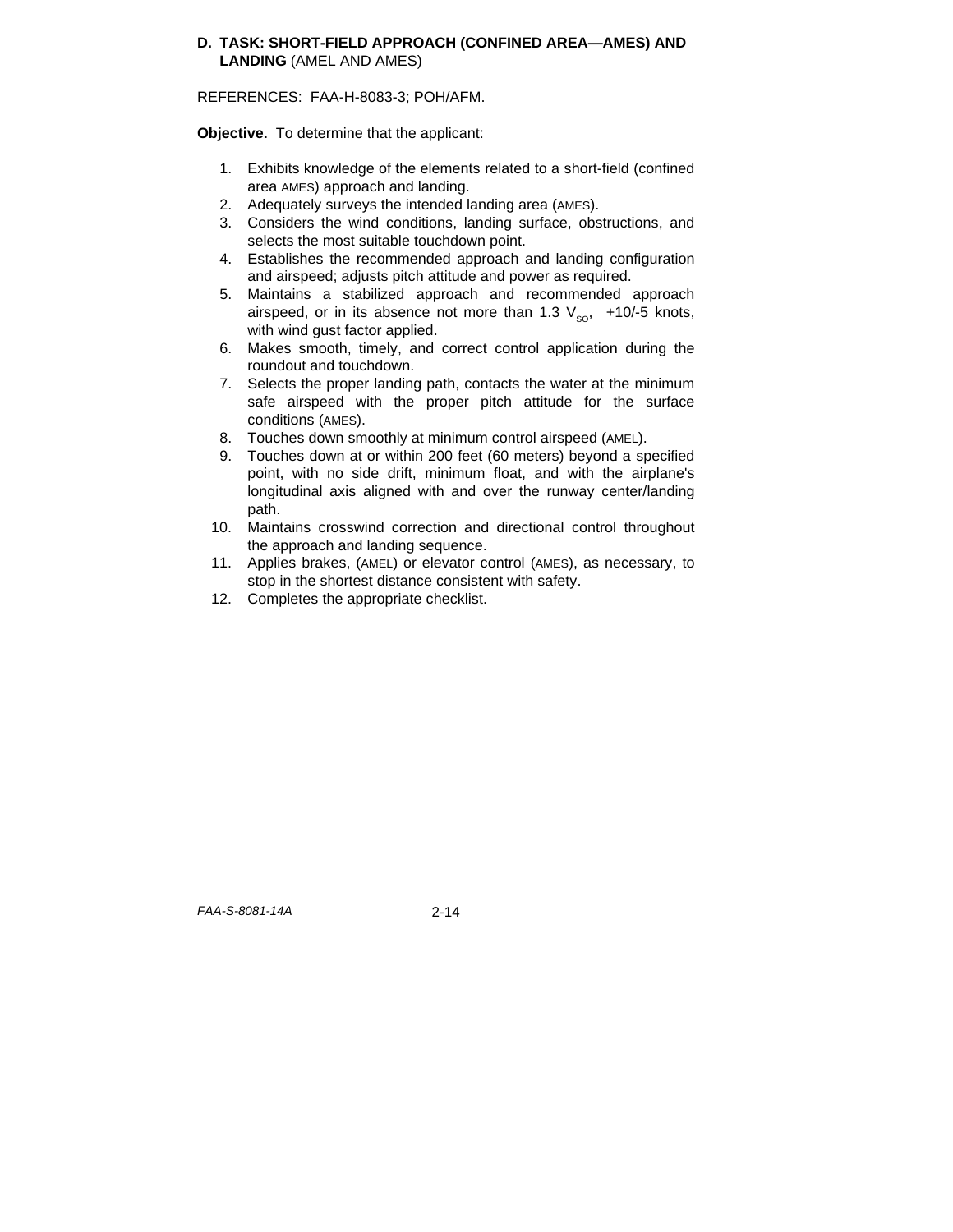#### **G. TASK: GLASSY WATER TAKEOFF AND CLIMB** (AMES)

**NOTE:** If a glassy water condition does not exist, the applicant shall be evaluated by simulating the TASK.

REFERENCES: FAA-H-8083-3; POH/AFM.

**Objective.** To determine that the applicant:

- 1. Exhibits knowledge of the elements related to glassy water takeoff and climb.
- 2. Positions the flight controls and flaps for the existing conditions.
- 3. Clears the area; selects an appropriate takeoff path considering surface hazards and/or vessels and surface conditions.
- 4. Retracts the water rudders as appropriate; advances the throttle smoothly to takeoff power.
- 5. Establishes and maintains an appropriate planing attitude, directional control, and corrects for porpoising, skipping, and increases in water drag.
- 6. Utilizes appropriate techniques to lift seaplane from the water considering surface conditions.
- 7. Establishes proper attitude/airspeed, and accelerates to  $V_v$ , +10/-5 knots during the climb.
- 8. Retracts the landing gear, if appropriate, and flaps after a positive rate of climb is established.
- 9. Maintains takeoff power and  $V_v + 10/-5$  knots to a safe maneuvering altitude.
- 10. Maintains directional control and proper wind-drift correction throughout takeoff and climb.
- 11. Completes the appropriate checklist.

2-15 FAA-S-8081-14A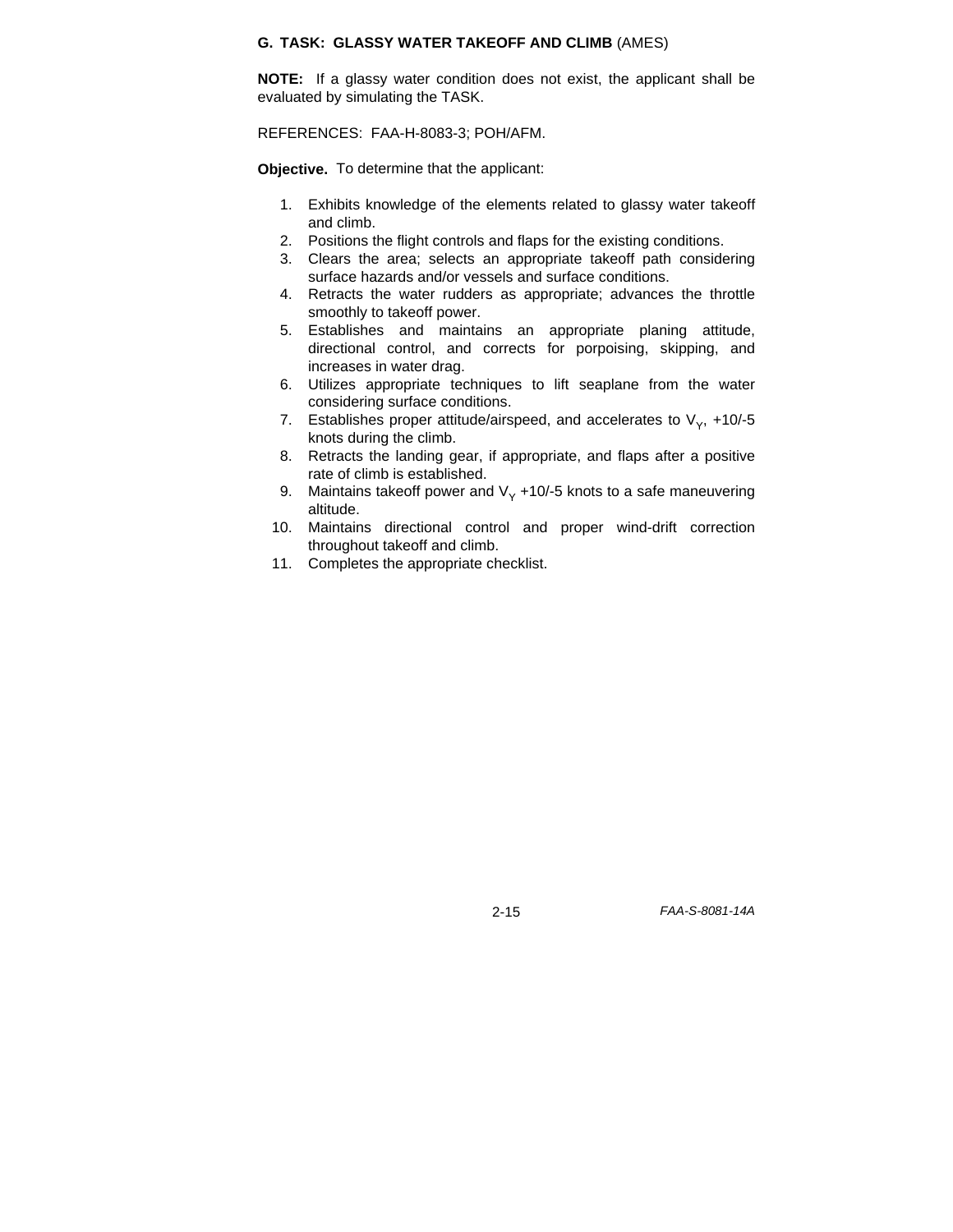#### **H. TASK: GLASSY WATER APPROACH AND LANDING** (AMES)

**NOTE:** If a glassy water condition does not exist, the applicant shall be evaluated by simulating the TASK.

REFERENCES: FAA-H-8083-3; POH/AFM.

**Objective.** To determine that the applicant:

- 1. Exhibits knowledge of the elements related to glassy water approach and landing.
- 2. Adequately surveys the intended landing area.
- 3. Considers the wind conditions, water depth, hazards, surrounding terrain, and other watercraft.
- 4. Selects the most suitable approach path and touchdown area.
- 5. Establishes the recommended approach and landing configuration and airspeed, and adjusts pitch attitude and power as required.
- 6. Maintains a stabilized approach and the recommended approach airspeed, +10/-5 knots and maintains a touchdown pitch attitude and descent rate from the last altitude reference until touchdown.
- 7. Makes smooth, timely, and correct power and control adjustments to maintain proper pitch attitude and rate of descent to touchdown.
- 8. Contacts the water in the proper pitch attitude, and slows to idle taxi speed.
- 9. Maintains crosswind correction and directional control throughout the approach and landing sequence.
- 10. Completes the appropriate checklist.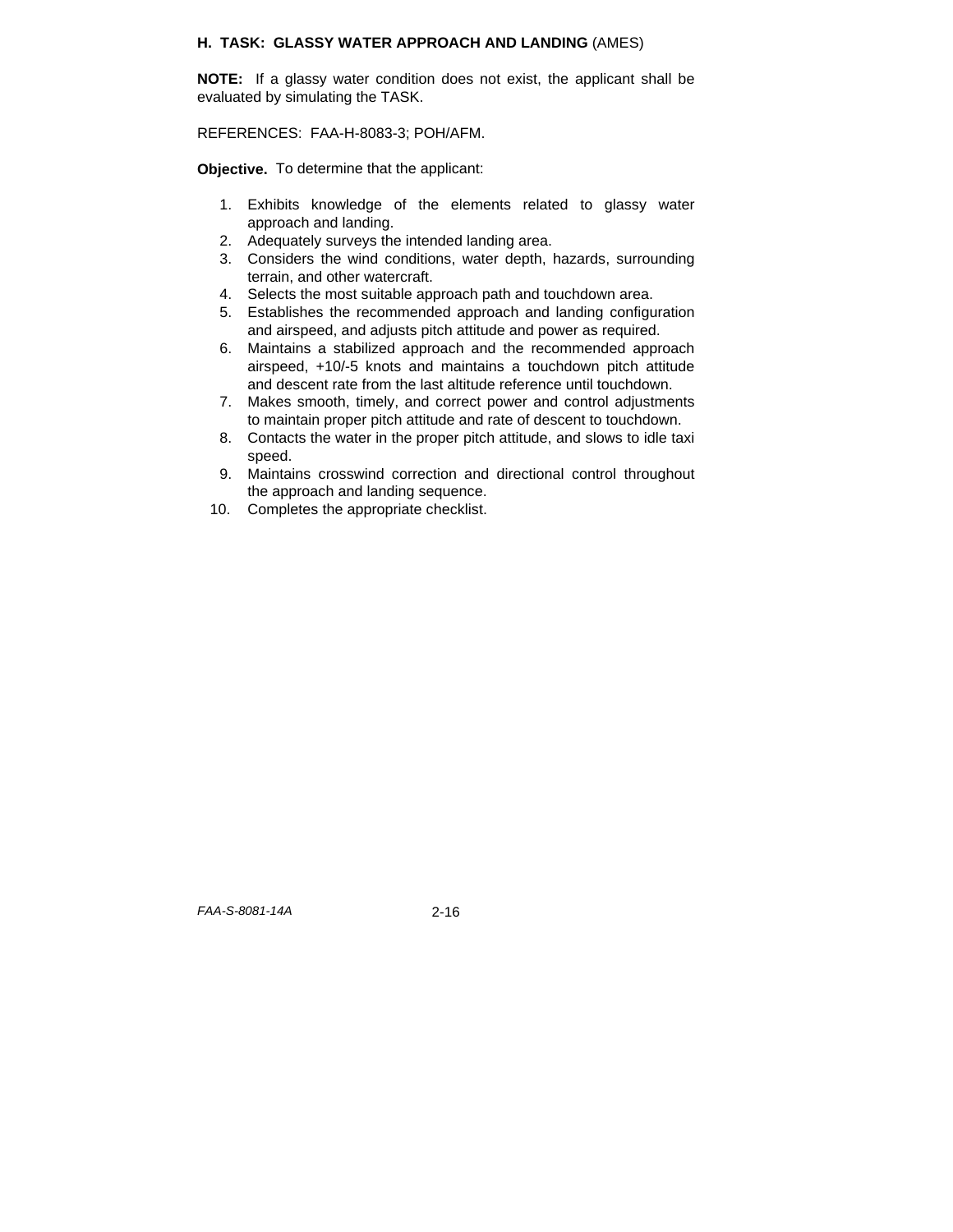#### **I. TASK: ROUGH WATER TAKEOFF AND CLIMB** (AMES)

**NOTE:** If a rough water condition does not exist, the applicant shall be evaluated by simulating the TASK.

REFERENCES: FAA-H-8083-3; POH/AFM.

**Objective.** To determine that the applicant:

- 1. Exhibits knowledge of the elements related to rough water takeoff and climb.
- 2. Positions the flight controls and flaps for the existing conditions.
- 3. Clears the area; selects an appropriate takeoff path considering wind, swells, surface hazards, and/or vessels.
- 4. Retracts the water rudders as appropriate; advances the throttle smoothly to takeoff power.
- 5. Establishes and maintains an appropriate planing attitude, directional control, and corrects for porpoising, skipping, or excessive bouncing.
- 6. Lifts off at minimum airspeed and accelerates to  $V_{\gamma}$ , +10/-5 knots before leaving ground effect.
- 7. Retracts the landing gear, if appropriate, and flaps after a positive rate of climb is established.
- 8. Maintains takeoff power and  $V_v$  +10/-5 knots to a safe maneuvering altitude.
- 9. Maintains directional control and proper wind-drift correction throughout takeoff and climb.
- 10. Completes the appropriate checklist.

2-17 FAA-S-8081-14A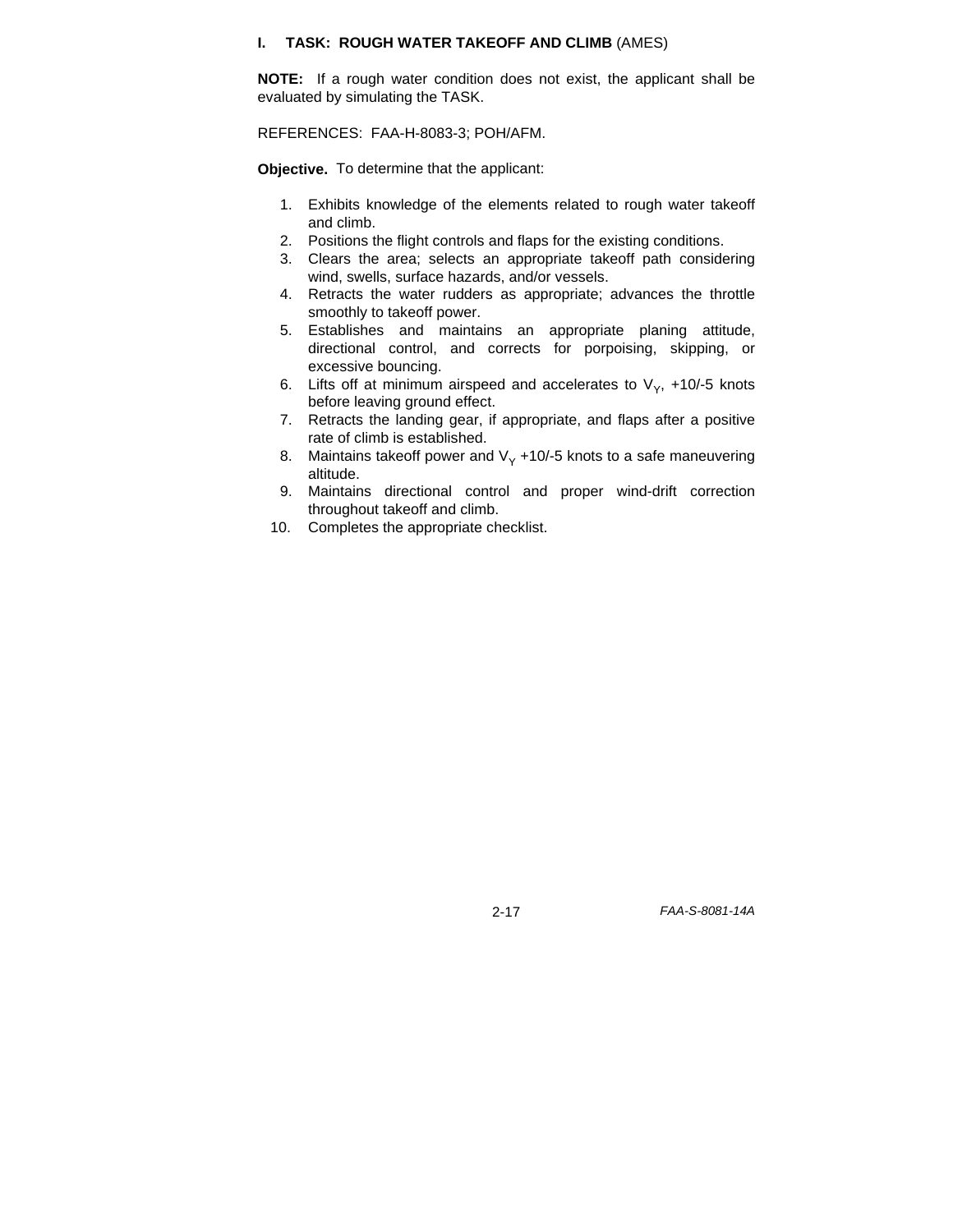#### **J. TASK: ROUGH WATER APPROACH AND LANDING** (AMES)

**NOTE:** If a rough water condition does not exist, the applicant shall be evaluated by simulating the TASK.

REFERENCES: FAA-H-8083-3; POH/AFM.

**Objective.** To determine that the applicant:

- 1. Exhibits knowledge of the elements related to rough water approach and landing.
- 2. Adequately surveys the intended landing area.
- 3. Considers the wind conditions, water, depth, hazards, surrounding terrain, and other watercraft.
- 4. Selects the most suitable approach path, and touchdown area.
- 5. Establishes the recommended approach and landing configuration and airspeed, and adjusts pitch attitude and power as required.
- 6. Maintains a stabilized approach and the recommended approach airspeed, or in its absence not more than 1.3  $V_{\text{so}}$  +10/-5 knots with wind gust factor applied.
- 7. Makes smooth, timely, and correct power and control application during the roundout and touch down.
- 8. Contacts the water in the proper pitch attitude, and at the proper airspeed, considering the type of rough water.
- 9. Maintains crosswind correction and directional control throughout the approach and landing sequence.
- 10. Completes the appropriate checklist.

#### **K. TASK: GO-AROUND/REJECTED LANDING** (AMEL and AMES)

#### REFERENCES: FAA-H-8083-3; POH/AFM.

**Objective.** To determine that the applicant:

- 1. Exhibits knowledge of the elements related to a go-around/rejected landing.
- 2. Makes a timely decision to discontinue the approach to landing.
- 3. Applies takeoff power immediately and transitions to climb pitch attitude for  $V_{y}$  and maintains  $V_{y}$ +10/-5 knots.
- 4. Retracts the flaps, as appropriate.
- 5. Retracts the landing gear, if appropriate, after a positive rate of climb is established.
- 6. Maneuvers to the side of the runway/landing area to clear and avoid conflicting traffic.
- 7. Maintains takeoff power and  $V_y + 10/-5$  knots to a safe maneuvering altitude.
- 8. Maintains directional control and proper wind-drift correction throughout the climb.
- 9. Completes the appropriate checklist.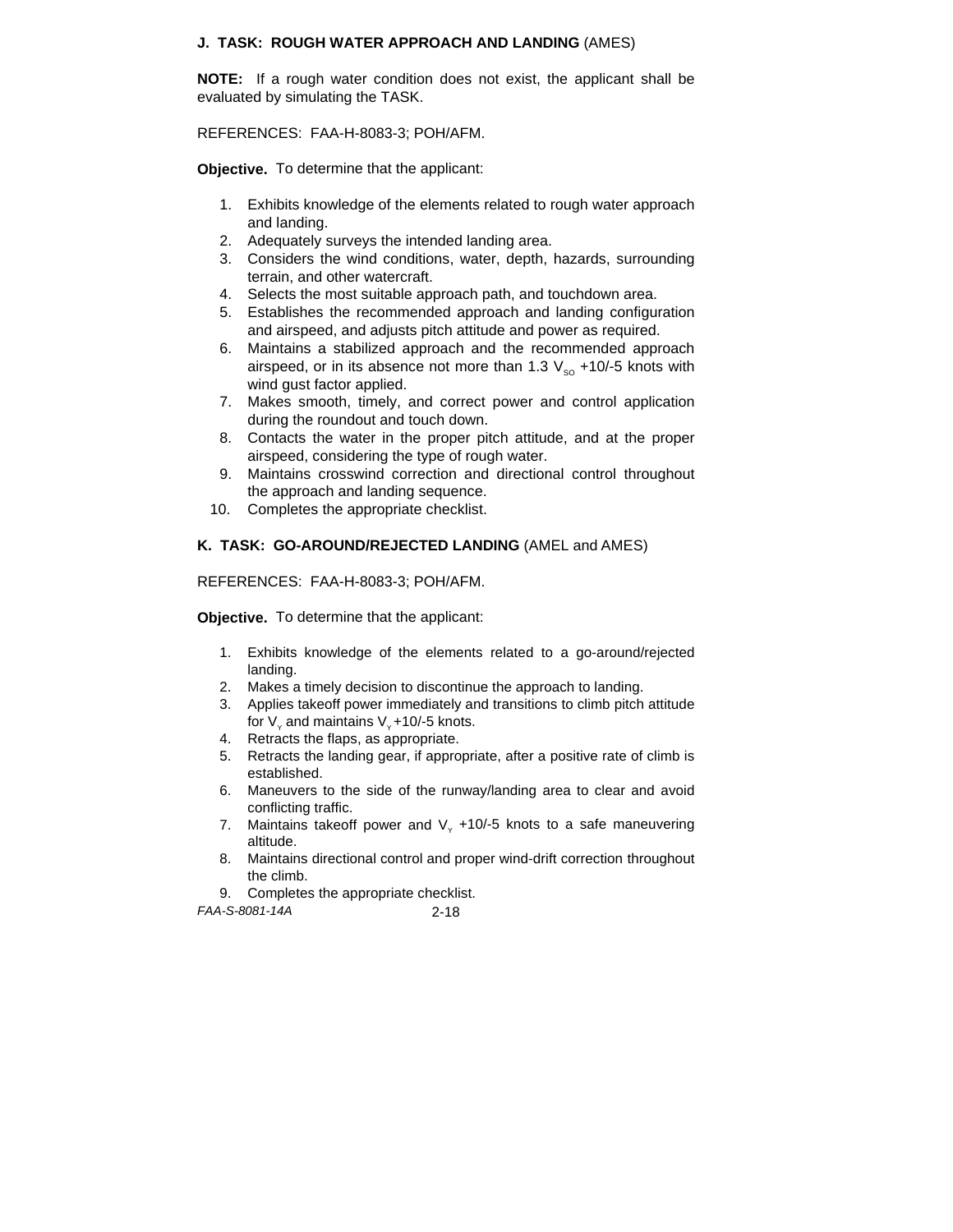## **V. AREA OF OPERATION: PERFORMANCE MANEUVER**

#### **TASK: STEEP TURNS** (AMEL and AMES)

REFERENCES: FAA-H-8083-3; POH/AFM.

**Objective.** To determine that the applicant:

- 1. Exhibits knowledge of the elements related to steep turns.
- 2. Establishes the manufacturer's recommended airspeed or if one is not stated, a safe airspeed not to exceed  $V_{\alpha}$ .
- 3. Rolls into a coordinated 360° turn; maintains a 45° bank.
- 4. Performs the task in the opposite direction, as specified by the examiner.
- 5. Divides attention between airplane control and orientation.
- 6. Maintains the entry altitude,  $\pm 100$  feet (30 meters), airspeed,  $\pm 10$ knots, bank,  $\pm 5^{\circ}$ ; and rolls out on the entry heading,  $\pm 10^{\circ}$ .

2-19 FAA-S-8081-14A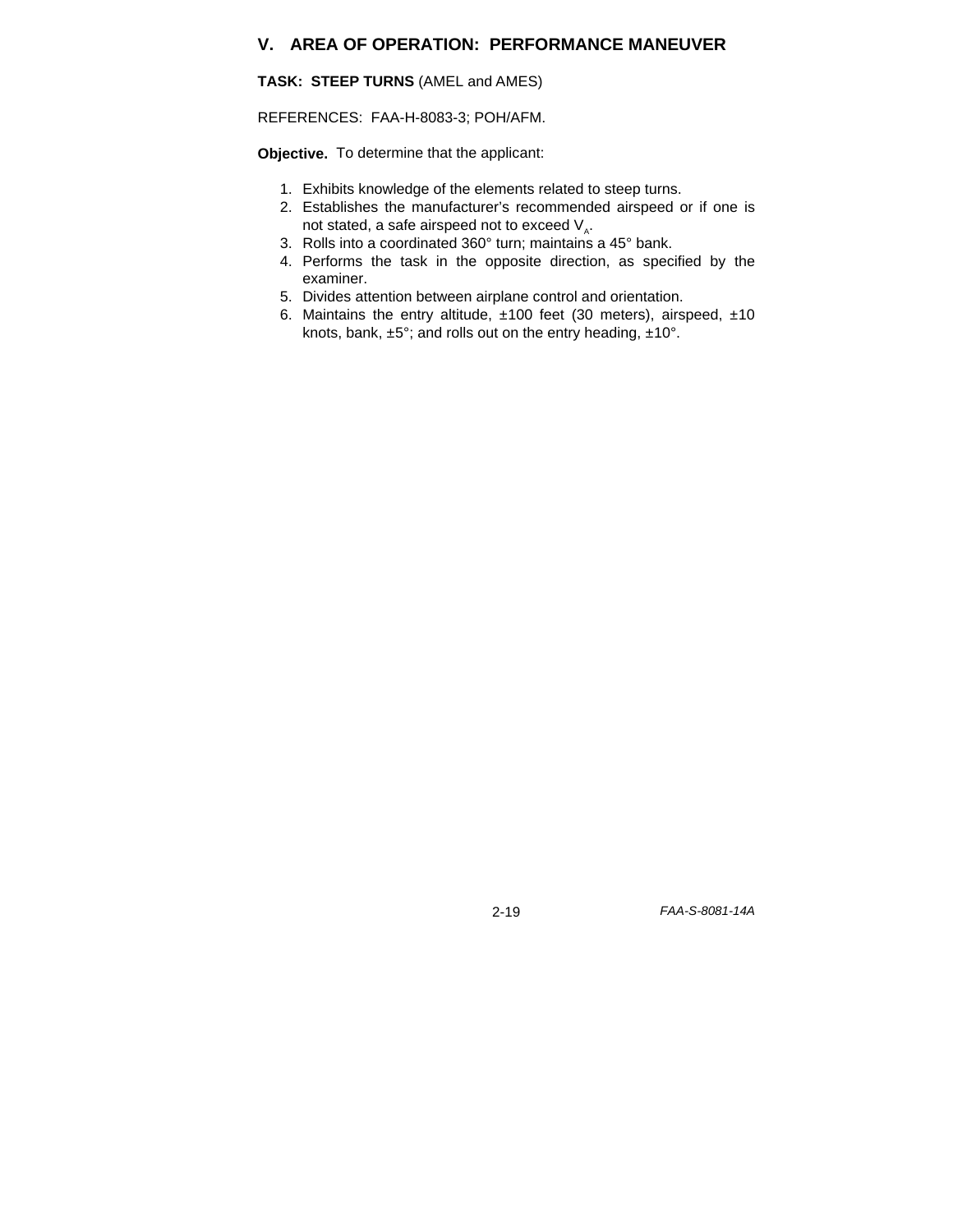## **VI. AREA OF OPERATION: GROUND REFERENCE MANEUVERS**

**NOTE:** The examiner shall select at least one TASK.

#### **A. TASK: RECTANGULAR COURSE** (AMEL and AMES)

REFERENCE: FAA-H-8083-3.

**Objective.** To determine that the applicant:

- 1. Exhibits knowledge of the elements related to a rectangular course.
- 2. Selects a suitable reference area.
- 3. Plans the maneuver so as to enter a left or right pattern, 600 to 1,000 feet AGL (180 to 300 meters) at an appropriate distance from the selected reference area, 45° to the downwind leg.
- 4. Applies adequate wind-drift correction during straight-and-turning flight to maintain a constant ground track around the rectangular reference area.
- 5. Divides attention between airplane control and the ground track while maintaining coordinated flight.
- 6. Maintains altitude,  $\pm 100$  feet (30 meters); maintains airspeed,  $\pm 10$ knots.

**B. TASK: S-TURNS** (AMEL and AMES)

REFERENCE: FAA-H-8083-3.

**Objective.** To determine that the applicant:

- 1. Exhibits knowledge of the elements related to S-turns.
- 2. Selects a suitable ground reference line.
- 3. Plans the maneuver so as to enter at 600 to 1,000 feet (180 to 300 meters) AGL, perpendicular to the selected reference line.
- 4. Applies adequate wind-drift correction to track a constant radius turn on each side of the selected reference line.
- 5. Reverses the direction of turn directly over the selected reference line.
- 6. Divides attention between airplane control and the ground track while maintaining coordinated flight.
- 7. Maintains altitude,  $\pm 100$  feet (30 meters); maintains airspeed,  $\pm 10$ knots.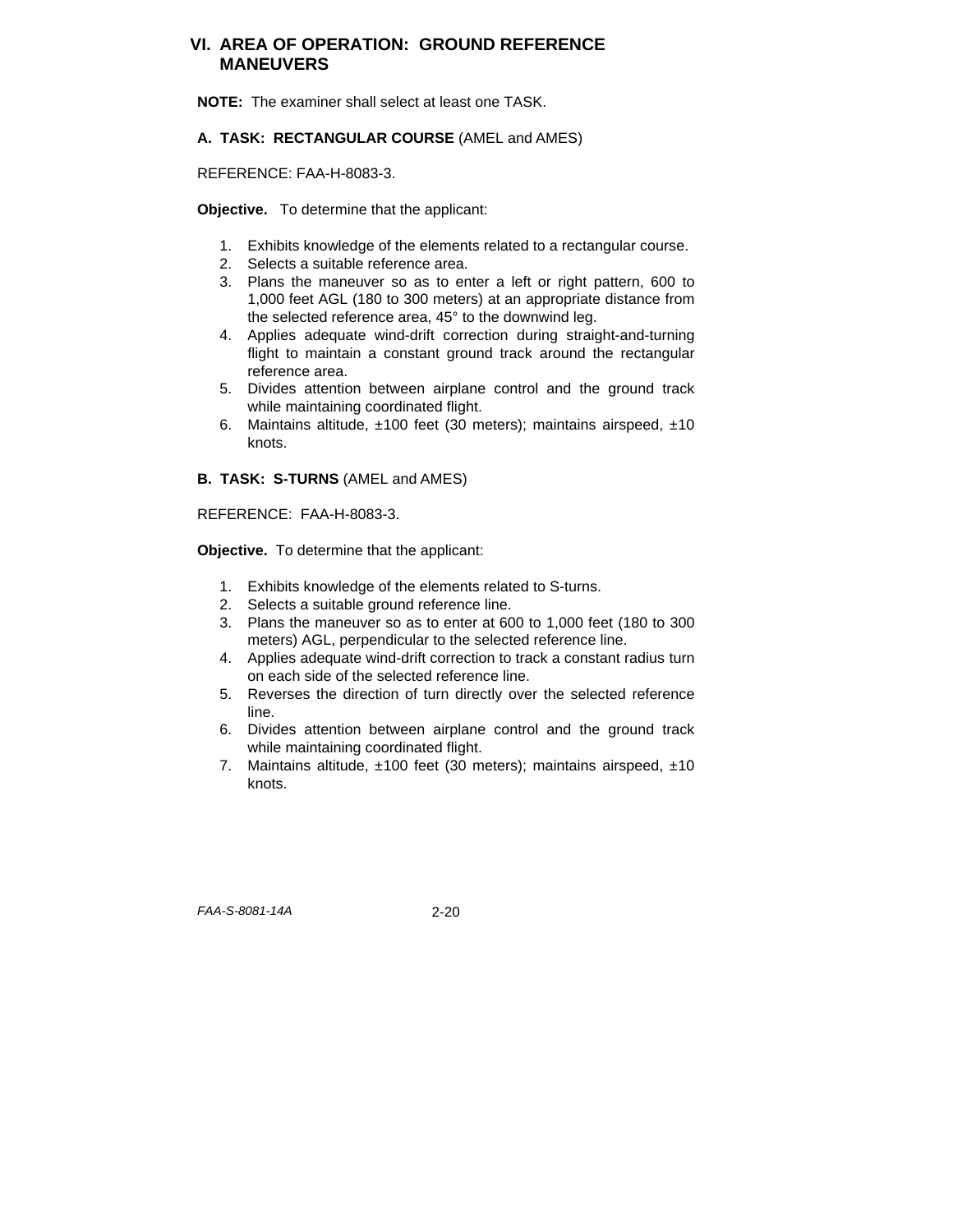#### **C. TASK: TURNS AROUND A POINT** (AMEL and AMES)

REFERENCE: FAA-H-8083-3.

**Objective.** To determine that the applicant:

- 1. Exhibits knowledge of the elements related to turns around a point.
- 2. Selects a suitable ground reference point.
- 3. Plans the maneuver so as to enter left or right at 600 to 1,000 feet (180 to 300 meters) AGL, at an appropriate distance from the reference point.
- 4. Applies adequate wind-drift correction to track a constant radius turn around the selected reference point.
- 5. Divides attention between airplane control and the ground track while maintaining coordinated flight.
- 6. Maintains altitude,  $\pm 100$  feet (30 meters); maintains airspeed,  $\pm 10$ knots.

2-21 FAA-S-8081-14A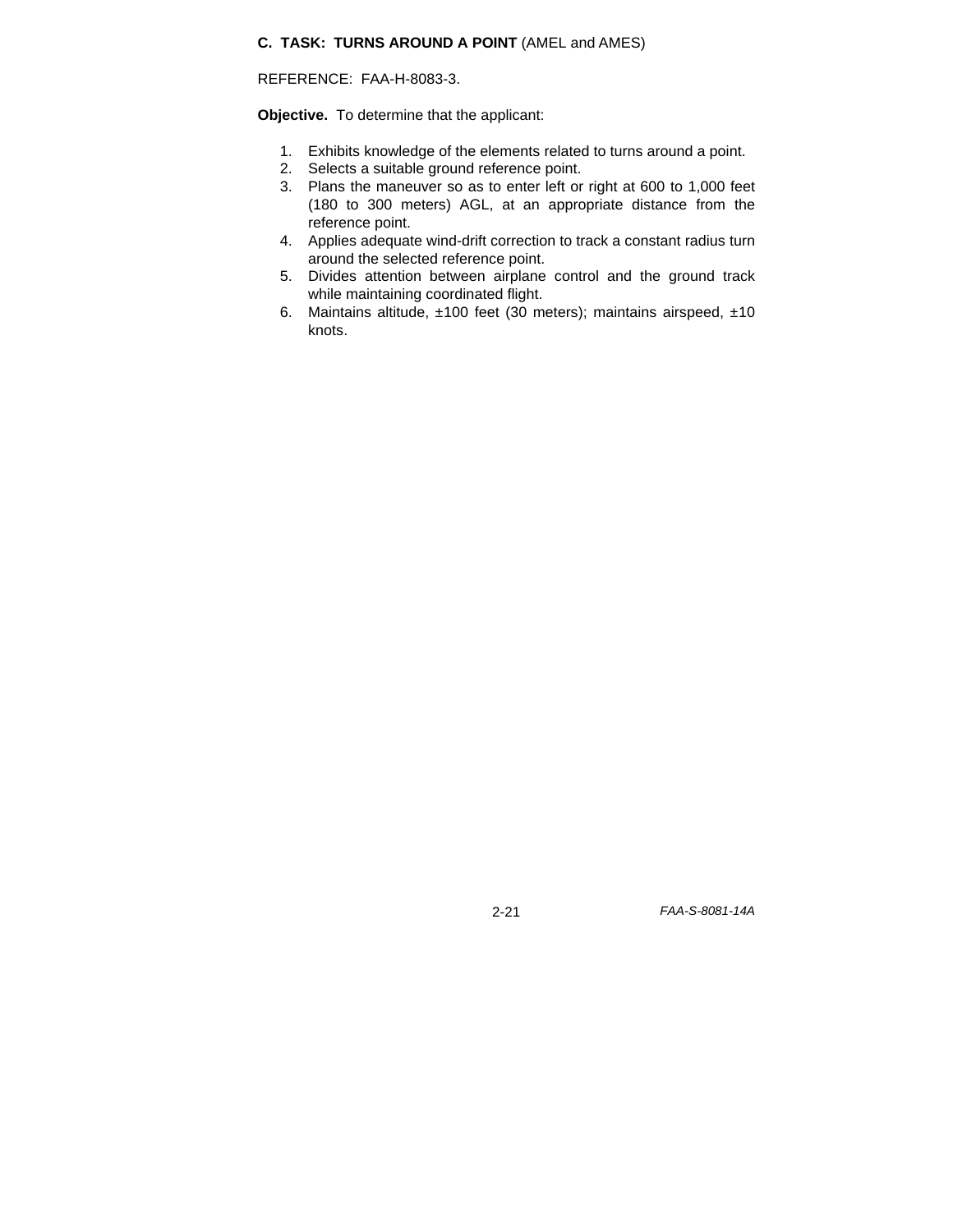## **VII. AREA OF OPERATION: NAVIAGATION**

#### **A. TASK: PILOTAGE AND DEAD RECKONING** (AMEL and AMES)

REFERENCE: AC 61-23/FAA-H-8083-25.

**Objective.** To determine that the applicant:

- 1. Exhibits knowledge of the elements related to pilotage and dead reckoning.
- 2. Follows the preplanned course by reference to landmarks.
- 3. Identifies landmarks by relating surface features to chart symbols.
- 4. Navigates by means of precomputed headings, groundspeeds, and elapsed time.
- 5. Corrects for and records the differences between preflight groundspeed, and heading calculations and those determined en route.
- 6. Verifies the airplane's position within three (3) nautical miles of the flight-planned route.
- 7. Arrives at the en route checkpoints within five (5) minutes of the initial or revised ETA and provides a destination estimate.
- 8. Maintains the appropriate altitude, ±200 feet (60 meters) and heading, ±15°.

## **B. TASK: NAVIGATION SYSTEMS AND RADAR SERVICES** (AMEL and AMES)

REFERENCES: FAA-H-8083-3, AC 61-23/FAA-H-8083-25; Navigation Equipment Operation Manuals, AIM.

**Objective.** To determine that the applicant:

- 1. Exhibits knowledge of the elements related to navigation systems and radar services.
- 2. Demonstrates the ability to use an airborne electronic navigation system.
- 3. Locates the airplane's position using the navigation system.
- 4. Intercepts and tracks a given course, radial or bearing, as appropriate.
- 5. Recognizes and describes the indication of station passage, if appropriate.
- 6. Recognizes signal loss and takes appropriate action.
- 7. Uses proper communication procedures when utilizing radar services.
- 8. Maintains the appropriate altitude,  $\pm 200$  feet (60 meters) and heading ±15°.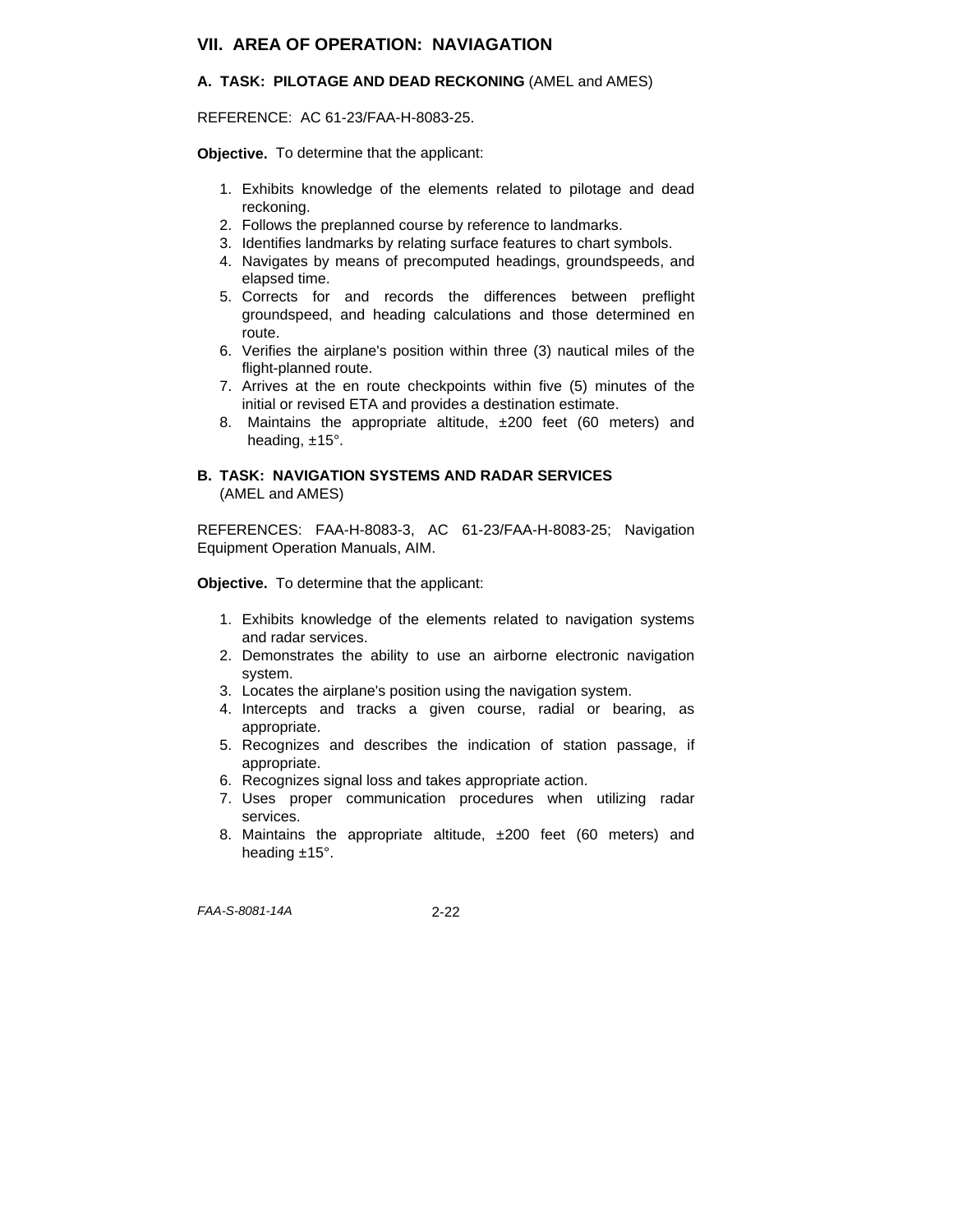#### **C. TASK: DIVERSION (AMEL and AMES)**

REFERENCES: FAA-H-8083-25; AIM.

**Objective.** To determine that the applicant:

- 1. Exhibits knowledge of the elements related to diversion.
- 2. Selects an appropriate alternate airport and route.
- 3. Makes an accurate estimate of heading, groundspeed, arrival time, and fuel consumption to the alternate airport.
- 4. Maintains the appropriate altitude, ±200 feet (60 meters) and headings,  $±15^\circ$ .

#### **D. TASK: LOST PROCEDURES** (AMEL and AMES)

REFERENCES: FAA-H-8083-25; AIM.

**Objective.** To determine that the applicant:

- 1. Exhibits knowledge of the elements related to lost procedures.
- 2. Selects an appropriate course of action.
- 3. Maintains an appropriate heading and climbs, if necessary.
- 4. Identifies prominent landmarks.
- 5. Uses navigation systems/facilities and/or contacts an ATC facility for assistance, as appropriate.

2-23 FAA-S-8081-14A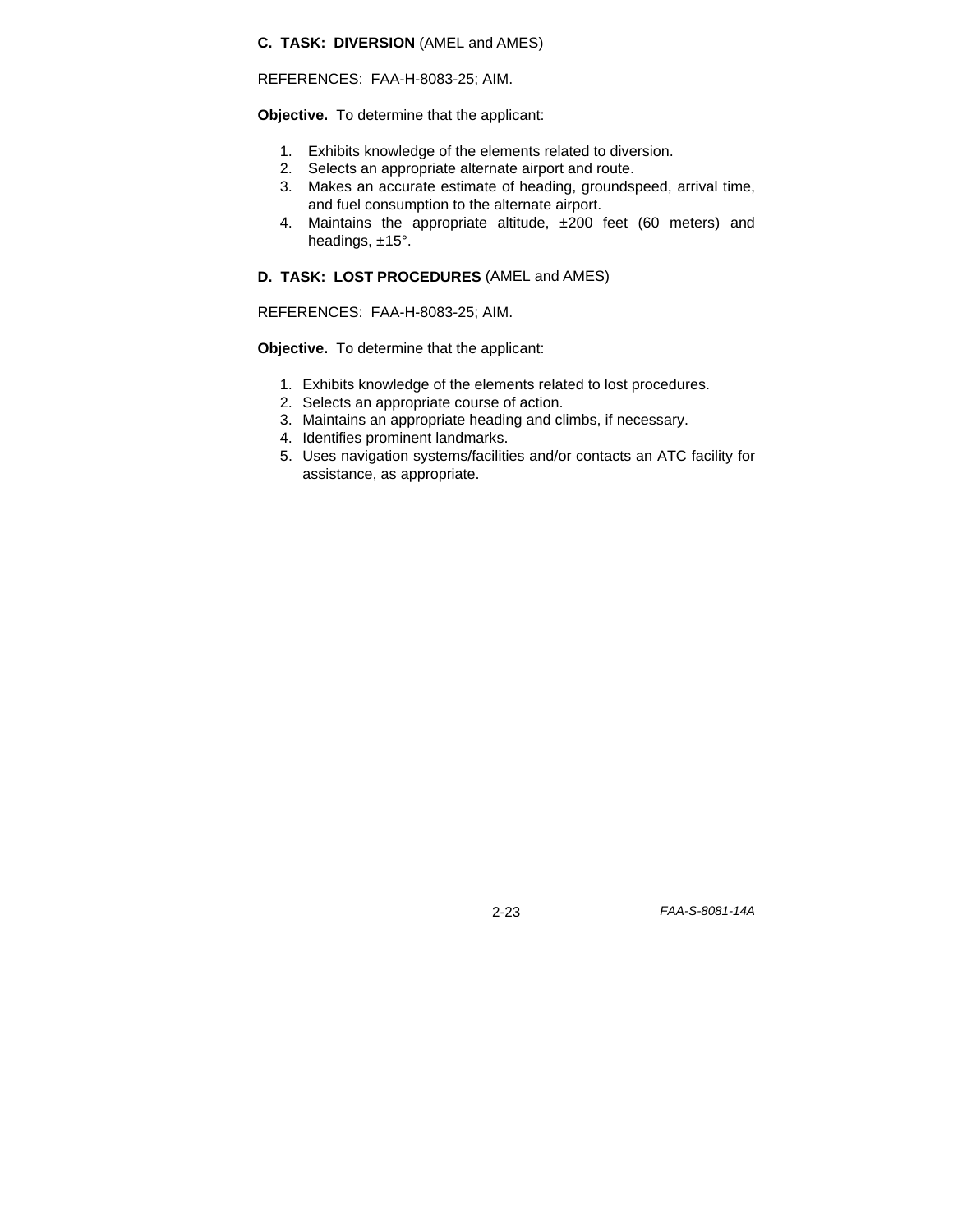## **VIII. AREA OF OPERATION: SLOW FLIGHT AND STALLS**

### **A. TASK: MANEUVERING DURING SLOW FLIGHT** (AMEL and AMES)

REFERENCES: FAA-H-8083-3; POH/AFM.

**Objective.** To determine that the applicant:

- 1. Exhibits knowledge of the elements related to maneuvering during slow flight.
- 2. Selects an entry altitude that will allow the task to be completed no lower than 3,000 feet (920 meters) AGL.
- 3. Establishes and maintains an airspeed at which any further increase in angle of attack, increase in load factor, or reduction in power, would result in an immediate stall.
- 4. Accomplishes coordinated straight-and-level flight, turns, climbs, and descents with landing gear and flap configurations specified by the examiner.
- 5. Divides attention between airplane control and orientation.
- 6. Maintains the specified altitude,  $±100$  feet (30 meters); specified heading, ±10°; airspeed, +10/−0 knots and specified angle of bank,  $±10^\circ$ .

#### **B. TASK: POWER-OFF STALLS** (AMEL and AMES)

REFERENCES: FAA-H-8083-3, AC 61-67; POH/AFM

**Objective.** To determine that the applicant:

- 1. Exhibits knowledge of the elements related to power-off stalls.
- 2. Selects an entry altitude that allows the task to be completed no lower than 3,000 feet (460 meters) AGL.
- 3. Establishes a stabilized descent in the approach or landing configuration, as specified by the examiner.
- 4. Transitions smoothly from the approach or landing attitude to a pitch attitude that will induce a stall.
- 5. Maintains a specified heading,  $\pm 10^{\circ}$ , in straight flight; maintains a specified angle of bank not to exceed  $20^\circ$ ,  $\pm 10^\circ$ ; in turning flight, while inducing the stall.
- 6. Recognizes and recovers promptly after a stall occurs by simultaneously reducing the angle of attack, increasing power to maximum allowable, and leveling the wings to return to a straightand-level flight attitude with a minimum loss of altitude appropriate for the airplane.
- 7. Retracts the flaps to the recommended setting; retracts the landing gear, if retractable, after a positive rate of climb is established.
- 8. Accelerates to  $V_x$  or  $V_y$  speed before the final flap retraction; returns to the altitude, heading, and airspeed specified by the examiner.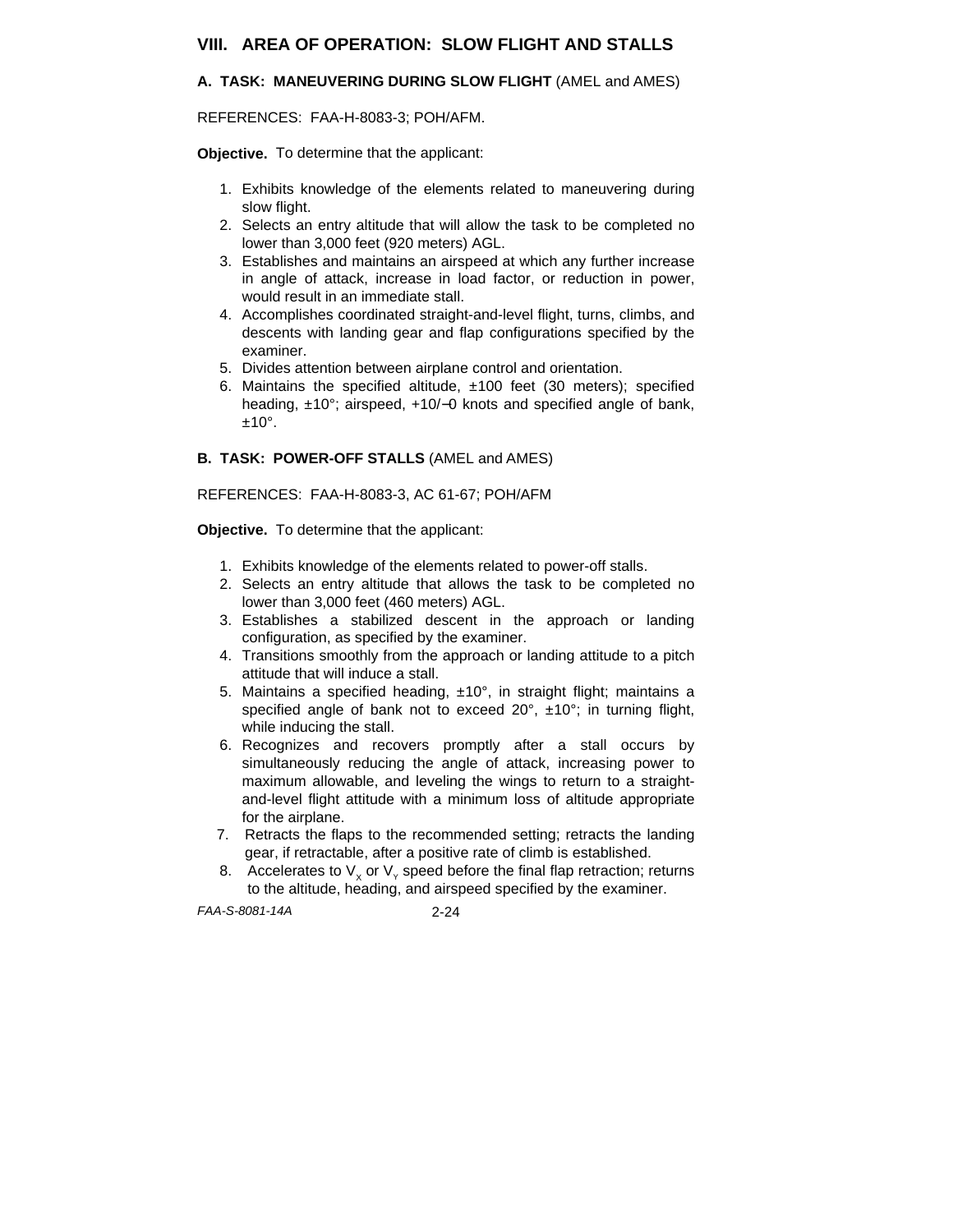#### **C. TASK: POWER-ON STALLS** (AMEL and AMES)

**NOTE:** In some high performance airplanes the power setting may have to be reduced below the practical test standards guideline power setting to prevent excessively high pitch attitudes (greater than 30° nose up).

#### REFERENCES: FAA-H-8083-3, AC 61-67; POH/AFM.

**Objective.** To determine that the applicant:

- 1. Exhibits knowledge of the elements related to power-on stalls.
- 2. Selects an entry altitude that allows the task to be completed no lower than 3,000 feet (460 meters) AGL.
- 3. Establishes the takeoff or departure configuration. Sets power to no less than 65 percent available power.
- 4. Transitions smoothly from the takeoff or departure attitude to the pitch attitude that will induce a stall.
- 5. Maintains a specified heading,  $\pm 10^\circ$ , in straight flight; maintains a specified angle of bank not to exceed 20°, ±10°, in turning flight, while inducing the stall.
- 6. Recognizes and recovers promptly after the stall occurs by simultaneously reducing the angle of attack, increasing power to maximum allowable, and leveling the wings to return to a straightand-level flight attitude with a minimum loss of altitude appropriate for the airplane.
- 7. Retracts the flaps to the recommended setting; retracts the landing gear if retractable, after a positive rate of climb is established.
- 8. Accelerates to  $V_x$  or  $V_y$  speed before the final flap retraction; returns to the altitude, heading, and airspeed specified by the examiner.

#### **D. TASK: SPIN AWARENESS** (AMEL and AMES)

REFERENCES: FAA-H-8083-3, AC 61-67; POH/AFM.

**Objective.** To determine that the applicant exhibits knowledge of the elements related to spin awareness by explaining:

- 1. Aerodynamic factors related to spins.
- 2. Flight situations where unintentional spins may occur.
- 3. Procedures for recovery from unintentional spins.

2-25 FAA-S-8081-14A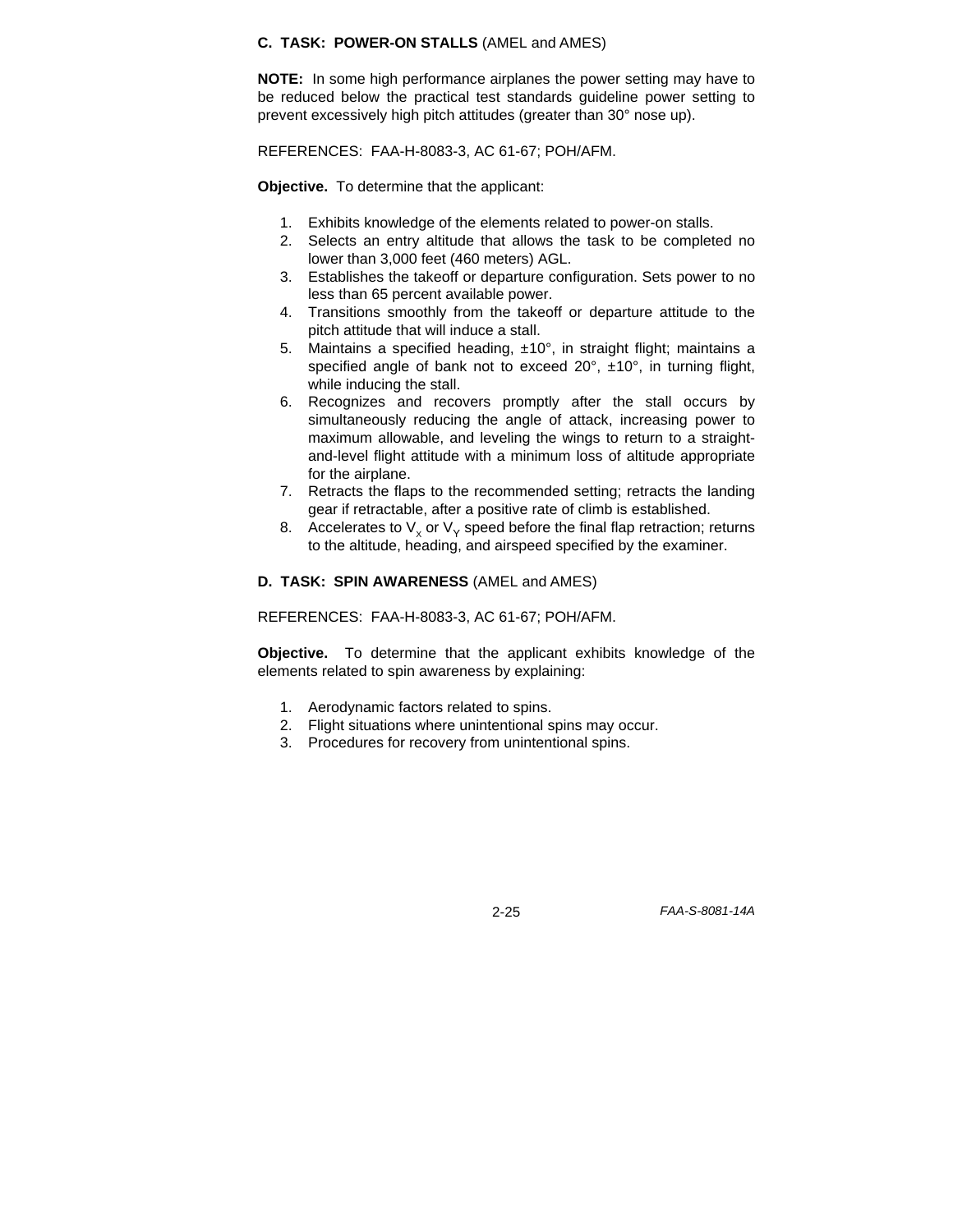## **IX. AREA OF OPERATION: BASIC INSTRUMENT MANEUVERS**

**NOTE:** The examiner shall select TASK E and at least two other TASKs. If the applicant holds an instrument rating airplane he or she only needs to demonstrate TASK E.

#### **A. TASK: STRAIGHT-AND-LEVEL FLIGHT** (AMEL and AMES)

REFERENCES: FAA-H-8083-3, FAA-H-8083-15.

**Objective.** To determine that the applicant:

- 1. Exhibits knowledge of the elements related to attitude instrument flying during straight-and-level flight.
- 2. Maintains straight-and-level flight solely by reference to instruments using proper instrument cross-check and interpretation, and coordinated control application.
- 3. Maintains altitude, ±200 feet (60 meters); heading, ±20°; and airspeed, ±10 knots.

#### **B. TASK: CONSTANT AIRSPEED CLIMBS (AMEL and AMES)**

REFERENCES: FAA-H-8083-3, FAA-H-8083-15.

**Objective.** To determine that the applicant:

- 1. Exhibits knowledge of the elements related to attitude instrument flying during constant airspeed climbs.
- 2. Establishes the climb configuration specified by the examiner.
- 3. Transitions to the climb pitch attitude and power setting on an assigned heading using proper instrument cross-check and interpretation, and coordinated control application.
- 4. Demonstrates climbs solely by reference to instruments at a constant airspeed to specific altitudes in straight flight and turns.
- 5. Levels off at the assigned altitude and maintains that altitude,  $\pm 200$ feet (60 meters); maintains heading,  $\pm 20^{\circ}$ ; maintains airspeed,  $\pm 10$ knots.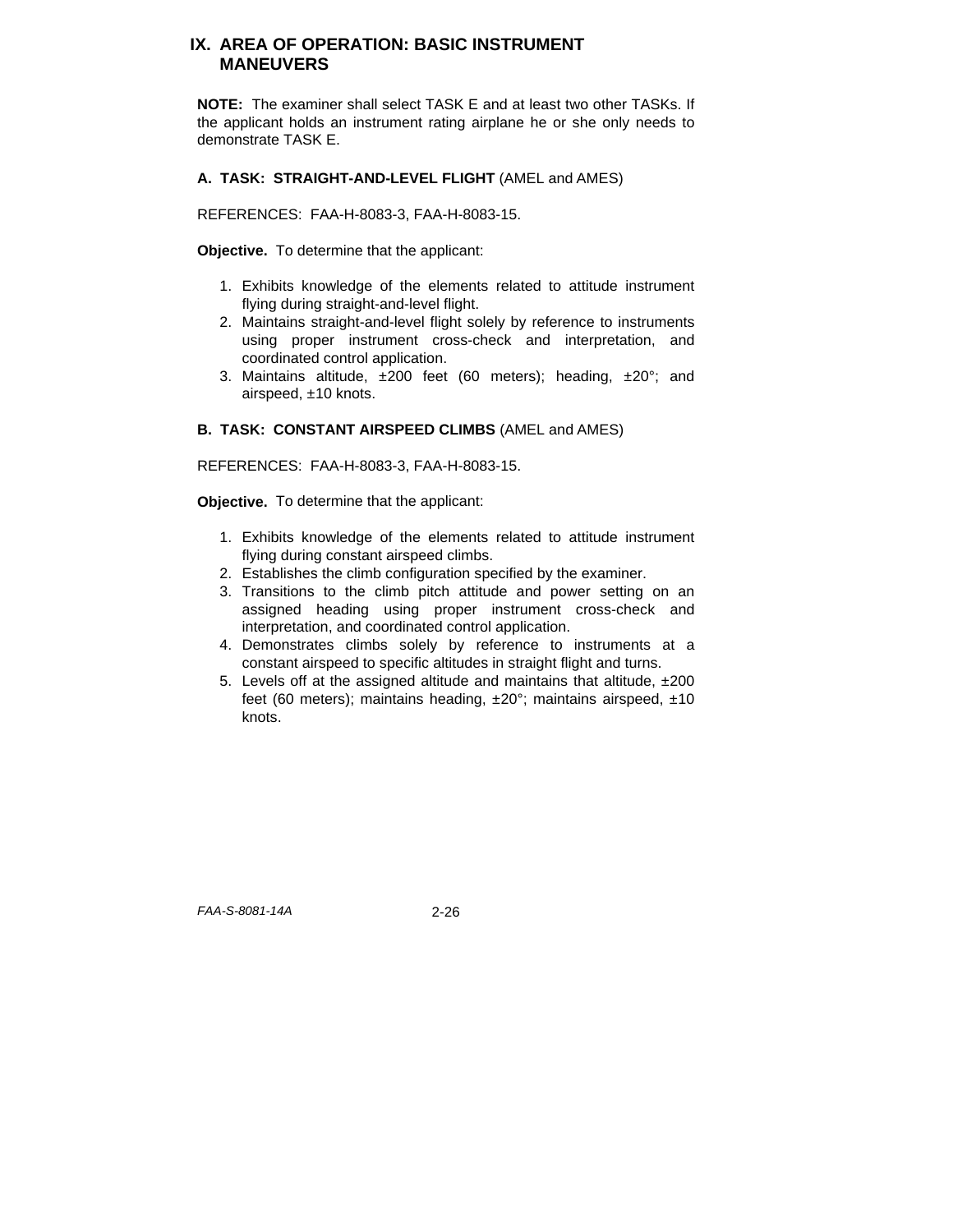#### **C. TASK: CONSTANT AIRSPEED DESCENTS** (AMEL and AMES)

REFERENCES: FAA-H-8083-3, FAA-H-8083-15.

**Objective.** To determine that the applicant:

- 1. Exhibits knowledge of the elements related to attitude instrument flying during constant airspeed descents.
- 2. Establishes the descent configuration specified by the examiner.
- 3. Transitions to the descent pitch attitude and power setting on an assigned heading using proper instrument cross-check and interpretation, and coordinated control application.
- 4. Demonstrates descents solely by reference to instruments at a constant airspeed to specific altitudes in straight flight and turns.
- 5. Levels off at the assigned altitude and maintains that altitude,  $\pm 200$ feet (60 meters); maintains heading,  $\pm 20^{\circ}$ ; maintains airspeed,  $\pm 10$ knots.

#### **D. TASK: TURNS TO HEADINGS** (AMEL and AMES)

REFERENCES: FAA-H-8083-3, FAA-H-8083-15.

**Objective.** To determine that the applicant:

- 1. Exhibits knowledge of the elements related to attitude instrument flying during turns to headings.
- 2. Transitions to the level-turn attitude using proper instrument crosscheck and interpretation, and coordinated control application.
- 3. Demonstrates turns to headings solely by reference to instruments; maintains altitude, ±200 feet (60 meters); maintains a standard rate turn and rolls out on the assigned heading, ±10°; maintains airspeed,  $±10$  knots.

#### **E. TASK: RECOVERY FROM UNUSUAL FLIGHT ATTITUDES** (AMEL and AMES)

REFERENCES: FAA-H-8083-3, FAA-H-8083-15.

**Objective.** To determine that the applicant:

- 1. Exhibits knowledge of the elements related to attitude instrument flying during unusual attitudes.
- 2. Recognizes unusual flight attitudes solely by reference to instruments; recovers promptly to a stabilized level flight attitude using proper instrument cross-check and interpretation and smooth, coordinated control application in the correct sequence.

2-27 FAA-S-8081-14A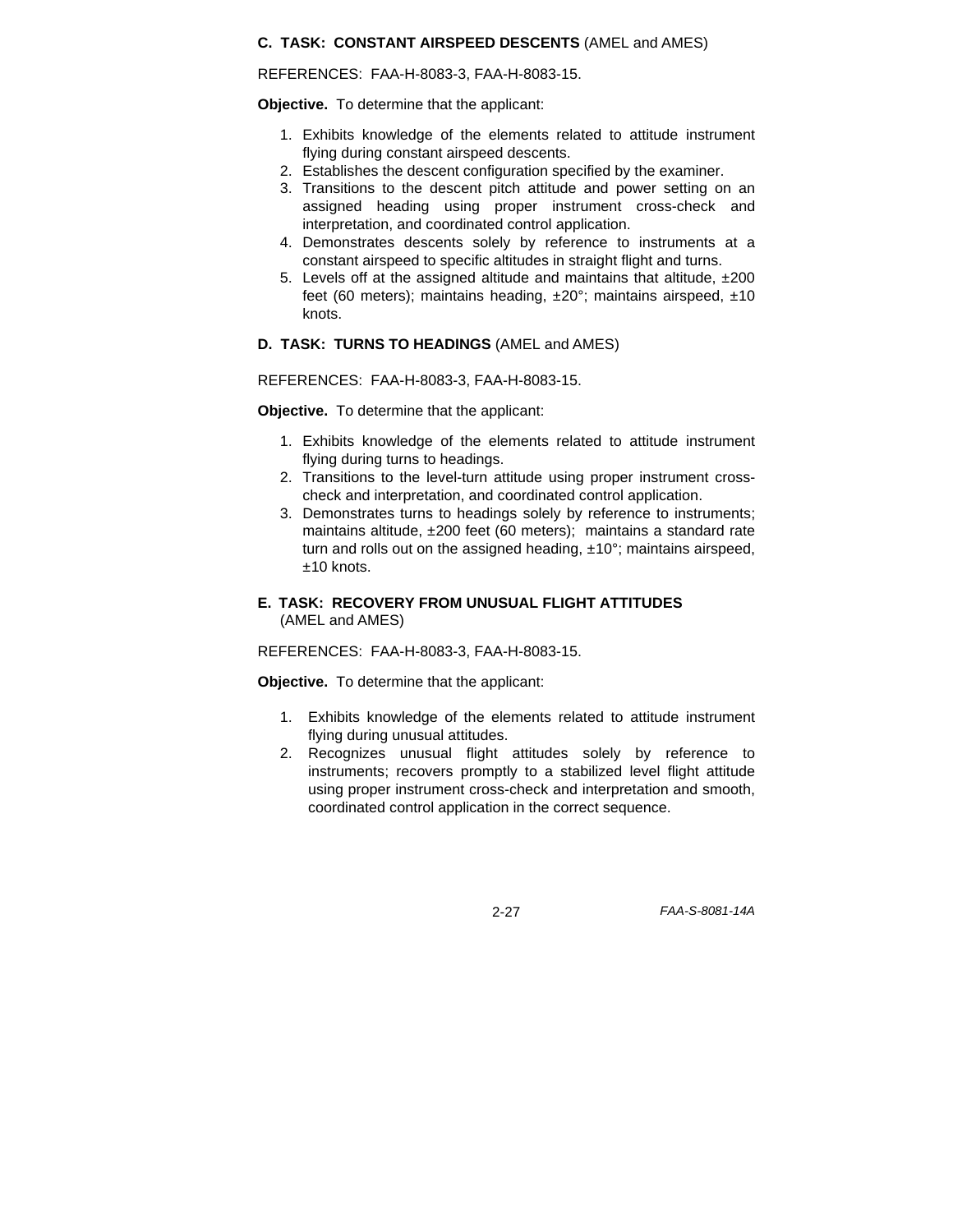#### **F. TASK: RADIO COMMUNICATIONS, NAVIGATION SYSTEMS/FACILITIES, AND RADAR SERVICES** (AMEL and AMES)

REFERENCES: AC 61-23/FAA-H-8083-25, FAA-H-8083-3, FAA-H-8083-15.

**Objective.** To determine that the applicant:

- 1. Exhibits knowledge of the elements related to radio communications, navigation systems/facilities, and radar services available for use during flight solely by reference to instruments.
- 2. Selects the proper frequency and identifies the appropriate facility.
- 3. Follows verbal instructions and/or navigation systems/facilities for guidance.
- 4. Determines the minimum safe altitude.
- 5. Maintains altitude, ±200 feet (60 meters); maintains heading, ±20°; maintains airspeed, ±10 knots.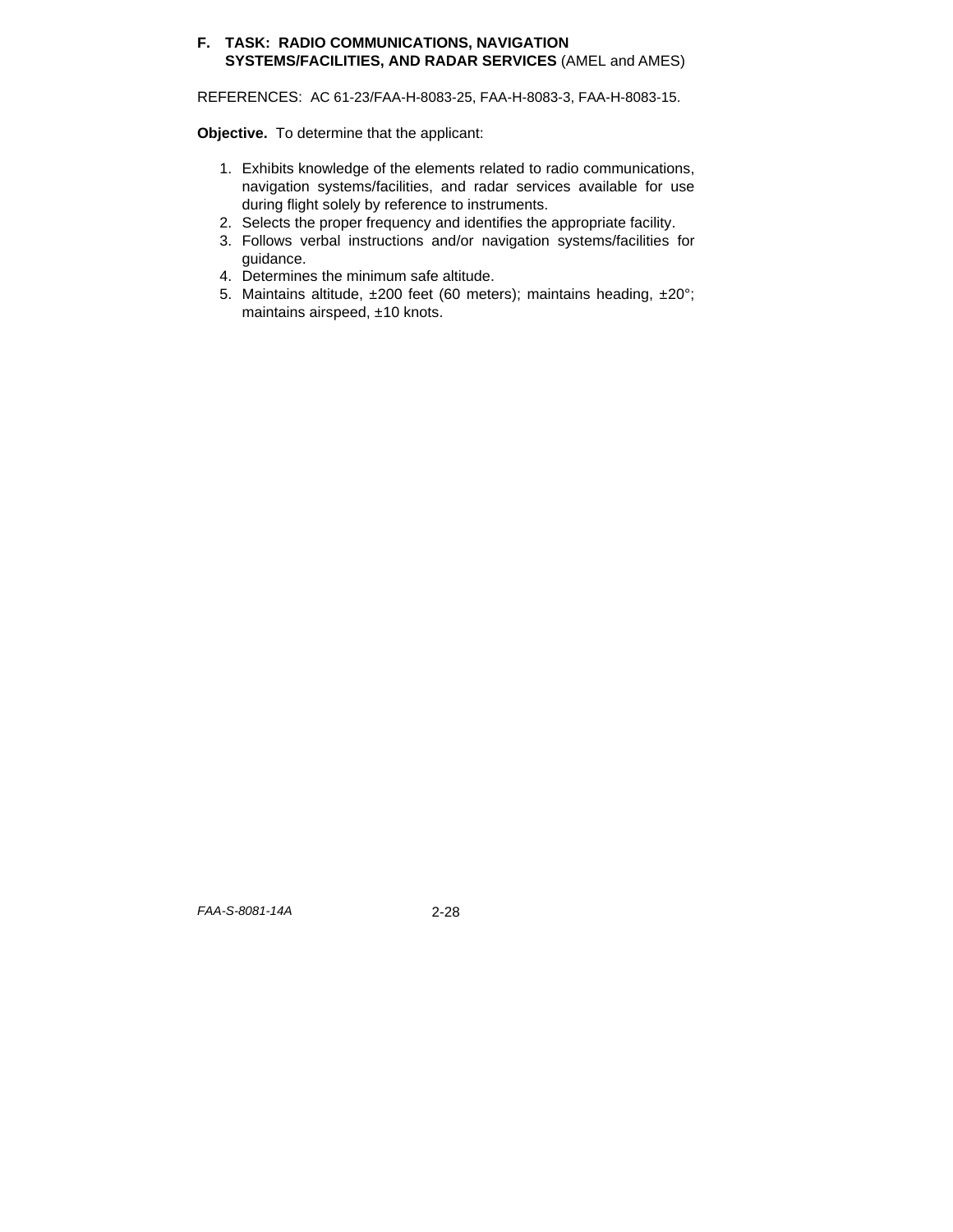# **X. AREA OF OPERATION: EMERGENCY OPERATIONS**

**NOTE:** Examiners shall select an entry altitude that will allow the single engine demonstrations task to be completed no lower than 3,000 feet (920 meters) AGL or the manufacturer's recommended altitude, whichever is higher. At altitudes lower than 3,000 feet (920 meters) AGL, engine failure shall be simulated by reducing throttle to idle and then establishing zero thrust.

**A. TASK: EMERGENCY DESCENT** (AMEL and AMES)

REFERENCES: FAA-H-8083-3; POH/AFM.

**Objective.** To determine that the applicant:

- 1. Exhibits knowledge of the elements related to an emergency descent.
- 2. Recognizes situations, such as depressurization, cockpit smoke and/or fire that require an emergency descent.
- 3. Establishes the appropriate airspeed and configuration for the emergency descent.
- 4. Exhibits orientation, division of attention, and proper planning.
- 5. Maintains positive load factors during the descent.
- 6. Completes appropriate checklists.

### **B. TASK: ENGINE FAILURE DURING TAKEOFF BEFORE V<sub>MC</sub> (SIMULATED—AMEL and AMES)**

REFERENCES: FAA-H-8083-3; POH/AFM.

**NOTE**: Engine failure (simulated) shall be accomplished before reaching 50 percent of the calculated  $V_{MC}$ .

**Objective.** To determine that the applicant:

- 1. Exhibits knowledge of the elements related to the procedure used for engine failure during takeoff prior to reaching  $V_{MC}$ .
- 2. Closes the throttles smoothly and promptly when simulated engine failure occurs.
- 3. Maintains directional control and applies brakes (AMEL) or flight controls (AMES), as necessary.

2-29 FAA-S-8081-14A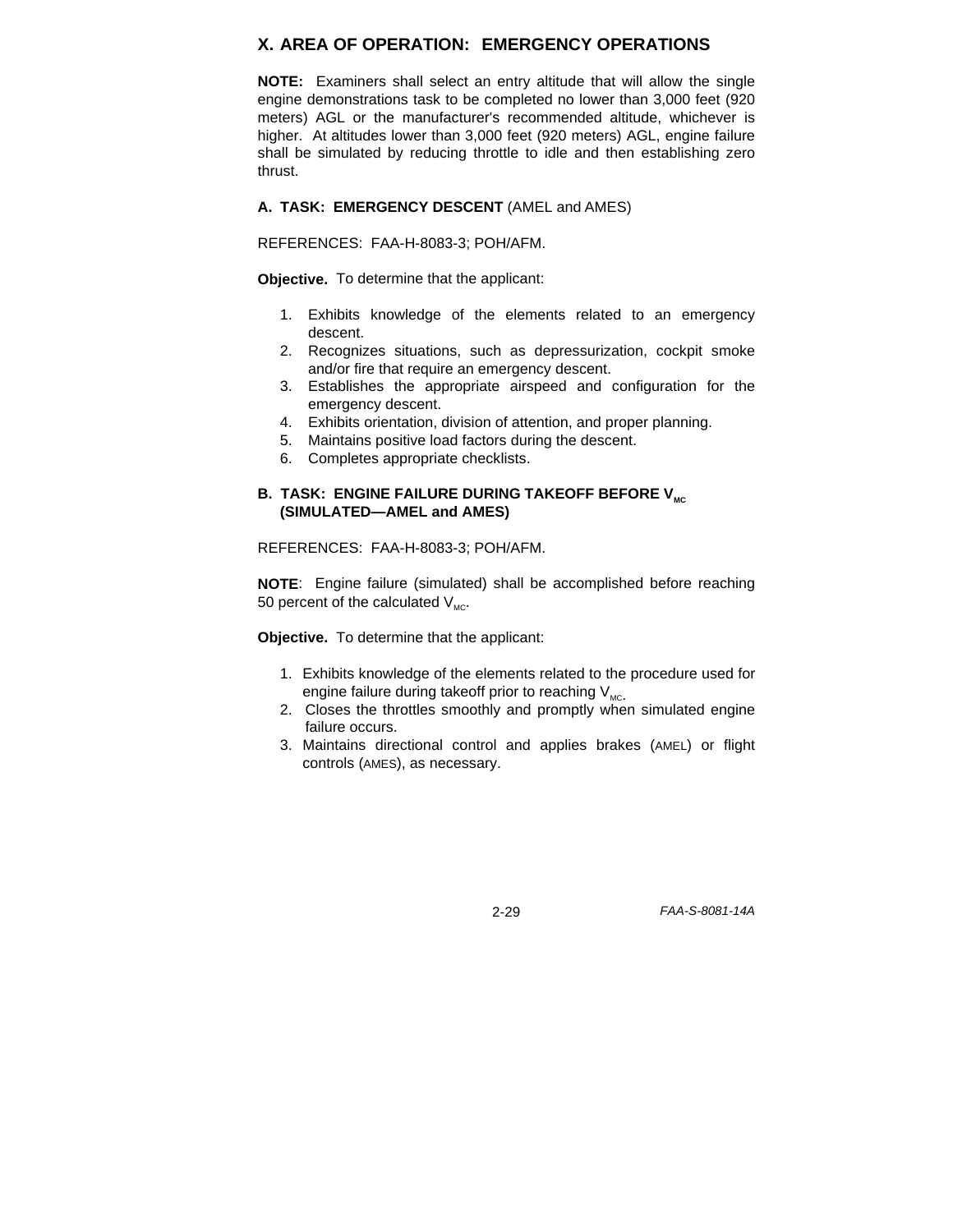# **C. TASK: ENGINE FAILURE AFTER LIFT-OFF (SIMULATED—AMEL and AMES)**

REFERENCES: FAA-H-8083-3; POH/AFM.

**Objective.** To determine that the applicant:

- 1. Exhibits knowledge of the elements related to the procedure used for engine failure after lift-off.
- 2. Recognizes a simulated engine failure promptly, maintains control, and utilizes appropriate emergency procedures.
- 3. Reduces drag, identifies and verifies the inoperative engine after simulated engine failure.
- 4. Simulates feathering the propeller on the inoperative engine. Examiner shall then establish zero-thrust on the inoperative engine.
- 5. Establishes  $V_{\text{VSE}}$  If obstructions are present, establishes  $V_{\text{XSE}}$  or  $V_{\text{MC}}$ +5 knots, whichever is greater, until obstructions are cleared. Then transitions to  $V_{\text{YSE}}$ .
- 6. Banks toward the operating engine as required for best performance.
- 7. Monitors operating engine and makes adjustments as necessary.
- 8. Recognizes the airplane's performance capabilities. If a climb is not possible at  $V_{\text{VSE}}$ , maintain  $V_{\text{VSE}}$  and return to the departure airport for landing, or initiates an approach to the most suitable landing area available.
- 9. Secures the (simulated) inoperative engine.
- 10. Maintains heading, ±10°, and airspeed, ±5 knots.
- 11. Completes appropriate emergency checklist.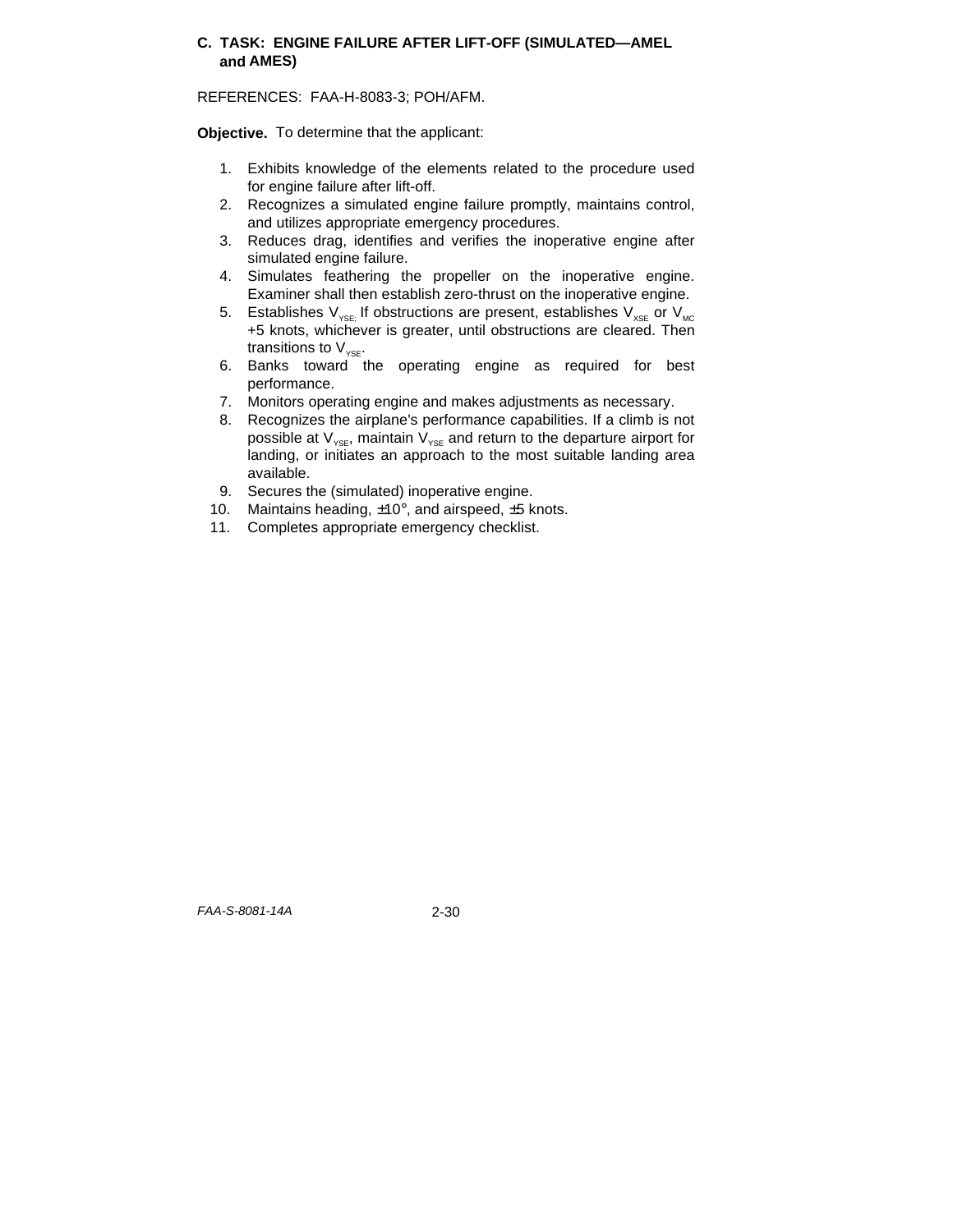### **D. TASK: APPROACH AND LANDING WITH AN INOPERATIVE ENGINE (SIMULATED—AMEL and AMES)**

REFERENCES: FAA-H-8083-3; POH/AFM.

**Objective.** To determine that the applicant:

- 1. Exhibits knowledge of the elements related to an approach and landing with an engine inoperative to include engine failure on final approach.
- 2. Recognizes engine failure and takes appropriate action, maintains control, and utilizes recommended emergency procedures.
- 3. Banks toward the operating engine, as required, for best performance.
- 4. Monitors the operating engine and makes adjustments as necessary.
- 5. Maintains the recommended approach airspeed +10/–5, and landing configuration with a stabilized approach, until landing is assured.
- 6. Makes smooth, timely and correct control applications during roundout and touchdown.
- 7. Touches down on the first one-third of available runway, with no drift and the airplane's longitudinal axis aligned with and over the runway center/landing path.
- 8. Maintains crosswind correction and directional control throughout the approach and landing sequence.
- 9. Completes appropriate checklists.

2-31 FAA-S-8081-14A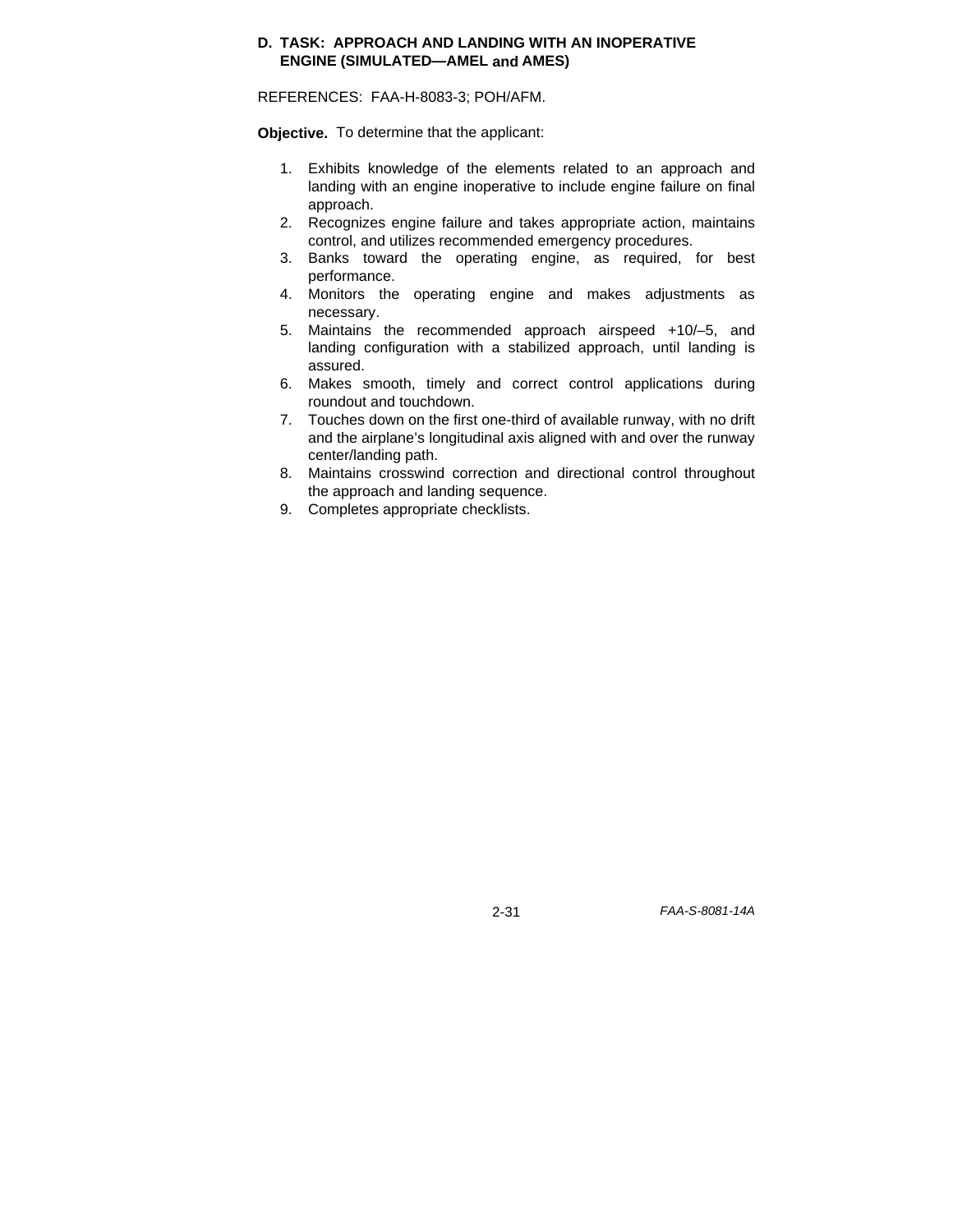#### **E. TASK: SYSTEMS AND EQUIPMENT MALFUNCTIONS** (AMEL and AMES)

REFERENCES: FAA-H-8083-3; POH/AFM.

**Objective.** To determine that the applicant:

- 1. Exhibits knowledge of the elements related to system and equipment malfunctions appropriate to the airplane provided for the practical test.
- 2. Analyzes the situation and takes the appropriate action for simulated emergencies appropriate to the airplane provided for the practical test for at least three (3) of the following:
	- a. partial or complete power loss.
	- b. engine roughness or overheat.
	- c. carburetor or induction icing.
	- d. loss of oil pressure.
	- e. fuel starvation.
	- f. electrical malfunction.
	- g. vacuum/pressure, and associated flight instruments malfunction.
	- h. pitot/static.
	- i. landing gear or flap malfunction.
	- j. inoperative trim.
	- k. inadvertent door or window opening.
	- l. structural icing.
	- m. smoke/fire/engine compartment fire.
	- n. any other emergency appropriate to the airplane.
- 3. Follows the appropriate checklist or procedure.

### **F. TASK: EMERGENCY EQUIPMENT AND SURVIVAL GEAR** (AMEL and AMES)

#### REFERENCES: FAA-H-8083-3; POH/AFM.

**Objective.** To determine that the applicant:

Exhibits knowledge of the elements related to emergency equipment and survival gear appropriate to the airplane and environment encountered during flight. Identifies appropriate equipment that should be aboard the airplane.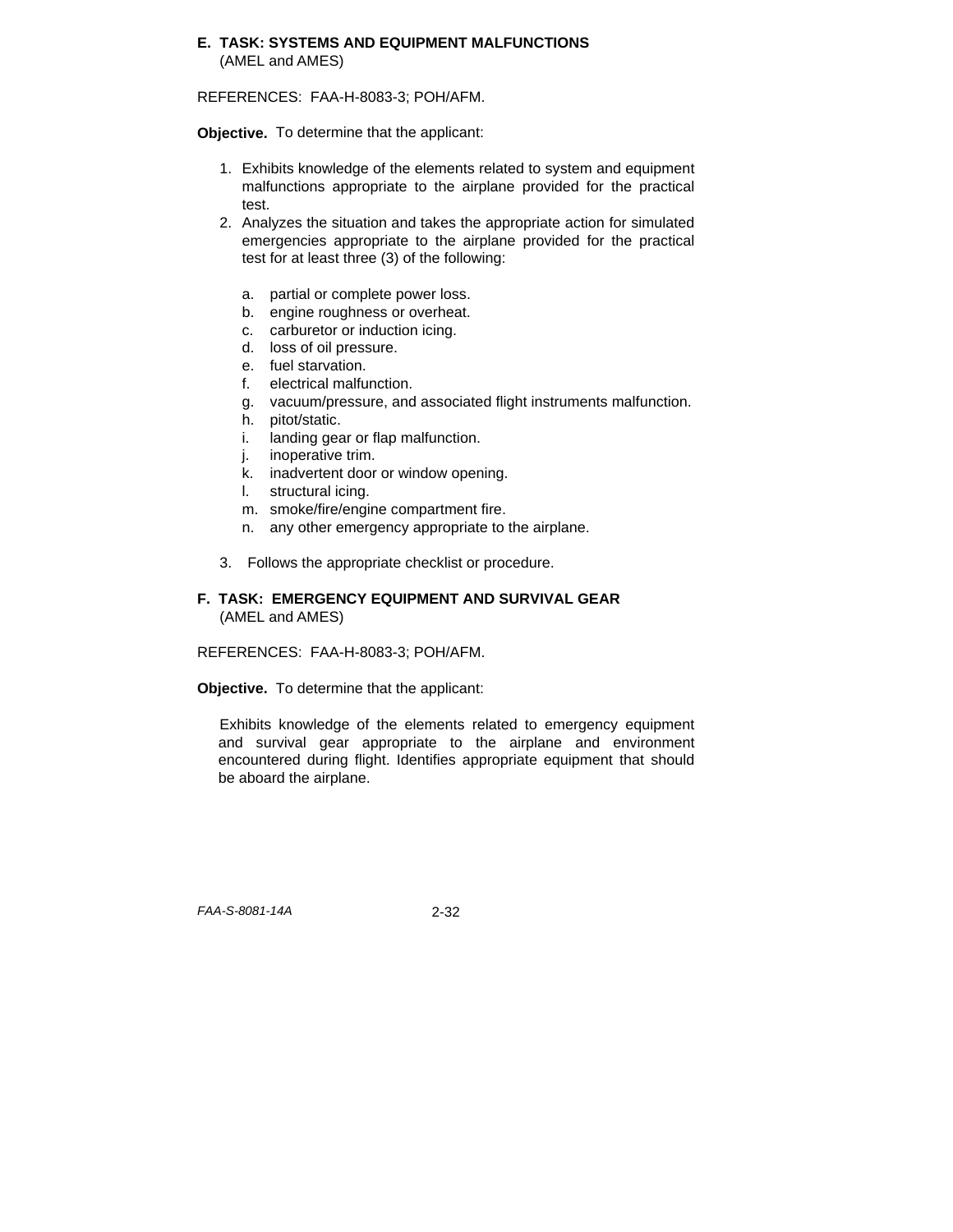# **XI. AREA OF OPERATION: MULTIENGINE OPERATIONS**

**NOTE:** If the applicant is instrument rated, and has previously demonstrated instrument proficiency in a multiengine airplane or does not hold an instrument rating airplane, TASKS D and C need not be accomplished

#### **A. TASK: MANEUVERING WITH ONE ENGINE INOPERATIVE** (AMEL and AMES)

REFERENCES: FAA-H-8083-3; POH/AFM.

**NOTE:** The feathering of one propeller shall be demonstrated in flight, in a multiengine airplane equipped with propellers which can be safely feathered and unfeathered. The maneuver shall be performed at altitudes and positions where safe landings on established airports can be readily accomplished. In the event a propeller cannot be unfeathered during the practical test, it shall be treated as an emergency.

**Objective.** To determine that the applicant:

- 1. Exhibits knowledge of the elements related to maneuvering with one engine inoperative.
- 2. Recognizes engine failure and maintains control.
- 3. Sets the engine controls, reduces drag, identifies and verifies the inoperative engine, and feathers appropriate propeller.
- 4. Establishes and maintains a bank toward the operating engine as required for best performance in straight and level flight.
- 5. Follows the prescribed checklists to verify procedures for securing the inoperative engine.
- 6. Monitors the operating engine and makes necessary adjustments.
- 7. Demonstrates coordinated flight with one engine inoperative (propeller feathered).
- 8. Restarts the inoperative engine using appropriate restart procedures.
- 9. Maintains altitude ±100 feet (30 meters) or minimum sink as appropriate and heading ±10°.
- 10. Completes the appropriate checklists.

2-33 FAA-S-8081-14A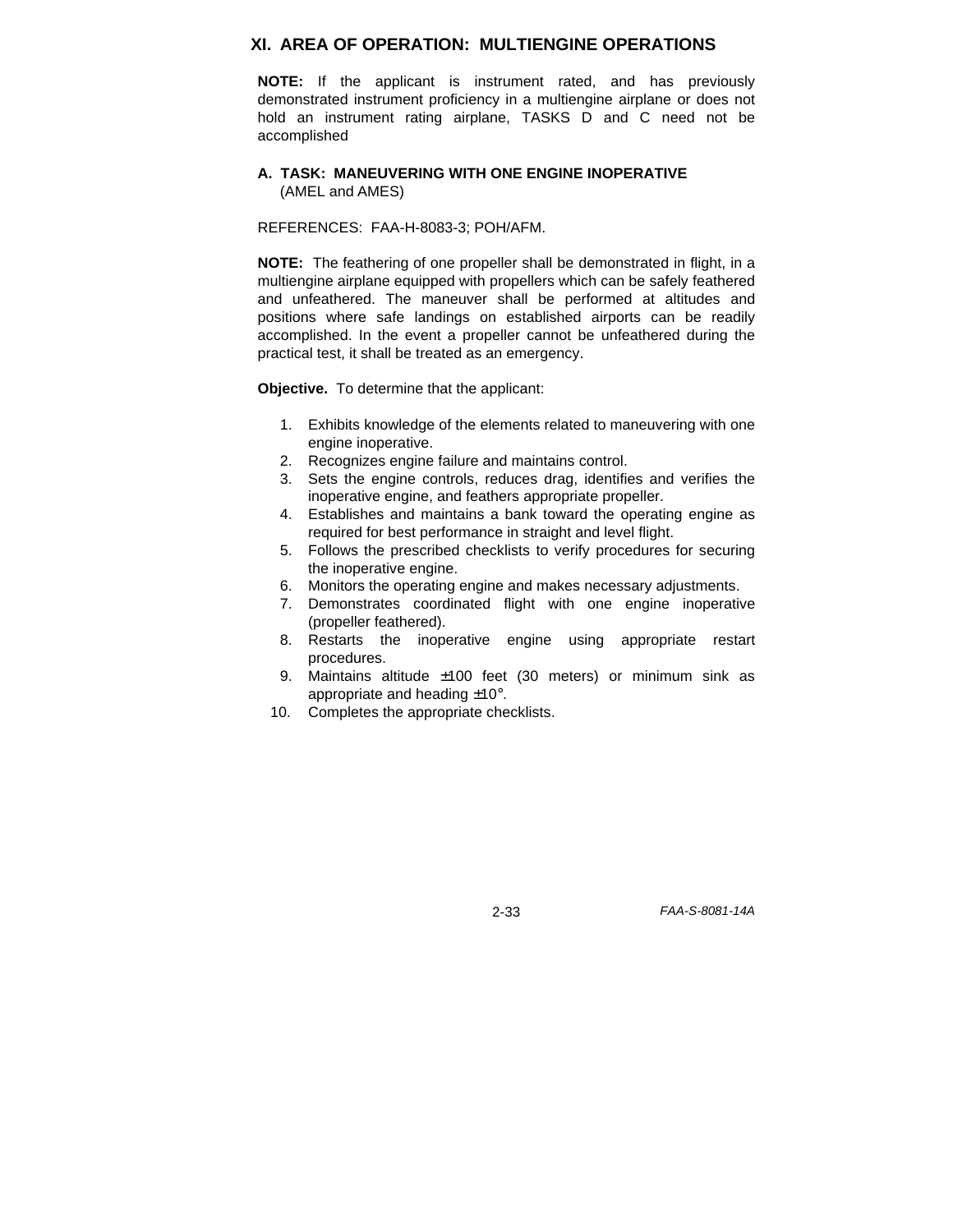# **B. TASK: Vmc DEMONSTRATION (AMEL and AMES)**

REFERENCES: FAA-H-8083-3; POH/AFM.

**NOTE 1**: An applicant seeking a airplane—multiengine land (AMEL) rating, "Limited to Center Thrust," is not required to be evaluated on this TASK.

**NOTE 2**: Airplanes with normally aspirated engines will lose power as altitude increases because of the reduced density of the air entering the induction system of the engine. This loss of power will result in a  $V_{MC}$  lower than the stall speed at higher altitudes. Therefore, recovery should be made at the first indication of loss of directional control, stall warning, or buffet.

Do not perform this maneuver by increasing the pitch attitude to a high angle with both engines operating and then reducing power on the critical engine. This technique is hazardous and may result in loss of airplane control.

**Objective.** To determine that the applicant:

- 1. Exhibits knowledge of the elements related to  $V_{MC}$  by explaining the causes of loss of directional controls at airspeeds less than  $V_{MC}$ , the factors affecting  $V_{MC}$  and the safe recovery procedures.
- 2. Configures the airplane at  $V_{SSE}/V_{VSE}$ , as appropriate
	- a. Landing gear retracted.
	- b. Flaps set for takeoff.
	- c. Cowl flaps set for takeoff.
	- d. Trim set for takeoff.
	- e. Propellers set for high RPM.
	- f. Power on critical engine reduced to idle.
	- g. Power on operating engine set to takeoff or maximum available power.
- 3. Establishes a single-engine climb attitude with the airspeed at approximately 10 knots above  $V_{SSE}$ .
- 4. Establishes a bank toward the operating engine, as required for best performance and controllability.
- 5. Increases the pitch attitude slowly to reduce the airspeed at approximately 1 knot per second while applying rudder pressure to maintain directional control until full rudder is applied.
- 6. Recognizes indications of loss of directional control, stall warning or buffet.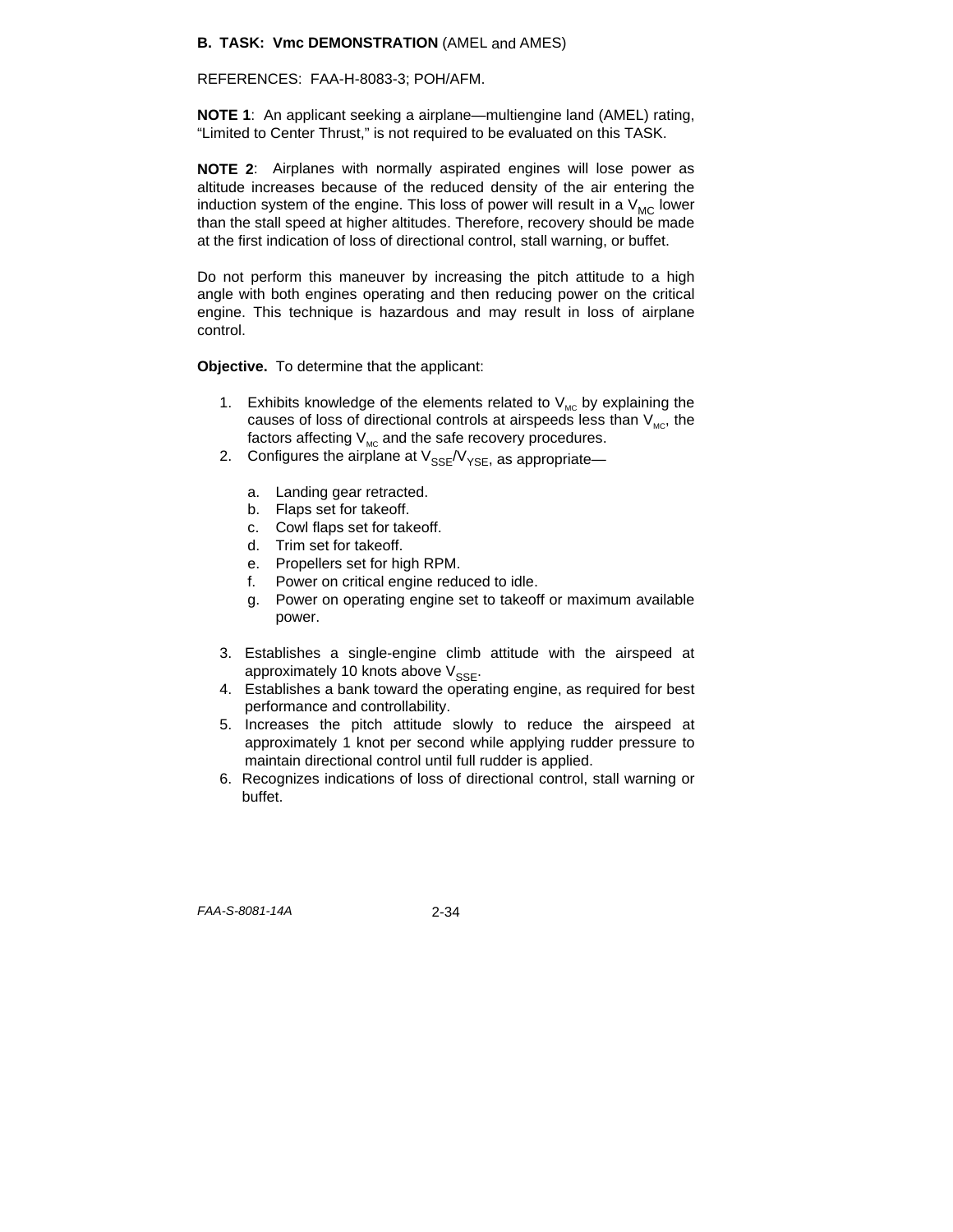- 7. Recovers promptly by simultaneously reducing power sufficiently on the operating engine while decreasing the angle of attack as necessary to regain airspeed and directional control. Recovery SHOULD NOT be attempted by increasing the power on the simulated failed engine.
- 8. Recovers within 20° of the entry heading.
- 9. Advances power smoothly on operating engine and accelerates to  $V_{\text{XSE}}/V_{\text{XSE}}$ , as appropriate, +10/-5 knots, during the recovery.
- **C. TASK: ENGINE FAILURE DURING FLIGHT (By Reference to Instruments)** (AMEL and AMES)

REFERENCES: 14 CFR part 61; FAA-H-8083-3, FAA-H-8083-15.

**Objective.** To determine that the applicant:

- 1. Exhibits knowledge of the elements by explaining the procedures used during instrument flight with one engine inoperative.
- 2. Recognizes engine failure, sets the engine controls, reduces drag, identifies, and verifies the inoperative engine and feathers appropriate engine propeller.
- 3. Establishes and maintains a bank toward the operating engine as required for best performance in straight and level.
- 4. Follows the prescribed checklists to verify procedures for securing the inoperative engine.
- 5. Monitors the operating engine and makes necessary adjustments.
- 6. Demonstrates coordinated flight with one engine inoperative.
- 7. Maintains altitude ±100 feet (30 meters), or minimum sink as appropriate and heading  $\pm 10^{\circ}$ , bank  $\pm 5^{\circ}$ , and levels off from climbs and descents within  $\pm$  100 feet (30 meters).

2-35 FAA-S-8081-14A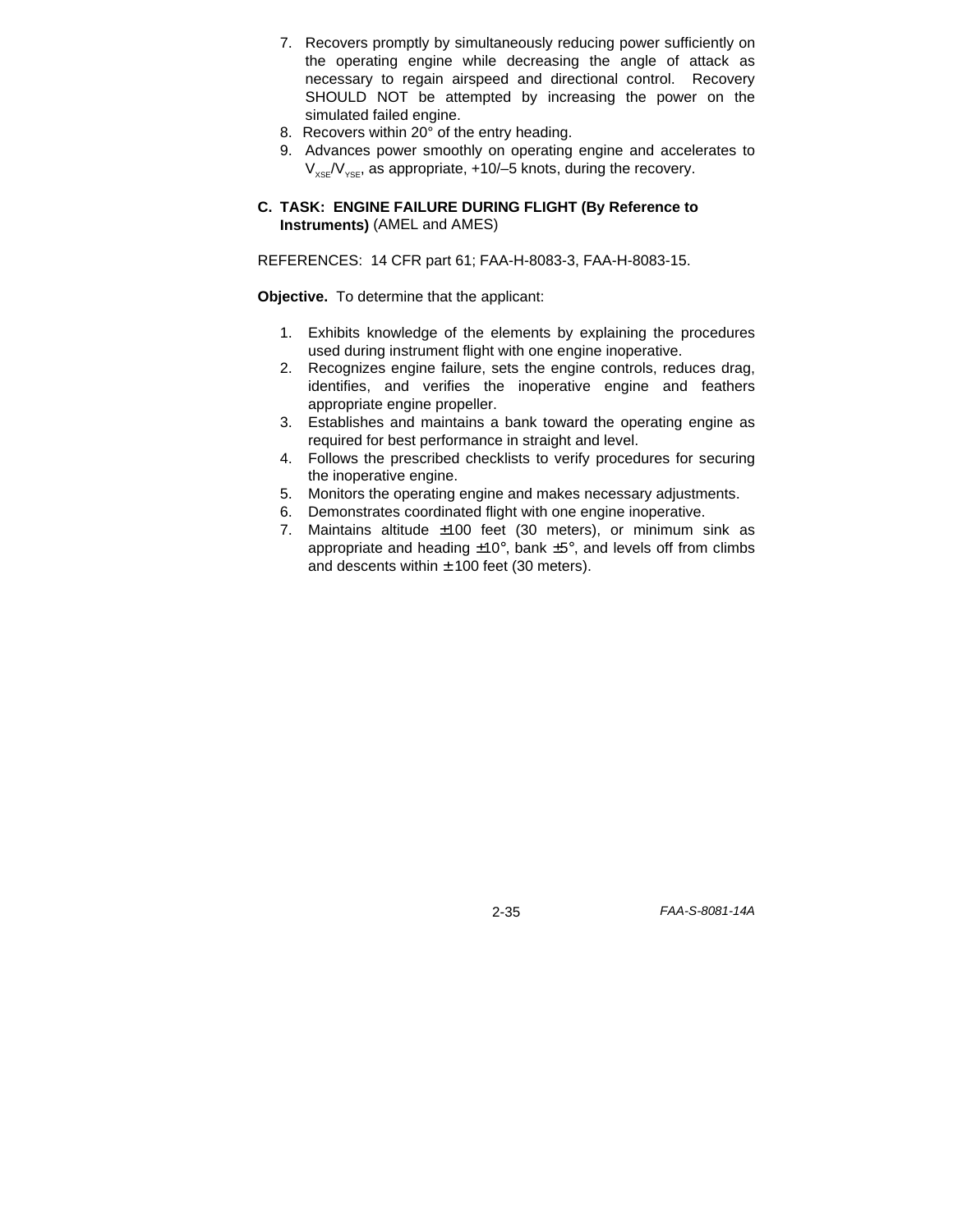# **D. TASK: INSTRUMENT APPROACH—ONE ENGINE INOPERATIVE (By Reference to Instruments)** (AMEL and AMES)

REFERENCES: 14 CFR part 61; FAA-H-8083-3, AC 61-27; FAA-S-8081-4.

**Objective.** To determine that the applicant:

- 1. Exhibits knowledge of the elements by explaining the procedures used during a published instrument approach with one engine inoperative.
- 2. Recognizes engine failure, sets the engine controls, reduces drag, identifies and verifies the inoperative engine, and feathers appropriate engine propeller.
- 3. Establishes and maintains a bank toward the operating engine, as required, for best performance in straight and level flight.
- 4. Follows the prescribed checklists to verify procedures for securing the inoperative engine.
- 5. Monitors the operating engine and makes necessary adjustments.
- 6. Requests and receives an actual or a simulated ATC clearance for an instrument approach.
- 7. Follows the actual or a simulated ATC clearance for an instrument approach.
- 8. Maintains altitude within 100 feet (30 meters), the airspeed within  $\pm$ 10 knots if within the aircraft's capability, and heading  $\pm$ 10.
- 9. Establishes a rate of descent that will ensure arrival at the MDA or DH/DA, with the airplane in a position from which a descent to a landing, on the intended runway can be made, either straight in or circling as appropriate.
- 10. On final approach segment, no more than three-quarter-scale deflection of the CDI/glide slope indicator. For RMI or ADF indicators, within 10° of the course.
- 11. Avoids loss of aircraft control, or attempted flight contrary to the engine-inoperative operating limitations of the aircraft.
- 12. Complies with the published criteria for the aircraft approach category when circling.
- 13. Completes landing and appropriate checklists.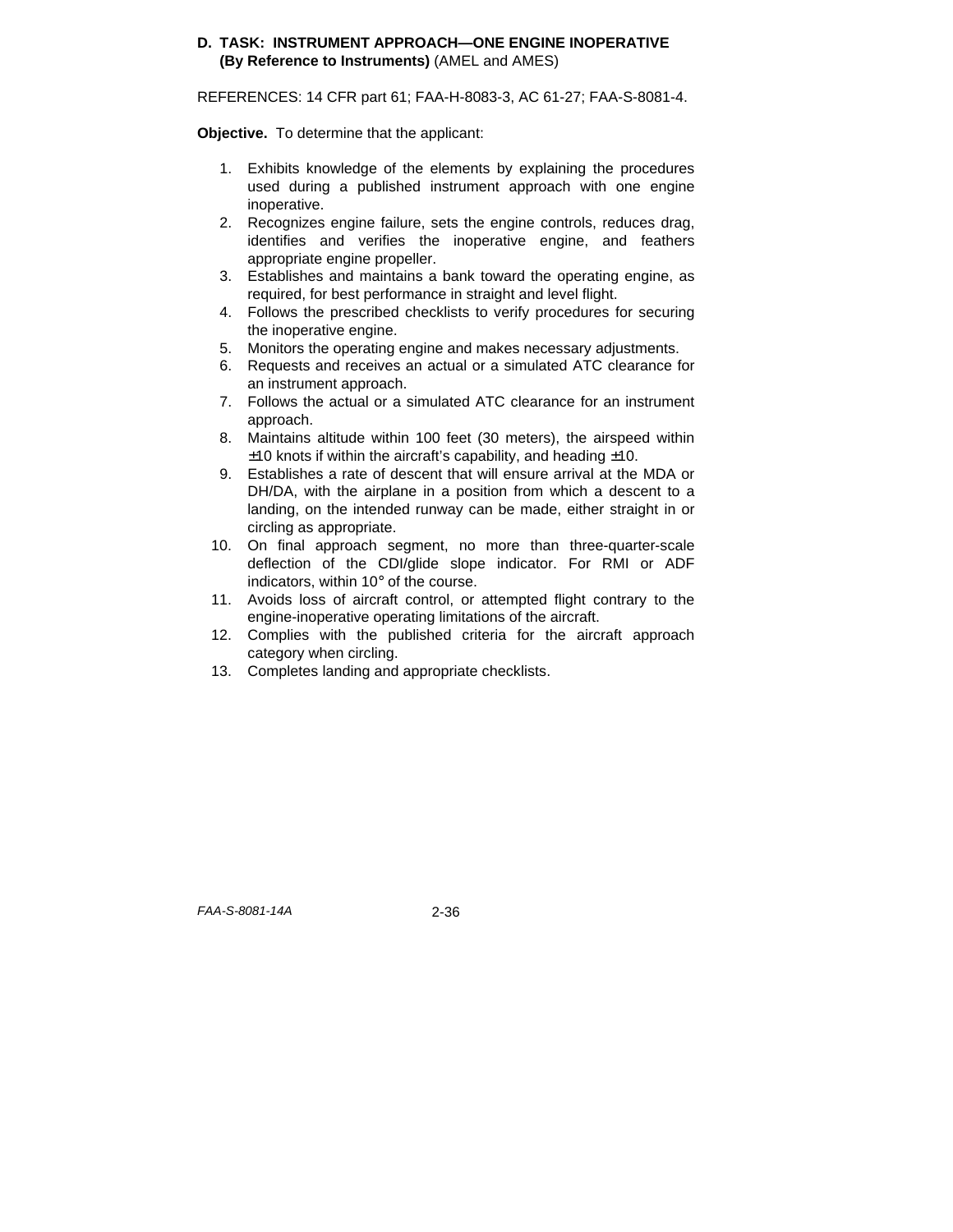# **XII. AREA OF OPERATION: NIGHT OPERATION**

### **TASK: NIGHT PREPARATION** (AMEL and AMES)

REFERENCES: FAA-H-8083-3, AC 61-23/FAA-H-8083-25, AC 67-2; AIM, POH/AFM.

**Objective.** To determine that the applicant exhibits knowledge of the elements related to night operations by explaining:

- 1. Physiological aspects of night flying as it relates to vision.
- 2. Lighting systems identifying airports, runways, taxiways and obstructions, and pilot controlled lighting.
- 3. Airplane lighting systems.
- 4. Personal equipment essential for night flight.
- 5. Night orientation, navigation, and chart reading techniques.
- 6. Safety precautions and emergencies unique to night flying.

2-37 FAA-S-8081-14A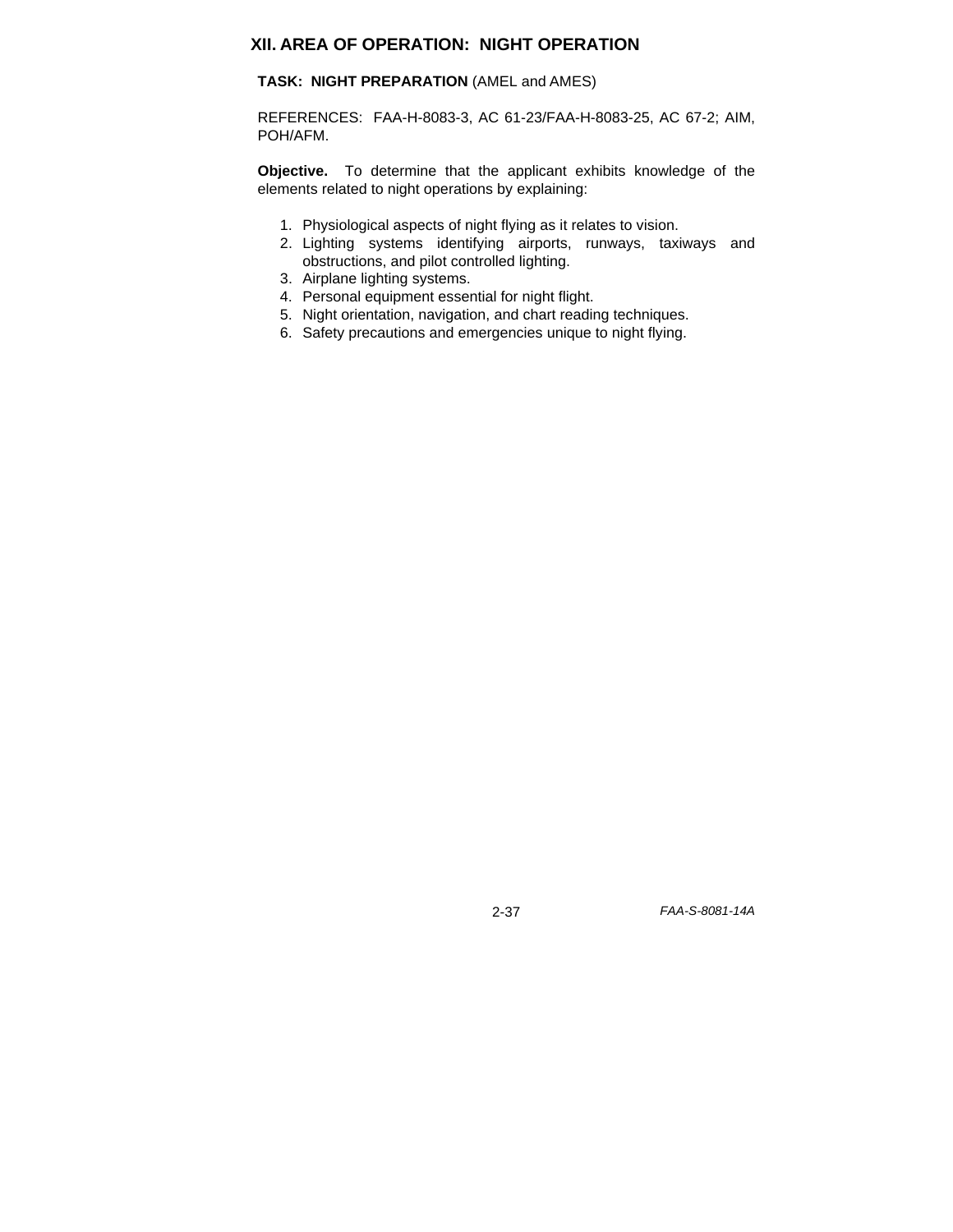# **XIII. AREA OF OPERATION: POSTFLIGHT PROCEDURES**

**NOTE:** The examiner shall select TASK A and for AMES applicants at least one other TASK.

# **A. TASK: AFTER LANDING, PARKING, AND SECURING** (AMEL and AMES)

REFERENCES: FAA-H-8083-3; POH/AFM.

**Objective.** To determine that the applicant:

- 1. Exhibits knowledge of the elements related to after landing, parking and securing procedures.
- 2. Maintains directional control after touchdown while decelerating to an appropriate speed.
- 3. Observes runway hold lines and other surface control markings and lighting.
- 4. Parks in an appropriate area, considering the safety of nearby persons and property.
- 5. Follows the appropriate procedure for engine shutdown.
- 6. Completes the appropriate checklist.
- 7. Conducts an appropriate postflight inspection and secures the aircraft.

### **B. TASK: ANCHORING** (AMES)

REFERENCES: FAA-H-8083-3; POH/AFM.

**Objective.** To determine that the applicant:

- 1. Exhibits knowledge of the elements related to anchoring.
- 2. Selects a suitable area for anchoring, considering seaplane movement, water depth, tide, wind, and weather changes.
- 3. Uses an adequate number of anchors and lines of sufficient strength and length to ensure the seaplane's security.

# **C. TASK: DOCKING AND MOORING** (AMES)

REFERENCES: FAA-H-8083-3; POH/AFM.

**Objective.** To determine that the applicant:

- 1. Exhibits knowledge of the elements related to docking and mooring.
- 2. Approaches the dock or mooring buoy in the proper direction considering speed, hazards, wind, and water current.
- 3. Ensures seaplane security.